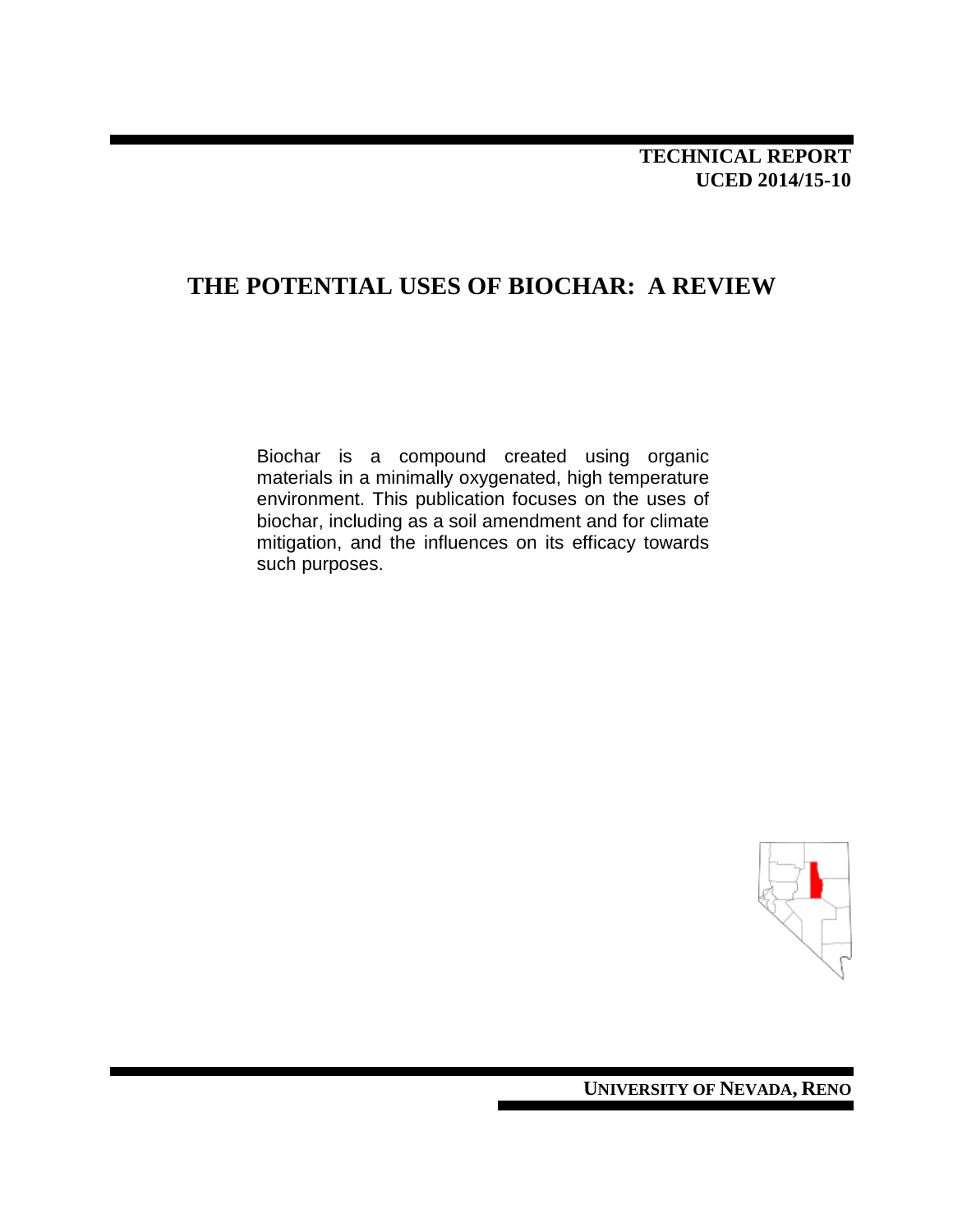## **THE POTENTIAL USES OF BIOCHAR: A REVIEW**

Valerie A. Lykes Courtenay Burns Frederick A. Steinmann Derek Kauneckis

Courtenay Burns is a graduate student in the Department of Political Science, College of Liberal Arts at the University of Nevada, Reno.

- Valerie A. Lykes is a graduate student in the Department of Political Science, College of Liberal Arts at the University of Nevada, Reno.
- Derek Kauneckis is an Associate Professor in the Department of Political Science, College of Liberal Arts at the University of Nevada, Reno.
- Frederick Steinmann is an Assistant Research Professor with the University Center for Economic Development, College of Business Administration at the University of Nevada, Reno.

### February 2015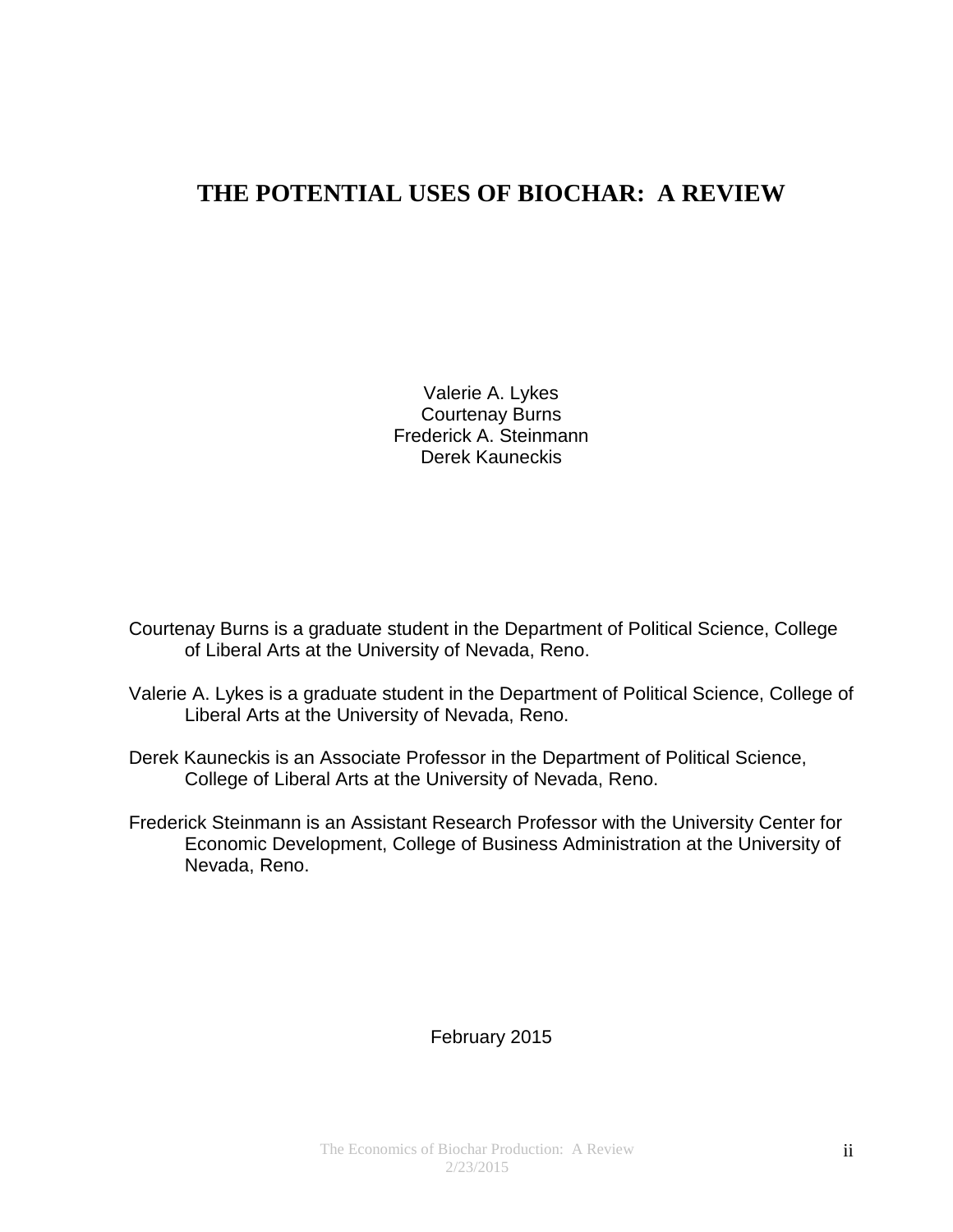This publication, *The Potential Uses of Biochar: A Review*, was published by the University Center for Economic Development in the College of Business at the University of Nevada, Reno. This publication's statements, findings, conclusions, recommendations, and/or data represent solely the findings and views of the authors and do not necessarily represent the views of Eureka County, the University of Nevada, Reno, or any reference sources used or quoted by this study. Reference to research projects, programs, books, magazines, or newspaper articles does not imply an endorsement or recommendation by the authors unless otherwise stated. Correspondence regarding this document should be sent to:

> Frederick A. Steinmann, DPPD University Center for Economic Development University of Nevada, Reno College of Business Mail Stop 204 Reno, Nevada 89557 Phone: 775.784.1655



UCED University of Nevada, Reno University Center for Economic Development The College of Business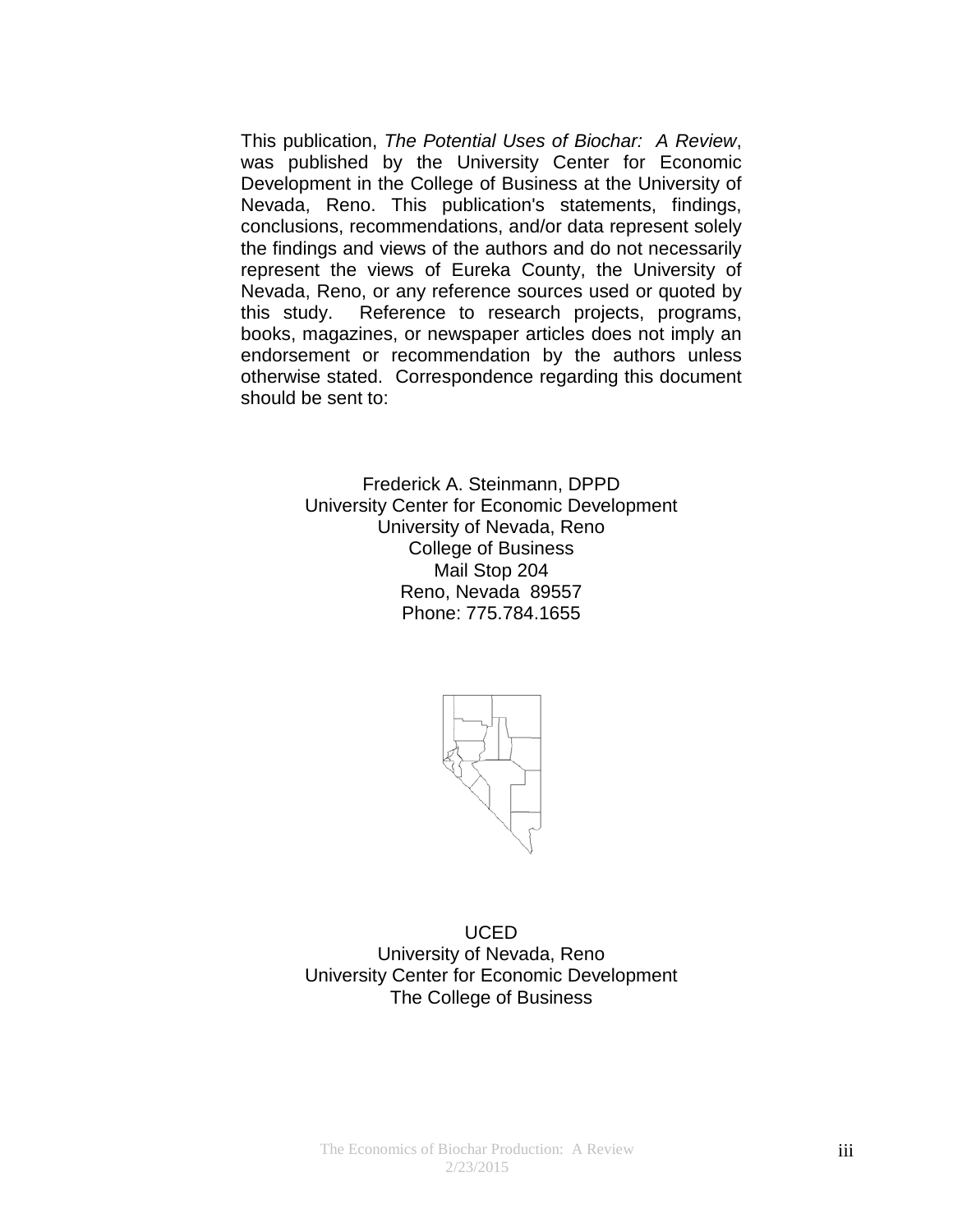### **Introduction**

In the late 1800's, Herbert Smith, an explorer, wrote about the "terra preta" or dark earth of the Amazon, and how it produced robust crops (Marris, 2006). Recently, researchers have again focused their attention on this dark earth, finding that it may hold answers to certain environmental issues of today including climate change, sustainable agricultural practices, and viable renewable energy sources (Atkinson, Fitzgerald, & Hipps, 2010; Barrow, 2012). Terra preta and terra mulata (brown earths) are man-made altered soils created thousands of years ago by inhabitants of the Amazon and were generated by burning natural organic contents such as crop residue, leaving a compound high in carbon (Barrow, 2012). Today, researchers are exploring a similar soil amendment, calling it biochar. Akin to coal, biochar is a material created through the decomposition of organic material in the absence of oxygen using heat, a process known as pyrolysis (United States Department of Agriculture, 2010).

<span id="page-3-0"></span>This University Center for Economic Development technical report provides a review of current biochar research, assessing biochar's viability for agriculture, soil reclamation and climate mitigation. It addresses the conditions under which biochar might be most useful towards these pursuits. This publication focuses on field trials that have been undertaken in order to inform an ongoing field trial taking place in Eureka County, Nevada. Part of the Eureka County field trial's objective is to reclaim tailing piles at the Ruby Hill mine site by applying biochar (generated from Pinyon Juniper) to a minimum of one-acre of the tailings pile in an effort to increase longterm vegetation cover. This will be monitored over the course of the next few years and it is one of the largest field trials known to be conducted in the Western United States and the first of its kind in Nevada. An extensive literature review on biochar research is presented with an annotated bibliography

provided in appendix one, and a listing of key terms that are used in this article in appendix two. This synthesis will inform the upcoming field trial, which will in turn provide new insight into biochar's possibilities, especially in more arid climates.

### **Creating Biochar**

Biochar is created through pyrolysis, a decomposition of organic material in a non- or reduced-oxygenated, enclosed environment with heat. This process usually occurs in one of two forms: 1) fast (taking no more than a few seconds) or 2) slow (which can take hours)<sup>[1](#page-3-0)</sup>.

Pyrolysis typically takes place at temperatures between 350 and 500 degrees Celsius (°C) (Laird, et al., 2009; Spokas, Baker, and Reicosky, 2010; Winsley, 2007; Wolfe, et al., 2010) and its product yields, by mass, are typically 50 percent to 70 percent bio-oil, 10 percent to 30 percent biochar, and 15 percent to 20 percent biogas (e.g., Demirbas, 2008; Laird, et al., 2009; Maraseni, 2010; Mullen, et al., 2010; Sohi, Lopez-Capel, & Bol, 2010). Variation in end-product percentages is dependent on the temperature and type of pyrolysis as well as the organic input. Estimates place the amount of biochar produced using low temperature pyrolysis to be at about a 50 percent conversion of biomass carbon, with another 33 percent converted to biofuel (either bio-oil or syngas) (Lee, Hawkins, Day, & Reicosky, 2010). Ideally, it will be possible to capture all three pyrolysis byproducts helping to make the system profitable (Demirbas, 2008; Lee, et al., 2010).

Biochar itself is a carbon-rich, highly porous material containing polycyclic aromatic hydrocarbons (Atkinson, et al., 2009; Preston and Schmidt 2006; Schmidt and Noack 2000; Sohi, Lopez-Capel, Krull, & Bol, 2009; Trompowsky, et al., 2005) and having a

Laird et al (2009) note that two other forms also exist  $$ flash pyrolysis and gasification.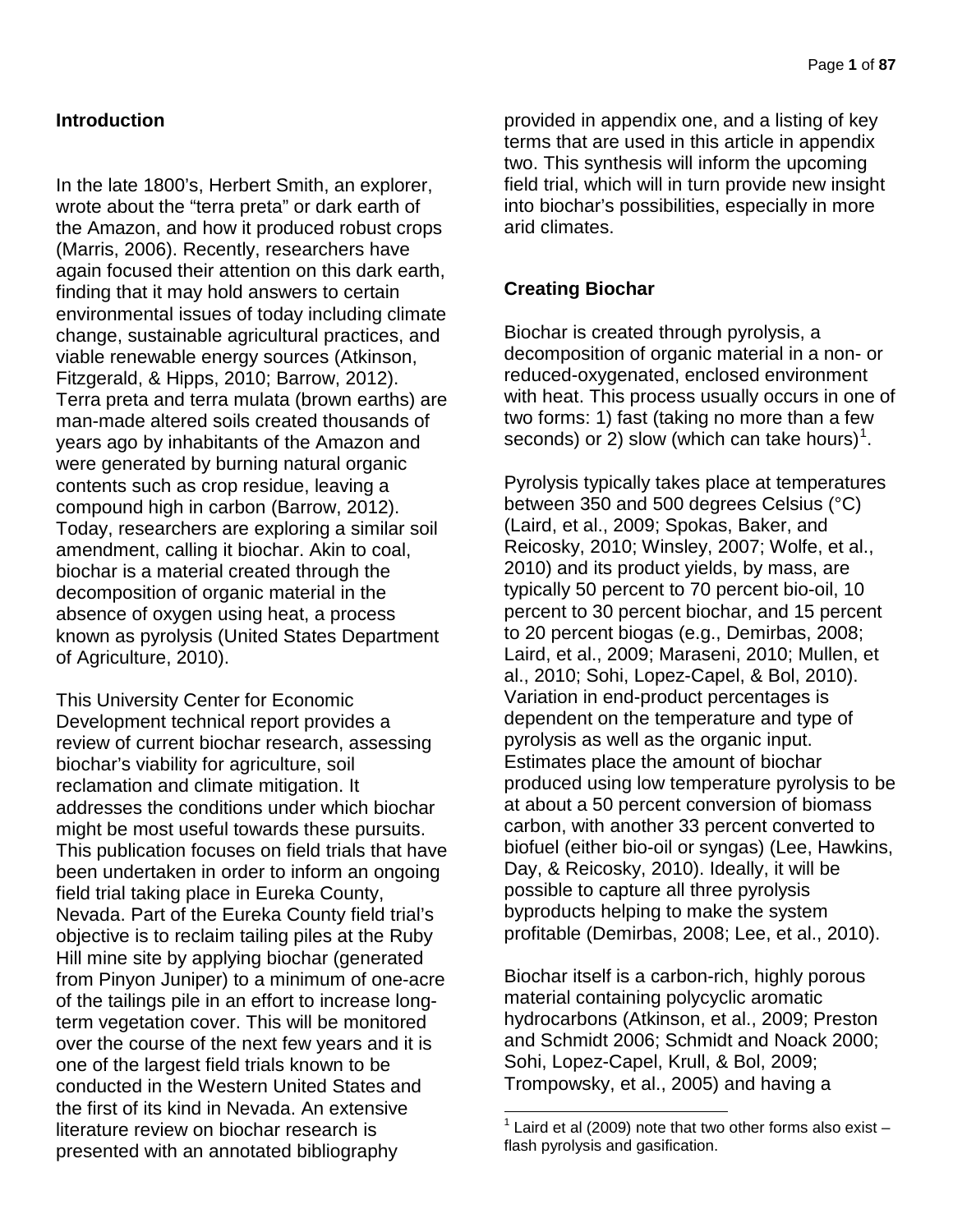molecular structure that is highly chemically and microbially stable (Cheng, Lehmann, & Engelhard, 2008). Many types of biomass are suitable for biochar production and several studies have considered a wide range of materials (e.g. Balat & Balat, 2009; Demirbas, 2004; Demirbas, Pehlivan, & Altun, 2005; Özçimen & Ersoy-Meriçboyu, 2010; Spokas, et al., [2](#page-4-0)010) $^2$ .

Acknowledging the possibilities inherent in biochar, research has been occurring in both the public and private sectors. Some research is focused on input materials (called biomass, organic materials, feedstock, or even agricultural residue) and how their structure and composition affect soil performance, crop productivity, and water retention. Other studies are focused more on outcomes rather than inputs, while others are interested in understanding the interactions between the pyrolysis temperatures, feedstock, and outcomes. Additionally, there has been consideration of the ability of biochar to assist in greenhouse gas reduction.

## **Variation in Biochar Production**

Due to the potential for anything that is organic to be used to generate biochar, it is not surprising that input materials vary dramatically in lab and field studies, yielding biochars with dramatically different physical properties, such as porosity, total pore volume, and BET surface area (Özçimen and Ersoy-Meriçboyu 2010). Often, the choice of biomass is determined based on what is most abundant in a given area.

Biomass used in several studies includes the use of green waste, such as plant pruning and grass clippings (Chen, Phillips, Condron,

Goloran, & Chan, 2013; Park, Choppola, Bolan, Chung, & Chuasavathi, 2011), pine needles (Chen & Yuan, 2011), tea waste (Demirbas, 2004), switchgrass (Ippolito, Novak, Busscher, Ahmedna, Rehrah, & Watts, 2012), and chicken manure (Park, Choppola, Bolan, Chung, & Chuasavathi, 2011). Table 1 provides a listing of research papers and feedstocks.

## **Biomass Decomposition Temperature**

Not only does the composition of the original biomass affect the type of biochar produced, the temperature at which the biomass is decomposed into biochar also plays a role in its stability and benefits. In one study, pecan shells were ground and pyrolyzed in a Lindberg box programmable furnace beginning at 40°C and then gradually increasing to 170°C and finally to 700°C. When analyzed, the biochar lacked alkyl C, and had a single-ring aromatic with some heterocyclic compounds, which previous researchers (e.g., Rutherford, Wershaw, & Cox, 2004) determined occurs when cellulose and lignin char at high temperatures (Novak, et al., 2009). Novak et al. (2009) conclude that the structure of the biochar produced at high temperatures, with its "recalcitrant nature," can be beneficial if the goal of the biochar is storing carbon (p.111). But if biochar is to be used as a soil amendment, a lower temperature pyrolysis would allow for more "oxidizable structural groups and a low C:N ratio" (Novak, et al., p. 111). Similarly, Ippolito, et al. (2012) found that pyrolysis at 500°C rather than 250°C led to switchgrass biochar having a larger surface area, increased pH, and increased ash content.

Demirbas (2004) also explored the effect of temperature on biomass, using agricultural residues including olive husks, corncobs, and tea waste, selecting six temperature at which to pyrolysize the biomass, including 470°K (197°C ), 550°K, 650°K, 750°K, 850°K, 950°K and 1,050°K (777°C). Demirbas found that

<span id="page-4-0"></span> $2$  Each of these conducted studies using multiple types of biomass. Atkinson, Fitzgerald, and Hipps (2009) and Jeffrey et al (2011) offer excellent tables crossreferencing researchers and the type(s) of biomass used in their studies.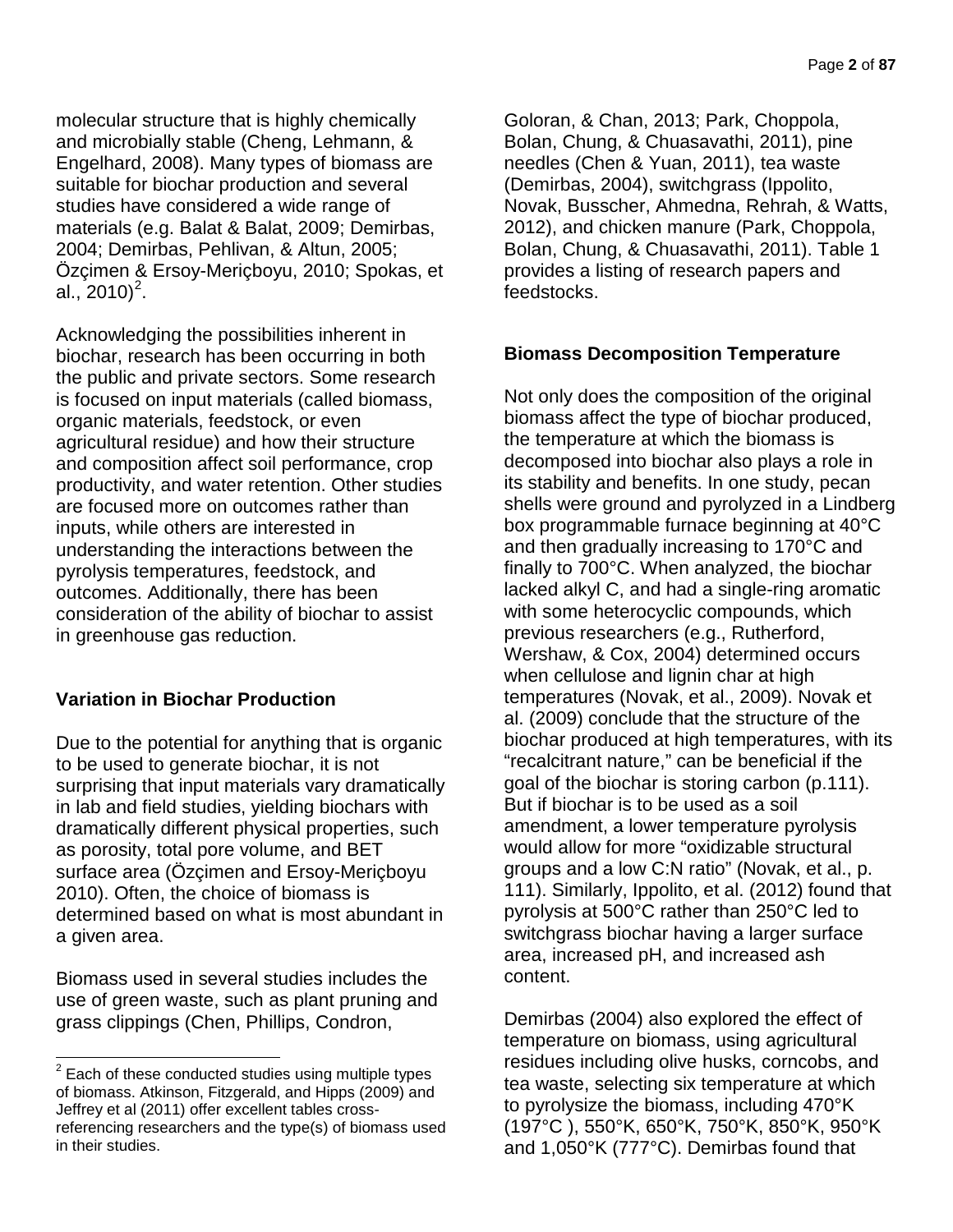biomass pyrolyzed at under 575°K (302°C) degraded cellulose to a stable anhydrocellulose form, yielding more biochar, while temperatures exceeding 575°K resulted in more volatiles and cellulose depolymerization. Additionally, carbon increased with increasing pyrolysis temperature, while hydrogen and oxygen decreased.

Similarly, Chen & Yuan (2011) studied pine needle biochar produced under 100°C, 300°C, 400°C and 700°C pyrolysis temperatures, finding that sorption rate improved and became nonlinear between 300 and 700°C. In response to these differences, Ogawa, Okimori, and Takahashi (2006) suggest classifying biochar based on pH, ash content, water holding capacity, pore volume, specific surface area, volatile content, and bulk density. Such a classification system could potentially aid in synthesizing existing and future biochar research.

## **Physical Properties of Biomass**

Researchers have discovered that the shape and nutrients within the biomass affect characteristics of the biochar created and their subsequent benefits to soil, crops, and so forth. For instance, Özçimen and Ersoy-Meriçboyu (2010) found calorific values, hydrocarbon distributions, ash content, total pore volume, and BET surface area to vary between apricot stone, hazlenut shell, grapeseed, and chestnut shell organic matter. They conclude that these variations among biochar feedstocks make the feedstocks conducive to producing various carbon materials, including activated carbon, carbon fibers, and carbon nanotubes, all of which increase the utility of biochar as a soil amendment.

Additionally, it has been found that the introduction of biochar to soil can have multiple positive effects on soil. These include an increase in the ability of soil to immobilize harmful heavy metals, such as cadmium (Cd),

copper (Cu), and lead (Pb), all of which can be toxic to plants (Park et al 2011; Uchimiya et al 2010; Yu et al 2009). Park, et al. (2011) discovered chicken manure-derived and green waste-derived biochars to be particularly effective at immobilizing metal contaminants. More specifically, they found that concentrations of cadmium, copper, and lead in the roots and shoots of Indian mustard plants were significantly reduced for plants grown in soil amended with chicken manurederived biochar (compared to plants grown in unamended soil). The concentrations of these heavy metals were also reduced, though to a lesser extent, for plants grown in soil amended with green waste-derived biochar.

Moreover, the addition of biochar can also significantly increase plant nutrient uptake. Park et al (2011) found significantly increased concentrations of potassium (K) and phosphorus (P) in the roots of Indian mustard plants grown in soil amended with chicken manure-derived and green waste-derived biochar (compared to concentrations found in plants grown in unamended soil). Finally, biochar yield is impacted by the particle size of the organic compound and the amount of lignin, with larger particles and more lignin producing larger amounts of biochar (Demirbas, 2004).

## **Crop Productivity from Biochar**

Although biochar varies based on the input used and the temperature at which it is converted, controlling for various factors and with the addition of varying amounts of biochar both in lab studies (Chan, Zwieten, Meszaros, Downie, & Joseph, 2007; Jeffery, Verheijen, van der Velde, & Bastos, 2011; Park, et al., 2011; Rondon, Lehmann, Ramirez, & Hurtado, 2007; Solaiman, Murphy, & Abbott, 2012) and field trials (Vaccari, et al., 2011; Yamato, Okimori, Wibowo, Anshori, & Ogawa, 2006), researchers have generally found that biochar has the potential to increase crop productivity .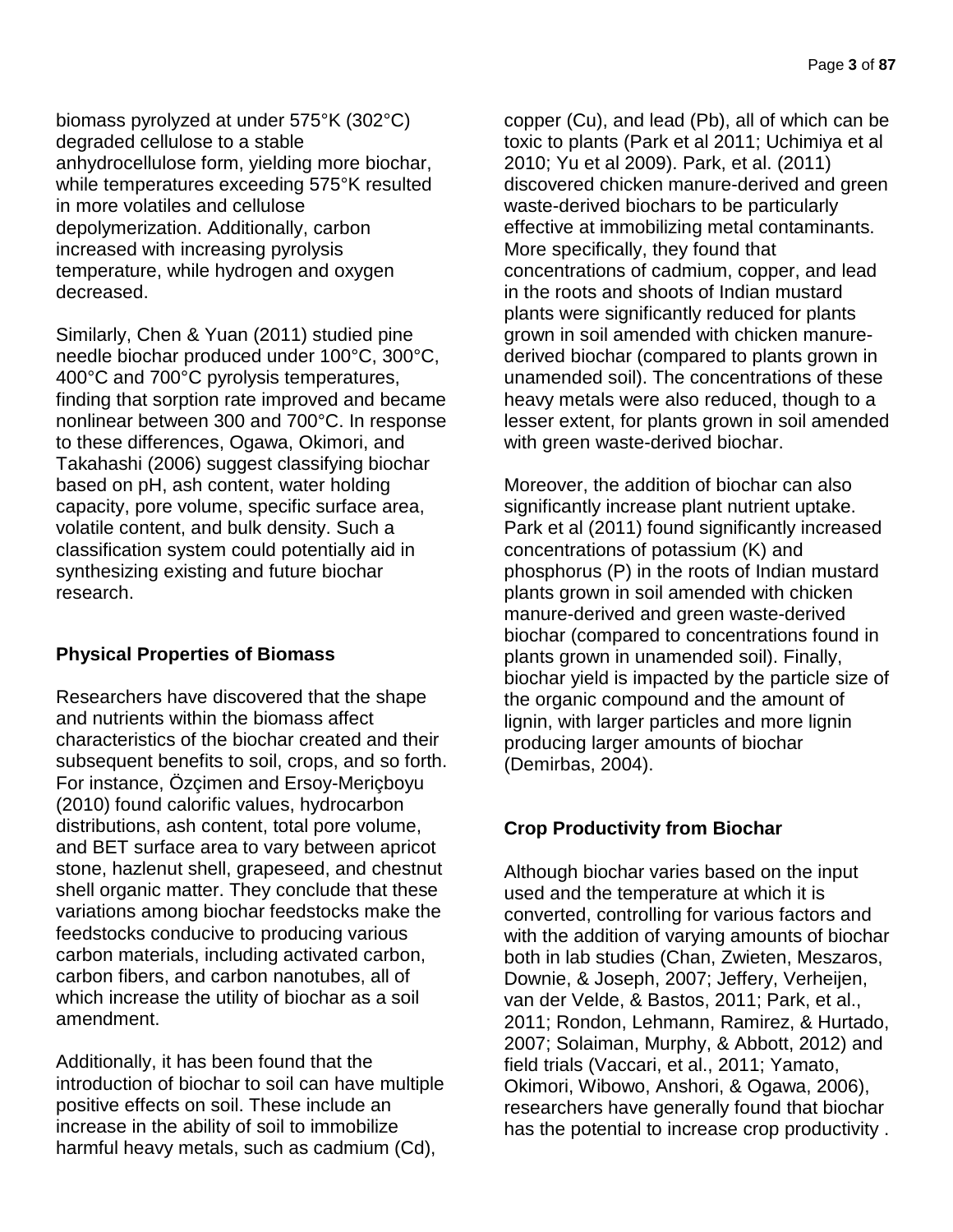Lab studies have tested the reaction of various plants to biochar amended soil in pot trials. Chan, et al. (2007) studied greenwaste biochar on radish yield using an Alfisol soil. The researchers concluded that the results were no different from the control when biochar was used alone. When Nitrogen was added to varying levels of biochar and amended to the soil, the results were very positive with regard to higher radish yield particularly at higher levels of biochar $3$  and the interaction between biochar and Nitrogen provided better results than Nitrogen alone. Additional benefits to the soil were also realized with the biochar and Nitrogen combination, with pH, organic Carbon, and exchangeable cations all increasing while tensile strength decreased. Similarly, Rondon, et al. (2007) examined the effect of varying levels of biochar on two types of common beans using an innately infertile soil. Bean yield was 46 percent higher than the control at 90 g kg−1 bio-char added; however Nitrogen soil uptake decreased by 50 percent at this same rate (C/N ratio increased at lower levels of biochar application). Moderate levels of biochar tend to be most beneficial for nitrogen fixation, a concern especially in weathered or acid soil conditions.

Park, et al. (2011) also found benefits to the addition of greenwaste and chicken manure biochar on Indian mustard growth, using heavily metal-contaminated soils. The researchers determined that the addition of biochar helped to immobilize the heavy metals and reduced their contamination of Indian mustard. Differential effects were found on growth based on biochar type. With the addition of 1.0 percent biochar, a 353.0 percent and 572.0 percent increase in roots and shoots respectively was gained. Greenwaste biochar only achieved those numbers when approximately 15 percent was added to the soil. There may be better returns on investment in crop productivity depending on the biochar used.

Solaiman, et al. (2012) focused on seed germination in a lab setting, finding that using petri dishes with different types of biochar only can help to identify whether certain types of seeds would benefit or be harmed by the application of biochar since the effects were comparable to those grown in a soil with a biochar amendment. Due to the many variables that can hurt or harm the effectiveness of biochar on crop productivity, this seems like a useful first step before conducting a field trial.

There have been field trials to test biochar's effect on crop productivity. Vaccari, et al. (2011) used copiced woodland biochar, sewing 450 seeds of durum wheat per square meter in a silty loam soil with a 5.2 pH over two seasons. A control, biochar application rate of 30tha−1 (B30) and 60 t ha−1 (B60) were sectioned off for the first growing season. Residual biochar effects were studied by growing wheat during the second season in the same plots without biochar, and a separate area was chosen to replicate the first season's block layout. More than 45 inches of rain fell at the trial site per year. The researchers found that both levels of biochar increased crop yield, and this increase was maintained in the second season even without the addition of more biochar in the original plots.

Yamato, et al. (2006) conducted a field trial using woodwaste biochar to amend an infertile soil growing maize, cowpea, and peanut crops. The researchers found gains in crop growth for maize and peanut after the application of fertilizer to the soil. The soil itself was found to contain more arbuscular mycorrhizal (AM) fungi when maize was grown, and pH, total N available, and exchangeable cations were all increased using the biochar and fertilizer combination.

Both lab and field trials support that crop productivity tends to increase with the

<span id="page-6-0"></span> $3$  At 10 t/ha the biochar/nitrogen compound was used a significantly reduced radish yield was found, but the cause is unclear.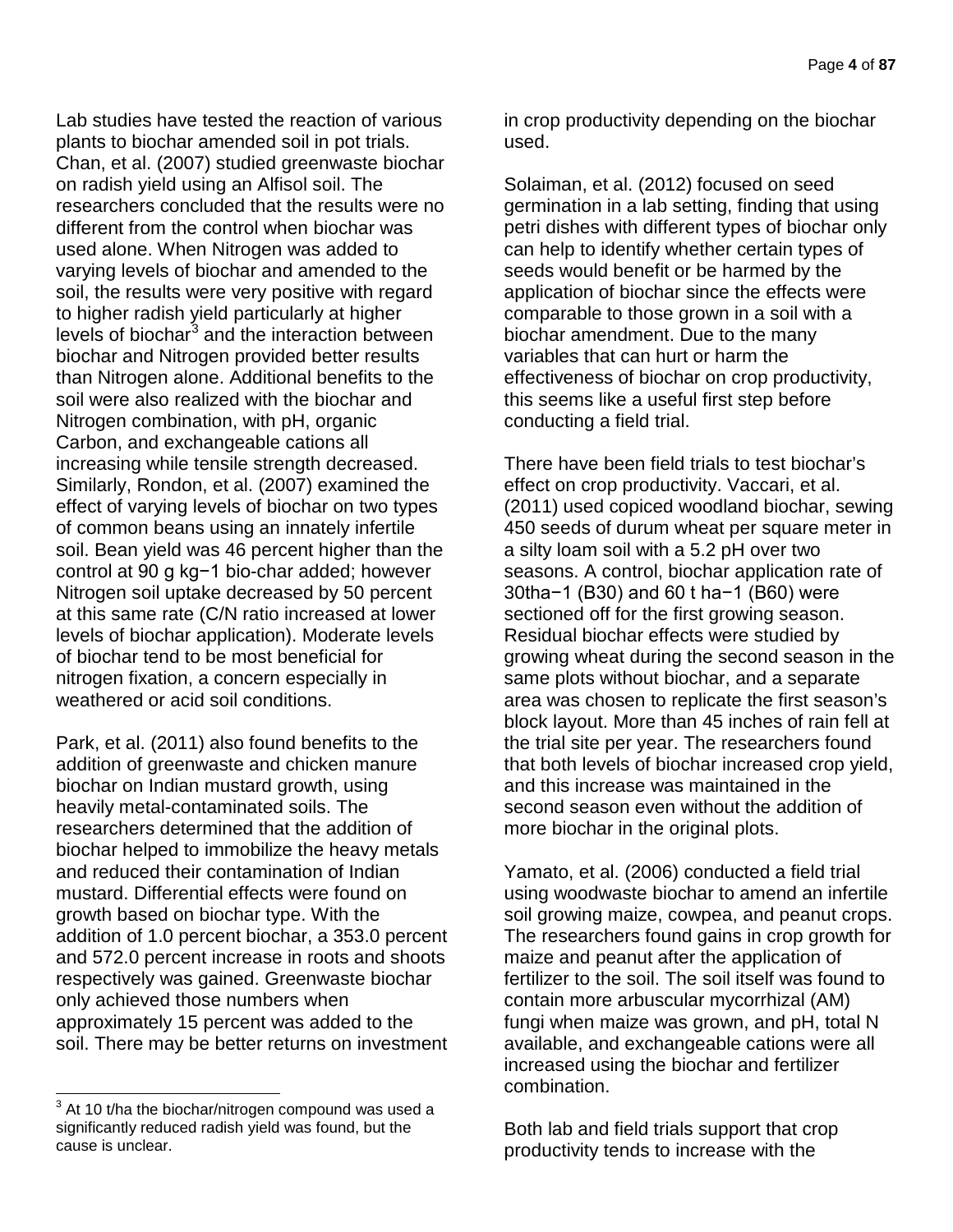application of biochar, although it is evident that the level of germination and crop productivity are dependent on the type of biochar (Solaiman, et al., 2012), type of soil, addition of other elements such as fertilizers, and the type of plant being grown.

## **Water Retention and Adsorption of Other Elements**

Soil studies have found that when biochar is used as a soil amendment, it can alter the porosity of the soil and the soil's surface area which can in turn result in increased water retention capacity (Laird, et al., 2010). Additionally, biochar amendment also increased soil moisture content by 4 percent and 5 percent, respectively, (using a 5 percent biochar and 95 percent compost mixture compared to the control) at an 8-inch depth in an outdoor field trial (Clarke, 2014).

Research has also found that the amended soil has an increased capacity to adsorb water when alkali is added (Liu, et al., 2012) as well as an increased capacity to adsorb common herbicides (Spokas, Koskinen, Baker, & Reicosky, 2009). It can also reduce harmful elements including cadmium, zinc, copper and lead (Beesley & Marmiroli, 2011; Park, et al., 2011), and polycyclic aromatic hydrocarbons (Chen & Yuan, 2011), and provides other heavy metal immobilization (Park, et al., 2011), which in turn allows for healthier plants to be grown, although this effect may be mediated by the soil's pH level (Chen, et al., 2013). Indeed, Enders, et al (2012) found that woody biomass feedstock was the most versatile with regard to soil pH but hazard that the temperature of the pyrolysis and the biomass characteristics will interact with soil characteristics, potentially altering crop production and other soil benefits.

This potential of biochar to enhance the ability of soil to retain water has great significance for Nevada, which is experiencing an extended period of drought (National Drought Mitigation Center, 2014). All 17 Nevada counties have

been designated a drought emergency since 2012 (Wolterbeek, 2014). During the five-year period from March 2009 to February 2014, the National Climatic Data Center of the National Oceanic and Atmospheric Administration recorded annual rainfall in Nevada to be 4.45 inches below average. The addition of biochar to soil in Nevada may help to attenuate the impact of this drought on crop production.

## **Micro-Organism Benefits**

Due to its composition, biochar can provide shelter to soil organisms like mycorrhizal fungi (Warnock, Lehmann, Kuyper, & Rillig, 2007), which play a key role in crop productivity and overall soil health. The pH level of the soil, which can affect the survivability of microorganisms, has also been found to change with the application of biochar (see Jeffery, et al., 2011 for meta-analysis discussing this) and biochar can provide nitrogen to plants through ammonia  $(NH_3)$ adsorption (Taghizadeh-Toosi, Clough, Sherlock, & Condron, 2012).

Spokas, et al. (2010) suggest biochar might be a nitrification inhibitor, which is why there are differences in plant and microbial responses to its application. The increased porosity of the soil and large surface area of some biochar allows for increased adsorption of chemicals and nutrients from both gases and liquids (Demirbas, 2004, 2008; Liu, et al., 2012; McHenry, 2009; van Zweiten et al., 2010; Vaccari et al., 2011).

Mullen et al. (2010) found porosity to be positively related to the ability of biochar to remove metal ions from soil, while some studies suggest that increased soil porosity caused by the addition of biochar may improve overall soil drainage (Maraseni, 2010). It has also been suggested that soil porosity impacts microbial activity and that soils with higher porosity provide more favorable environments for micro-organisms (Laird, Brown, Amonette, & Lehmann, 2009; Atkinson, et al., 2010).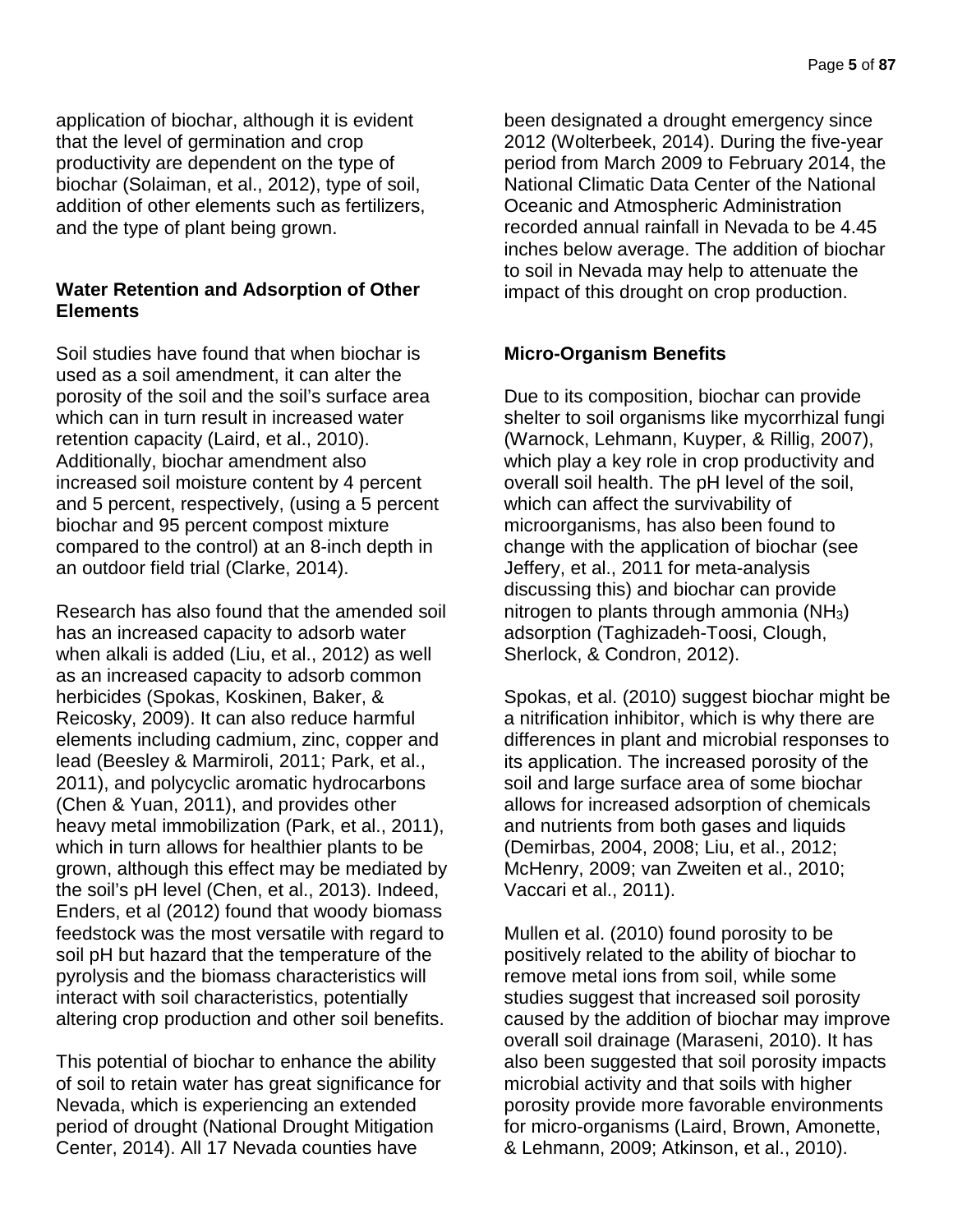## **Climate Change and Carbon Sequestration**

In addition to its potential soil benefits, biochar has also been studied for its potential climate change mitigation benefits through the use of biochar, bio-oil, and biogas (e.g., Ippolitio, Laird, & Busscher, 2012; Laird, 2008; Lee et al., 2010; Woolf et al., 2010). One of the most widely considered of these is the potential of biochar and the byproducts of its production to reduce greenhouse gas emissions. Utilizing biogas and bio-oil can aid in avoiding carbon dioxide emissions produced by burning fossil fuels and the conversion of biomass into biochar, bio-oil, and biogas also avoids the methane  $(CH_4)$  and nitrous oxide  $(N_2O)$ emissions produced through the natural decay of biomass (Woolf et al., 2010). Woolf et al. (2010) found that the use of biochar and its production byproducts has the potential to offset as much as 12 percent of the current anthropogenic carbon sequestered from carbon dioxide emitted  $(CO<sub>2</sub>-C)$  equivalent emissions, a total of 1.8 pictograms of total carbon sequestered from overall carbon dioxide emissions (Pg  $CO<sub>2</sub>-C<sub>e</sub>$ ) per year. Over the course of a century, this is a net offset of 130 Pg  $CO<sub>2</sub>-C<sub>e</sub>$  of anthropogenic emissions. The application of biochar as a soil amendment may also act as a carbon sequestration mechanism (Chen & Yuan, 2011; Glaser, Lehmann, & Zech, 2002; Lehmann, Gaunt, & Rondon, 2006; Oguntunde, Fosu, Ajayi, & van de Giesen, 2004; Ogawa, et al., 2006; Wang, Zhang, Xiong, Liu, & Pan, 2011) and has also been found to depress the amount of nitrous oxide emitted from crop cultivation (Wang, et al., 2011).

## **Application in Large Scale Tests**

Despite the breadth of biochar research that has taken place, there is still a need for further work. There has been comparably little largescale testing of the biochar-to-soil amendment system. Ongoing larger projects span the globe, from Western Australia, to Indonesia, to Japan. In Western Australia, salinity

management led to the planting of mallee in a semi-arid region during the 1990s (McHenry, 2009). What began with 20,000 trees planted in the first year continued to increase over time, to over two million in 2007 using 1,018 hectares (URS Australia Pty Ltd, 2009). Although there were environmental benefits, there was a need for this project to be financially beneficial and push towards becoming a major industry in the region. Among other byproducts such as eucalyptus oil and wood pellets, Verve Energy constructed a trial that included an integrated wood processing plant to generate biochar from the wood fraction of the mallees (McHenry, 2009; URS Australia Pty Ltd, 2009). This pilot program was profitable and the company is looking for investment to construct a larger plant (URS Australia Pty Ltd, 2009).

In Sumatra, Indonesia biochar is generated using harvested tree trunks as wood residue and remainders from a nearby pulp mill. The biochar is then used as a soil amendment and for water purification, with estimates of annual total biochar production in 2003 at 18,739 MGbdw year (Ogawa, et al., 2006). A similar project was conducted in Japan using wood waste from sawmills, construction sites and tree thinnings as biochar inputs, with the resulting biochar used for a myriad of uses including water purification and livestock deodorization (Ogawa, et al., 2006).

Closer to Nevada, a coal basin reclamation project, including the use of biochar as a soil amendment, began in 2012 in western Colorado (Clark, 2014). Erosion from 50 years of coal mining, leading to sedimentation issues in the Crystal River, spurred a pilot reclamation program that considered, among other restoration techniques, the application of a biochar and compost mixture. Over 1.5 acres of soil in different parts of the reclamation area were treated with a compost, biochar and compost mixture, and a control (no treatment) to study soil density, water retention, and soil nutrients. The biochar compost ratio was 5 percent biochar and 95 percent compost by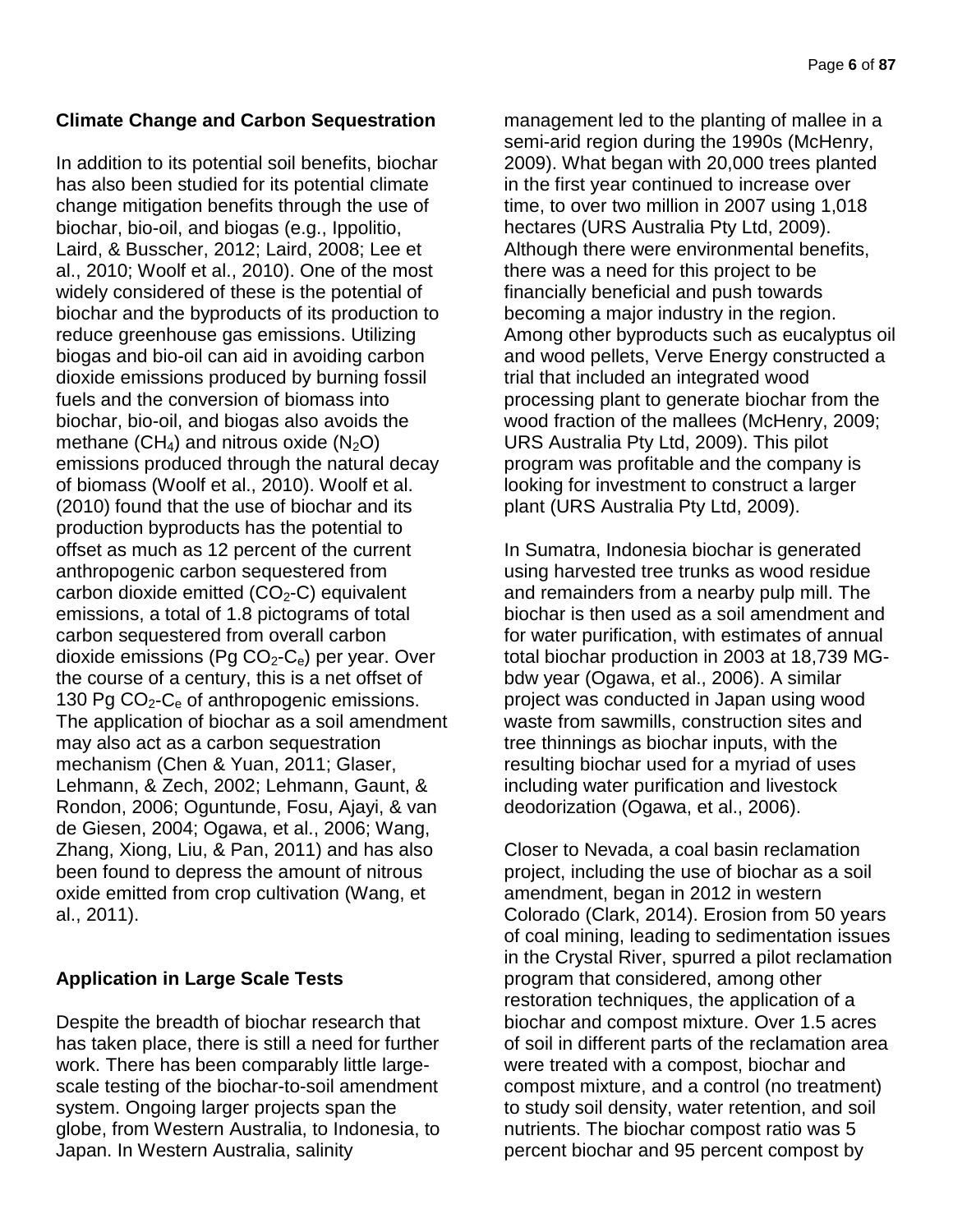volume, with three inches of the soil amendment laid down (B. McMullen, personal communication, March 6, 2014). Results so far indicate increased plant growth and soil moisture content (4 percent to 5 percent measured at 8-inch depth) in areas with the biochar and compost mixture compared to controls (Clarke, 2014). More recently, this biochar and compost mixture was used in a gas pad reclamation and a uranium mine reclamation project also in Colorado, although results of the application are pending (B. McMullen, personal communication, March 6, 2014).

Although field trials are ongoing throughout the world, documentation and detailed results of these trials is much harder to find or access. Subsequently, there is still much unknown with regard to how biochar works under real world conditions. It is unknown as to how long biochar once amended to soil will last, and whether it will begin depreciating in its value to the soil and to carbon sequestration over time. Vaccari, et al. (2011) found that there was no change to crop yield after two years of biochar soil amendment, while Laird, et al. (2010) found a much greater impact of biochar compared to manure on soil quality after 500 days, and Koide, Petprakob, and Peoples (2011) found no significant difference between biochar mixed into soil for 15 months versus biochar never combined with soil. Although it seems based on these studies that there is some consistent benefit of biochar over time, none of these trials were longer than two years leaving much unknown about the long-term benefit of biochar to soil.

## **Conclusion**

Some of the major challenges to synthesizing existing biochar research and allowing for conclusions include the interactions between type of feedstock, pyrolysis temperature, biochar characteristics, soil characteristics, and crop types, especially in light of the absence of large-scale field studies, and long-term studies,

not always in controlled environments, in order to determine what does and does not produce optimal results.

There are many concerns that have yet to be fully dealt with regarding biochar. First, it is unknown whether biochar will truly be economically feasible, with success relying on feedstock cost, transportation costs, energy conversion costs and the efficiency of pyrolysis methods. In a research note to the USDA, the Rocky Mountain Research Station writes, "In the western United States, the cost of biomass removal often exceeds its value, despite increasing interest in forest biomass utilization. Burgeoning interest in using woody biomass for heat or bioenergy is a result of rising fuel costs, greenhouse gas emissions from fossil fuels, and the threat of stand replacing wildfires; however, the collection and transportation of woody debris and harvesting waste from forests are among many economic impediments to woody biomass utilization" (McElligott, Page-Dumroese, & Coleman, 2011, p. 1). In addition to worries over economic sustainability, there are also concerns over how to properly store and apply the biochar (in a safe way so the small particles are not breathed in), especially with less stable biochars which have the potential to catch on fire due to friction (Brick, 2010).

Although there are many unknowns, the real benefits of biochar as a soil amendment for agricultural and reclamation purposes maybe found in its use on a large scale and over a long period of time outside of a lab. Thus, the current project being undertaken in Eureka County, Nevada. has the potential to be greatly informative in determining how successful the application of biochar is for mining reclamation and more broadly its effect on soil over time, especially in arid environments where water is at a premium. Additionally, droughtmanagement must be addressed in a comprehensive fashion, and biochar may be one tool to apply to this issue.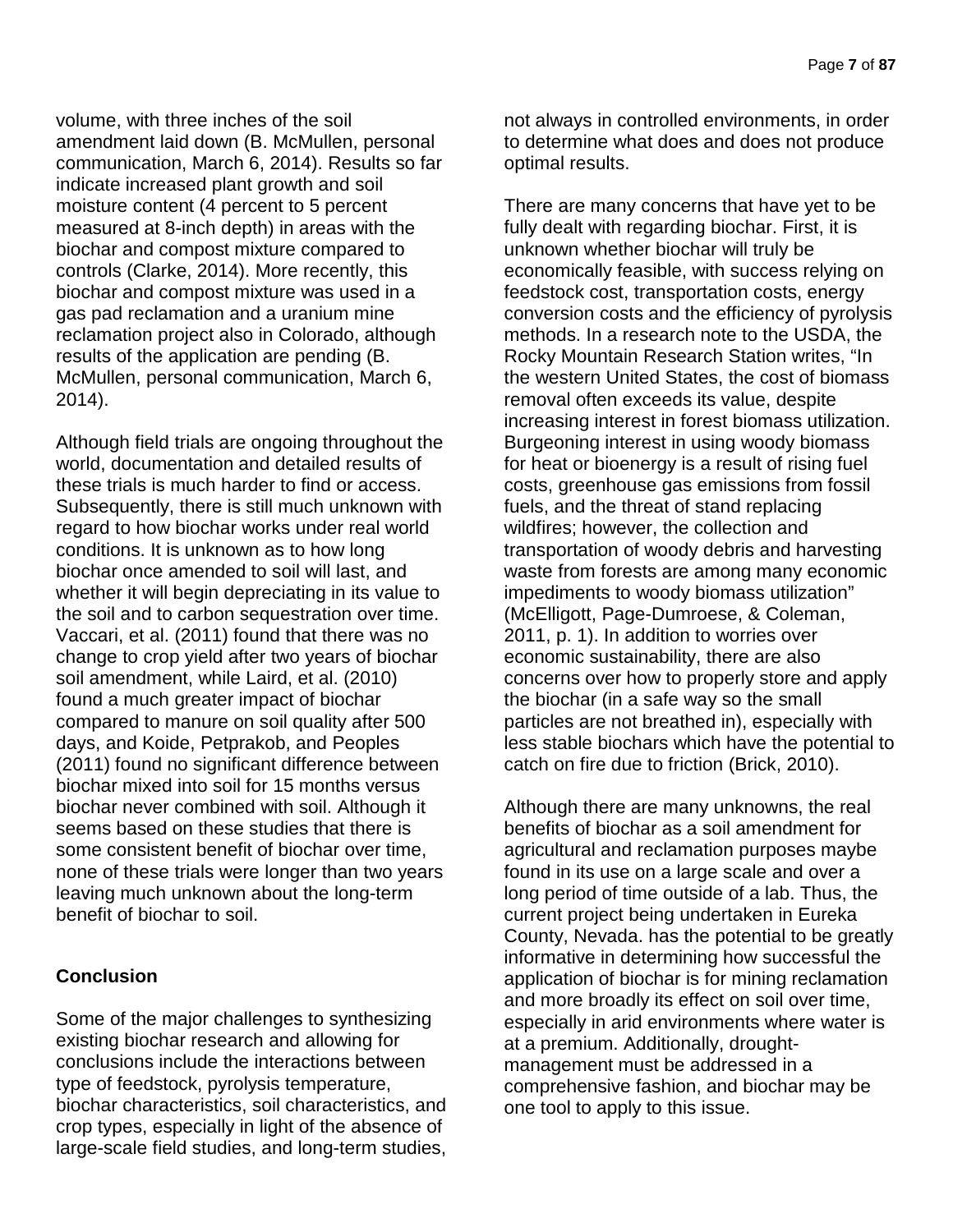### **References**

Atkinson, C. J., Fitzgerald, J. D., & Hipps, N. A. (2010). Potential mechanisms for achieving agricultural benefits from biochar application to temperate soils: A review." *Plant Soil, 337*, 1- 18.

Balat, M., & Balat, H. (2009). Recent trends in global production and utilization of bio-ethanol fuel. *Applied Energy, 86,* 2273-2282.

Barrow, C.J. (2012). Biochar: Potential for countering land degradation and for improving agriculture. *Applied Geography, 34,* 21-28.

Beesley, L., & Marmiroli, M. (2011). The immobilisation and retention of soluble arsenic, cadmium and zinc by biochar. *Environmental Pollution, 159,* 474-480.

Brick, S. (2010). Biochar: Assessing the promise and risks to guide U.S. policy." *National Resources Defense Council Issue Paper.* Retrieved from www.nrdc.org/energy/files/biochar\_paper.pdf.

Chan, K. Y., Zwieten, L. V., Meszaros, I., Downie, A., & Joseph, S. (2007). Agronomic values of greenwaste biochar as a soil amendment. *Australian Journal of Soil Research, 45,* 629-634.

Chen, B., & Yuan, M. (2011). Enhanced sorption of polycyclic aromatic hydrocarbons by soil amended with biochar. *Journal of Soils and Sediments, 11,* 62-71.

Chen, C. R., Phillips, I. R., Condron, L. M., Goloran, J., Xu, Z. H., & Chan, K. Y. (2013). Impacts of greenwaste biochar on ammonia volatilisation from bauxite processing residue sand. *Plant Soil, 367,* 301-312.

Cheng, C. H., Lehmann, J., & Engelhard, M. H. (2008). Natural oxidation of black carbon in soils: Changes in molecular form and surface charge along a climosequence. *Geochimica et Cosmochimica Acta, 72*, 1598–1610.

Clarke, S. (2014). CWCB watershed restoration project annual report. *Report of the Roaring Fork Conservancy.* Retrieved from [http://www.roaringfork.org/sitepages/pid397.ph](http://www.roaringfork.org/sitepages/pid397.php) [p](http://www.roaringfork.org/sitepages/pid397.php)

Demirbas, A. (2004). Effects of temperature and particle size on bio-char yield from pyrolysis of agricultural residues. *Journal of Analytical and Applied Pyrolysis, 72,* 243-248.

Demirbas, A. (2008). Biofuels sources, biofuel policy, biofuel economy and global biofuel projections. *Energy Conversion and Measurement, 49,* 2106-2116.

Demirbas, A., Pehlivan, E., & Altun, T. (2006). Potential evolution of Turkish agricultural residues as bio-gas, bio-char, and bio-oil sources. *International Journal of Hydrogen Energy, 31,* 613-620.

Enders, A., Hanley, K., Whitman, T., Joseph, S. & Lehmann, J. (2012). Characterization of biochars to evaluate recalcitrance and agronomic performance. *Bioresource Technology, 114,* 644-653.

Glaser, B., Lehmann, J., & Lech, W. (2002). Ameliorating physical and chemical properties of highly weathered soils in the tropics with charcoal- a review. *Biol Fertil Soils, 35,* 219- 230. doi: 10.1007/s00374-002-0466-4

Ippolito, J. A., Laird, D. A., & Busscher, W. J. (2012). Environmental benefits of biochar. *Journal of Environmental Quality, 41,* 967-972.

Ippolito, J.A., Novak, J. M., Busscher, W. J., Ahmedna, M., Rehrah, D., & Watts, D. W. (2012). Switchgrass biochar affects two aridisols. *Journal of Environmental Quality, 41,*  1123-1130.

Jeffery, S., Verheijen, F. G. A., van der Velde, M., Bastos, A. C. (2011). A quantitative review of the effects of biochar application to soils on crop productivity using meta-analysis.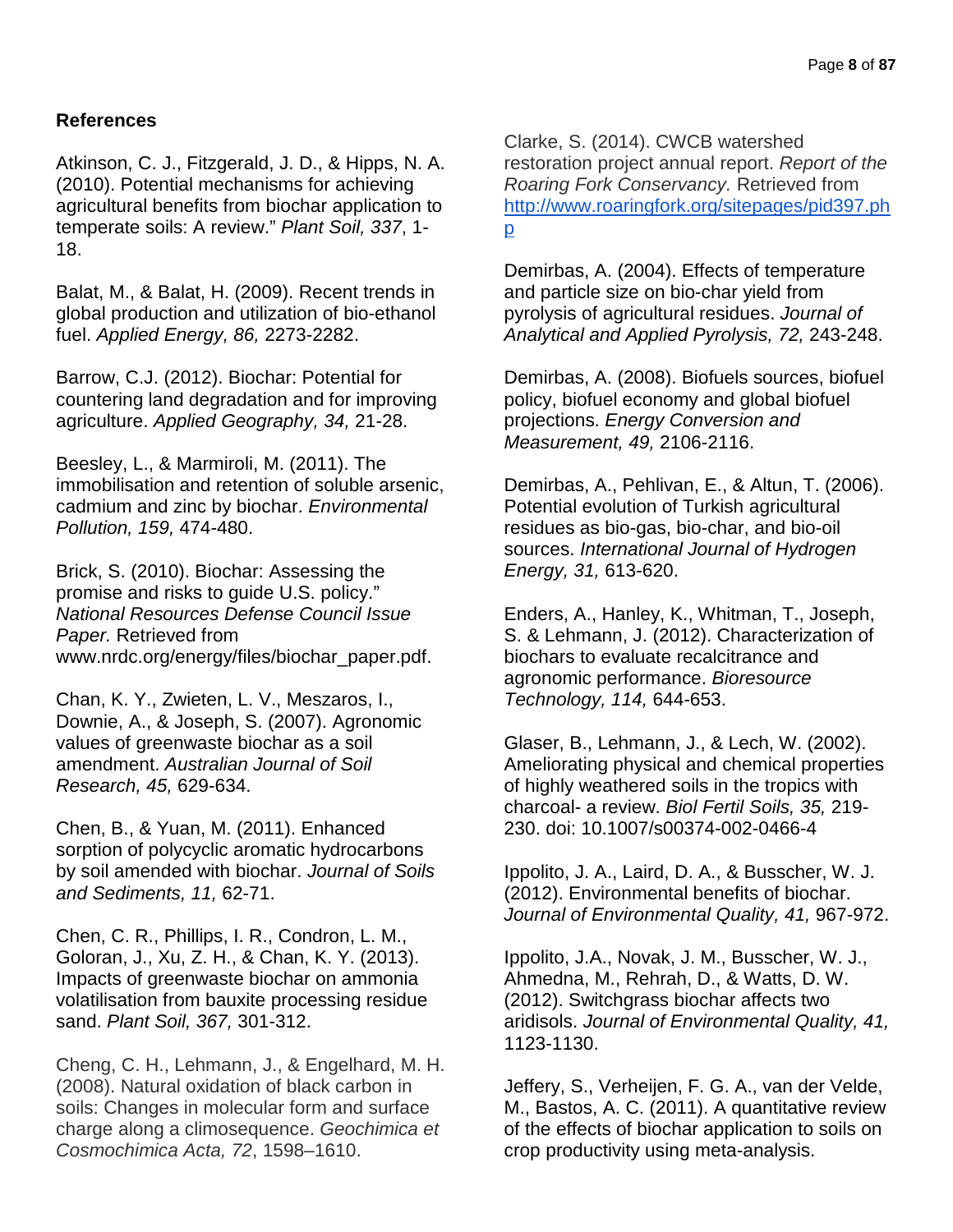*Agriculture, Ecosystems and Environment, 144,* 175-187.

Koide, R. T., Petprakob, K., & Peoples, M. (2011). Quantitative analysis of biochar in field soil. *Soil Biology & Biochemistry, 43,* 1563- 1568.

Laird, D. A. (2008). The charcoal vision: A winwin-win scenario for simultaneously producing bioenergy, permanently sequestering carbon, while improving soil and water quality. *Agronomy Journal, 100*(1), 178-181.

Laird, D. A., Brown, R. C., Amonette, J. E., & Lehmann, J. (2009). Review of the pyrolysis platform for coproducing bio-oil and biochar. *Biofuels, bioproducts, & Biorefining, 3,* 547- 562.

Laird, D. A., Fleming, P., Davis, D. D., Horton, R., Wang, B., & Karlen, D.L. (2010). Impact of biochar amendments on the quality of a typical Midwestern agricultural soil. *Geoderma, 158,*  443-449.

Lee, J. W., Hawkins, B., Day, D. M., & Reicosky, D. C. (2010). Sustainability: The capacity of smokeless biomass pyrolysis for energy production, global carbon capture and sequestration. *Energy & Environmental Science, 3*(11), 1695 – 1705.

Lehmann, J., Gaunt, J., & Rondon, M. (2006). Bio-char sequestration in terrestrial ecosystems- A review. *Mitigation and Adaptation Strategies for Global Changes, 11,*  403-427.

Liu, P., Wu-Jun, L., Jiang, H., Chen, J., Li, W., & Yu- H. (2012). Modification of bio-char derived from fast pyrolysis of biomass and its application in removal of tetracycline from aqueous solution. *Bioresource Technology, 121,* 235-240.

Madari, B. E., Pimenta, A. S., Hockaday, W. C., & Hatcher, P. G. (2005). Characterization of humic like substances obtained by chemical

oxidation of eucalyptus charcoal. *Organic Geochemistry, 36*(11), 1480-1489.

Maraseni, T. N. (2010). Biochar: Maximising the benefits." *International Journal of Environmental Studies, 67*(3), 319-327.

Marris, Emma. (2006). "Black is the New Green." *Nature.* 442: 624-626.

McElligott, K., Page-Dumroese, D., & Coleman, M. (2011). Bioenergy production systems and biochar application in forests: Potential for renewable energy, soil enhancement, and carbon sequestration." *Rocky Mountain Research Station. Research Note to the United States Department of Agriculture.* RMRS-RN-46, 1-14. Retrieved from www.fs.fed.us/rm/pubs/rmrs\_rn046.pdf.

McHenry, M. P. (2009). Agricultural bio-char production, renewable energy generation and farm carbon sequestration in Western Australia: Certainty, uncertainty and risk. *Agriculture, Ecosystems and Environment, 129,* 1-7.

Mullen, C. A., Boateng, A. A., Goldberg, N. M., Lima, I. M., Laird, D. A., & Hicks, K. B. (2010). Bio-oil and bio-char production from corn cobs and stover by fast pyrolysis. *Biomass and Bioenergy, 34,* 67-74.

National Climatic Data Center of the National Oceanic. (2014.) National Oceanic and Atmospheric Administration. [http://www.ncdc.noaa.gov/temp-and](http://www.ncdc.noaa.gov/temp-and-precip/climatological-rankings/index.php?periods%5B%5D=12&periods%5B%5D=24&periods%5B%5D=48&periods%5B%5D=60¶meter=pcp&state=26&div=0&year=2014&month=2#ranks-form)[precip/climatological-](http://www.ncdc.noaa.gov/temp-and-precip/climatological-rankings/index.php?periods%5B%5D=12&periods%5B%5D=24&periods%5B%5D=48&periods%5B%5D=60¶meter=pcp&state=26&div=0&year=2014&month=2#ranks-form)

[rankings/index.php?periods%5B%5D=12&peri](http://www.ncdc.noaa.gov/temp-and-precip/climatological-rankings/index.php?periods%5B%5D=12&periods%5B%5D=24&periods%5B%5D=48&periods%5B%5D=60¶meter=pcp&state=26&div=0&year=2014&month=2#ranks-form) [ods%5B%5D=24&periods%5B%5D=48&period](http://www.ncdc.noaa.gov/temp-and-precip/climatological-rankings/index.php?periods%5B%5D=12&periods%5B%5D=24&periods%5B%5D=48&periods%5B%5D=60¶meter=pcp&state=26&div=0&year=2014&month=2#ranks-form) [s%5B%5D=60&parameter=pcp&state=26&div=](http://www.ncdc.noaa.gov/temp-and-precip/climatological-rankings/index.php?periods%5B%5D=12&periods%5B%5D=24&periods%5B%5D=48&periods%5B%5D=60¶meter=pcp&state=26&div=0&year=2014&month=2#ranks-form) [0&year=2014&month=2#ranks-form.](http://www.ncdc.noaa.gov/temp-and-precip/climatological-rankings/index.php?periods%5B%5D=12&periods%5B%5D=24&periods%5B%5D=48&periods%5B%5D=60¶meter=pcp&state=26&div=0&year=2014&month=2#ranks-form) accessed 6 May 2014.

National Drought Mitigation Center. (2014.) University of Nebraska, Lincoln. [http://drought.unl.edu/DroughtBasics/WhatisDr](http://drought.unl.edu/DroughtBasics/WhatisDrought.aspx) [ought.aspx.](http://drought.unl.edu/DroughtBasics/WhatisDrought.aspx) accessed 6 May 2014.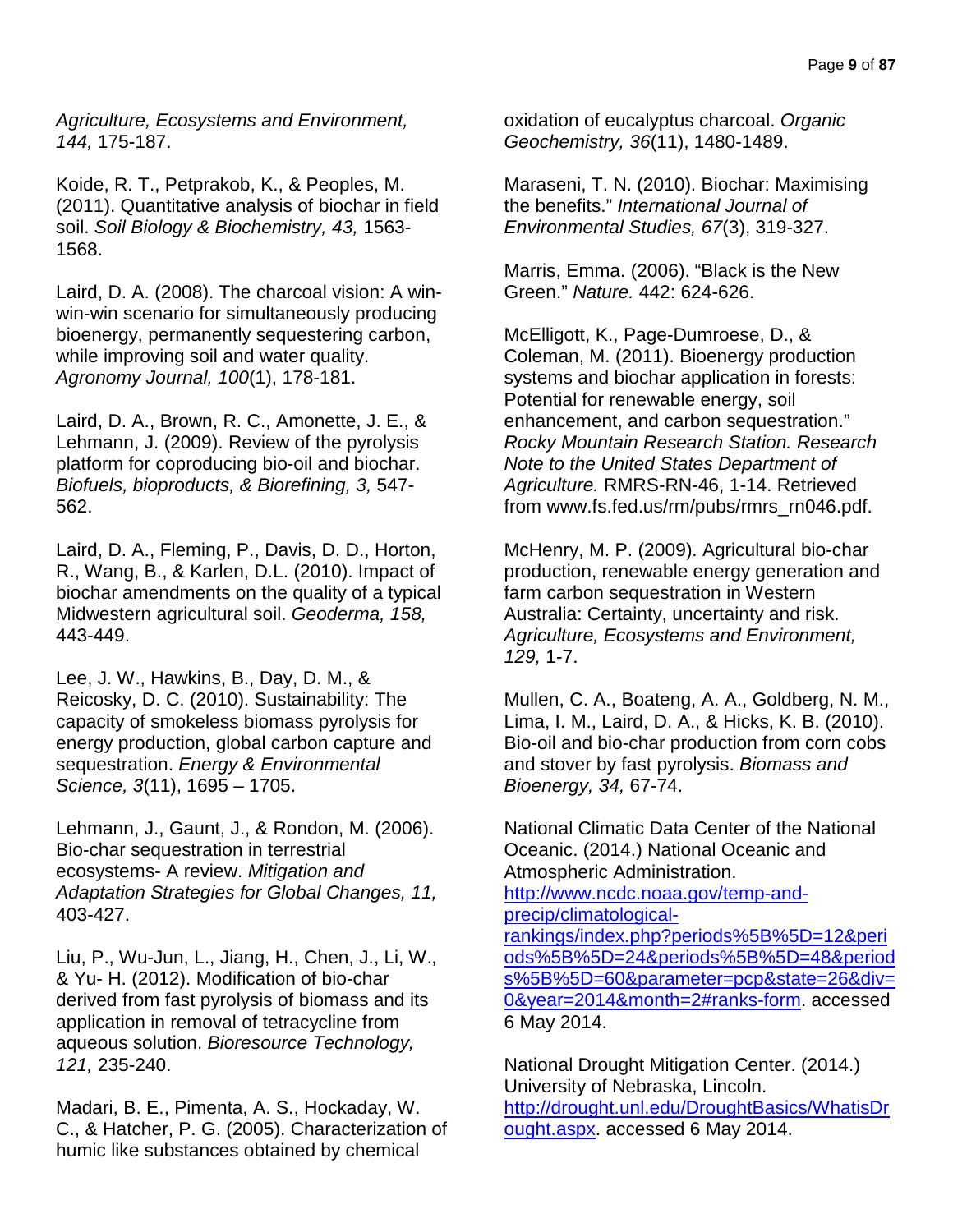Novak, J. M., Busscher, W. J., Laird, D. L., Ahmedna, M., Watts, D. W., & Niandou, M. A. S. (2009). Impact of biochar amendment on fertility of a southeastern coastal plain soil. *Soil Science, 174,* 105-112.

Ogawa, M., Okimori, Y., & Takahashi, F. (2006). Carbon sequestration by carbonization of biomass and forestation: Three case studies. *Mitigation and Adaptation Strategies for Global Change, 11,* 429-444.

Oguntunde, P. G., Fosu, M., Ajayi, A. E., & van de Giesen, N. (2004). Effects of charcoal production on maize yield, chemical properties and texture of soil. *Biol Fertil Soils, 39,* 295- 299. doi: 10.1007/s00374-003-0707-1

Özcimen, D., Ersoy-Mericboyu, A. (2010). Characterization of biochar and bio-oil samples obtained from carbonization of various biomass materials. *Renewable Energy, 35,* 1319-1324.

Park, J. H., Choppola, G. K., Bolan, N. S., Chung, J. W., & Chuasavathi, T. (2011). Biochar reduces the bioavalability and phytotoxicity of heavy metals. *Plant Soil, 348,*  439-451.

Rondon, M. A., Lehmann, J., Ramirez, J., & Hurtado, M. (2007). Biological nitrogen fixation by common beans (Phaseolus vulgaris L.) increases with bio-char additions. *Biology and Fertility of Soils, 43,* 699-708.

Rutherford, D.W., Wershaw, R.L., & Cox, L.G. (2004). Changes in composition and porosity occurring during the thermal degradation of wood and wood components. *U.S. Geological Survey Scientific Investigations Report 2004*– *5292*, 78 p. (Also online at http://pubs.usgs.gov/sir/2004/5292/.)

Sohi, S. P., Lopez-Capel, E., & Bol, R. (2010). A review of biochar and its use and function in soil." *Advances in Agronomy, 105,* 47-82.

Sohi, S., Lopez-Capel, E., Krull, E., & Bol, R. (2009). Biochar, climate change and soil: A

review to guide future research. *CSIRO Land and Water Science Report 05/09*, 1-64.

Solaiman, Z.M., Murphy, D.V., & Abbott, L.K. (2012). Biochars influence seed germination and early growth of seedlings." *Plant Soil*, *353,*  273-287.

Spokas, K. A., Baker, J. M., &. Reicosky, D. C. (2010). Ethylene: Potential key for biochar amendment impacts. *Plant Soil, 333,* 443-452.

Spokas, K.A., Koskinen, W.C., Baker, J.A., & Reicosky, D.C. (2009). Impacts of woodchips biochar additions on greenhouse gas production and sorption/degradation of two herbicides in a Minnesota soil. *Chemosphere, 77,* 547-581.

Taghizadeh-Toosi, A., Clough, T. J., Sherlock, R. R., & Condron, L. M. (2012). Biochar adsorbed ammonia is bioavailable. *Plant Soil, 350,* 57-69.

Uchimiya, M. Lima, I.M., Klasson, T., Chang, S., Wartelle,L.H., and Rodgers, J.E. (2010). Immobilzation of heavy metal ions (CuII, CdII, NiII, and PbII) by broiler litter-derived biochars in water and soil. *Journal of Agricultural and Food Chemistry, 58*, 5538-5544.

United States Department of Agriculture. (April, 2010). *What is pyrolysis?* Retrieved from Biomass Pyrolysis Research at the Eastern Regional Research Center website:

[http://www.ars.usda.gov/Main/docs.htm?docid=](http://www.ars.usda.gov/Main/docs.htm?docid=19898) [19898](http://www.ars.usda.gov/Main/docs.htm?docid=19898)

United States Drought Monitor. (2014.) United States Department of Agriculture. [http://droughtmonitor.unl.edu.](http://droughtmonitor.unl.edu/) accessed 6 May 2014.

URS Australia Pty Ltd. (2009, July). *Oil mallee industry development plan for Western Australia.* Retrieved from the Forest Products Commission website:

[http://www.fpc.wa.gov.au/content\\_migration/\\_a](http://www.fpc.wa.gov.au/content_migration/_assets/documents/plantations/industry_plans/oil_mallee_idp.pdf)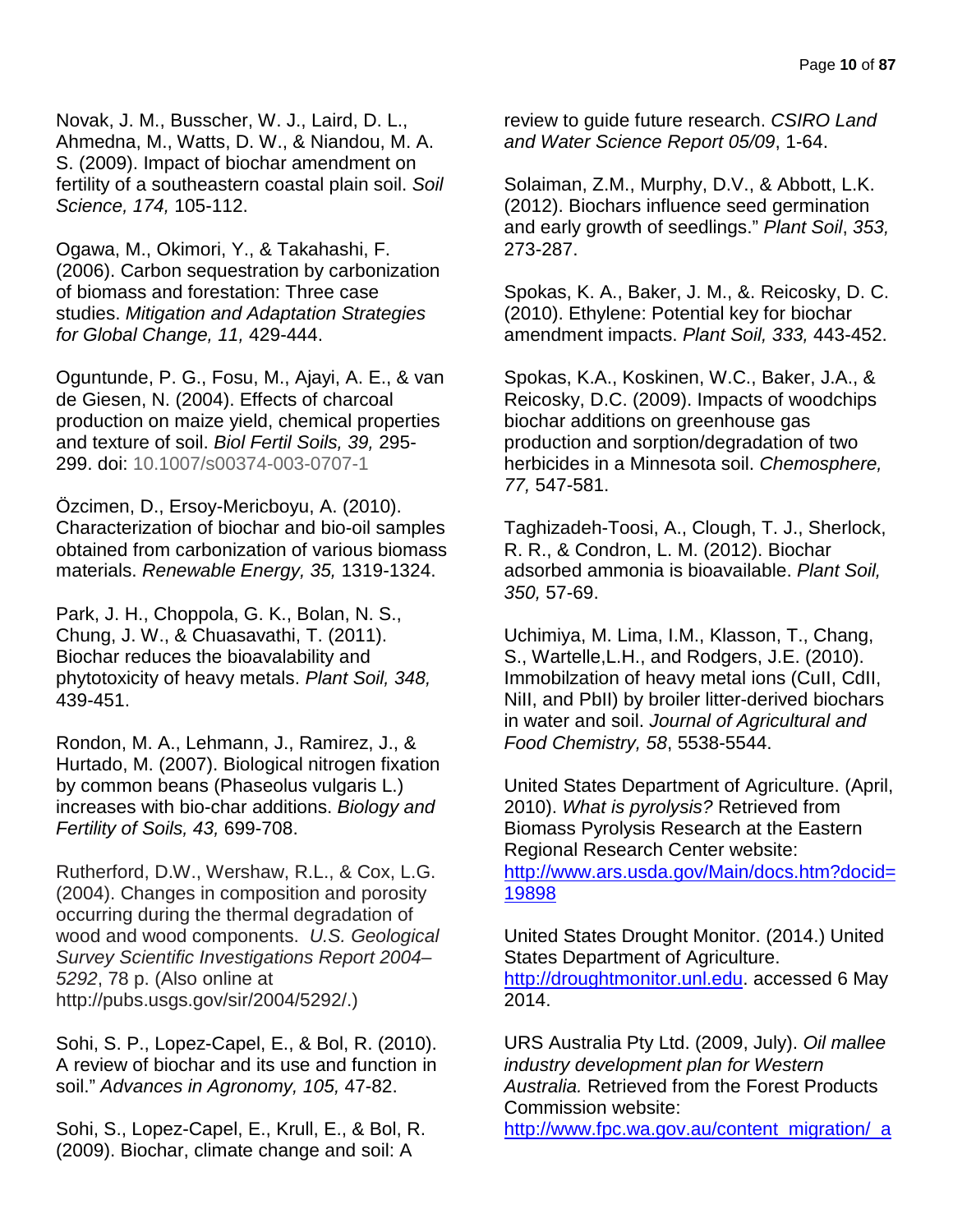[ssets/documents/plantations/industry\\_plans/oil](http://www.fpc.wa.gov.au/content_migration/_assets/documents/plantations/industry_plans/oil_mallee_idp.pdf) mallee idp.pdf.

Vaccari, F.P., Baronita, S., Lugator, E., Genesio, L., Castaldi, S., Fornasier, F., & Miglietta, F. (2011). Biochar as a strategy to sequester carbon and increase yield in durum wheat. *European Journal of Agronomy, 34,*  231-238.

Van Zwieten, L., Kimber, S., Morris, S., Chan, K. Y., Downie, A., Rust, J., Joseph, S., & Cowie, A. (2010) Effects of biochar from slow pyrolysis of papermill waste on agronomic performance and soil fertility. *Plant Soil, 327*, 235-246.

Wang, J., Zhang, M., Xiong, Z., Liu, P., & Pan, G. (2011). Effects of biochar addition on  $N_2O$ and  $CO<sub>2</sub>$  emissions from two paddy soils. *Biology and Fertility of Soils, 47,* 887-896.

Warnock, D.D., Lehmann, J., Kuyper, T. W. & Rillig, M. C. (2007). Mycorrhizal responses to biochar in soil – Concepts and mechanisms." *Plant Soil, 300,* 9-20.

Winsley, P. (2007). Biochar and bioenergy production for climate change mitigation. *New Zealand Science Review, 64*(1), 5-10.

Wolterbeek, Mike. (2014.) "University research informs public, agencies on drought rezones: Rangeland, soil, forest, water and megadrought expertise helps Nevada, western U.S." Nevada Today. [http://www.unr.edu/nevada](http://www.unr.edu/nevada-today/news/2014/university-drought-expertise)[today/news/2014/university-drought-expertise.](http://www.unr.edu/nevada-today/news/2014/university-drought-expertise) accessed 6 May 2014.

Woolf, D., Amonette, J.E., Street-Perrott, F.A., Lehmann, J., & Joseph, S. (2010). Sustainable biochar to mitigate global climate change. *Nature Communications, 56,* 1-9.

Yamato, M., Okimori, Y., Wibowo, I.F., Anshori, S., & Ogawa, M. (2006). Effects of the application of charred bark in *Acacia mangium* on the yield of maize, cowpea, peanut and soil

chemical properties in south Sumatra, Indonesia. *Soil Science and Plant Nutrition, 52,*  489-495.

Yu, X.Y., Ying, G.G., Kookana, R.S. (2009). Nitric acid digestion and multi-element analysis of plant material by inductively coupled plasma spectrometry. *Communications in Soil Science and Plant Analysis, 18,* 131-146.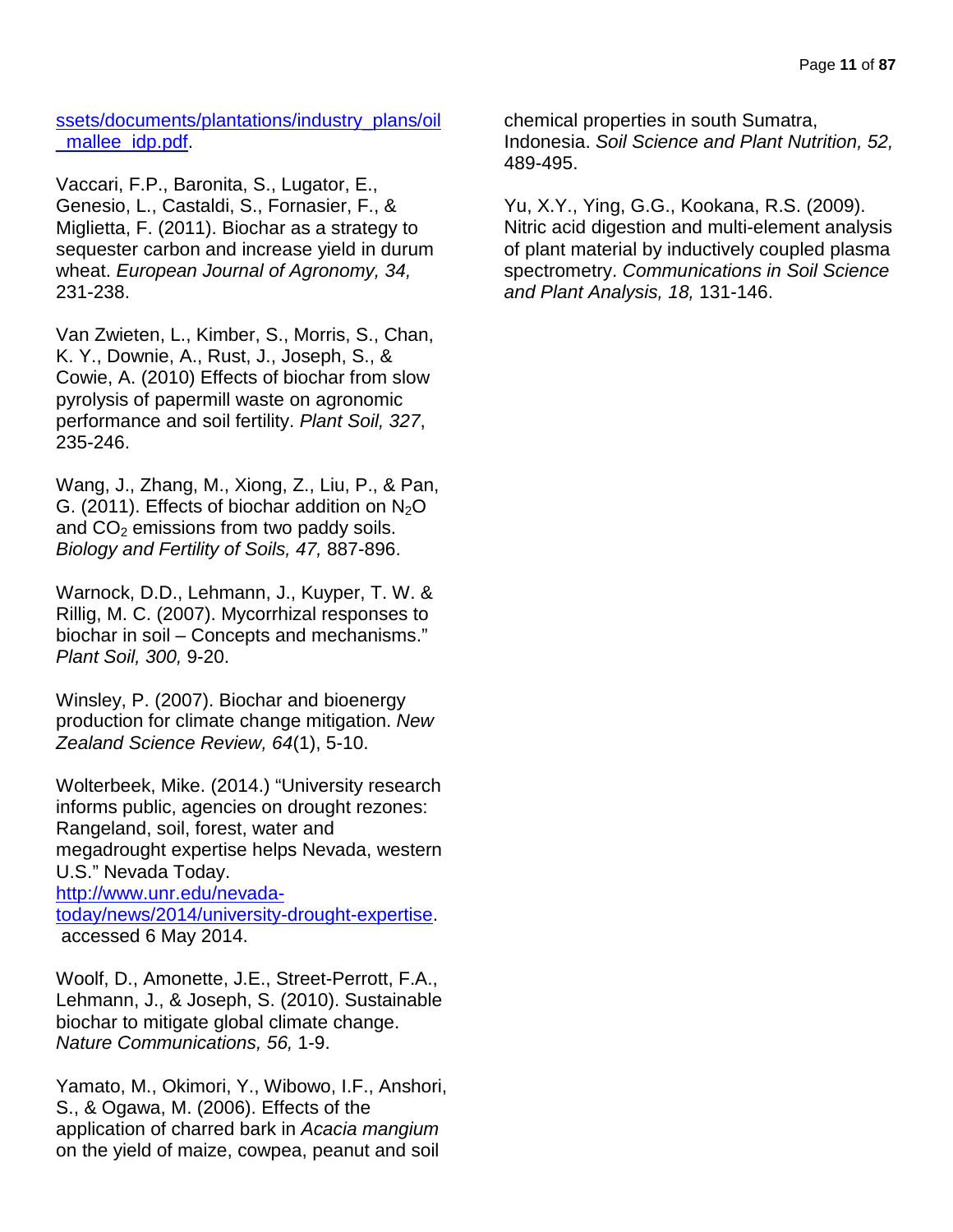| <b>Authors &amp; Year</b>                                                                                                                | <b>Pyrolysis Temperature</b>                         | <b>Biomass</b>                                                                                                                                                                                                                                                                                                           |
|------------------------------------------------------------------------------------------------------------------------------------------|------------------------------------------------------|--------------------------------------------------------------------------------------------------------------------------------------------------------------------------------------------------------------------------------------------------------------------------------------------------------------------------|
| Beesley, L., & Marmiroli, M.<br>(2011)                                                                                                   | 400°C                                                | Oak, common ash, sycamore,<br>birch, cherry                                                                                                                                                                                                                                                                              |
| Beesley, L., Moreno- Jiménez,<br>E., & Gomez-Eyles, J. L.<br>(2010)                                                                      | Not specified                                        | Hardwood (not further<br>specified)                                                                                                                                                                                                                                                                                      |
| Chan, K. Y., Zwieten, L. V.,<br>Meszaros, I., Downie, A., &<br>Joseph, S. (2007)                                                         | 450°C                                                | Greenwaste (plant pruning,<br>grass clippings, cotton trash)                                                                                                                                                                                                                                                             |
| Chen, B., & Yuan, M. (2011)                                                                                                              | 100°C, 300°C, 400°C, 700°C,<br>1000°C                | <b>Pine Needles</b>                                                                                                                                                                                                                                                                                                      |
| Chen, C. R., Phillips, I. R.,<br>Condron, L. M., Goloran, J.,<br>Xu, Z. H., & Chan, K. Y.<br>(2013)                                      | 450°C                                                | Greenwaste                                                                                                                                                                                                                                                                                                               |
| Demirbas, A. (2004)                                                                                                                      | 470°K, 550°K, 650°K, 750°K,<br>850°K, 950°K, 1,050°K | Olive husk, Corn cob, Tea<br>Waste                                                                                                                                                                                                                                                                                       |
| Enders, A., Hanley, K.,<br>Whitman, T., Joseph, S. &<br>Lehmann, J. (2012).                                                              | 300°C to 600°C at 50°C<br>increments                 | Bull manure, Corn stover,<br>Dairy manure with rice hulls,<br>Hazlenut shells, Oak wood,<br>Pine wood, Poultry manure<br>with sawdust, Grass clippings,<br>Leaves, Brush (winter yard<br>waste), Food waste, White<br>paper mill sludge,<br>Switchgrass, Soybean,<br>Peanut, Kuikui. (varying types<br>of some of these) |
| Ippolito, J.A., Novak, J. M.,<br>Busscher, W. J., Ahmedna,<br>M., Rehrah, D., & Watts, D.<br>W. (2012)                                   | 250°C and 500°C                                      | Switchgrass                                                                                                                                                                                                                                                                                                              |
| Koide, R. T., Petprakob, K., &<br>Peoples, M. (2011)                                                                                     | Not specified                                        | Domestic Hardwood<br>(Brookville, PA)                                                                                                                                                                                                                                                                                    |
| Kwapinski, W., Byrne, C. M.<br>P., Kryachko, E., Wolfram, P.,<br>Adley, C., Leahy, J. J.,<br>Novotny, E. H., & Hayes, M.<br>H. B. (2010) | 400°C to 600°C                                       | Miscanthus, Pine, & Willow<br>chips                                                                                                                                                                                                                                                                                      |
| Laird, D. A., Fleming, P.,<br>Davis, D. D., Horton, R.,<br>Wang, B., & Karlen, D. L.<br>(2010)                                           | Not specified                                        | Mixed Hardwood (primarily<br>Oak & Hickory)                                                                                                                                                                                                                                                                              |
| Lin, Y., Munroe, P., Joseph,<br>S., Kimber, S., & Zwieten, L.<br>V. (2012)                                                               | 550°C                                                | Chicken Manure, Paper<br>Sludge                                                                                                                                                                                                                                                                                          |
| Liu, P., Wu-Jun, L., Jiang, H.,<br>Chen, J., Li, W., & Yu- H.<br>(2012)                                                                  | 723°K to 773°K                                       | <b>Rice Husk</b>                                                                                                                                                                                                                                                                                                         |
| Mullen, C. A., Boateng, A. A.,                                                                                                           | 500°C                                                | Corn Cobs & Corn Stovers                                                                                                                                                                                                                                                                                                 |

**Table 1: Biomass Feedstock Used in Research Studies**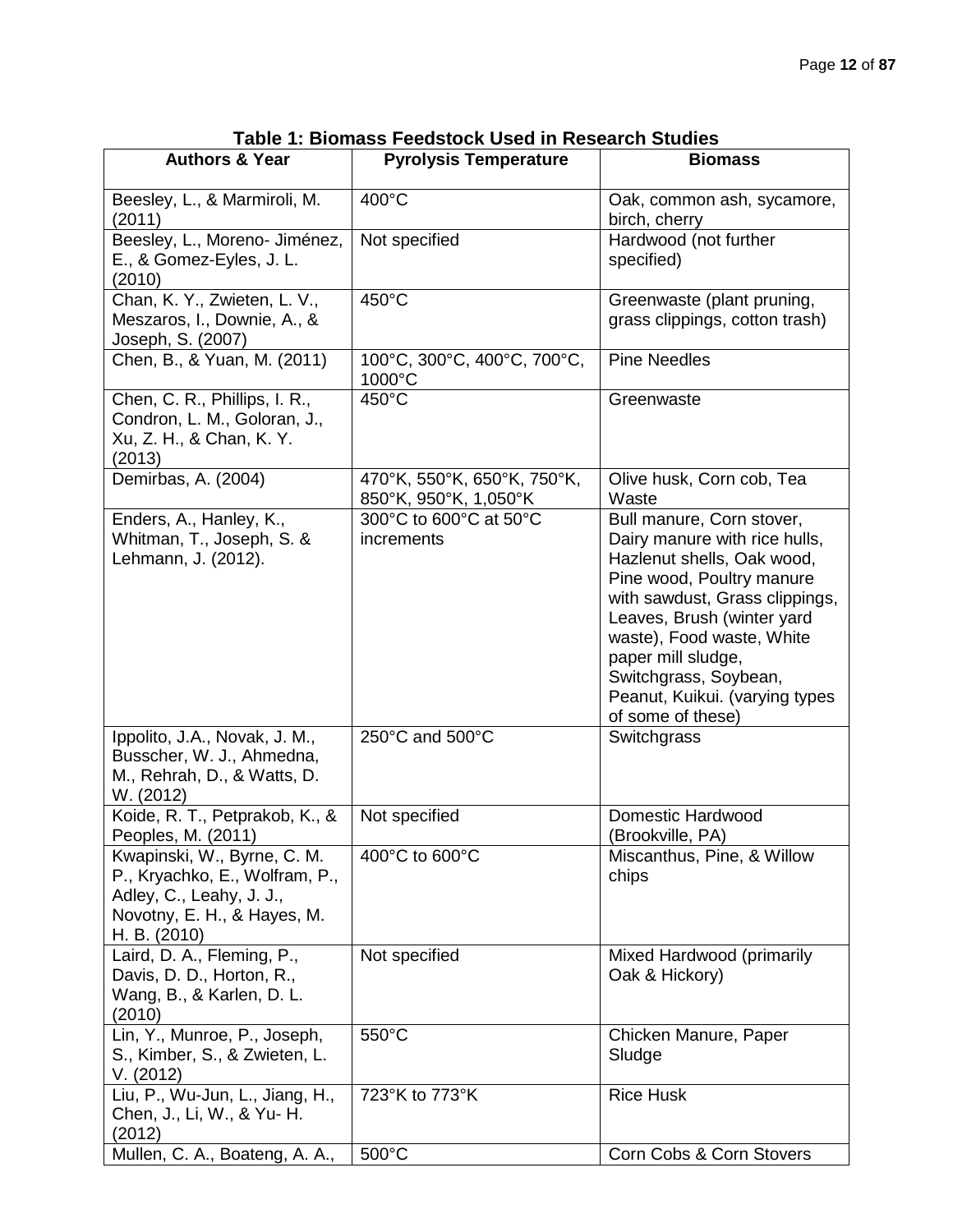| Goldberg, N. M., Lima, I. M.,<br>Laird, D. A., & Hicks, K. B.<br>(2010)                                             |                              | (stalks, leaves & husks- no<br>cobs)                                                                                                                        |
|---------------------------------------------------------------------------------------------------------------------|------------------------------|-------------------------------------------------------------------------------------------------------------------------------------------------------------|
| Novak, J. M., Busscher, W. J.,<br>Laird, D. L., Ahmedna, M.,<br>Watts, D. W., & Niandou, M.<br>A. S. (2009)         | 170°C up to 700°C for 1 hour | <b>Pecan Shells</b>                                                                                                                                         |
| Özcimen, D., Ersoy-<br>Mericboyu, A. (2010)                                                                         | Not Specified                | Apricot Stone, Hazlenut Shell,<br>Grapeseed, Chestnut Shell                                                                                                 |
| Park, J. H., Choppola, G. K.,<br>Bolan, N. S., Chung, J. W., &<br>Chuasavathi, T. (2011)                            | 550°C                        | Chicken Manure, Green<br>Waste                                                                                                                              |
| Quayle, W. C. (2010)                                                                                                | 500°C to 650°C               | Grapevine prunings, Orange<br>tree prunings, Grape marc,<br>Orange peel                                                                                     |
| Roberts, K. G., Gloy, B. A.,<br>Joseph, S., Scott, N. R., &<br>Lehmann, J. (2010)                                   | Not specified                | Corn Stover, Yard Waste,<br><b>Switchgrass Feedstocks</b>                                                                                                   |
| Smith, J.L., Collins, H.P., &<br>Bailey, V.L. (2010)                                                                | 500°C                        | Switchgrass                                                                                                                                                 |
| Solaiman, Z.M., Murphy, D.V.,<br>& Abbott, L.K. (2012)                                                              | Not specified                | Oil Mallee, Rice Husks, New<br>Jarrah, Old Jarrah, Wheat<br>Chaff                                                                                           |
| Spokas, K.A., Baker, J.M., &<br>Reicosky, D. C. (2010)                                                              | 350°C, 400°C, 450°C, 500°C   | Activated coconut charcoal,<br>Hardwood sawdust,<br>Macadamia nut, Dried<br>distillers grain, Corn cobs,<br>Mixed wood waste, Wood<br>pellets, Peanut hulls |
| Spokas, K.A., Koskinen, W.C.,<br>Baker, J.A., & Reicosky, D.C.<br>(2009)                                            | 500°C                        | <b>Mixed Sawdust</b>                                                                                                                                        |
| Steinbeiss, S., Gleixner, G., &<br>Antonietti, M. (2009)                                                            | Not specified                | Glucose, Yeast                                                                                                                                              |
| Taghizadeh-Toosi, A., Clough,<br>T.J., Sherlock, R.R., &<br>Condron, L.M. (2012)                                    | 300°C, 350°C, 500°C          | Monterey Pine Wood Chips                                                                                                                                    |
| Vaccari, F.P., Baronita, S.,<br>Lugator, E., Genesio, L.,<br>Castaldi, S., Fornasier, F., &<br>Miglietta, F. (2011) | 500°C                        | Coppiced woodlands (Beech,<br>Hazel, Oak & Birch)                                                                                                           |
| Wang, J., Zhang, M., Xiong,<br>Z., Liu, P., & Pan, G. (2011)                                                        | 350°C to 500°C               | <b>Rice Husks</b>                                                                                                                                           |
| Zimmerman, A.R., B. Gao,<br>and M.Y. Ahn. (2011)                                                                    | Not specified                | Oak, Pine, Bubinga, Eastern<br>gamma grass, Bagasse                                                                                                         |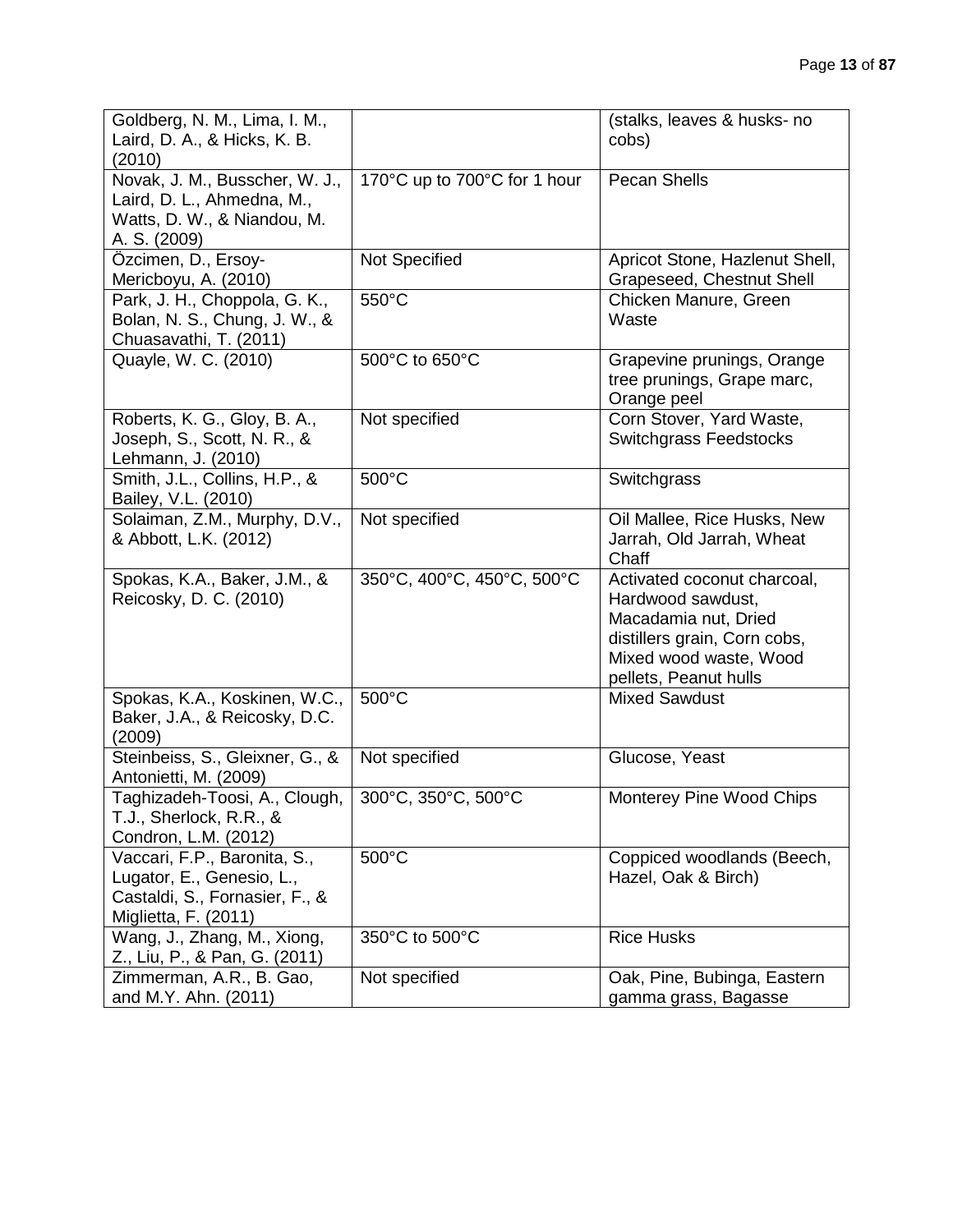# **Appendix A**

# **Literature Review Summary**

**\*note: most of the information contained here is taken directly from the articles referenced. All abstracts are taken directly from the articles referenced. Spellings reflect US English.**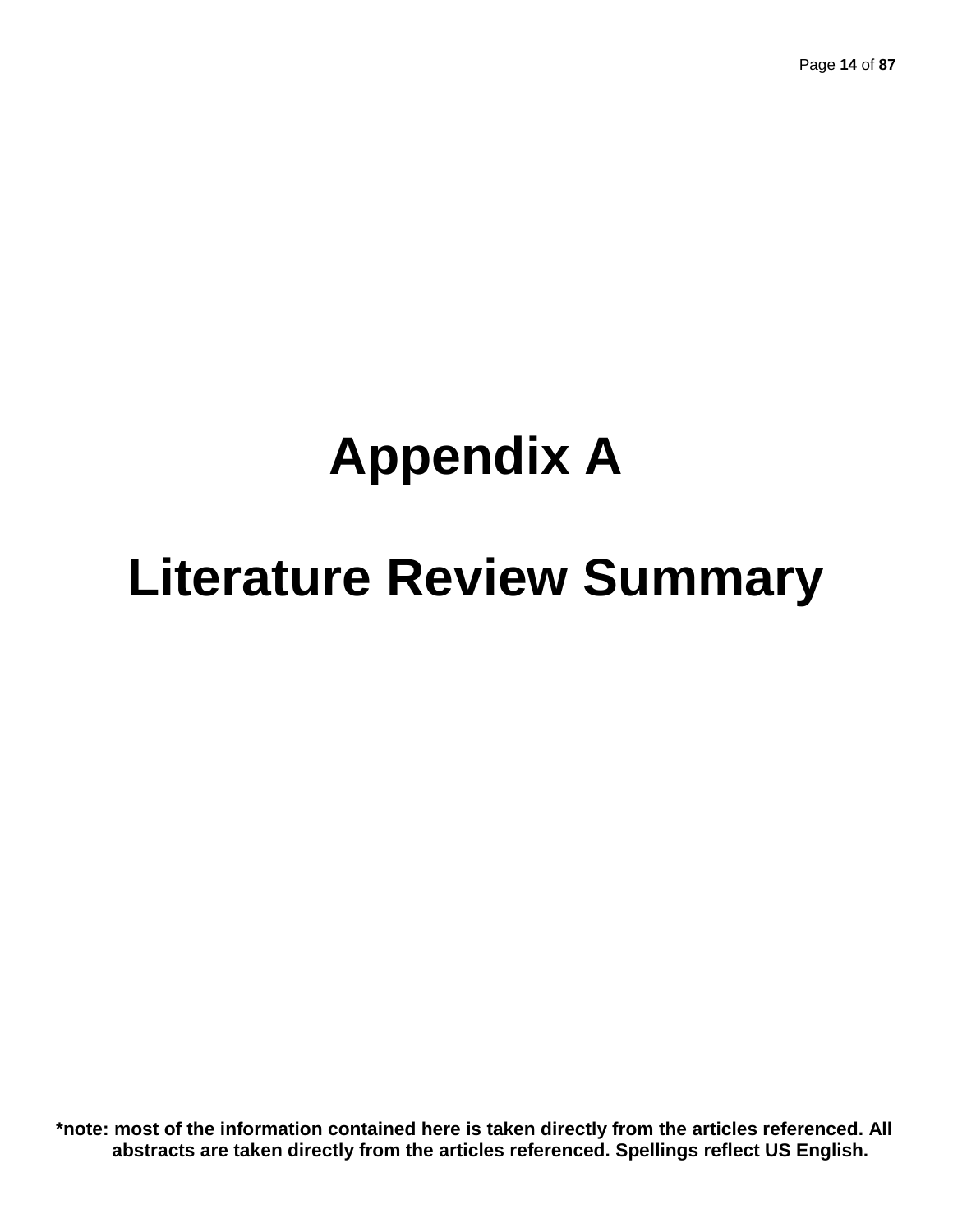### Atkinson, Christopher J. and Jean D. Fitzgerald. 2010. "Potential Mechanisms for Achieving Agricultural Benefits from Biochar Application to Temperate Soils: A Review." *Plant Soil.* 337: 1-18.

**Abstract:** Natural organic biomass burning creates black carbon, which forms a considerable proportion of the soil's organic carbon. Due to black carbon's aromatic structure it is recalcitrant and has the potential for long-term carbon sequestration in soil. Soils within the Amazon-basin contain numerous sites where the 'dark earth of the Indians' (Terra preta de Indio, or Amazonian Dark Earths (ADE)) exist and are composed of variable quantities of highly stable organic black carbon waste ('biochar'). The apparent high agronomic fertility of these sites, relative to tropical soils in general, has attracted interest. Biochars can be produced by 'baking' organic matter under low oxygen ('pyrolysis'). The quantities of key mineral elements within these biochars can be directly related to the levels of these components in the feedstock prior to burning. Their incorporation in soils influences soil structure, texture, porosity, particle size distribution and density. The molecular structure of biochars shows a high degree of chemical and microbial stability. A key physical feature of most biochars is their highly porous structure and large surface area. This structure can provide refugia for beneficial soil micro-organisms such as mycorrhizae and bacteria, and influences the binding of important nutritive cations and anions. This binding can enhance the availability of macro-nutrients such as N and P. Other biochar soil changes include alkalization of soil pH and increases in electrical conductivity (EC) and cation exchange capacity (CEC). Ammonium leaching has been shown to be reduced, along with  $N_2O$  soil emissions. There may also be reductions in soil mechanical impedance. Terra preta soils contain a higher number of 'operational taxonomic units' and have highly distinctive microbial communities relative to neighboring soils. The potential importance of biochar soil incorporation on mycorrhizal fungi has also been noted with biochar providing a physical niche devoid of fungal grazers. Improvements in soil field capacity have been recorded upon biochar additions. Evidence shows that bioavailability and plant uptake of key nutrients increases in response to biochar application, particularly when in the presence of added nutrients. Depending on the quantity of biochar added to soil significant improvements in plant productivity have been achieved, but these reports derive predominantly from studies in the tropics. As yet there is limited critical analysis of possible agricultural impacts of biochar application in temperate regions, nor on the likelihood of utilizing such soils as long-term sites for carbon sequestration. This review aims to determine the extent to which inferences of experience mostly from tropical regions could be extrapolated to temperate soils and to suggest areas requiring study.

### **Theory:** review of literature

- **Basic Hypothesis/Goal:** How well we can extrapolate tropical region biochar research to temperate soils and areas for future research?
- **Biomass Used:** This is not detailed. However, it is noted that the physical and chemical properties of a biochar, along with method of pyrolysis, can largely influence its application on soil.

### **Type of Study:** review

- **Land/Agricultural Use:** Biochar in sandy soil enhanced in surface area (Liang et al, 2006). Porous nature of biochar creates a refuge for organisms and may also help with nutrient retention capacity. Biochar can induce soil alkalization, which in turn can increase soil nitrification (p. 7)
- **Conclusions:** More research on temperate zones to determine stability of biochar in those soils is required. Biochar physical structure determines porosity and provides refuge for soil organisms like fungi and bacteria, which can improve soil health. Incorporating a biochar into a soil alters the soil's physical structure, chemistry, and biology.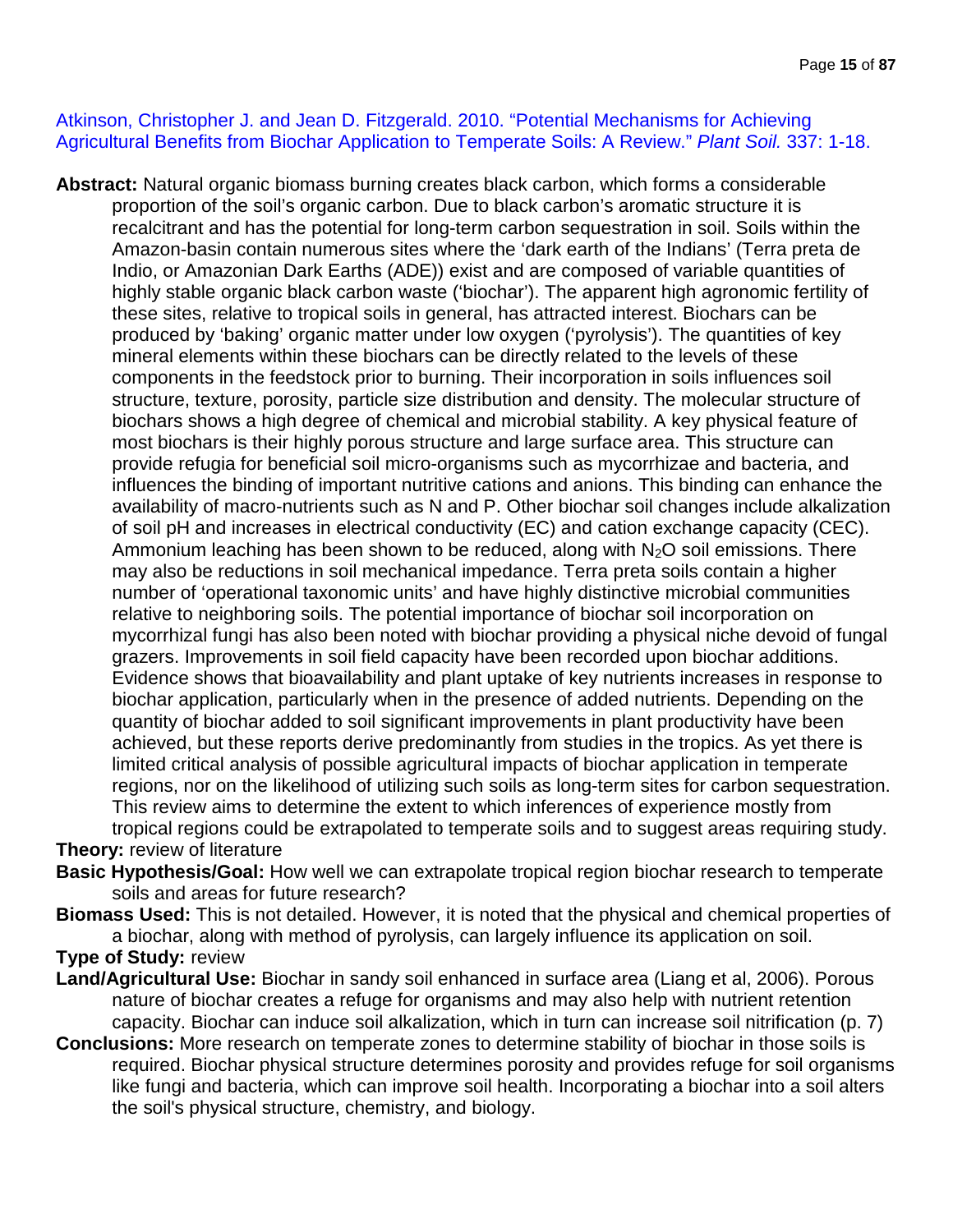Balat, Mustafa and Havva Balat. 2009. "Recent Trends in Global Production and Utilization of Bioethanol Fuel." *Applied Energy*. 86: 2273-2282.

**Abstract:** Bio-fuels are important because they replace petroleum fuels. A number of environmental and economic benefits are claimed for bio-fuels. Bio-ethanol is by far the most widely used biofuel for transportation worldwide. Production of bio-ethanol from biomass is one way to reduce both consumption of crude oil and environmental pollution. Using bio-ethanol blended gasoline fuel for automobiles can significantly reduce petroleum use and exhaust greenhouse gas emission. Bio-ethanol can be produced from different kinds of raw materials. These raw materials are classified into three categories of agricultural raw materials: simple sugars, starch, and lignocellulose. Bio-ethanol from sugar cane, produced under the proper conditions, is essentially a clean fuel and has several clear advantages over petroleum-derived gasoline in reducing greenhouse gas emissions and improving air quality in metropolitan areas. Conversion technologies for producing bio-ethanol from cellulosic biomass resources such as forest materials, agricultural residues and urban wastes are under development and have not yet been demonstrated commercially.

**Theory:** This article offers a review of literature as well as future thinking.

**Basic Hypothesis/Goal:** The goal of this article is examining trends of bioethanol/biofuel.

- **Biomass Used:** This article discusses biomass as part of larger bio-ethanol options. 1) Sucrosecontaining feedstock, 2) starchy materials, and 3) lignocellulosic biomass (wood, straw, grasses) are considered.
- **Process:** Bioconversion of lignocellosics to bio-ethanol is difficult because the 1) resistant nature of biomass to breakdown, 2) the variety of sugars released when hermicellulose and cellulose polymers are broken resulting in the need to find or genetically engineer organisms to ferment sugars, and 3) the cost for collection/storage of low density lignocellosic feedstocks. In order to process these feedstocks, 1) pretreatment, 2) hydrolysis, 3) fermentation, and 4) product separation/distillation is required. Refer to Table 6 p. 2278 for biomass compositions.
- **Economics:** See table 3 for cost levels and comparisons of bio-ethanol yield from different energy crops. Table 4 includes land use as well. Agricultural residues (corn stover, wheat straw), wood, and energy crops are the most abundant reproducible resource on earth and such biomass could produce up to 442 billion liters/ per year of bio-ethanol.
- **Conclusions:** Biochar is popular in part due to policies but popularity is also linked to potential future demand. Many countries are currently in various research stages. Biomass from lignocellulose is especially attractive in areas where cultivating energy crops would be hard and because it has the potential to also reduce food-versus-fuel concerns.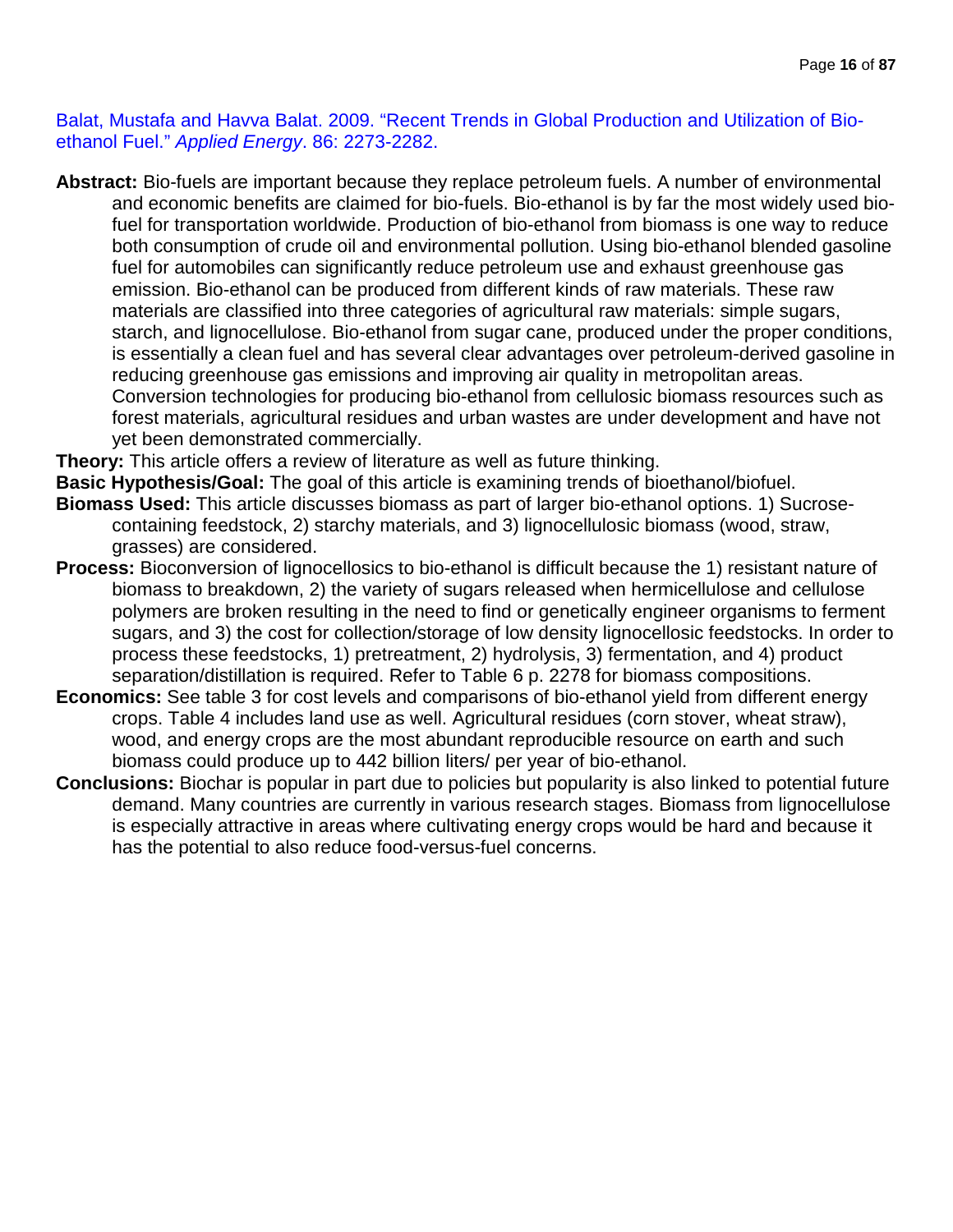Barrow, C.J. 2012. "Biochar: Potential for Countering Land Degradation and for Improving Agriculture." *Applied Geography.* 34: 21-28.

**Abstract:** Biochar is attracting attention as a means for sequestering carbon and as a potentially valuable input for agriculture to improve soil fertility, aid sustainable production and reduce contamination of streams and groundwater. This study reviews biochar potential and problems and argues for adequate research before hasty application leads to environmental and socioeconomic damage and discourages application. There is also a need for broad overview because research is conducted by a diversity of specialist fields including soil chemistry, archaeology, farming extension and so forth. Research on biochar-rich Amazonian dark earths may help identify the best raw materials (feedstock) and ways for producing biochar for agricultural use and countering land degradation.

**Theory:** This article considers the historical root of biochar via an interdisciplinary approach. **Basic Hypothesis/Goal:** This article is mainly an overview of biochar and its possibilities. **Biomass Used:** A wide variety from many regions/cultures are discussed.

**Conclusions:** Biochar may be viable, but we also must be wary of "ad hoc, sometimes not very scientific trials... [T]here is a need for broader interdisciplinary study" (p. 26)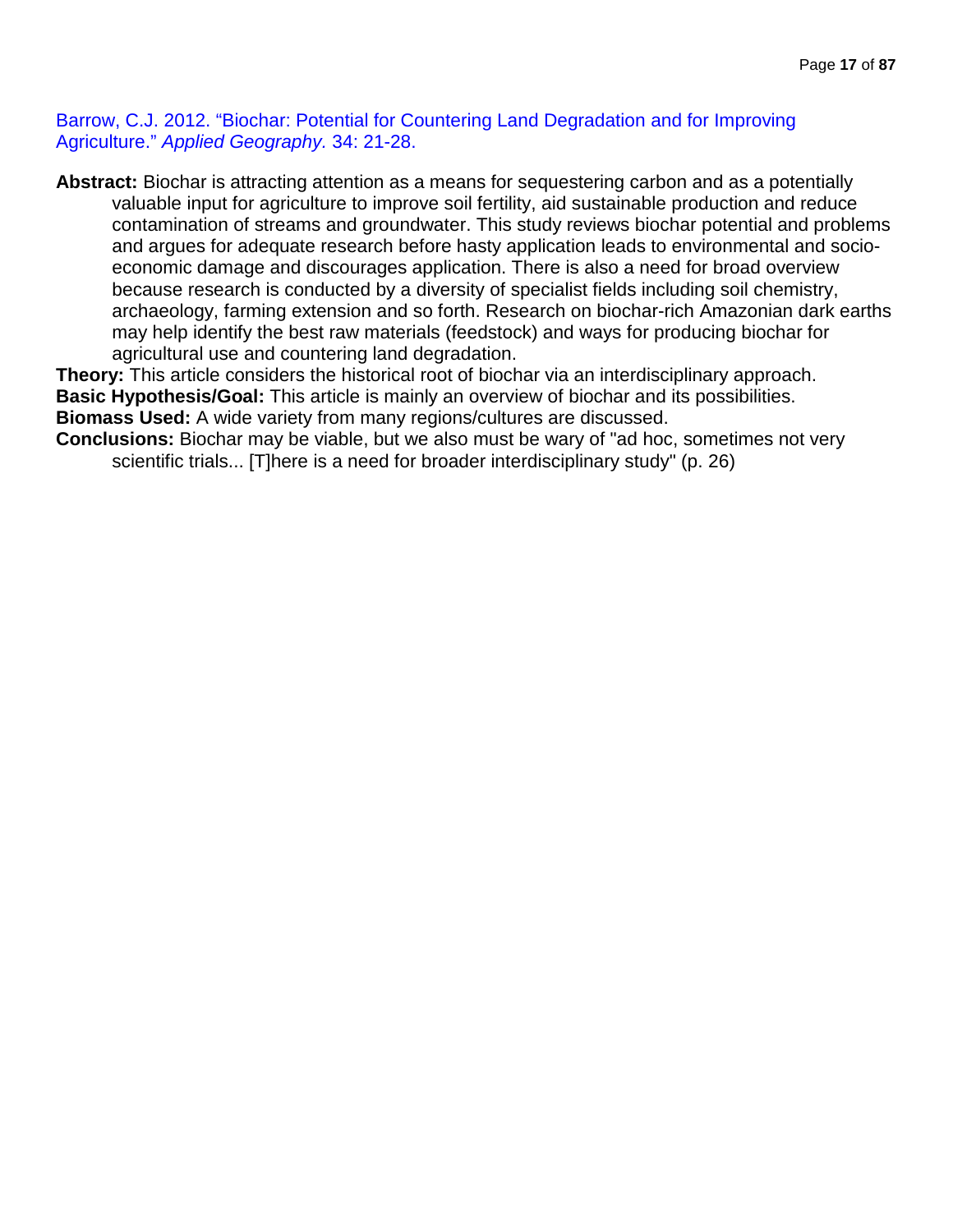Beesley, Luke and Marta Marmioli. 2011. "The Immobilization and Retention of Soluble Arsenic, Cadmium and Zinc by Biochar." *Environmental Pollution.* 159: 464-480.

**Abstract:** Water-soluble inorganic pollutants may constitute an environmental toxicity problem if their movement through soils and potential transfer to plants or groundwater is not arrested. The capability of biochar to immobilize and retain arsenic (As), cadmium (Cd), and zinc (Zn) from a multi-element contaminated sediment-derived soil was explored by a column leaching experiment and scanning electron microanalysis (SEM/EDX). Sorption of Cd and Zn to biochar's surfaces assisted a 300 and 45-fold reduction in their leachate concentrations, respectively. Retention of both metals was not affected by considerable leaching of watersoluble carbon from biochar, and could not be reversed following subsequent leaching of the sorbant biochar with water at pH 5.5.Weakly water-soluble As was also retained on biochar's surface but leachate concentrations did not duly decline. It is concluded that biochar can rapidly reduce the mobility of selected contaminants in this polluted soil system, with especially encouraging results for Cd.

**Theory:** The article considers column leaching and utilizes scanning electron microanalysis

**Basic Hypothesis/Goal:** The article evaluates efficacy and permanence of element retention by biochar of arsenic, cadmium and zinc.

**Biomass Used:** Oak, common ash, sycamore, birch, and cherry

**Process:** Soil from a canal bank in Kidsgrove, Staffordshire, UK, which has excessive levels of pollutants. Three (3) samples of 500 grams each were taken by hand and mixed together for use in column leaching tests. Samples were pre-treated with hydrogen peroxide  $(H_2O_2)$  to remove organic matter. Biochar was created at 400°C in steel ring furnaces, using six glass columns. Two of these had 400g of soil, while the other four were filled three-quarters full with biochar (the equivalent length of 400g of soil). Columns leached upwards at a 0.4ml per min flow rate. Two of the biochar amendments were linked to two soil columns to allow biochar to intercept contaminated eluate directly leached from the soil columns. The two other biochars were used as controls. After leaching, the samples were ground to a fine powder and then a scanning electron microscope with an Oxford X-ray detector was used to compare what remained.

## **Statistics:** ANOVA

- **Land/Agricultural Use:** Biochar rapidly and significantly reduced concentrations of cadmium and zinc (but not arsenic). Cadmium may have been reduced because the addition of biochar increased pH via increased alkalinity of eluate from soil. Testing three weeks later suggested the removal not easily reversed
- **Conclusions:** Biochar can effectively reduce high concentrations of soluble cadmium and zinc from contaminated soil and these effects seem resilient to change even three weeks later.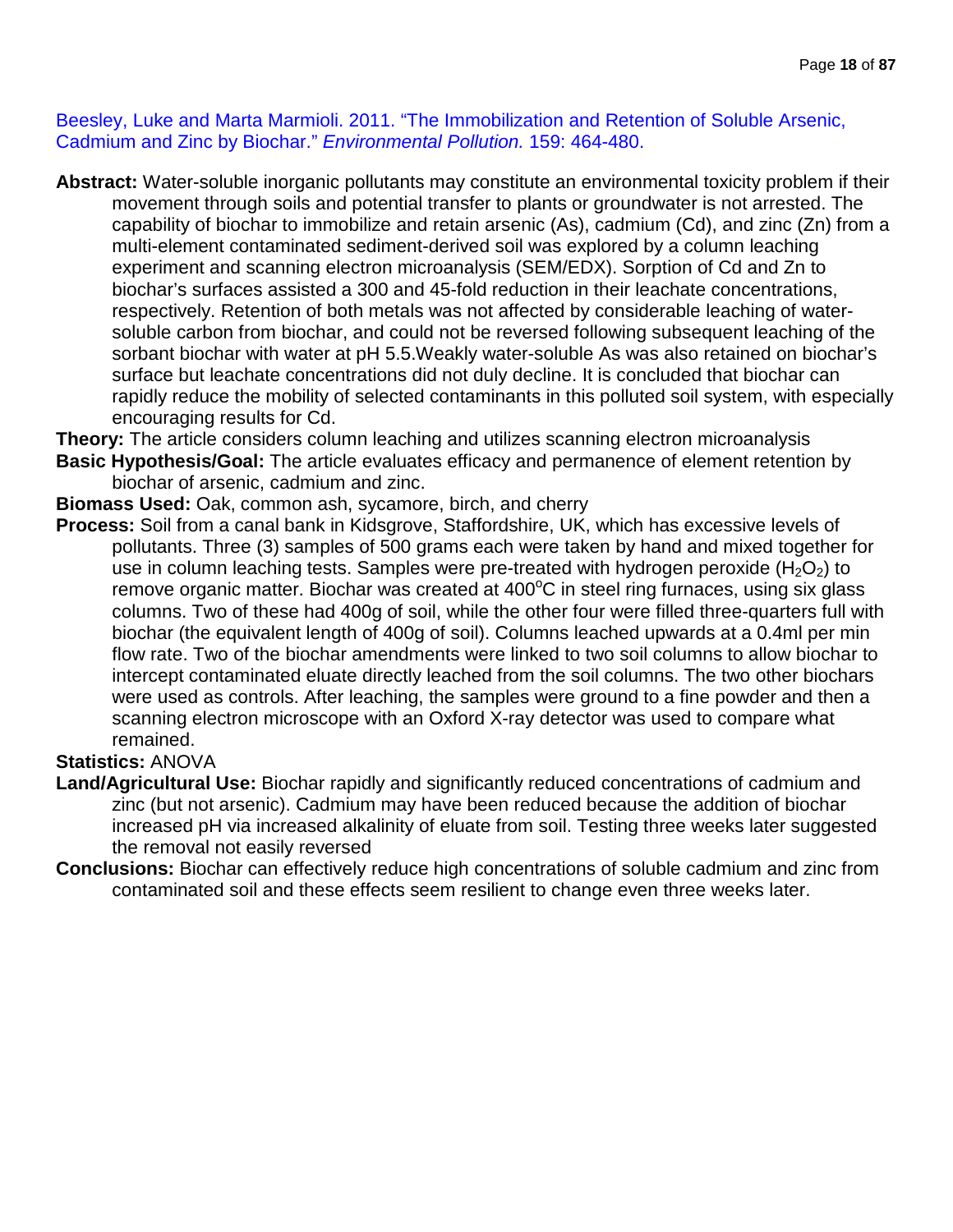Beesley, Luke, Eduardo Moreno-Jiménez, and Jose L. Gomez-Eyles. 2010. "Effects of Biochar and Greenwaste Compost Amendments on Mobility, Bioavailablity and Toxicity of Inorganic and Organic Contaminants in a Multi-Element Polluted Soil." *Environmental Pollution*. 158: 2282-2287.

**Abstract:** Applying amendments to multi-element contaminated soils can have contradictory effects on the mobility, bioavailability and toxicity of specific elements, depending on the amendment. Trace elements and PAHs [polycyclic aromatic hrydocarbons] were monitored in a contaminated soil amended with biochar and greenwaste compost over 60 days field exposure, after which phytotoxicity was assessed by a simple bio-indicator test. Copper and As [Arsenic] concentrations in soil pore water increased more than 30 fold after adding both amendments, associated with significant increases in dissolved organic carbon and pH, whereas Zn and Cd significantly decreased. Biochar was most effective, resulting in a 10-fold decrease of Cd in pore water and a resultant reduction in phytotoxicity. Concentrations of PAHs were also reduced by biochar, with greater than 50% decreases of the heavier, more toxicologically relevant PAHs. The results highlight the potential of biochar for contaminated land remediation.

**Theory:** Biochar and greenwaste help reduce polluted soil

- **Basic Hypothesis/Goal:** Is biochar more effective than greenwaste compost at reducing mobile and potentially bioavailable fractions of trace metals and As, and total the bioavailable fraction of PAHs in multi-element contaminated soil?
- **Biomass Used:** Hardwood-derived by Bodfari charcoal in Denbigh, UK
- **Process:** Soil was collected from a canal bank in Kidsgrove, Staffordshire UK with high trace metal content. Four treatment conditions were carried out in triplicate. The first was: 600ml soil per pot. The second was: Soil + Compost – 400 ml soil, 200ml compost. The third was: Soil + Biochar – 400ml soil, 200ml biochar. The fourth was: Soil + Biochar + Compost – 200ml of each. Pots were placed outdoors in Liverpool for 60 days with pore water being collected. These were analyzed with cyclodextrin extractions as well as a shoot emergence test.

### **Statistics:** ANOVA

**Land/Agricultural Use:** Shoot emergence was increased; PAH, cadmium, zinc were reduced. **Conclusions:** Both biochar and greenwaste compost reduced acidity significantly with the

combination of the two having the greatest pH increase. Biochar had no effect on watersoluble nitrogen and concentrations of DTN in pore water. Water extractable trace metals were significantly affected by amendments. Amendments reduced water extractable cadmium but enhanced water extractable As and Cu. Biochar treatment most effective for reducing concentrations of total and bioavailable PAH groups. Both increase shoot emergence (from 61% to 78%.). "Biochar has greater potential to beneficially reduce bioavailability of both organic and inorganic contaminants than greenwaste compost in this multi-element contaminated soil, being especially effective at reducing phytotoxic concentrations of watersoluble Cd and Zn as well as heavier PAH groups" (p. 2286).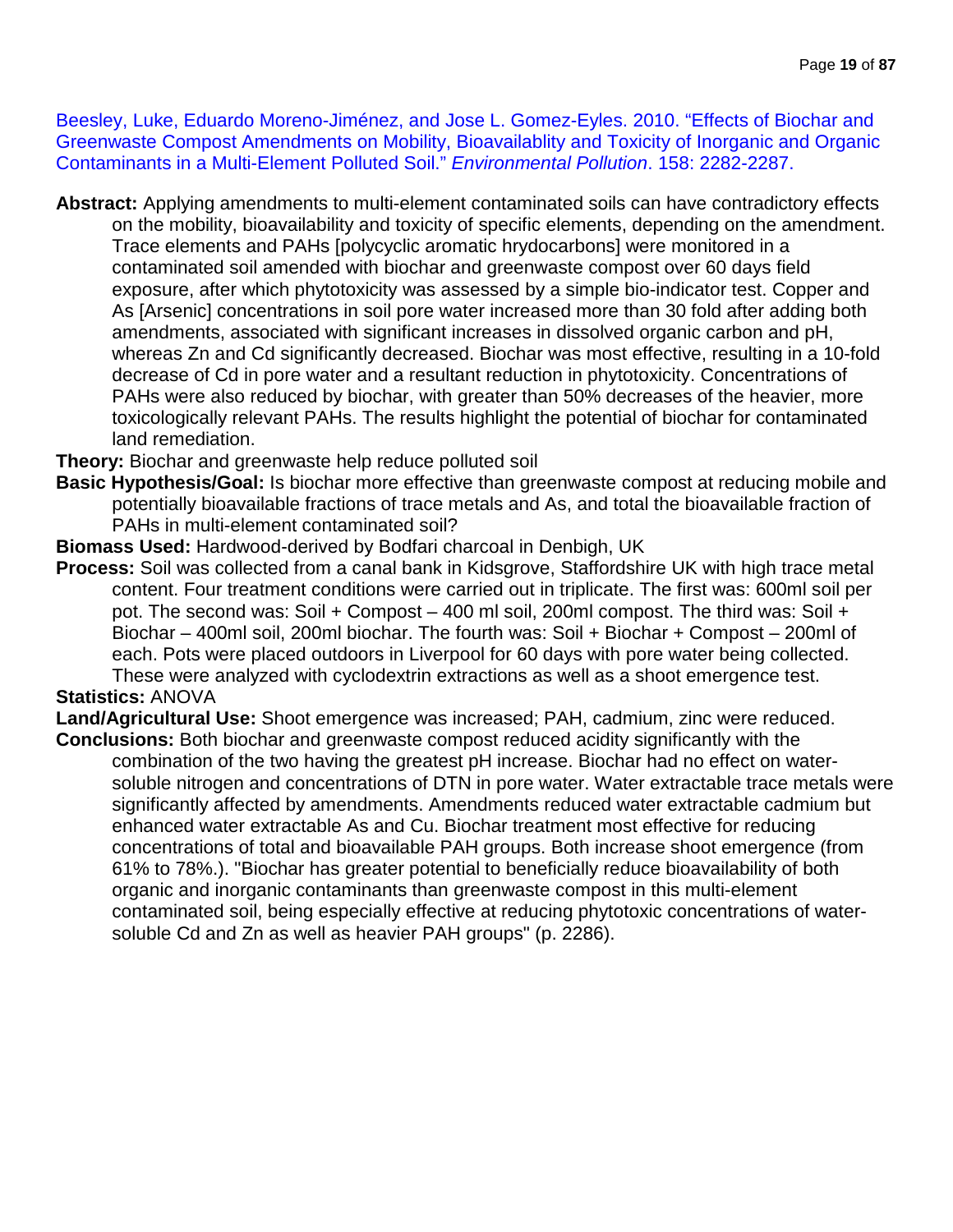### Brick, Stephen. 2010. "Biochar: Assessing the Promise and Risks to Guide U.S. Policy." *National Resources Defense Council Issue Paper.*

- **Abstract:** In this report, we describe biochar production pathways, energy co-products resulting from biochar production and their potential uses, assess the key environmental risks associated with biochar production and utilization systems, discuss estimates of global technical and economic potential for biochar production and carbon sequestration, and give a brief overview of existing domestic and international policies on biochar.
- **Basic Hypothesis/Goal:** This article is an overview of biochar production technologies and the potential environmental concerns associated with production and use of biochar.
- **Biomass Used:** The biomass used was separated into two categories: 1) produced biomass grown for purpose of being used as a bioenergy or char and 2) waste biomass. See TABLE 2 for a list of feedstocks in recent studies with sources
- **Pyrolysis Facility Details:** This article considers three biochar conversion systems: 1) small, mobile systems for char production; 2) larger-scale pyrolysis and gasification units; and 3) hydrothermal Char can be produced with this chemical process at low temperatures (200 $^{\circ}$ C) and fairly short processing times. SEE TABLE 4 for nice table on ISSUES ASSOCIATED WITH BIOCHAR PROCESSES
- **Economics:** The article suggests that there is a need to consider cost and emissions from producing biomass for biochar. Using bio-wastes could be the better option and may reduce the disposal cost incurred by producers, however the price currently for disposal of biomass is either unpriced or underpriced.
- **Climate Change:** This may depend on the type of biomass used. Switchgrass was found to be greenhouse-gas positive depending on how land-use change is accounted for (Roberts et al, 2010). It is suggested that the role in mitigating global climate change depends on: 1) the answer to what portion of the sustainably produced biomass resource is assumed to be devoted to biochar systems (many promising biomass technologies that will compete for the same resources); 2) what are the comparative economics of competing products produced from biomass (transportation fuels, bio-based chemicals, etc.); 3) what is the market price for carbon; 4) how stable is the carbon market; and 5) how high are hurdles for claiming carbon credits. Development has been challenged because only the energy output can be priced with relative accuracy out of the many biochar proposed benefits. Harvesting would be required of some residual biomass like forestry and crop residue, so the best option might be sewage sludge and animal manure, which already need to be disposed of properly because of toxic threat to water and air.
- **Emissions Reduction:** This article estimates carbon mitigation from biochar systems at twelve percent of global emissions (1.8 billion tons/yr), assuming high percentages of sustainably produced biomass are used in biochar conversion systems not accounting for economic, social or cultural barriers against adoption. Other competing bioenergy systems would yield ten percent mitigation.
- **Environmental Concerns:** First is the direct effect when land converted from forest, pasture, conservatory to produce energy crops. A chain reaction caused when land use in one nation changes agriculture internationally and spurs conversion somewhere else is also a potential indirect effect. Additionally, the loss of biodiversity through cultivating energy crops is a concern. See Table 1 (p 3) for a list of biomass feedstocks with energetic and environmental issues. There are also concerns associated with the collection and transportation of emissions including what happens if some is lost or breathed in, or if there is a diversion of crop residues from soil. During conversion, particulate emissions (especially in small units), climate relevant black carbon components, human health, and supplemental energy use also all pose concern.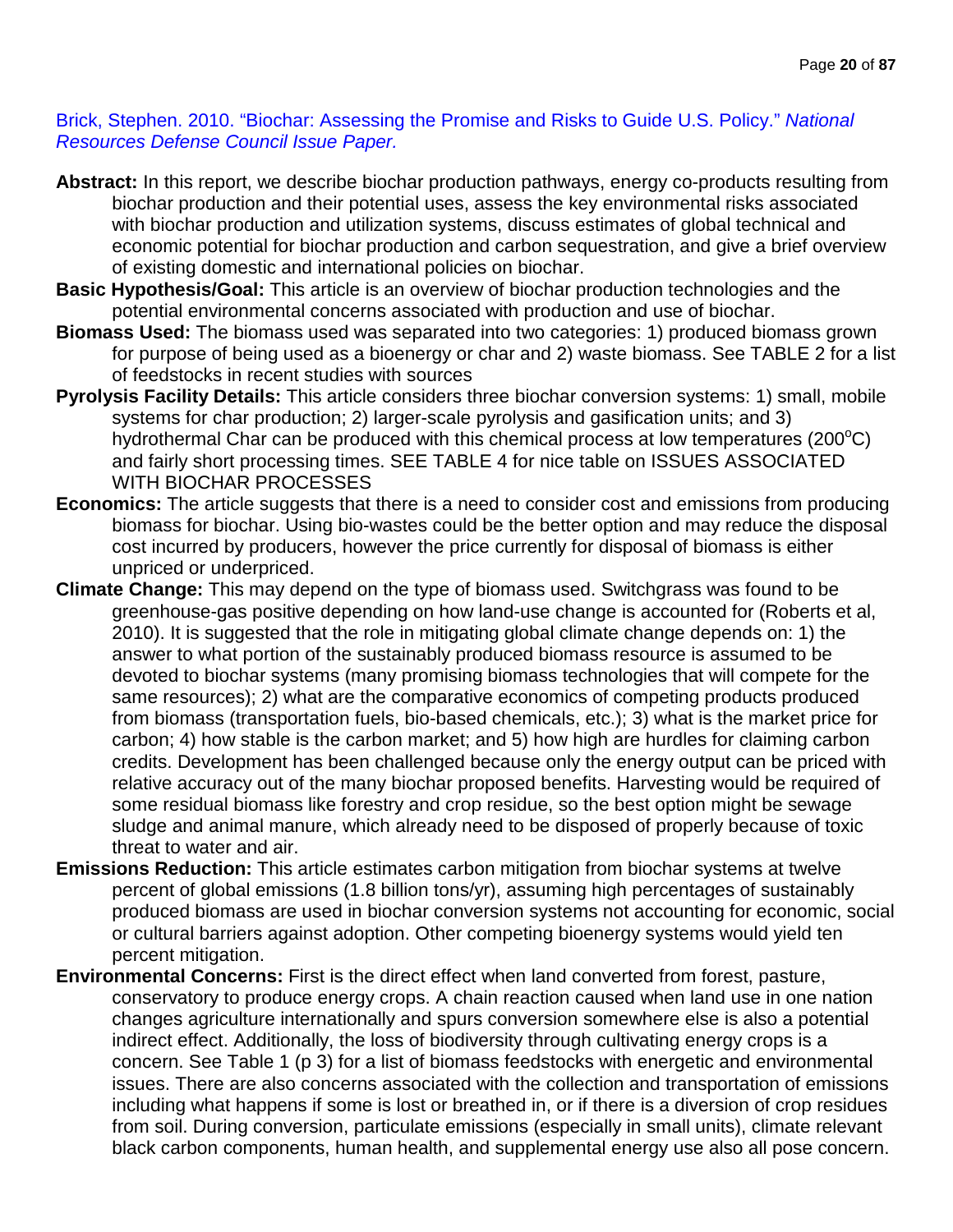Within application, loss of biochar during transport and application, soil carbon loss due to biochar incorporation, phytotoxicity, and recalcitrance of bio-char based soil carbon pose concern.

- **Other Concerns with Biochar Production and Utilization:** There are a number of these: 1) shortage of pilot/commercial-scale BPUs, especially slow pyrolysis; 2) critical shortage biochar for field testing; 3) inadequate characterization of production-related emissions; 4) fugitive loss of biochar during transport and application; 5) evidence that biochar can be lost during transportation and, if airborne, can be a climate forcer; 6) carbon loss from soil disturbance during biochar; and 7) monitoring and verification of terrestrial offsets from biochar application
- **Conclusions:** More research and some larger field trials, which would cost between \$100 \$150 million, are required to get better baseline data on production systems and provide a good, large source of biochar nationally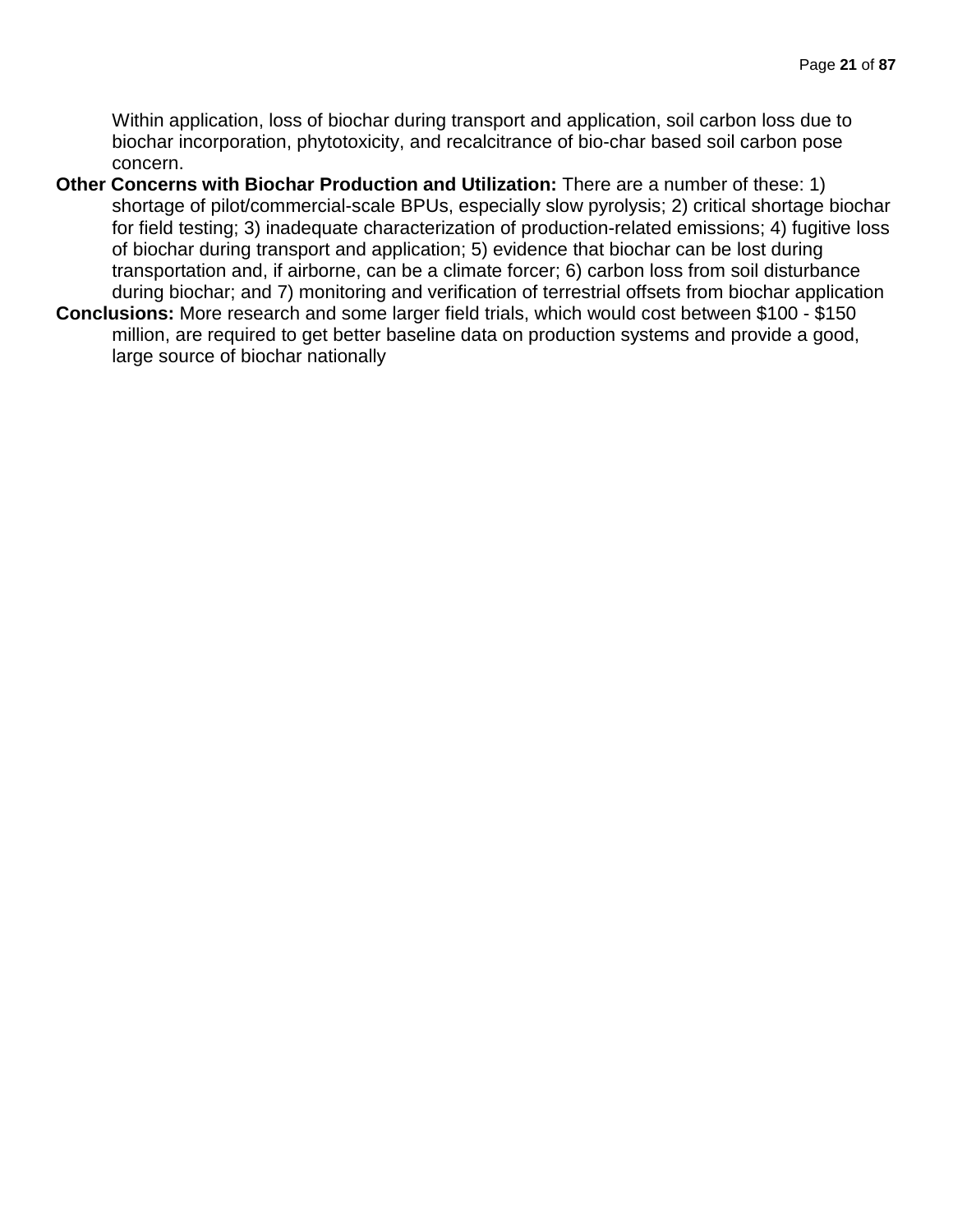Chan, K.Y., et al. 2007. "Agronomic Values of Greenwaste Biochar as a Soil Amendment." *Australian Journal of Soil Research.* 45: 629-634.

- **Abstract:** A pot trial was carried out to investigate the effect of biochar produced from greenwaste by pyrolysis on the yield of radish (Raphanus sativus var. Long Scarlet) and the soil quality of an Alfisol. Three rates of biochar (10, 50 and 100 t/ha) with and without additional nitrogen application (100 kg N/ha) were investigated. The soil used in the pot trial was a hardsetting Alfisol (Chromosol) (0–0.1 m) with a long history of cropping. In the absence of N fertiliser, application of biochar to the soil did not increase radish yield even at the highest rate of 100 t/ha. However, a significant biochar  $\times$  nitrogen fertiliser interaction was observed, in that higher yield increases were observed with increasing rates of biochar application in the presence of N fertiliser, highlighting the role of biochar in improving N fertiliser use efficiency of the plant. For example, additional increase in DM of radish in the presence of N fertiliser varied from 95% in the nil biochar control to 266% in the 100 t/ha biochar-amended soils. A slight but significant reduction in dry matter production of radish was observed when biochar was applied at 10 t/ha but the cause is unclear and requires further investigation. Significant changes in soil quality including increases in pH, organic carbon, and exchangeable cations as well as reduction in tensile strength were observed at higher rates of biochar application (>50 t/ha). Particularly interesting are the improvements in soil physical properties of this hardsetting soil in terms of reduction in tensile strength and increases in field capacity.
- **Basic Hypothesis/Goal:** The goal is to determine the effect of biochar from greenwaste by pyrolysis on yield of radish and soil quality of an Alfisol.
- **Biomass Used:** greenwaste (plant pruning, grass clippings & cotton trash)
- **Process:** Soil was collected from the Flat Paddock Centre for Recycled Organic in Agriculture site. The soil had a low organic carbon concentration, was acidic with a pH of 4.5. The biochar was alkaline in nature, high in total carbon but low in total nitrogen (1.3g/kg) with C/N of 200 and low mineral nitrogen (<.5 mg/kg). The study was conducted in a temperature-controlled greenhouse with a factorial randomized block design with five replications. Four biochar rates (0, 10, 50, 100 t/ha, respectively) combined with two nitrogen fertilizer rates (0, 100 kg/ha, respectively) were used. Air-dried soil and biochar-amended soils were packed into pots and watered with de-ionized water. Ten radish seeds were planted in each pot and thinned to five seedlings. After six weeks the whole radish plants were harvested, washed with de-ionised water, and oven dried at  $70^{\circ}$ C to weigh. The soil was then air-dried and ground to pass through a 2mm sieve for analysis of pH, total carbon, total nitrogen, extractable phosphorus, and exchangeable cations. Soil hardsetting-ness was also measured.

### **Statistics:** 2 way anovas, p<.05

- **Crop Detail:** Without nitrogen fertilizer, radish production was lower than the nil biochar control. When nitrogen was included, a significant radish yield was observed in all treatments (including nil biochar control), and a significant interaction between biochar application and the nitrogen fertilizer addition was seen. The amount of radish with nitrogen addition was much higher in biochar amended soils; magnitude of yield increased with the application rate of biochar. The amount of radish due to N fertilizer varied from 95% in the control to 266% in the 100t/ha biochar amended soil. There was an additional yield increase as a result of increased biochar application for rates [greater than] 20 t/ha which could not solely be attributed to addition of nitrogen fertilizer. The radishes had significantly higher levels of nitrogen when the nitrogen fertilizer was applied. Biochar application increased P, K, and Ca but not Mg concentration in the plants and significant differences only in 50 or 100 t/ha when no N applied.
- Pyrolysis Facility Details: 450°C temperature pyrolysis plant by BEST Energies Australia.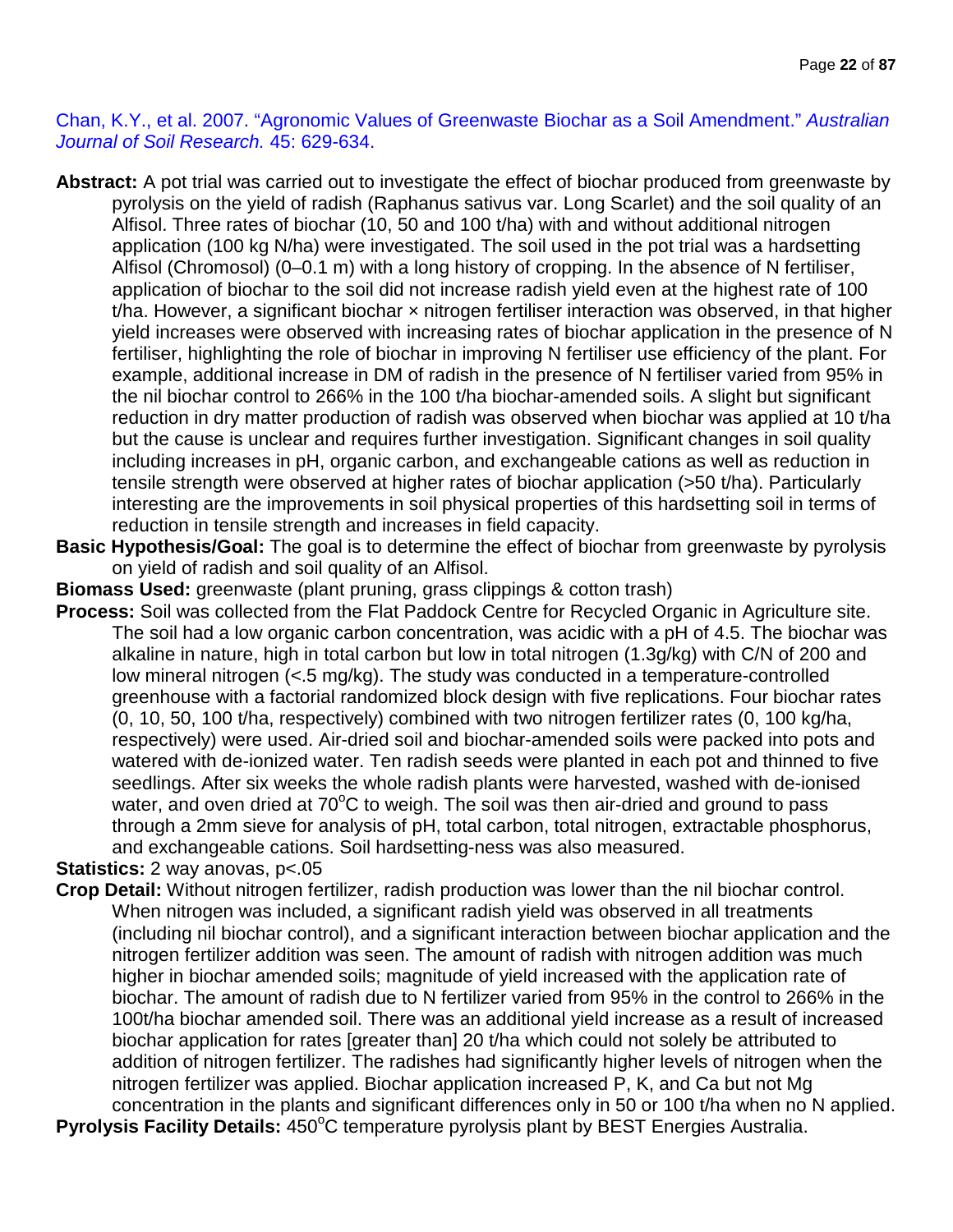- **Fertilizer Efficiency:** Fertilizer was found to be most efficient when combined with higher levels of biochar.
- **Soil Details:** Soil properties changed with biochar application. Level of pH, organic carbon, exchangeable Na, K, and Ca, as well as extractable P were increased, but amount exchangeable Al was decreased. Changes were roughly proportional in magnitude to application of biochar, but statistical difference was only evident at higher levels, 50 and 100 t/ha. Tensile strength of hardsetting decreased with biochar application but was again only significant at higher rates of application. The same was noted regarding field capacity. The highest microbial content occurred in the control. When N was applied, FDA was higher in biochar amended than the nil biochar control soil, except for 10 t/ha treatment.
- **Conclusions:** Greenwaste biochar had potential in increasing nitrogen fertilizer use efficiency. There was also improvement in the physical conditions after biochar amendment - tensile strength was reduced and field capacity water content was increased. Only the combination of N fertilizer and biochar improved soil and increased yield. Soil quality also increased pH, organic carbon, and exchangeable cations, as well as reduced tensile strength at higher rates of biochar application.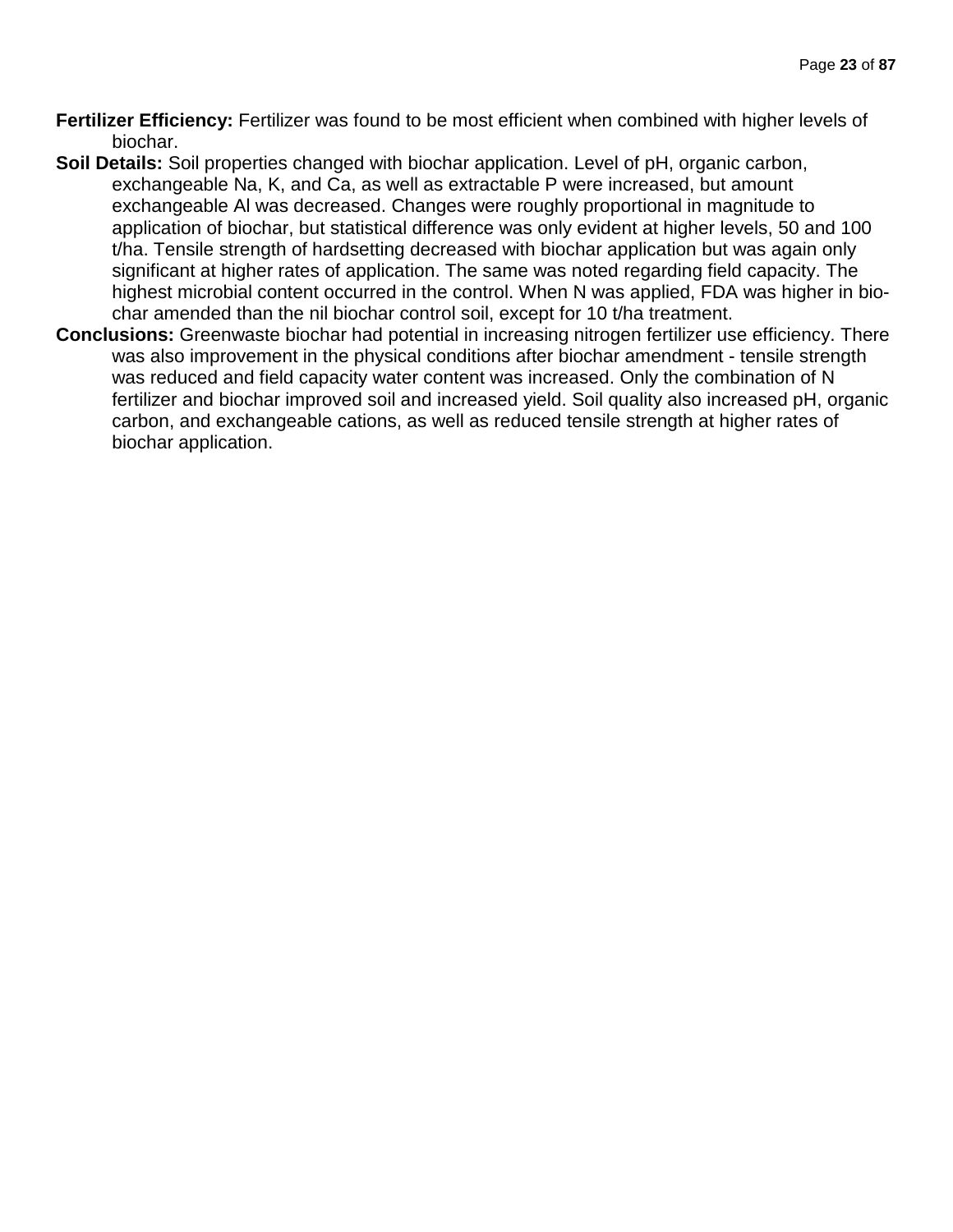Chen, Baoliang and Miaoxin Yuan. 2011. "Enhanced Sorption of Polycyclic Aromatic Hydrocarbons by Soil Amended with Biochar." *Journal of Soil Sentiments.* 11: 62-71.

**Abstract:** *Purpose*: Polycyclic aromatic hydrocarbon (PAHs) are ubiquitous pollutants in agricultural soils in China. Biochar is the charred product of biomass pyrolysis, which is widely applied to soils to sequestrate atmospheric carbon dioxide and guarantees a long-term benefit for soil fertility. Knowledge about the impacts of various biochars on soil sorption affinity remains obscure. In this study, we evaluated the effects of various biochars on PAHs sorption to biochar-amended agricultural soil.

*Materials and methods*: Biochar of pine needle were produced under different pyrolytic temperatures (100°C, 300°C, 400°C, and 700°C, referred as P100-P700) and inputted into a paddy soil with various content. A batch equilibration method was used to determine sorption of PAHs (naphthalene, phenanthrene, and pyrene) in biochar amendment treated and untreated soil. The effects of biochar on PAHs sorption in biochar-amended soil were discussed.

*Results and discussion*: Biochars impose different effects on PAHs sorption by biocharamended soil. P100 added to soil increased the linearity of sorption isotherm due to the lineartype isotherm of P100. While the nonlinearity of sorption isotherm for P300, P400, and P700 amended soil were increased with the increase of biochar content in soil. Biochar produced under high pyrolytic temperature demonstrated high efficiency in improving the sorption affinity of biochar-amended soil, and the total sorption were largely controlled by biochar when P300 content was larger than 0.5%, and P400 and P700 content above 0.1%. The predicted sorption of soil amended with P100 and P300 was consistent with their experimental values. However, for P400 and P700 amended soil, the actual sorption was lower than the predicted. *Conclusions*: The results show that added biochar into soil may enhance the sorption of PAHs to soil, thus provide a theoretical reference to apply biochar to mitigating the PAHscontaminated soils through transferring PAHs from soil to biochar.

**Basic Hypothesis/Goal:** The goal of this article is to determine the effect of various biochars on PAHs sorption to biochar-amended soil.

## **Biomass Used:** Pine needle.

**Amount of Dry Biomass:** The biochar used was produced under different pyrolytic temperatures  $(100^{\circ}C, 300^{\circ}C, 400^{\circ}C,$  and 700 $^{\circ}C)$ . Biochar content was set to 0.1, 0.5, 1, 2, and 5wt% for P100, P300, P400 samples, while 0.1, 0.2, 0.5, 1, and 2 wt% for P700.

**Type of Study:** lab

**Process:** Paddy soil was collected from a Chinese campus presumed to have minimal biochar levels. This was dried and passed through a 0.154mm sieve. A biochar sample also sent through a sieve of the same size. Biochar was mixed with soil for two days for uniformity. Biochar was amended at 0.1, 0.5, 1, 2, and 4 wt.% for P100, 300 and 400 samples, and 0.1, 0.2, 0.5, 1 and 2 wt% for P700. Naphthalene, phenanthrene, and pyrene were chosen as PAHs because they are widely distributed in contaminated soil and a soprtion experiment was conducted for all biochar-amended soils.

## **Statistics:** Regression

- **Pyrolysis Facility Details:** Facility on Huajiachi campus, Zhejiang University, China?? Biochars were produced via pyrolyzing pine needle at various temperatures (100 C, 300 C, 400C, 700 C)
- **Soil Details:** The paddy soil used in this study was collected from the Huajiachi campus, Zhejiang University, China. The soil, without records of crop residue burning and industrial input, was presumed to contain minimal levels of biochar. The soil was dried and passed through a 0.154 mm sieve.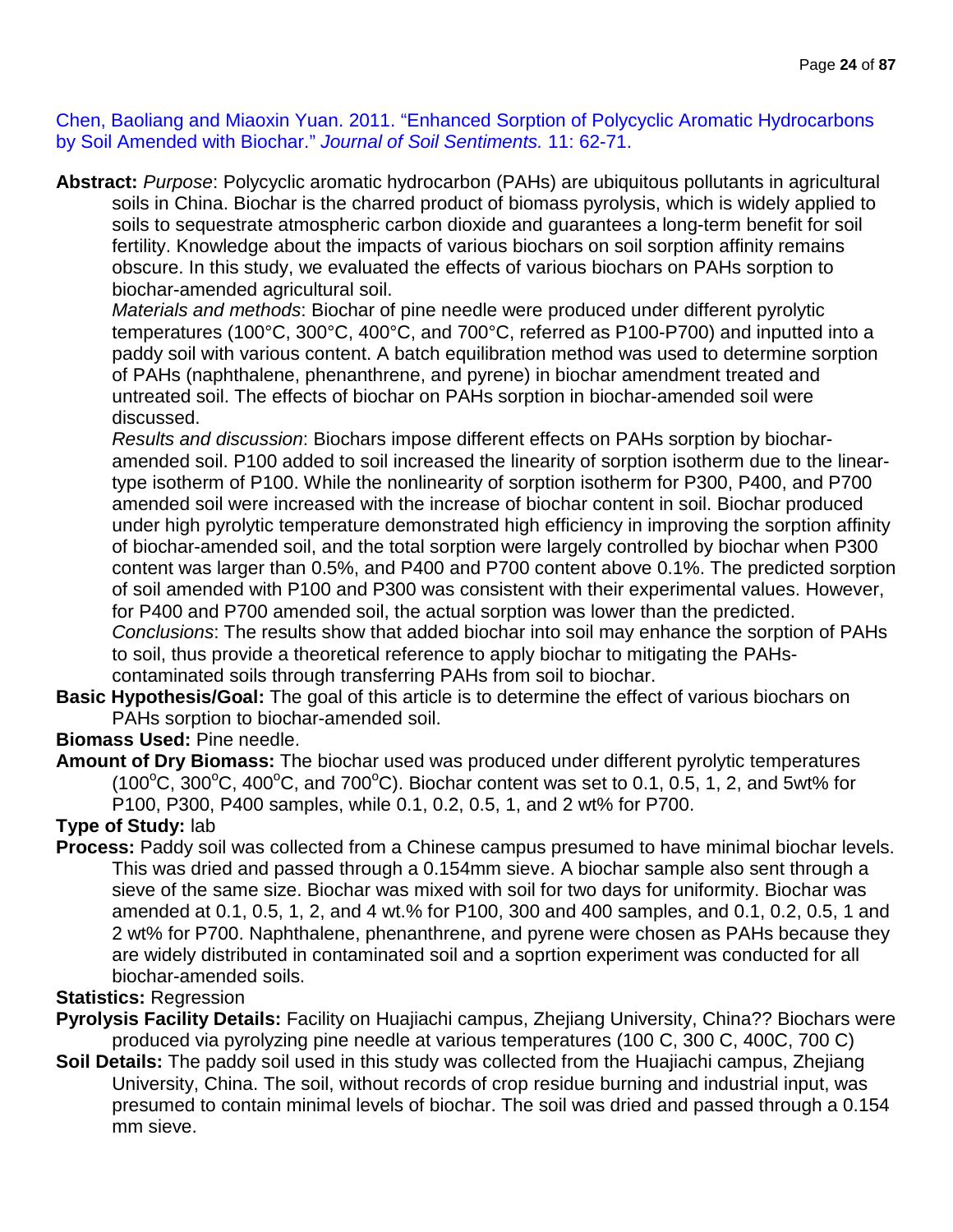- **Economics:** Cost still needs to be studied. The results provide a theoretical reference to apply biochar to mitigating PAH-contaminated soils through increasing soil sorption and capacity, but more studies about the cost, social implications, and legal requirements (related to clean up levels) are needed to implement biochar-based mitigation technologies.
- **Land/Agricultural Use:** Application of biochar to soil may enhance the sequestration of atmospheric carbon dioxide and guarantees a long-term benefit for soil fertility. In addition, biocharmimicking BC offers a critical binding phase for organic pollutants in the environment because of its high sorption affinity and recalcitrance to microbial decomposition.
- **Conclusions:** Sorption of PAHs in soil was significantly enhanced by the biochar amendment, which was dependent on the biochar structure, content, and the sorbate concentration. Absorption with P100 was linear although soil amended with P300-P700 had enhanced sorption that was nonlinear, and the nonlinearity increased with increasing biochar content. There was an attenuation effect for the P400 and P700 amended soil, which was especially evident in low sorbate concentrations, hypothesized to be a result of soil native organic compounds competing or blocking the adsorption sites of the biochar.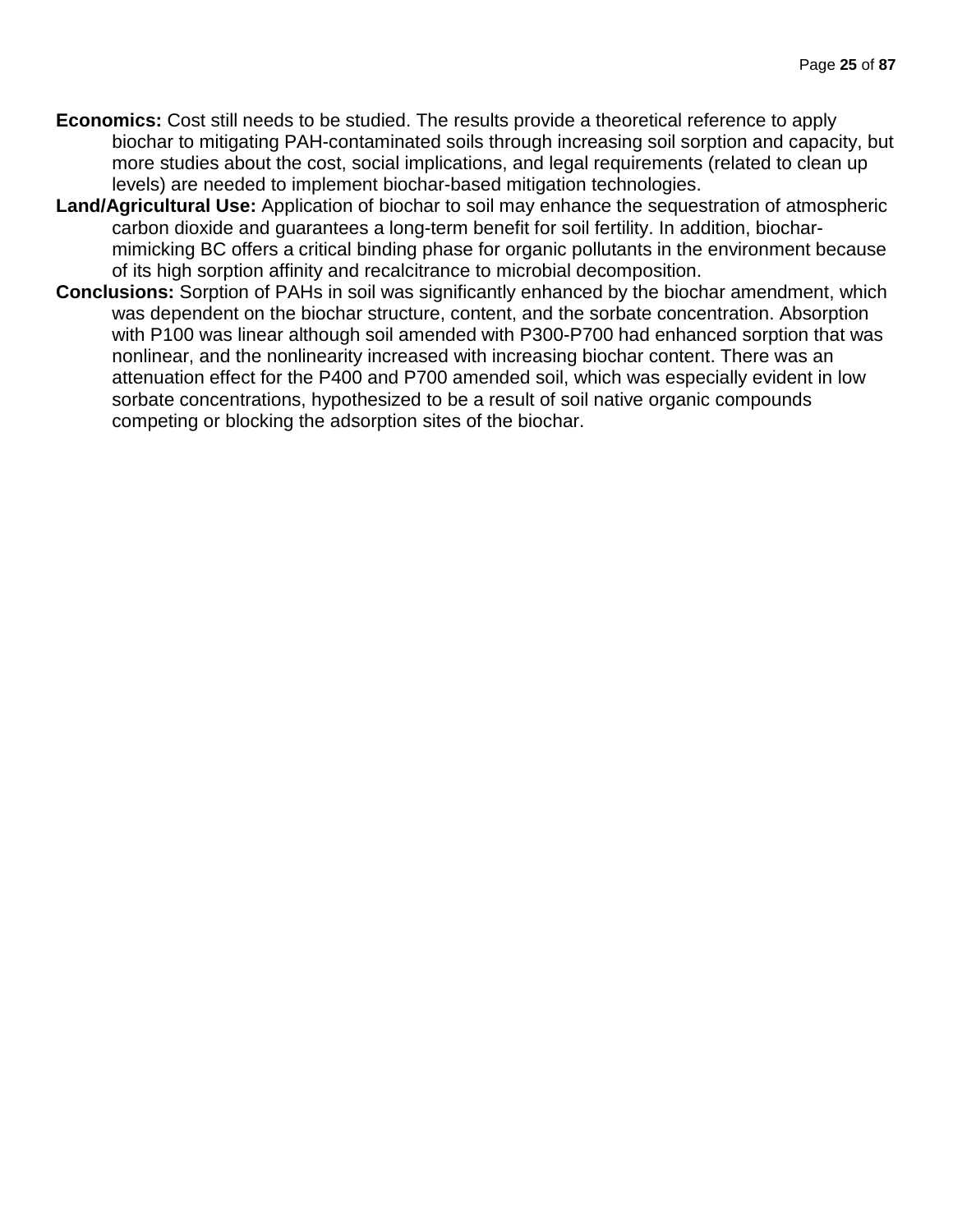Chen, C.R., et al. 2013. "Impacts of Greenwaste Biochar on Ammonia Volitalisation from Bauxite Processing Residue Sand." *Plant Soil*. 367: 301-312.

**Abstract:** *Background and Aims*: The objective of this study was to test the suitability of greenwaste biochar to aid nitrogen (N) retention in rehabilitated bauxite-processing residue sand (BRS). *Methods*: Bauxite residue sand was collected from the Alcoa of Australia Pinjarra refinery. The pH of BRS was adjusted to values of 5, 7, 8 and 9 and subsequently amended with different rates (1, 5, 10 and 20%, w/w) of greenwaste biochar. The loss of N via  $NH<sub>3</sub>$  volatilization following addition of di-ammonium phosphate (DAP) was determined using an acid trapping method.

*Results*: At low pH (5), increasing pH rather than adsorption capacity, resulting from biochar addition, caused greater losses of N through volatilization from BRS. In BRS with medium pH (7, 8), increasing adsorption capacity, induced by biochar addition, played the more dominant role in enhancing adsorption of  $NH_4+N/NH_3-N$  and lowering  $NH_3$  volatilization. In the BRS with high pH (9), the majority of  $NH_4+N/NH_3-N$  pools was lost via  $NH_3$  volatilization due to the strong acid-base reaction at this pH. *Conclusions*: It is concluded that the interaction of changes in pH and adsorption capacity induced by greenwaste biochar addition affects the availability and dynamics of  $NH_4+N/NH_3-N$  in BRS amended with DAP.

- **Basic Hypothesis/Goal:** The goal of this article was to test the suitability of greenwaste biochar to aid nitrogen retention in rehabilitated bauxite-processing residue sand.
- **Biomass Used:** greenwaste (plant pruning, grass clippings & cotton trash)

## **Type of Study:** lab

**Process:** Soil was taken from an area after bauxite refinement, which had high alkalinity, high salinity, poor nutrient availability, high hydraulic conductivity, and low nutrient retention capacity. Greenwaste biochar had a high total C, Colwell P, and pH, but a low total of N, low ammonium nitrate, low  $NO<sub>3</sub>$ -N and CEC and exchangeable Na. One percent calcium sulphate was added to the soil sample and the pH was adjusted to 5.2, 7.1, 8.1, or 9.1. Distilled water was adjusted to a 55% water holding capacity after adjusting for di-ammonium phosphate added. NH<sub>3</sub> (ammonia) volatilization was measured multiple times. Biochar at rates of 0, 1, 5, 10 and 20% of BRS was applied.

## **Statistics:** two-way ANOVA

- Pyrolysis Facility Details: Pyrolysis was conducted at a 450°C temperature pyrolysis plant by BEST Energies Australia.
- **Land/Agricultural Use:** If mining bauxite, depending on the pH in the Bauxite residue sand, biochar may enhance adsorption of  $NH_4+N/NH_3-N$  and lower ammonia volatilization.
- **Conclusions:** Significant interactions between pH and biochar addition for cumulative NH<sub>3</sub> volatilization, extractable NH<sub>4</sub>+N, N recovery percentage and un-extracted N. NH<sub>3</sub> volatilization from BRS of different pH values (5, 7, 8, 9) respond differently to biochar addition. At pH-5, NH<sub>3</sub> volatilization increased due to biochar's increasing of the pH (rather than adsorption capacity), leading to lower availability of NH4+N for adsorption. in BRS with medium pH, increasing adsorption did play a role through biochar addition (over that of pH) in enhancing adsorption of  $NH_4+N/NH_3-N$  and lowering  $NH_3$  volatilization. At the highest pH level (9), most of the NH<sub>4</sub>+N/NH<sub>3</sub>-N pools were lost through NH<sub>3</sub> volatilization due to strong acid-base reaction at this pH.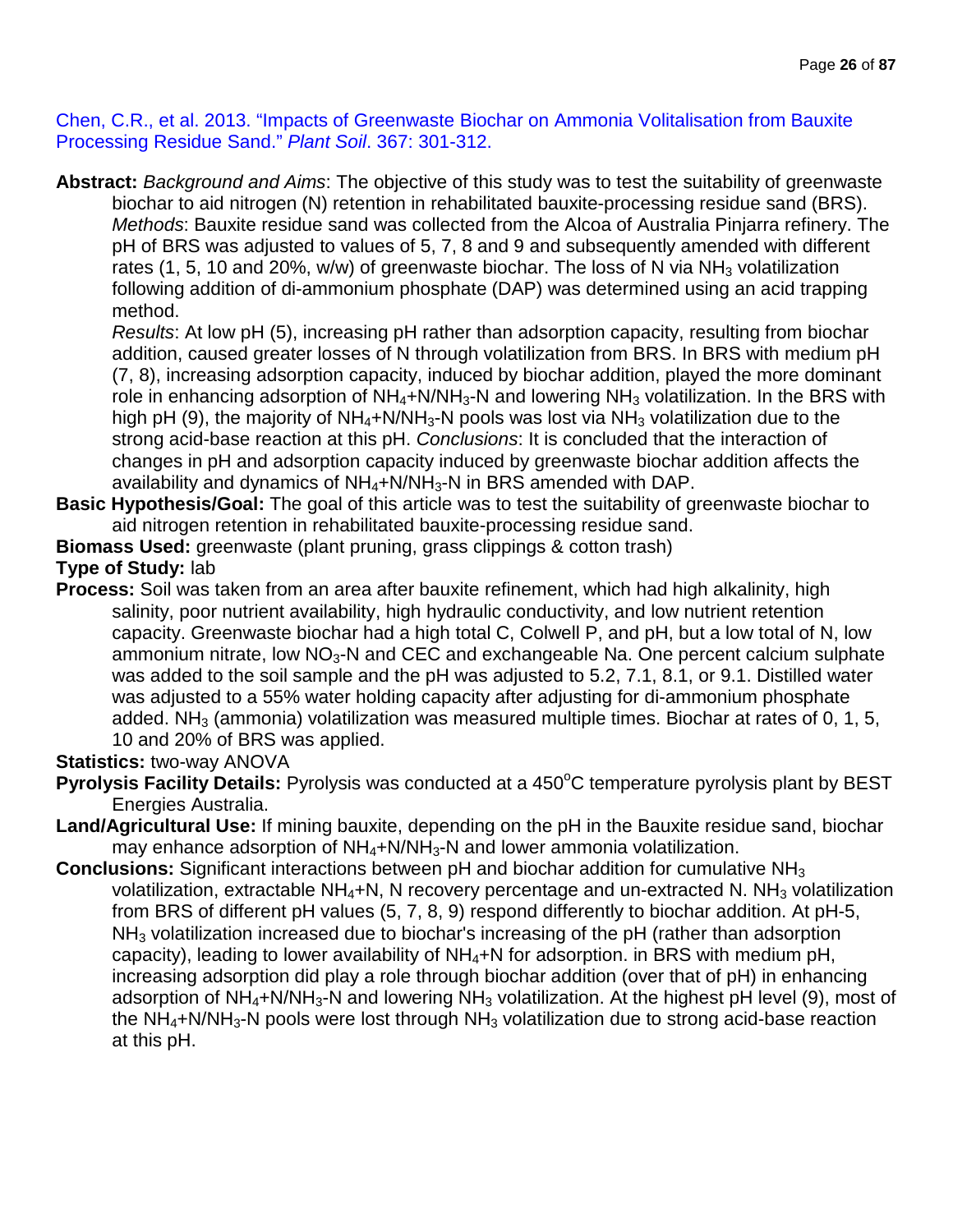Demirbas, Ayhan, Erol Pehlivan, and Turkan Altun. 2006. "Potential Evolution of Turkish Agricultural Residues as Bio-Gas, Bio-Char and Bio-Oil Sources." *International Journal of Hydrogen Energy.* 31: 613-620.

- **Abstract:** A study has been conducted to evaluate the potential power production from the pyrolysis for bio-oil and bio-char, and anaerobic digestion (for bio-gas), of agricultural residues in Turkey. Agricultural residues are potential renewable energy resources such as bio-gas from anaerobic digestion, bio-oil from pyrolysis, and bio-char from carbonization and slow pyrolysis processes. Anaerobic bio-gas production is an effective process for conversion of a broad variety of agricultural biomass to methane to substitute natural gas and medium calorific value gases. When the pyrolysis temperature increased the bio-char yield decreased. The bio-char yield increased with increasing particle size of the sample. Thermochemical conversion processes of biomass are the most common and convenient methods for conversion into energy. Among the processes of energy production from biomass, pyrolysis is the most popular thermal conversion process.
- **Basic Hypothesis/Goal:** The goal of this study was to evaluate the potential power production from the pyrolysis for bio-oil and bio-char and anaerobic digestion for bio-gas of agricultural residues in Turkey.
- **Biomass Used:** walnut shell, hazelnut shell, tea waste, almond shell, corncob, corn stover, cotton stalk, wheat straw, olive husk, rice straw, sunflower shell, sugarcane bagasse, rapeseed cake **Type of Study:** lab
- **Process:** The experiment process in this study began with manure/straw mix digestion. During the 30-day digestion period, 80-85% of bio-gas was found to be produced in the first 15-18 days. The study also considered effects of different biomass on biochar production. The presence of moisture can increase char yield between 660-730°K especially with kraft lignin. Bio-oil can be produced with flash pyrolysis but poor thermal stability and corrosivity of the oil are problematic in the conversion process.
- **Biofuel Advantages:** Biomass firing (compared to coal) helps reduce total emissions per unit energy produced.
- **Conclusions:** Anaerobic bio-methane production is effective to convert a broad variety of agricultural residues to methane to substitute natural gas and medium calorific value gases. Biochar requires lower temperatures and larger particle sizes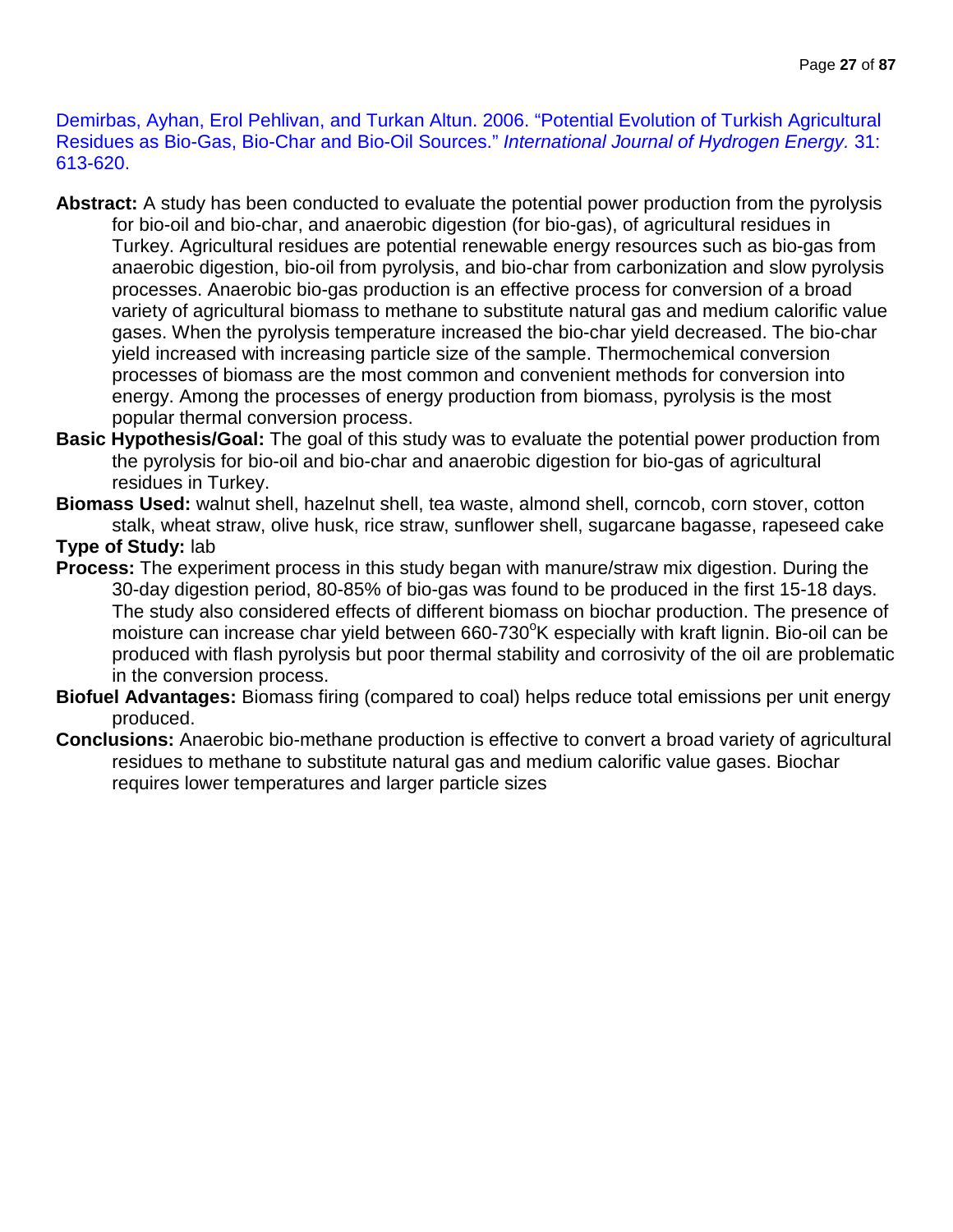Demirbas, Ayhan. 2004. "Effects of Temperature and Particle Size on Bio-Char Yield from Pyrolysis of Agricultural Residues." *Journal of Analytical and Applied Pyrolysis.* 74: 243-248.

- **Abstract:** This article deals with slow pyrolysis of agricultural residues such as olive husk, corncob and tea waste at high temperature (950–1250 K) in a cylindrical reactor batch reactor. The aim of this study was to experimentally investigate how different residues utilizing strategies affect the treatment conditions such as temperature, particle size, and lignin and inorganic matter contents on bio-char yield and reactivity. When the pyrolysis temperature is increased, the biochar yield decreases. The bio-char yield increased with increasing particle size of the sample. A high temperature and smaller particles increase the heating rate resulting in a decreased bio-char yield. The higher lignin content in olive husk results in a higher bio-char yield comparison with corncob. Bio-char from olive husk was more reactive in gasification than biochar from corncob because of the higher ash content.
- **Basic Hypothesis/Goal:** The goal of this article was to study the effect of the treatment conditions such as temperature, particle size, and lignin and inorganic matter contents on bio-char yield. **Biomass Used:** olive husk, corncob, and tea waste from the Black Sea region in Turkey

**Type of Study:** lab

- **Process:** The process used heated samples at different temps: 470, 550, 650, 750, 850, 950 and 1050K. Chemical analysis on the residue was performed (see Table 2). Corncob had the highest volatile matter content. Generally biochar yield quickly decreases as temperature of pyrolysis increased. Temperatures under 575K gave higher biochar yield through degradation of cellulose to more stable anhydrocellulose. Above that temperature, cellulose depolymerizes and creates volatiles. So the effect of heating rate is stronger in pyrolysis of biomass than in coal.
- **Pyrolysis Facility Details:** The pyrolysis facility used a cylindrical reactor of height 95.1mm, i.d 17.0mm, and o.d. 19.0mm heated externally by an electric furnace with temperature controlled by a thermocouple inside the reactor. Temperature of 450-1250K was reached at a 10K per second heating rate to get the bio-char
- **Conclusions:** The authors argue that it is the higher cellulose content of biomass compared to coal for why there is a stronger effect of heating rate during pyrolysis. Carbon increases with pyrolysis temperature, while hydrogen and oxygen decrease. Lignin (higher in olive husk) gives a higher yield compared to oak wood and what straw. For high char production, low temperature and a low heating rate process would be chosen. Biochar yield also increased with increasing particle size of the sample.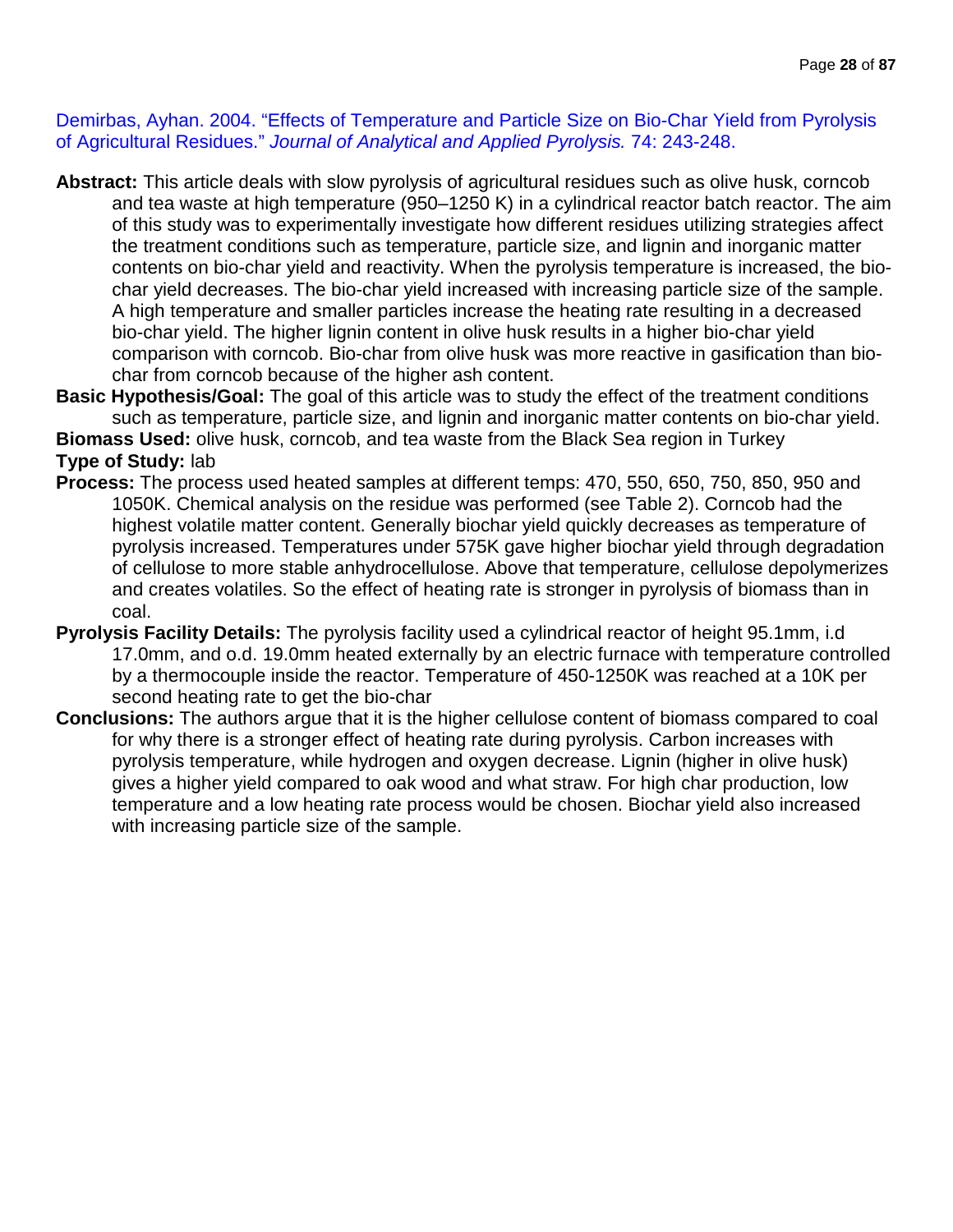Demirbas, Ayhan. 2008. "Biofuels Sources, Biofuel Policy, Biofuel Economy and Global Biofuel Projections." *Energy Conversion and Measurement*. 49: 2106-2116.

**Abstract:** The term biofuel is referred to liquid, gas and solid fuels predominantly produced from biomass. Biofuels include energy security reasons, environmental concerns, foreign exchange savings, and socioeconomic issues related to the rural sector. Biofuels include bioethanol, biomethanol, vegetable oils, biodiesel, biogas, bio-synthetic gas (bio-syngas), bio-oil, bio-char, Fischer-Tropsch liquids, and biohydrogen. Most traditional biofuels, such as ethanol from corn, wheat, or sugar beets, and biodiesel from oil seeds, are produced from classic agricultural food crops that require high-quality agricultural land for growth. Bioethanol is a petrol additive/substitute. Biomethanol can be produced from biomass using bio-syngas obtained from steam reforming process of biomass. Biomethanol is considerably easier to recover than the bioethanol from biomass. Ethanol forms a zoetrope with water so it is expensive to purify the ethanol during recovery. Methanol recycles easier because it does not form an a zoetrope. Biodiesel is an environmentally friendly alternative liquid fuel that can be used in any diesel engine without modification. There has been renewed interest in the use of vegetable oils for making biodiesel due to its less polluting and renewable nature as against the conventional petroleum diesel fuel. Due to its environmental merits, the share of biofuel in the automotive fuel market will grow fast in the next decade. There are several reasons for biofuels to be considered as relevant technologies by both developing and industrialized countries. Biofuels include energy security reasons, environmental concerns, foreign exchange savings, and socioeconomic issues related to the rural sector. The biofuel economy will grow rapidly during the 21st century. Its economy development is based on agricultural production and most people live in the rural areas. In the most biomass-intensive scenario, modernized biomass energy contributes by 2050 about one half of total energy demand in developing countries

## **Basic Hypothesis/Goal:** Why use biomass?

- **Process:** Biomass compared to other renewable energy sources can provide solid, liquid, and gas fuels that can be stored, transported, and used globally. Bio-oil is mainly a liquid fuel made from biomass materials as a by-product of thermochemical process. Pyrolysis can be used to create it and is in the pilot stage. Pyrolysis produces high fuel-to-feed ratios and is thus the most efficient process for biomass conversion.
- **Economics:** The article discusses projections for how much need there will be in the future, in part based on policies.

**Alternative Biomass Uses:** The article discusses many in depth.

**Conclusions:** Biofuel may be a very useful, possibly inexhaustible source of energy.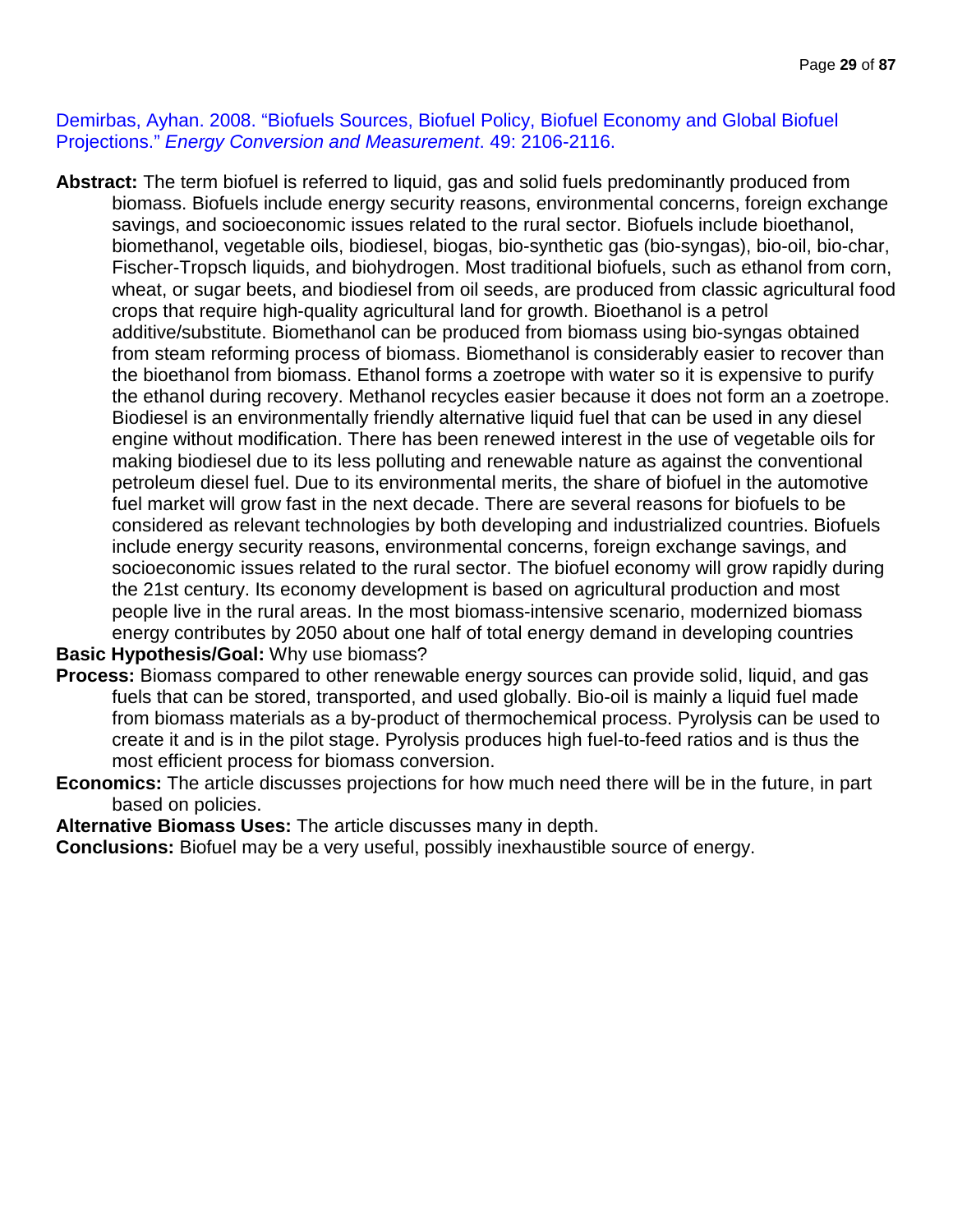Demirbas, Ayhan. 2009. "Political, Economic and Environmental Impacts of Biofuels: A Review." *Applied Energy*. 86: 5108-5117.

**Abstract:** Current energy policies address environmental issues including environmentally friendly technologies to increase energy supplies and encourage cleaner, more efficient energy use, and address air pollution, greenhouse effect, global warming, and climate change. The biofuel policy aims to promote the use in transport of fuels made from biomass, as well as other renewable fuels. Biofuels provide the prospect of new economic opportunities for people in rural areas in oil importer and developing countries. The central policy of biofuel concerns job creation, greater efficiency in the general business environment, and protection of the environment. Projections are important tools for long-term planning and policy settings. Renewable energy sources that use indigenous resources have the potential to provide energy services with zero or almost zero emissions of both air pollutants and greenhouse gases. Biofuels are expected to reduce dependence on imported petroleum with associated political and economic vulnerability, reduce greenhouse gas emissions and other pollutants, and revitalize the economy by increasing demand and prices for agricultural products.

**Basic Hypothesis/Goal:** Biofuels can be a more sustainable energy source.

**Biomass Used:** See table 6 for list with cost per ton.

- **Economics:** See Table 1. The article considers sustainability, fuel diversity, increased number of rural manufacturing jobs, increased income taxes, increased investments in plant and equipment, agricultural development, international competitiveness, and reduced dependency on imported petroleum. Costs for biodiesel production include capital cost, plant capacity, process technology, raw material cost, and chemical cost. Feedstock is about 75-80% of the total operating cost, in addition to labor, methanol, and catalyst (added to feedstock).
- **Biofuel Advantages:** 1) easily available from common biomass sources; 2) represents the carbon dioxide-cycle in combustion; 3) considerable environmentally friendly potential; 4) benefits to the environment, economy, and consumers in using them; and 5) they are biodegradable and contribute to sustainability
- **Conclusions:** Biofuel can be an excellent option in a world of increased cost and decreased supply of petroleum. Costs for production vary widely depending on feedstock, conversion process, scale of production, and region. Europe has sustainability and biodiversity criteria related to biofuel.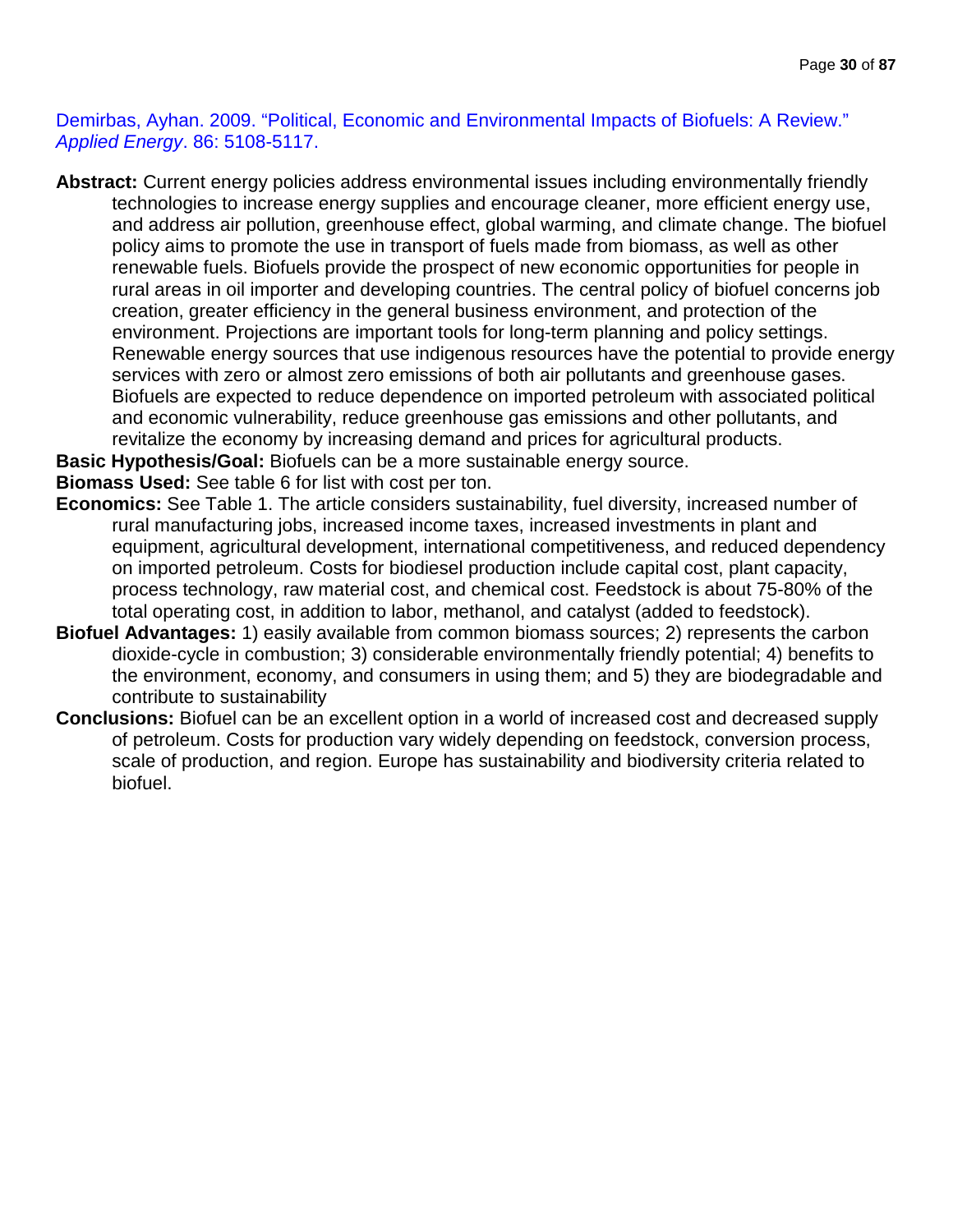Ippolito, James A., David A. Laird, and Warren J. Busscher. 2012. "Environmental Benefits of Biochar." *Journal of Environmental Quality*. 41: 967-972.

- **Abstract:** Understanding and improving environmental quality by reducing soil nutrient leaching losses, reducing bioavailability of environmental contaminants, sequestering C, reducing greenhouse gas emissions, and enhancing crop productivity in highly weathered or degraded soils, has been the goal of agro-ecosystem researchers and producers for years. Biochar, produced by pyrolysis of biomass, may help attain these goals. The desire to advance understanding of the environmental and agronomic implication of biochar utilization led to the organization of the 2010 American Society of Agronomy–Soil Science Society of America Environmental Quality Division session titled "Biochar Effects on the Environment and Agricultural Productivity." This specialized session and sessions from other biochar conferences, such as the 2010 U.S. Biochar Initiative and the Biochar Symposium 2010 are the sources for this special manuscript collection. Individual contributions address improvement of the biochar knowledge base, current information gaps, and future biochar research needs. The prospect of biochar utilization is promising, as biochars may be customized for specific environmental applications.
- **Climate Change:** The author believes biochar is an effective sequestering agent of C in soils, however net greenhouse gas (GHG) impact to biochar application also depends on crop productivity, increases in efficiency of residue mineralization or humification, soil organic matter cycling, and emissions of methane and nitrous oxide. This is all in addition to biochar production, transport, and soil application
- **Other Concerns with Biochar Production and Utilization:** Placing biochars where they could intercept runoff or groundwater with other nutrients or contaminants could be more beneficial than uniformly spreading it on fields. All impacts considered are short-term.
- **Conclusions:** The type of feedstock, pyrolytic process, and pyrolytic conditions influence biochar in turn influencing environment and agronomic impacts of application. Ideally the authors would choose a biochar for a specific environment or agronomic application.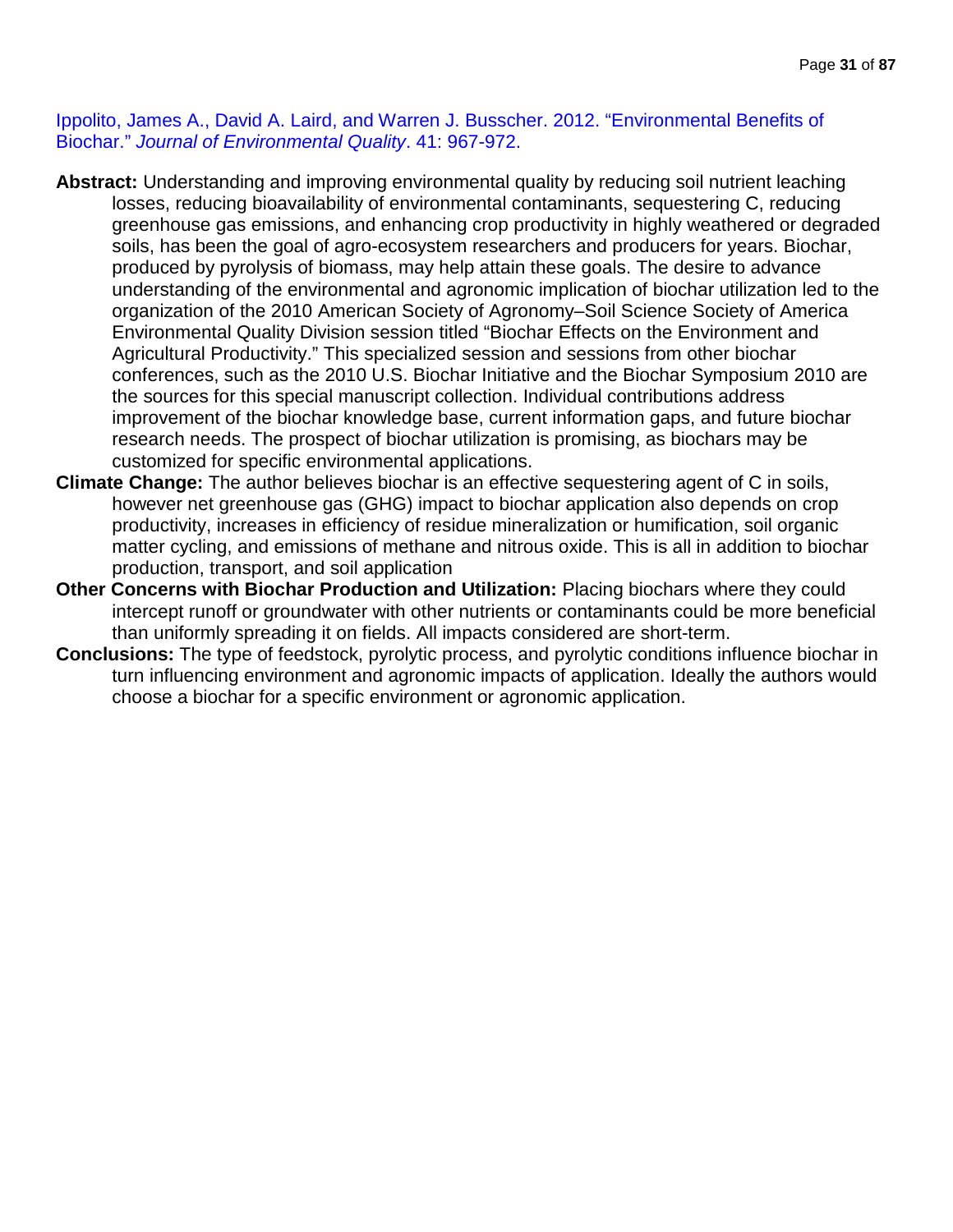Ippolito, James A., et al. 2012. "Switchgrass Biochar Affects to Aridisols." *Journal of Environmental Quality.* 41: 1123-30.

- **Basic Hypothesis/Goal:** The goal of this article is to identify changes in acidic soil fertility status and nutrient leaching with a low pH biochar produced at relatively low temperatures as compared with a high pH biochar produced at high temperatures
- **Biomass Used:** Air-dried switchgrass from a field in 4th year growing at Clemson University, South Carolina.

## **Type of Study:** lab

- **Process:** A Delco series of soil was taken from Aberdeen, Idaho where field crops were grown under irrigation with a 3 year barley, wheat, and potato rotation. A Warden series was also collected from a depth of 0 - 20cm in Prosser, Washington where crops were grown on a 3 year rotation of alfalfa, corn, and wheat. Biochar was mixed at 2% (w/w) into theDeclo or Warden soil at a rate equivalent to 24 Mg ha-1 assuming a 10cm application depth and bulk density of 1.2 g  $\text{cm}^3$  (there was also a control). 450g soil mixtures were potted with each treatment replicated three times. Soil moisture was held at 15% throughout the experiment and all pots were kept at room temperature throughout the experiment. Each pot was leached on Days 34, 62, 92, and 127 using 1.2 to 1.3 pore volumes of de-ionized water.
- **Statistics:** ANOVA using Proc GLM in SAS (significance level of p<0.05)
- **Pyrolysis Facility Details:** Used slow pyrolysis (1-3 hrs) under N2 gas stream at 250 or 500C. Ground down to pass through a 1-2 mm sieve.
- **Findings:** There was a decrease in leachate Ca and Mg content under 250C switchgrass biochar low-temperature biochars may have more surface functional groups to act as nutrient retention sites. Leachate K increased at both temperatures for the Declo soil and at 500C for the Warden soil. Leachate P content increased two to three times with the 500 $\mathrm{^{\circ}C}$  biochar compared to 250°C biochar or the control.
- **Soil Details:** Arid soil in this study was compared with a less arid soil at two different biochar temperatures.
- **Potential Relevance for Arid Soils:** This study looks at Aridisols (which is a desert soil classification).
- **Conclusions:** 250°C switchgrass biochar application decreased Ca and Mg leaching, increased K leaching, and increased Mn and Ni soil-extractable concentrations (likely due to greater total negative surface charge at the 250°C temperature favoring divalent cation sorption). NO<sub>3</sub>-N leaching and soil concentrations reduced at the 250°C temperature also likely due to microbial immobilization. It seems like the switchgrass biochar at the  $250^{\circ}$ C temperature helped improve Aridisol soil nutrient status while reducing leaching losses that could adversely affect environmental quality.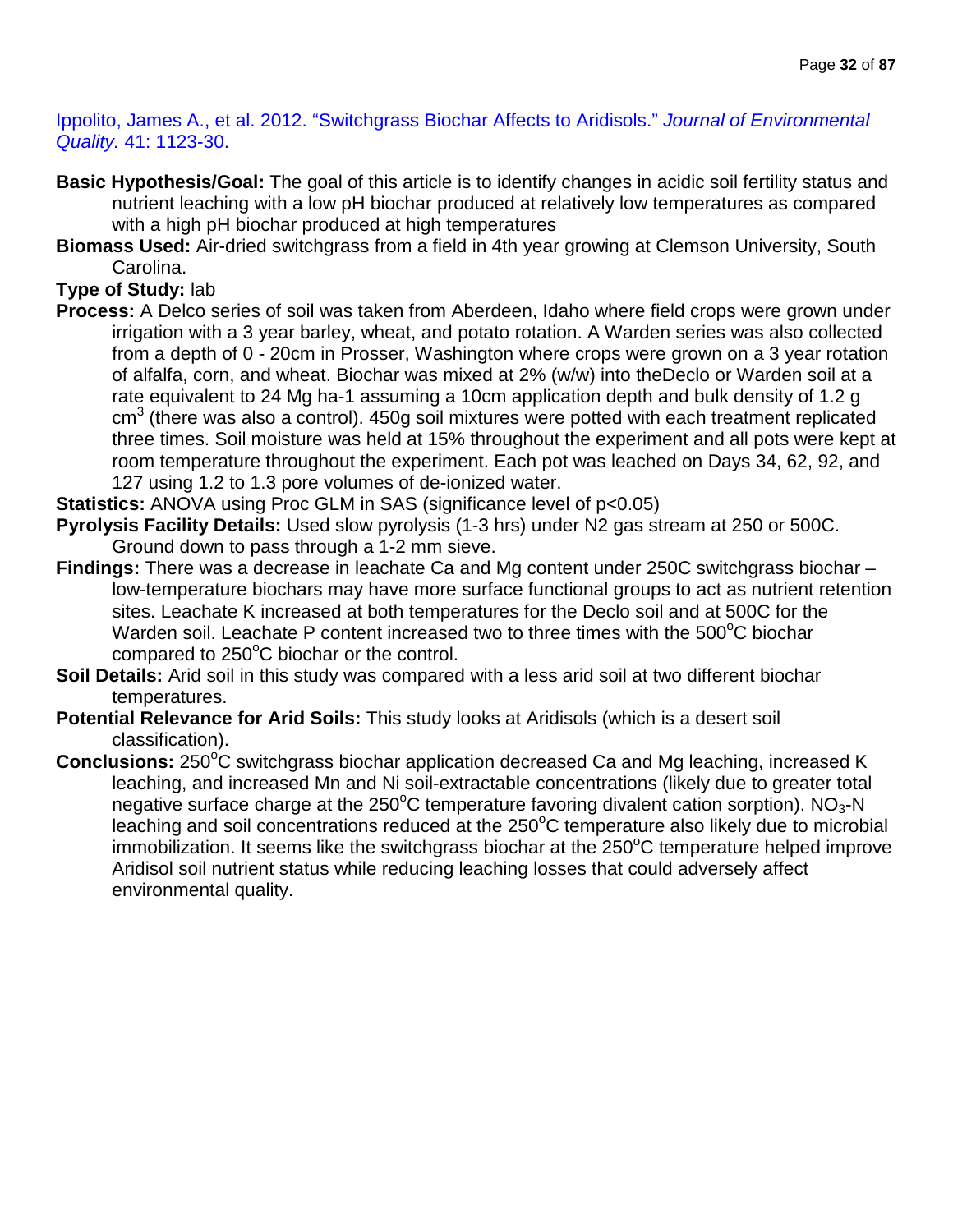Jeffrey, S., et al. 2011. "A Quantitative Review of the Effects of Biochar Application to Soils on Crop Productivity Using Meta-Analysis." *Agriculture, Ecosystems and Environment.* 144: 175-187.

- **Biomass Used:** Significant positive effects were found for wood, paper pulp, wood chips and poultry litter (at 450 $\rm^oC$  and 550 $\rm^oC$ ). There was also a negative effect on crop production for bio-solids. Other biomass used yielded no statistically significant effect on crop production.
- **Process:** The various pH levels were collapsed into three categories: very acidic (pH<5), neutral (5<pH<6), and acidid pH>6. Three soil textures (fine, medium, coarse) were utilized.
- **Statistics:** This analysis performed a meta-analysis of other studies had a control defined as identical to experimental but did not have biochar. It also focused on studies that considered biochar and crop productivity or crop production or crop yield before March 1, 2010. Both pot and experimental studies were used as long as quantitative results were reported. Data normalized by square root transformation and effect size was calculated using MetaWin vers 2.
- **Findings:** An application rate of any t/ha-1 was found to significantly increase crop productivity compared to the control. A significant increase in crop productivity occurred when biochar was added to acidic or neutral soil (though not with very acidic soil). Crop productivity was found to be significantly better with biochar when soil was medium or coarse in texture; no difference was found for fine-textured soil. Increased crop productivity was significant for radish and soybean when biochar was added, while the opposite was true for rye-grass. Other crops yielded no statistically significant results. Both pot and field trials had a significant positive effect, with crop productivity in the pot trials three times greater than field trials.
- **Fertilizer Efficiency:** No statistically significant effect of biochar application to soil was found between groups (as grouped by fertilizer addition) regardless of whether fertilizer was applied concurrently or whether organic or inorganic fertilizer was used.
- **Potential Relevance for Arid Soils:** Five studies were in the neutral pH category, which arid soils tend to have
- **Climate Change:** This article posited that since residence time of carbon reactive protein residue is only decades, while the residue of biochar would remain for hundreds to thousands of years,  $CO<sub>2</sub>$  released back into the atmosphere would be decreased via the use of biochar. This depends, however, on whether other greenhouse gas emissions from soils are elevated when biochar is applied and we must also take into account the fact that production and transport of biochar and feedstock don't offset sequestered C. (Roberts et al, 2010). The feedstock required to convert to biochar is dependent on the C retention (ratio of C in biochar over C in initial dry biomass feedstock). Via slow pyrolysis, 49% carbon retention was achieved at atmospheric pressure. Higher C retention resulted in less stable biochar (with a residence time of 4-29 years) (Woolf et al, 2010).
- **Other Concerns with Biochar Production and Utilization:** Over 90% of studies in the metaanalysis showed results over only 1 growing season. Additionally, field trials pose a concern because one cannot truly anticipate, account for, or control all environmental variables in an experimental design such as meteorological factors and annual or inter-annual variability. These limitations reduce our ability to extrapolate from the available field trial studies and thus reduce our ability to make future predictions.
- **Biofuel Advantages:** The biofuel advantages suggested by this article are: 1) the potential to mitigate climate change; 2) the provision of a method for organic waste disposal; and 3) the potential to help achieve food security as the world population increases to a predicted 9.2 billion in 2050.
- **Conclusions:** The grand mean over all the presented figures shows a statistically significant positive effect on crop production of about 10% in response to biochar application. The greatest positive effects were realized with biochar application rates of 100 t ha-1 (39%), as well as in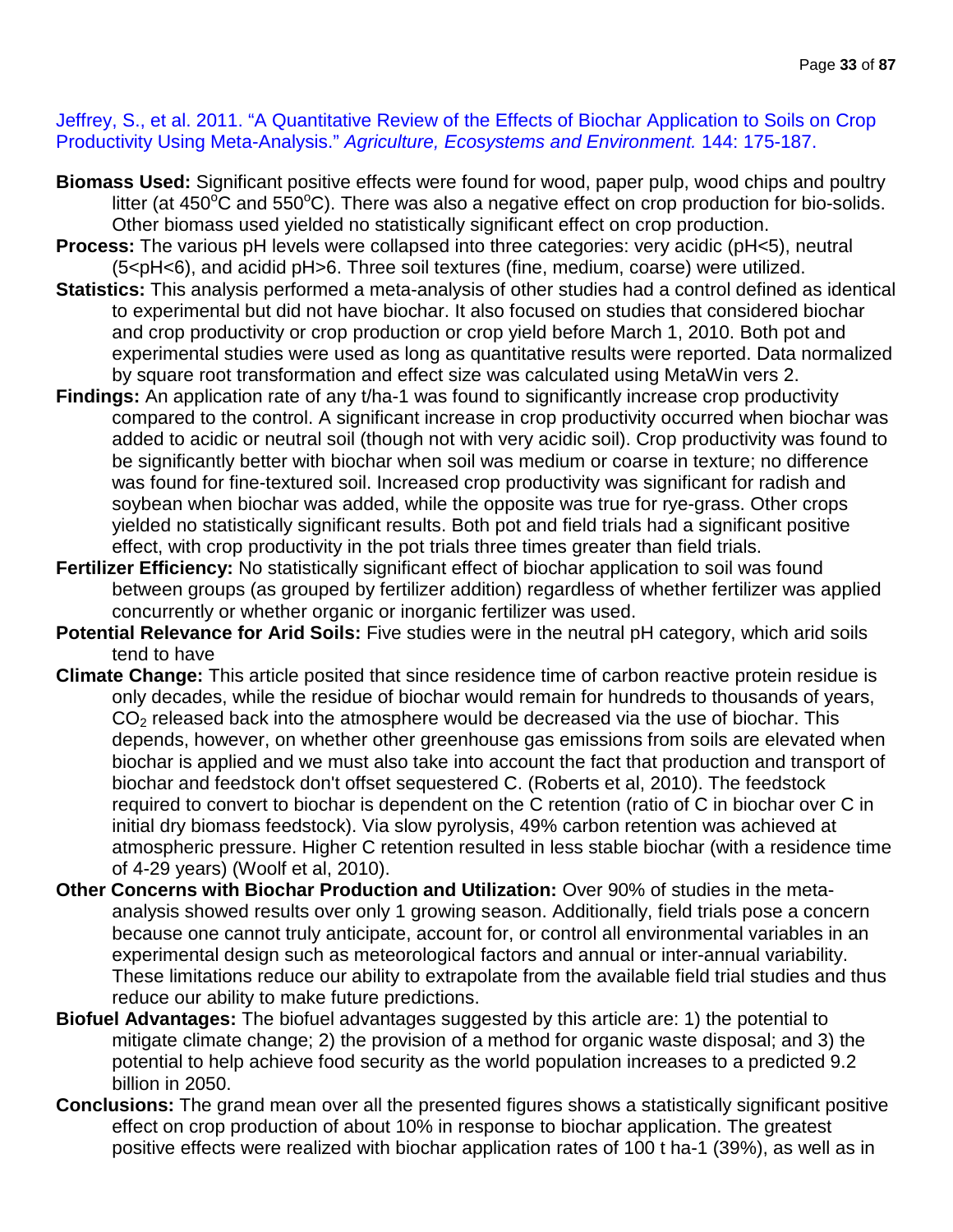acidic (14%) and neutral pH (13%) soils and soils with coarse (10%) or medium (13%) texture. Yield improvement mechanisms may limit the observed effect and the influence on water holding capacity.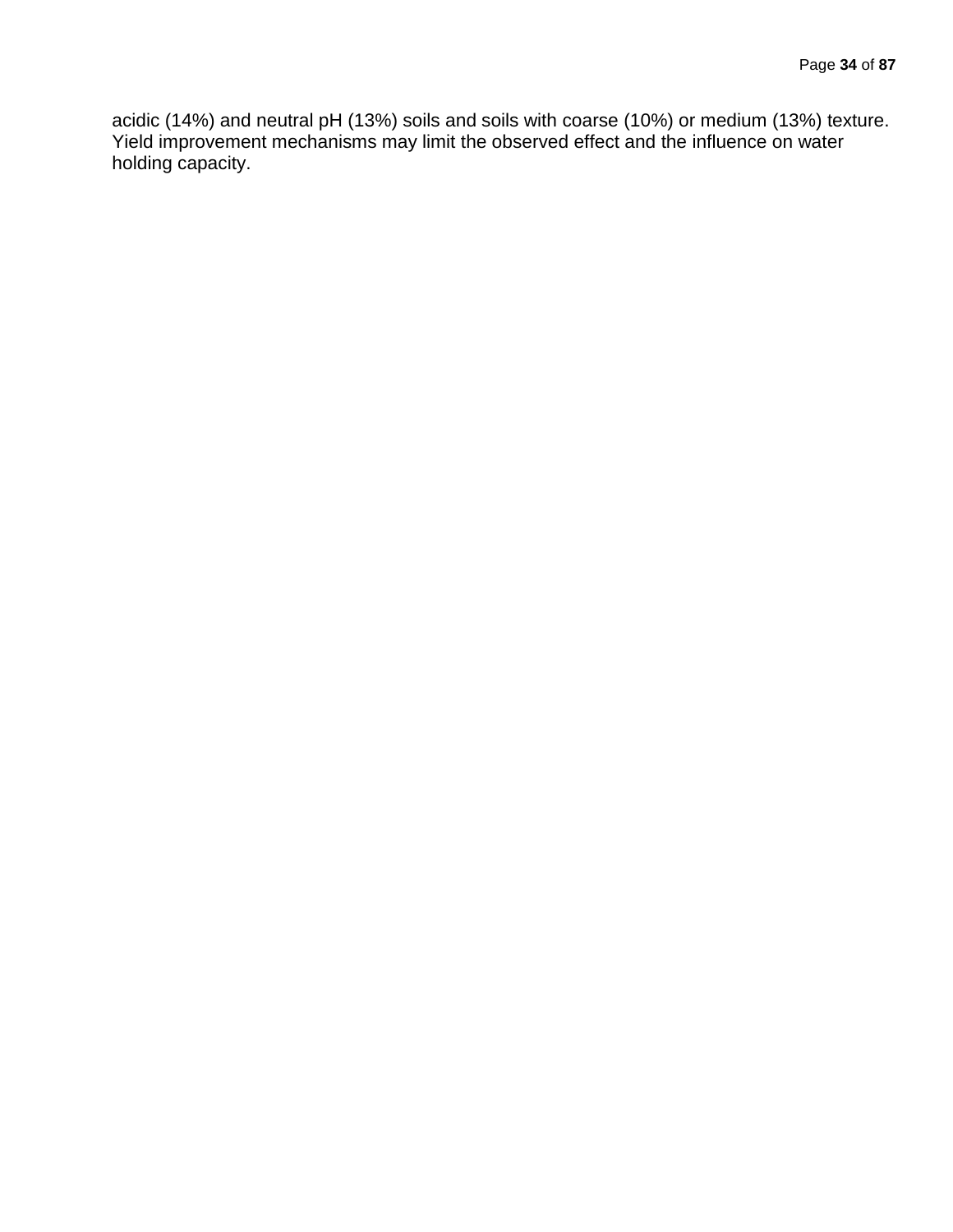Jha, Pramod, et al. 2010. "Biochar in Agriculture – Prospects and Related Implications." *Current Science.* 99(9): 1218-25.

- **Abstract:** Sequestration of atmospheric carbon to the soil is a challenging task for the scientific community to mitigate the rising concentration of atmospheric carbon dioxide (CO2). Biochar, due to its aromatic structure and long mean residence time in the soil (more than 100 years) has the potential for long-term carbon sequestration in the soil. The trend obtained from the meager published literature raised our hopes of achieving the goal of enhancing the productivity of different crops along with environmental sustainability. According to an estimate, global production of black carbon has been reported between 50 and 270 Tg yr–1, with as much as 80% of this remaining as residues in the soil. Biochar decomposition rate is slow in the soil, which indicates that it could be the possible answer to mitigation of elevated atmospheric  $CO<sub>2</sub>$ . It is reported that black carbon can produce significant benefits when applied to agricultural soils in combination with some fertilizers. Increase in crop yield to the tune of 45–250% has been reported by application of biochar along with chemical fertilizers. Soil water retention properties, saturated hydraulic conductivity and nutrients availability increased with the application of biochar. Biochar application reduced  $CO<sub>2</sub>$  respiration, nitrous oxide and methane production, and decreased dissipation rate of herbicide in the soil.
- **Basic Hypothesis/Goal:** This article looks positively at biochar as a possible soil amendment and way to mitigate  $CO<sub>2</sub>$  emissions.

**Biomass Used:** See Table 1

- **Crop Detail:** See table 2 for the effect of biochar application on crop yield. (It should be noted, however, that all are short-term so it is unknown whether growth would be sustained over the long-term with the addition of biochar.)
- **Findings:** This article found that the water regime on carbon loss and potential CEC (CECp at pH7) significantly depended on biomass type.
- **Environmental Concerns:** Does biochar production involve large scale fossil-fuel burning? The article notes that  $CO<sub>2</sub>$  for production of biochar should be considerably less than carbon sequestered in charcoal.
- **Other Concerns with Biochar Production and Utilization:** The article notes a series of other concerns regarding biochar production and utilization: 1) How will soil microbial community (especially soil heterotrophs) behave with non-degrading a carbon source?; 2) What is the mechanism by which nutrients are released and become available?; 3) What will be the enzymatic activity under the influence of a non-degrading substrate?; 4) What is the optimal rate of application for biochar?; 5) What is the impact of long-term application of biochar on crop yield and soil quality?; 6) Is there proven technology for large-scale production of biochar on a small farm scale?; and 7) What will be the effect of biochar on problematic soil?

**Conclusions:** The article concludes that biochar is promising but there are still many questions.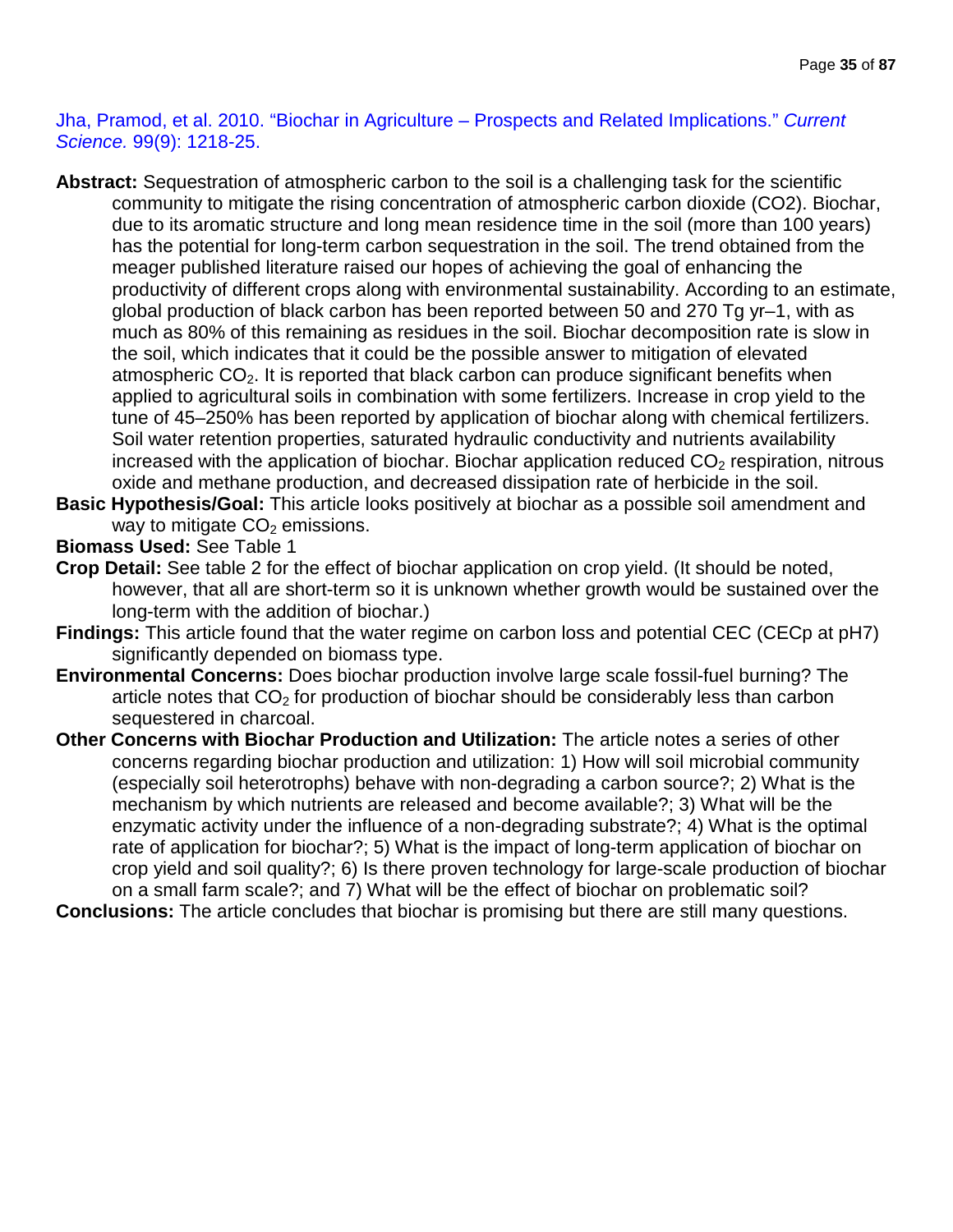Koide, Roger T., Krittika Petprakob, and Matthew Peoples. 2011. "Quantitative Analysis of Biochar in Field Soil." *Soil Biology & Biochemistry.* 43: 1563-1568.

- **Abstract:** Biochar is used with increasing frequency as a soil amendment because of its potentially beneficial effects on soil carbon sequestration, crop yield, nutrient leaching and greenhouse gas emissions. Simple methods for the analysis of biochar in soil, however, are currently unavailable. Therefore, we have adapted the "loss on ignition" method for this purpose. The technique requires knowledge of the proportions of both biochar and biochar-free soil that are lost on ignition. One can use values determined prior to the amendment of the soil with biochar, assuming that the values do not change after biochar is incorporated in the soil. We tested these assumptions. Over the course of 15 months, the assumptions proved to be valid under our test conditions. The technique accurately determined a wide range of biochar concentrations in field soil.
- **Basic Hypothesis/Goal:** The goal of this article was to come up with a more straightforward way to analyze biochar in soil, aiming to adapt the "loss on ignition" method.
- **Biomass Used:** The biomass utilized in this study was domestic hardwood from Humphrey Charcoal in Brookville, PA. The particle size of the biochar was measured via mesh size # 6 (smaller than 3.4 mm) and then mesh size #10 (smaller than 1.7mm).
- **Type of Study:** field
- **Process:** A portion of field formerly growing corn on it with a Hagerstown soil- fine, mixed, semiactive, mesic Typic Hapludalfs was rototilled at 25cm. The field was noted as having a s ilt loam surface with silty clay loam and silty clay subsurface. The study used four plots each one square meter in size in each of the three blocks. Two plots in each block were treated with biochar while two plots served as controls (the treatment and control plots were separated by two meters). Each biochar plot received 12.5 pounds of biochar (about 56.8 tonne ha-1). After 15 months of biochar being on the ground with corn and soybeans growing samples were taken from a depth of 15cm. Two cores were taken from each of the control plots; four cores were taken from each biochar plot. The biochar was then separated from the soil using a 5mm sieve. The study then compared the samples never containing biochar, the pure biochar separated from soil plots, the pure soil separated from biochar soil plots, and the biochar never added to soil. The biochar was heated in muffle furnace at 550 degrees Celsius for four hours.
- **Statistics:** ANOVA. The study tested actual and calculated biochar contents of 5g samples from field soil.
- **Crop Detail:** Sweet Corn (Delectable, Rupp Seeds Wauseon, OH, USA); soybeans (FS H535A90, Growmark, Bloomington, IL).

# **Pyrolysis Facility Details:** conventional, slow pyrolysis

**Conclusions:** No significant effect was detected after 15 months of biochar being on the ground compared to biochar never added to soil when using this method to analyze biochar in soil. This result suggests this method is a good alternative to more laborious or instrument-intensive techniques.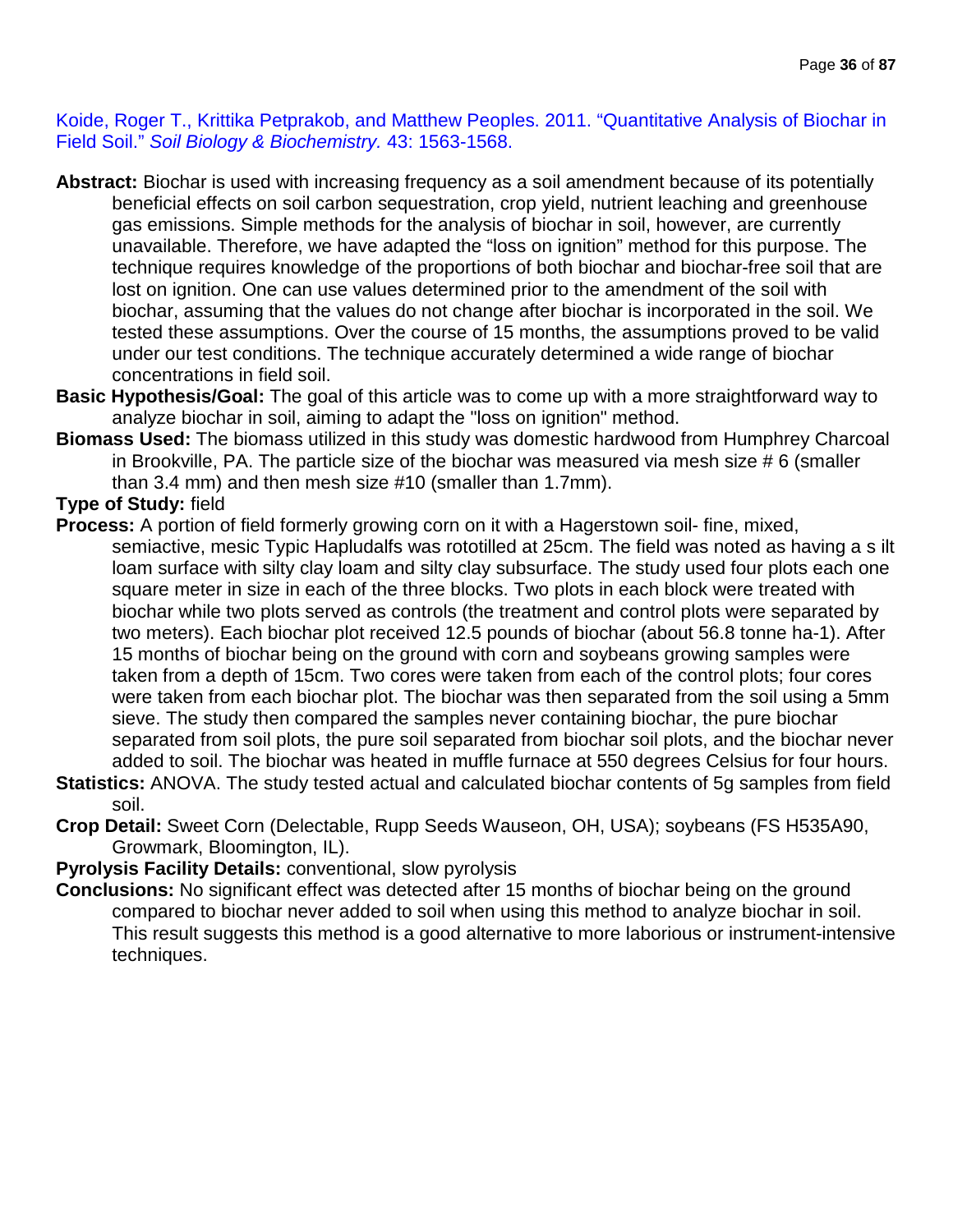Laird, David A. 2008. "The Charcoal Vision: A Win-Win-Win Scenario for Simultaneously Producing Bioenergy, Permanently Sequestering Carbon, while Improving Soil and Water Quality." *Agronomy Journal.* 100(1): 178-181.

**Abstract:** Processing biomass through a distributed network of fast pyrolyzers may be a sustainable platform for producing energy from biomass. Fast pyrolyzers thermally transform biomass into bio-oil, syngas, and charcoal. The syngas could provide the energy needs of the pyrolyzer.

Bio-oil is an energy raw material (∼17 MJ kg−1) that can be burned to generate heat or shipped to a refinery for processing into transportation fuels. Charcoal could also be used to generate energy; however, application of the charcoal co-product to soils may be key to sustainability. Application of charcoal to soils is hypothesized to increase bioavailable water, build soil organic matter, enhance nutrient cycling, lower bulk density, act as a liming agent, and reduce leaching of pesticides and nutrients to surface and ground water. The half-life of C in soil charcoal is in excess of 1000 yr. Hence, soil-applied charcoal will make both a lasting contribution to soil quality and C in the charcoal will be removed from the atmosphere and sequestered for millennia. Assuming the United States can annually produce 1.1 x 109 Mg of biomass from harvestable forest and crop lands, national implementation of The Charcoal Vision would generate enough bio-oil to displace 1.91 billion barrels of fossil fuel oil per year or about 25% of the current U.S. annual oil consumption. The combined C credit for fossil fuel displacement and permanent sequestration, 363 Tg per year, is 10% of the average annual U.S. emissions of  $CO<sub>2</sub>-C$ .

- **Basic Hypothesis/Goal:** A national system of pyrolyzers for processing biomass into bio-oil and charcoal could reduce US demand for fossil oil by 25%, C emissions by 10%, enhance soil and water quality, and increase agricultural productivity and strengthen rural economies
- **Economics:** If an energy company only paid by volume of fuel delivered, no incentive would exist to convert any biomass to charcoal.
- **Other Concerns with Biochar Production and Utilization:** Technology needed to handle, spread, and incorporate charcoal into soils must be considered. Proper engineering of pyrolyzers to ensure no emissions of NO, CO, etc, must be ensured.
- **Biofuel Advantages:** Pyrolyzers can be scaled to match biomass size and source. Pyrolyzers can also process diverse sources of biomass.
- **Conclusions:** The use of biochar could be a win-win-win situation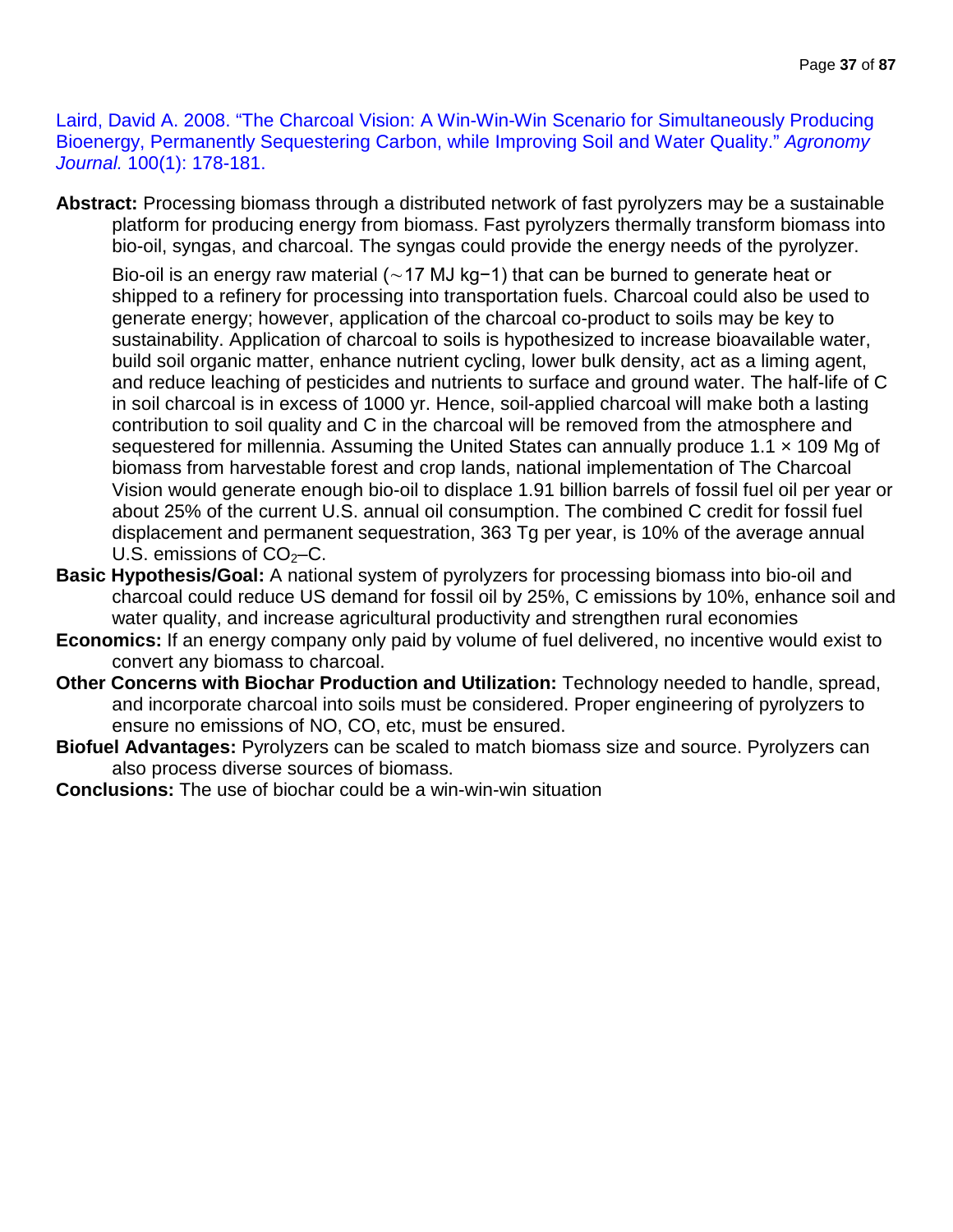Laird, David A., et al. 2009. "Review of the Pyrolysis Platform for Coproducing Bio-Oil and Biochar." *Biofuels, Bioproducts, and Biorefining*. 3: 547-562.

**Economics:** The cost of bio-oil could be as low as \$26/barrel (in a 550 ton per day plant). **Other Concerns with Biochar Production and Utilization:** Biochar is flammable as a solid and powders may spontaneously combust if exposed to moisture and oxygen during storage. A large concentration of biochar dust in an enclosed area is potentially explosive. (These concerns can be mitigated if bio-oil is pelletized or prepare in a slurry with water or liquid waste, but this increases cost.)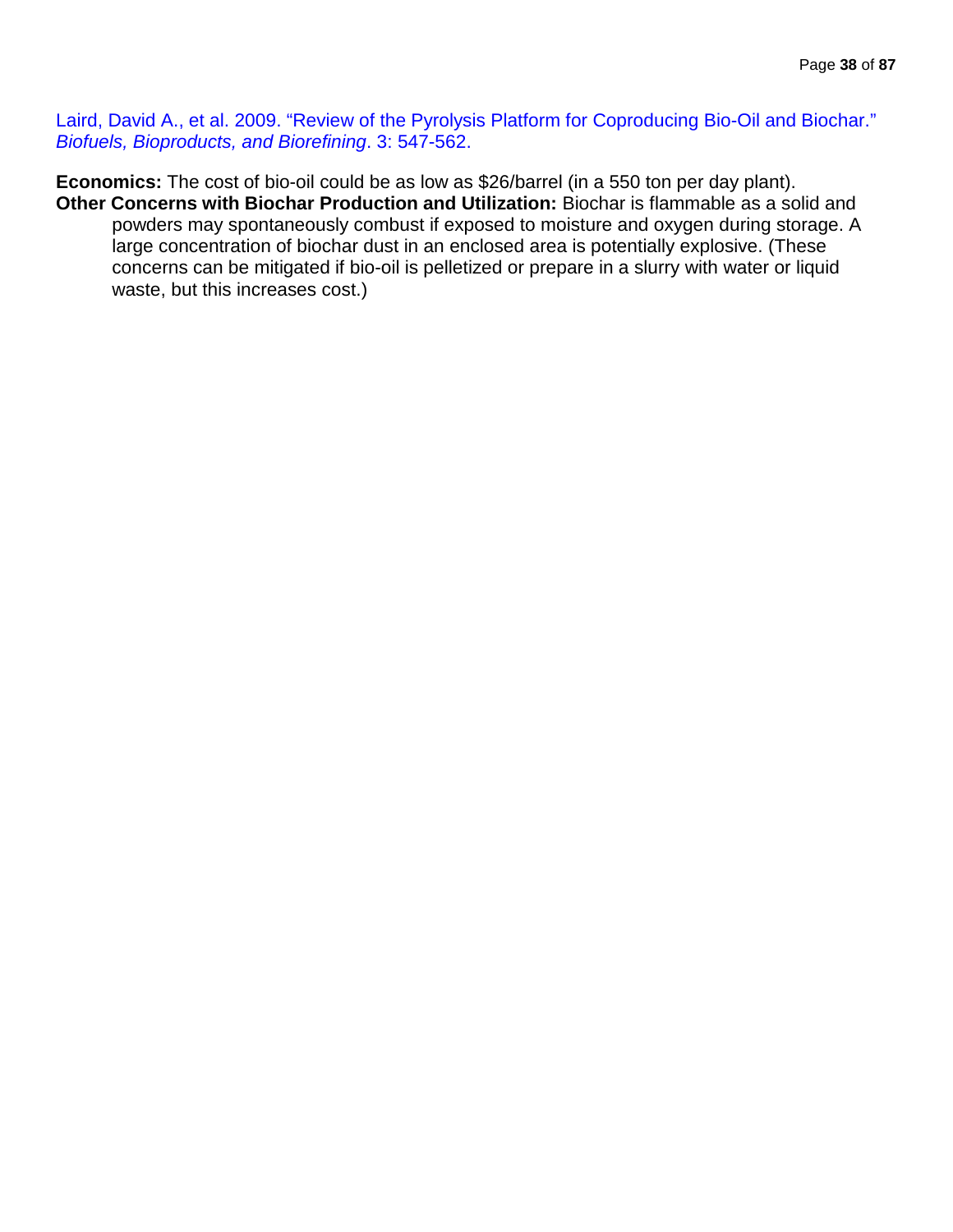Laird, David A., et al. 2010. "Impact of Biochar Amendments on the Quality of a Typical Midwestern Agricultural Soil." *Geoderma*. 158: 443-449.

- **Abstract:** Biochar, a co-product of thermochemical conversion of lignocellulosic materials into advanced biofuels, may be used as a soil amendment to enhance the sustainability of biomass harvesting. We investigated the impact of biochar amendments (0, 5, 10, and 20 g-biochar kg−1 soil) on the quality of a Clarion soil (Mesic Typic Hapludolls), collected (0–15 cm) in Boone County, Iowa. Repacked soil columns were incubated for 500 days at 25 °C and 80% relative humidity. On week 12, 5 g of dried and ground swine manure was incorporated into the upper 3 cm of soil for half of the columns. Once each week, all columns were leached with 200 mL of 0.001 M CaCl2. Soil bulk density increased with time for all columns and was significantly lower for biochar-amended soils relative to the un-amended soils. The biochar amended soils retained more water at gravity drained equilibrium (up to 15%), had greater water retention at −1 and −5 bars soil water matric potential, (13 and 10% greater, respectively), larger specific surface areas (up to 18%), higher cation exchange capacities (up to 20%), and pH values (up to 1 pH unit) relative to the un-amended controls. No effect of biochar on saturated hydraulic conductivity was detected. The biochar amendments significantly increased total N (up to 7%), organic C (up to 69%), and Mehlich III extractable P, K, Mg and Ca but had no effect on Mehlich III extractable S, Cu, and Zn. The results indicate that biochar amendments have the potential to substantially improve the quality and fertility status of Midwestern agricultural soils.
- **Basic Hypothesis/Goal:** Soil biochar amendments will enhance the quality of a typical Midwestern Mollison by quantifying the impact of biochar and manure amendments on various soil quality indicators using a soil column leaching/incubation study.
- **Biomass Used:** Mixed hardwood (primarily oak and hickory)
- **Type of Study:** lab. Four biochar rates and two manure treatments over six replications for 48 columns were performed
- **Process:** Soil was tumbled in a rotary cement mixer for twenty minutes. Biochar was slowly added in different amounts - 0, 5, 10, or 20 g kg-1. Soil columns were created and packed to a bulk density of 1.1 g cm-3. Constant temperature of 25 Celsius and 80% relative humidity was maintained. At week 12, 5g of dried and ground swine manure was added to half the columns.
- **Statistics:** The authors used three-way ANOVA to determine the significance of the overall model. Measures of biochar, manure, depth, and interaction terms for total C, N, ECEC, pH, and Mehlich three extractable nutrients were included. Two-way ANOVA was performed for gravity drained equilibrium water content and bulk density. One-way ANOVA was performed for biochar treatment effects on moisture retention and specific surface.
- **Pyrolysis Facility Details:** Biochar was obtained from a commercial producer using traditional kilns (slow pyrolysis).
- **Findings:** There was no detectable loss of C in biochar during the 500 days of incubation. However, when manure added, less than 20% of manure C was recovered. C in the biochar was relatively stable, while C in the manure was subject to fairly rapid mineralization in the soil environments. Nitrogen content in the soil was significantly increased with biochar treatments. The manure treated soil only showed 2% higher N (which was not statistically significant). Leachate N decreased significantly when biochar was added to manure. Thus, biochar seems to have helped stabilize some of the N added with the manure. The amount of water retained in the soil in the columns was higher in biochar than in the control. Manure treatment showed no significant water retention. The starting pH of the biochar was 8.2 in deionized water. After 500 days, it was almost 1 pH unit higher in the 20g kg-1 biochar treatment. (A weak liming agent may be the amount of ash is lower because of the type of biochar used). Bulk density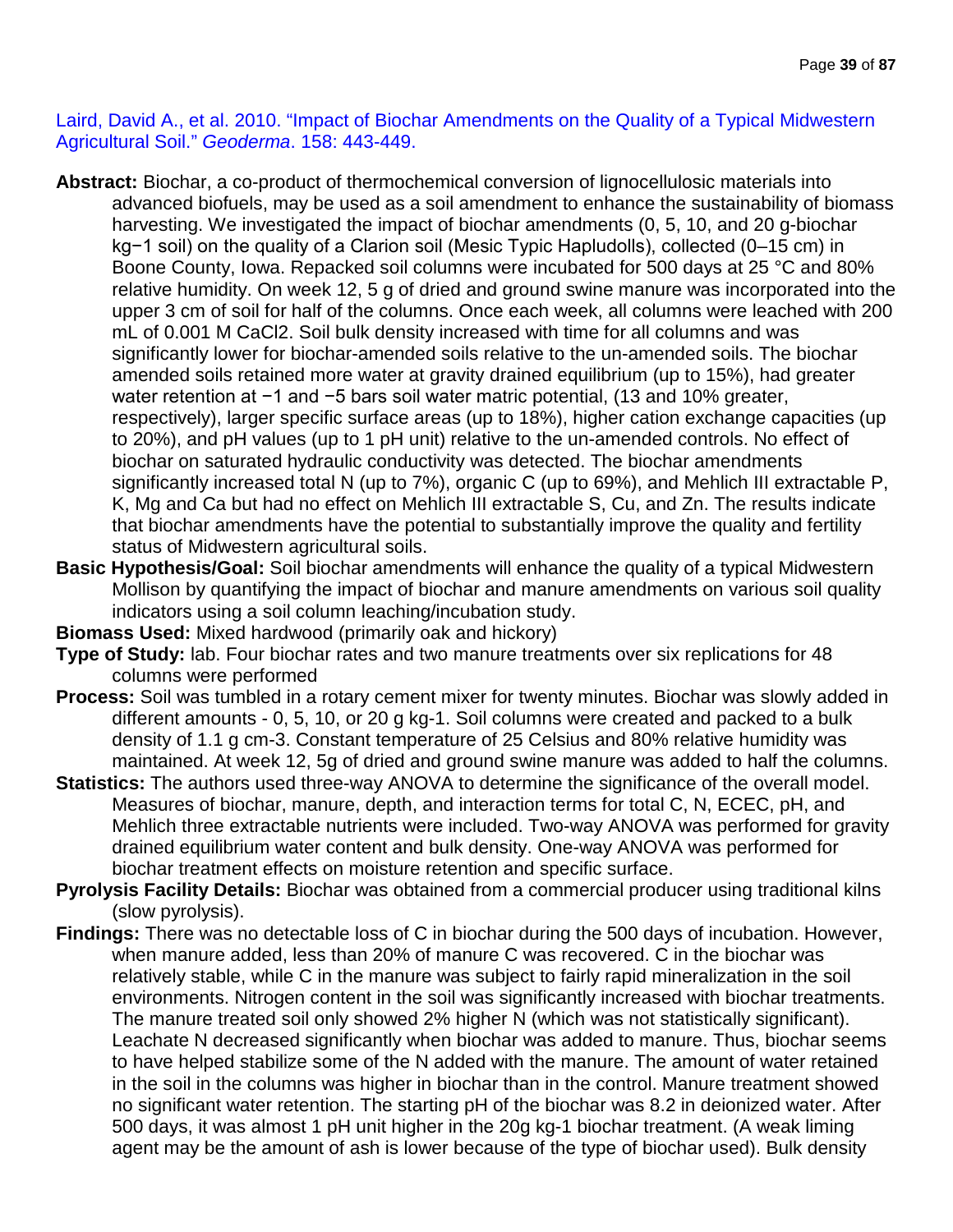was lower for the biochar columns, which serves as confirmation that it is an effective soil conditioner. Specific surface area increased with the biochar treatment. P, K. Ca, and Mn all increased with the biochar added. No significant effect was detected on Mehlich 3 extractable Mg, Cu, and Zn. P was not statistically significant for biochar x manure but was for biochar x manure x depth. Biochar increased P retention in the 0 - 3cm depth increment. B and S both decreased with increasing levels of biochar.

- **Soil Details:** Iowa State University from Boone County, Iowa. Clarion, fine-loamy, mixed, superactive, Mesic Typic Hapludolls
- **Conclusions:** In non-tropical, Clarion loam, biochar addition significantly reduced bulk density increases due to soil compaction, while it increased water holding capacity, cation exchange capacity, specific surface area, pH, and retention of P and other plant nutrients. Soil quality indicators were all positive except for B. The manure amendment did not have an effect on water retention at gravity drain equilibrium or ECEC, and had relatively small C, N and C:N ratio effects. Overall, the effect of biochar was much more evident after 500 days than the effect of the manure on soil quality.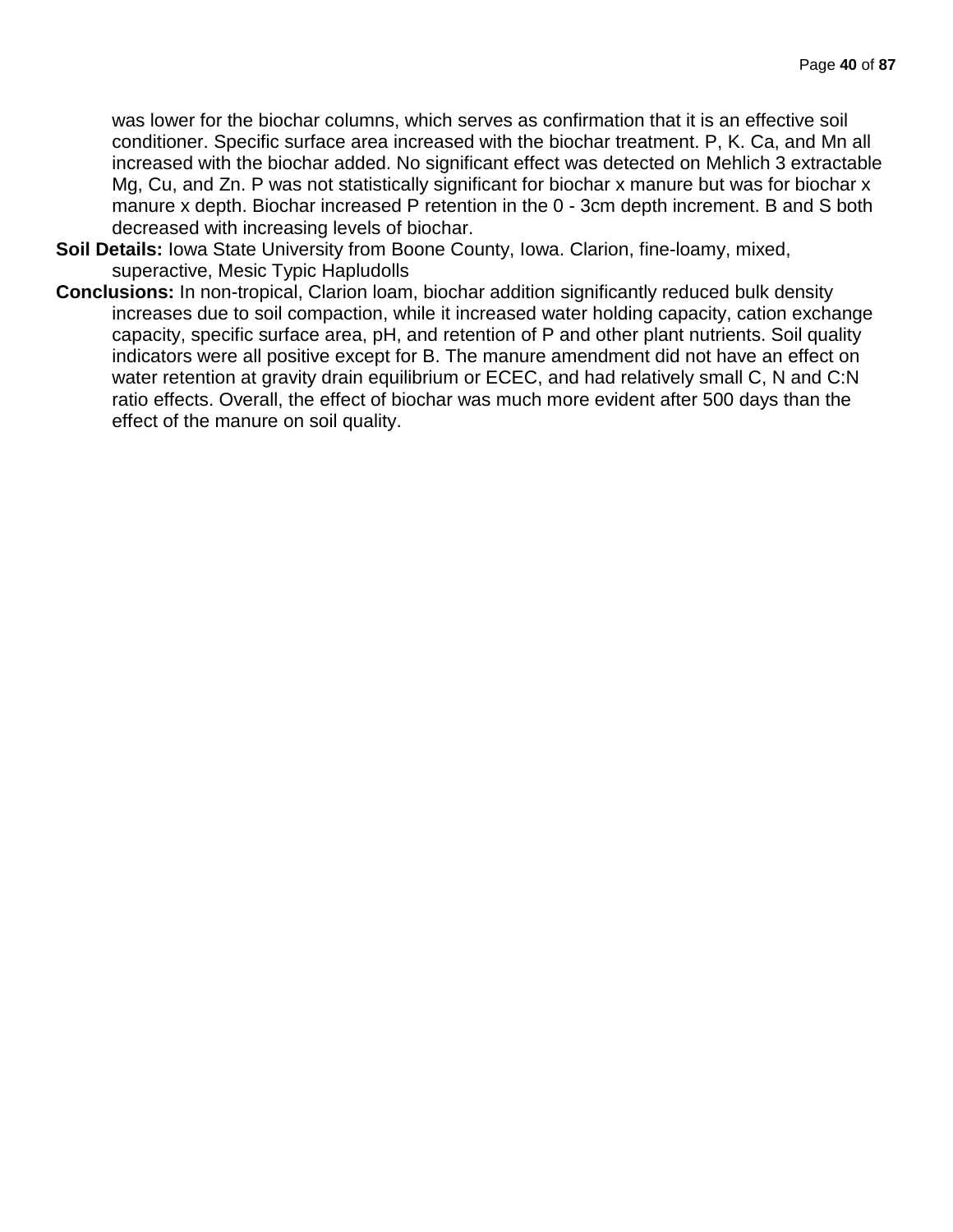Lee, James Weifu, et al. 2010. "Sustainability: The Capacity of Smokeless Biomass Pyrolysis for Energy Production, Global Carbon Capture and Sequestration." *Energy & Environmental Science*. 3(11): 1609-1812.

- **Basic Hypothesis/Goal:** Biomass can be used to offset climate change and provide a carbonnegative energy source.
- **Economics:** The US can harvest 1.3 gigatons of dry biomass per year (1 Gt from croplands, .3 Gt from forestlands). Using low-temperature pyrolysis, assuming 50% conversion of biomass C to stable biocharr and 33% to biofuels (syngas and bio-oils), it could produce .325 GtC y -1 biochar and biofuels (the equivalent of 1.3 billion barrels of crude oil). This could be a significant step toward energy independence but it depends on a cost-effective biofuel-refinery technology to convert syngas/bio-oils from biomass into a liquid fuel. Based on a life-cycle assessment, biochar producing biomass pyrolysis tech could be profitable when  $CO<sub>2</sub>$ reductions are valued at or above about \$60/ton of  $CO<sub>2</sub>$  equivalent emissions.
- **Energy:** The heating value of bio-oil is 40-50% of that for petroleum-based fuels but has a higher energy density to make up for the lower heating value.
- **Land/Agricultural Use:** This article suggests that biochar from 400 degrees Celsius rather than 900 because it seems better in soil application. It also suggests inclusion of other fertilizers like  $NH_4HCO_3$ .
- **Potential Relevance for Arid Soils:** The articles notes biochar with a pH above 8 because of alkaline ash content, so addition could make alkaline soil pH worse for plant growth.  $NH_4HCO_3$ can act as a pH buffer.
- **Climate Change:** The article calculates the maximum theoretical biochar sequestration capacity to be 303.8 ton C per hectare (or 123 ton C per acre) in a 30 cm soil layer alone, based on the calculation that 70% of biochar from 400 $\mathrm{^{\circ}C}$  pyrolysis weight is C and that bulk soil density is generally 1.3 tons per cubic meter. It further notes that 51.6 GtC of biochar particles could be sequestered in this first 30 cm layer. If world land areas could contribute an average of 303.8 ton C per hectare, global capacity for soil biochar carbon sequestration would be 3950 GtC, about sufficient to mitigate the additional 4000Gt expected to be released from burning remaining fossil fuel resources. However, only about 30% of world lands could be considered for this purpose, reducing total global capacity to 1166GtC.
- **Emissions Reduction:** The article notes the importance of the idea of a smokeless (clean and effective) technology for biomass pyrolysis if it is to be used for a large-scale operation.
- **Conclusions:** The authors advocate a push in research and development within the area of smokeless biomass pyrolysis as well as more effective syngas/bio-oil collection.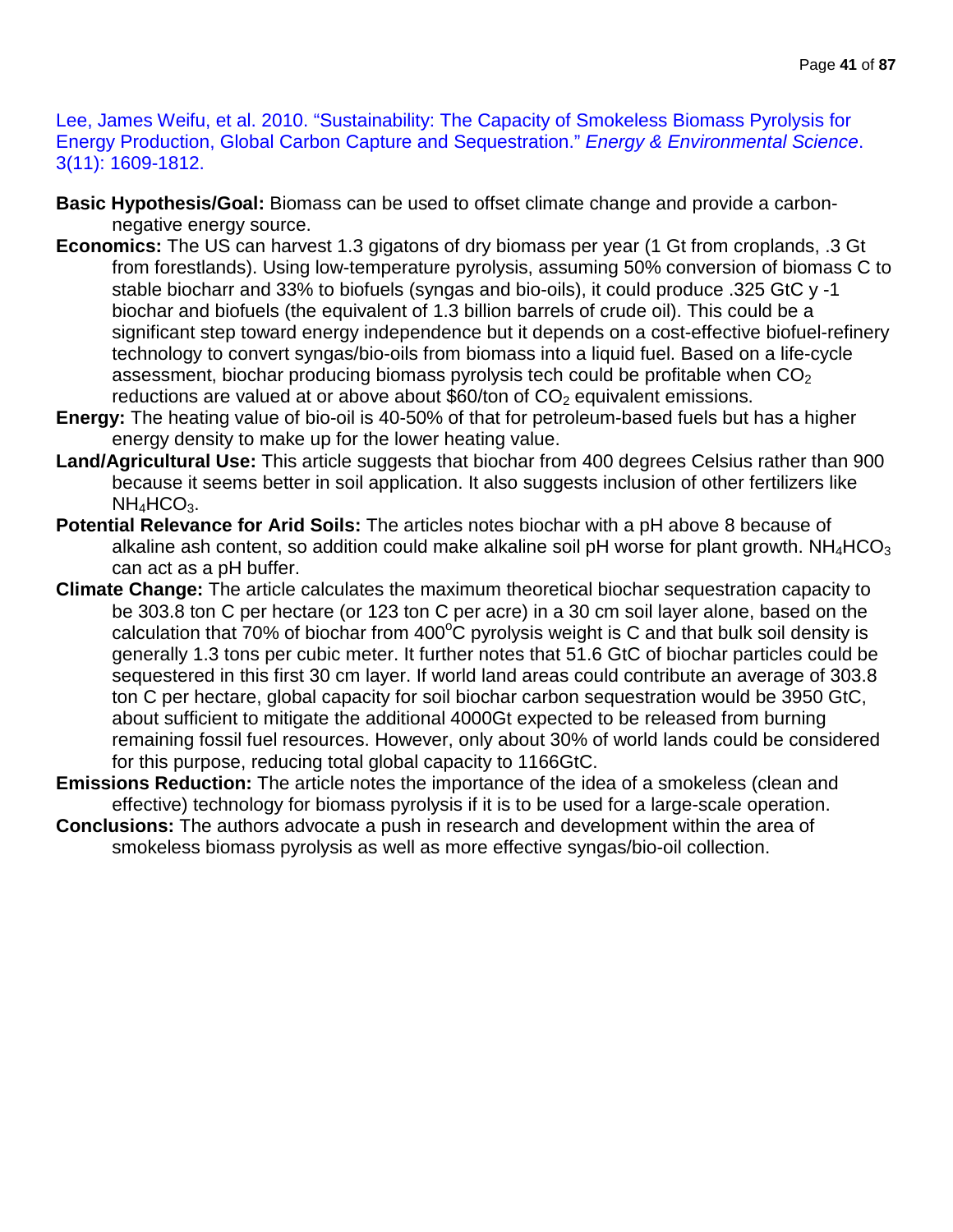Lehmann, Johannes, John Guant, and Marco Rondon. 2006. "Bio-Char Sequestration in Terrestrial Ecosystems – A Review." *Mitigation and Adaptation Strategies for Global Changes.* 11: 403-427.

**Basic Hypothesis/Goal:** How can biomass be used to offset climate change?

- **Climate Change:** See tables for details on change from slash and burn to kiln. Complete combustion of more than 90% of C in organic matter is oxidized creating  $CO<sub>2</sub>$ , whereas using a biochar production only 45-48% of organic C is oxidized to CO<sub>2</sub>. When utilizing feedstock for biochar production, 420-450kg C emissions per ton of C used would be avoided. Avoided emissions are currently tradable, but biochar offers other benefits as well including allowing for long-term storage of carbon.
- **Alternative Biomass Uses:** Use of charcoal as a fuel replacing wood leads to lower levels of indoor pollution and reduced mortality.

**Conclusions:** There is definitely the potential for carbon sequestration but there are also challenges.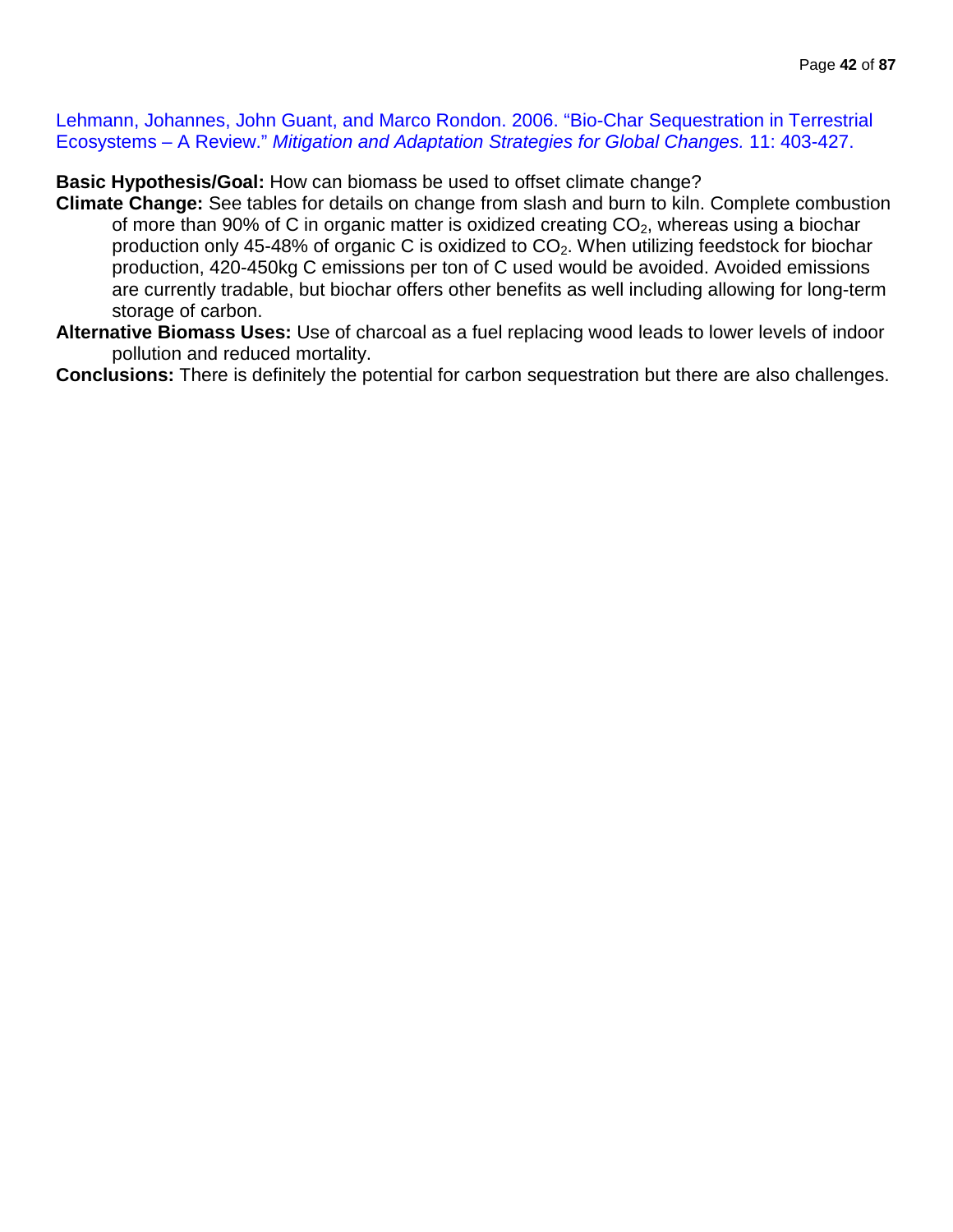Lin, Yun, et al. 2012. "Nanoscale Organo-Mineral Reactions of Biochars in Ferrosol: An Investigation Using Microscopy." *Plant Soil*. 357: 369-380.

**Abstract:** Aims In this study, a chicken manure biochar (CM biochar) and a paper sludge biochar (PS biochar), prepared under similar treatment conditions, were amended into ferrosol as part of an agronomic field trial. The aim of this study is to investigate interactions between these biochars and the soil after a 3-month trial. Methods Soil samples following field trials were taken and biochar was separated from the soil, and studied for both surface oxidation and the degree of interaction with surrounding soil by X-ray photoelectron spectroscopy (XPS), SEM and TEM equipped with EDS for elemental analysis. Results Following incubation in field soil, both biochars showed that soil mineral incorporation on to their surfaces occurred within the first year, although the attachment was localized at specific sites on the surface. A relatively high concentration of Al was found at the interface between the biochar and mineral phases in both aged biochars, indicating a binding role of Al. For the CM biochar, a soil-iron redox reaction may be associated with the formation of biochar mineral complexes due to the relatively higher labile carbon content and higher pH value of this biochar. Conclusions Soil mineral attachment may occur directly on to the biochar surface because of the formation of carboxylic and phenolic functional groups on the aged CM biochar surface by an oxidation reaction. For the PS biochar, adsorption of organic matter from the soil facilitated interactions between the biochar and mineral phases in the soil. Calcium is believed to be important in this process.

**Basic Hypothesis/Goal:** What are the interactions between biochars and soil? **Biomass Used:** The study uses chicken manure (CM) (included sawdust) and paper sludge (PS) (woodchip was secondary constituent).

**Amount of Dry Biomass:** One ton of chicken manure biochar; five tons of paper sludge biochar **Type of Study:** field trial

- **Process:** Biochar was incorporated at rate of 10 tha-1 to a depth of 100mm using a rotary hoe. A randomized block design with controls was utilized. Plots were 4m x 5m. Sweet corn was sown right after biochar was added in December. The corn was harvested three months later and soil samples were taken. Biochar was then extracted from the samples. Two dry biochar particles were tested for each fresh biochar and aged biochar for the XPS. For SEM analysis, the biochar particles were further dried and more than 10 particles for each of the two biochars were sputter-coated with chromium.
- **Crop Detail:** Corn was planted in an Australian ferrosol where sweet corn (Zea maize) has previously been planted.
- **Pyrolysis Facility Details:** Biochar was produced by BEST Energies via continuous slow pyrolysis process. Pyrolysis took place at 550°C for 30 minutes, and was then activated in a separate chamber at 550°C with a maximum residence time of 60 minutes with steam and air introduced to provide more oxygenated functional groups. Chicken manure was measured at 30% moisture while paper sludge was measured at 50% moisture.
- **Findings:** Using XPS, the authors found carbon for fresh PS was at 80% and CM had not only C and O but also trace amounts of Al, Si, Na, Cl, and small concentrations of Ca, K, N, and P (presumably from the chicken manure used as feedstock). After soil exposure, the carbon content decreased by over 15%. Total oxygen as well as oxygen bound to carbon increased. Al/Si ratios and N content increased. Iron was also detected in low levels. In aged CM, Ca content decreased to less than 1%, and no Na, K, P, and Cl was detected. Aged PS had a higher surface carbon concentration (about 60%), and lower Fe, AI, and Si contents than aged CM biochar. (This implies less soil mineral attachment compared to CM). Some ammonium-N dissolution occurred during soil application. Using SEM analysis, coverage of mineral phases for aged CM biochar were found to be higher and attached mineral grains were coarser than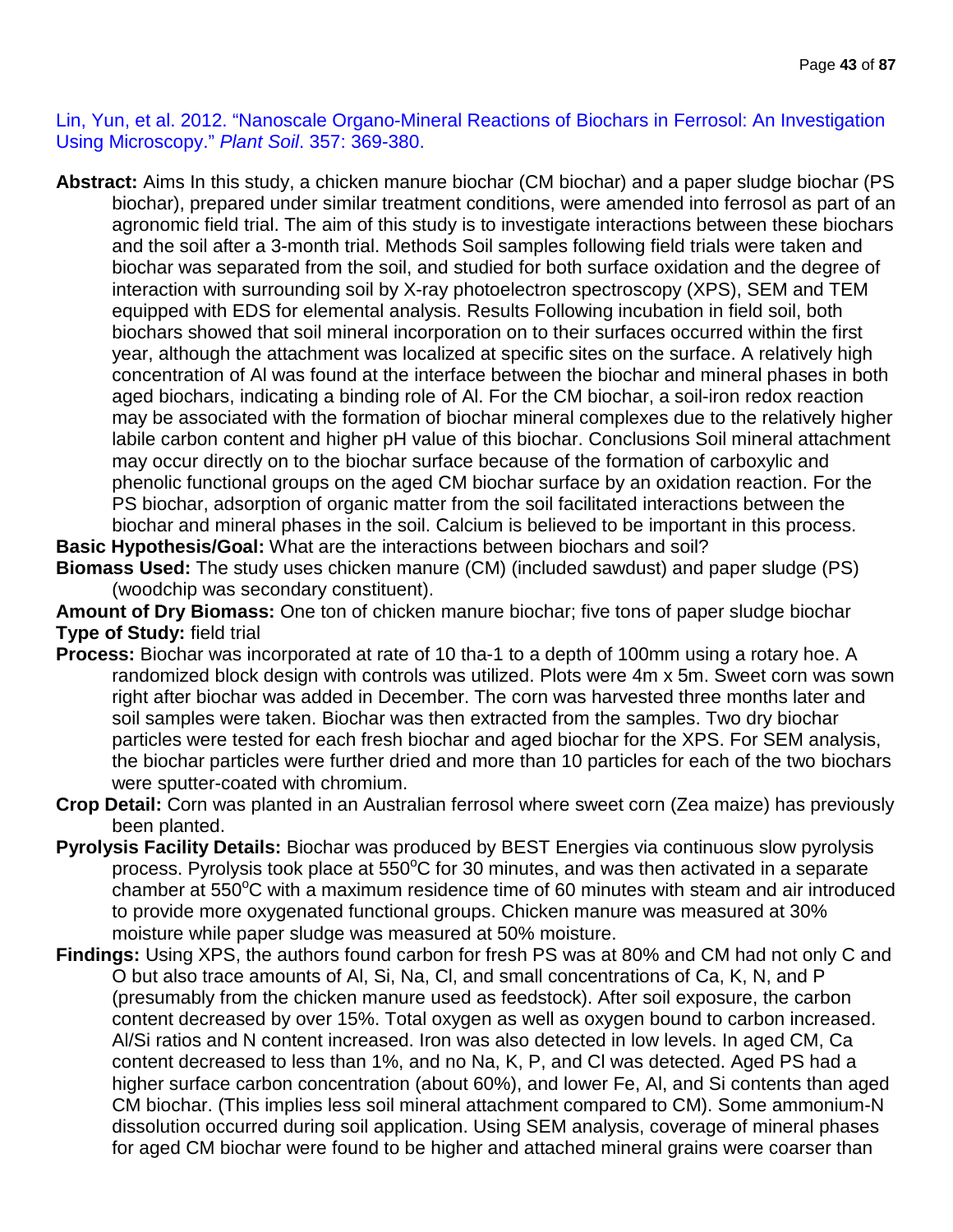for aged PS biochar. In aged PS biochar, mineral aggregates attached in localized regions and had fine grains. Fewer mineral phases adhered to carbon-rich regions on aged PS.

- **Soil Details:** The soil utilized was highly weathered acidic ferrosol derived from basalt in a subtropical environment with average rainfall in the area of 1800 mm per year and a pH of 4.3 in CaCl<sub>2</sub>.
- **Conclusions:** Soil mineral incorporation on biochar surfaces happens within the first few months of incubation within field soil. Relatively high concentrations of Aluminum were present at the interface between biochar and mineral phases suggesting a binding role of Al. For CM biochar, soil minerals attachment may happen directly on the biochar surface but for PS biochar, adsorption of SOM via a cation bridge ( $Ca<sub>2</sub>+$  and  $Al<sub>3</sub>+$ ) first and then interaction of adsorbed SOM with mineral colloids may be the dominant mechanism.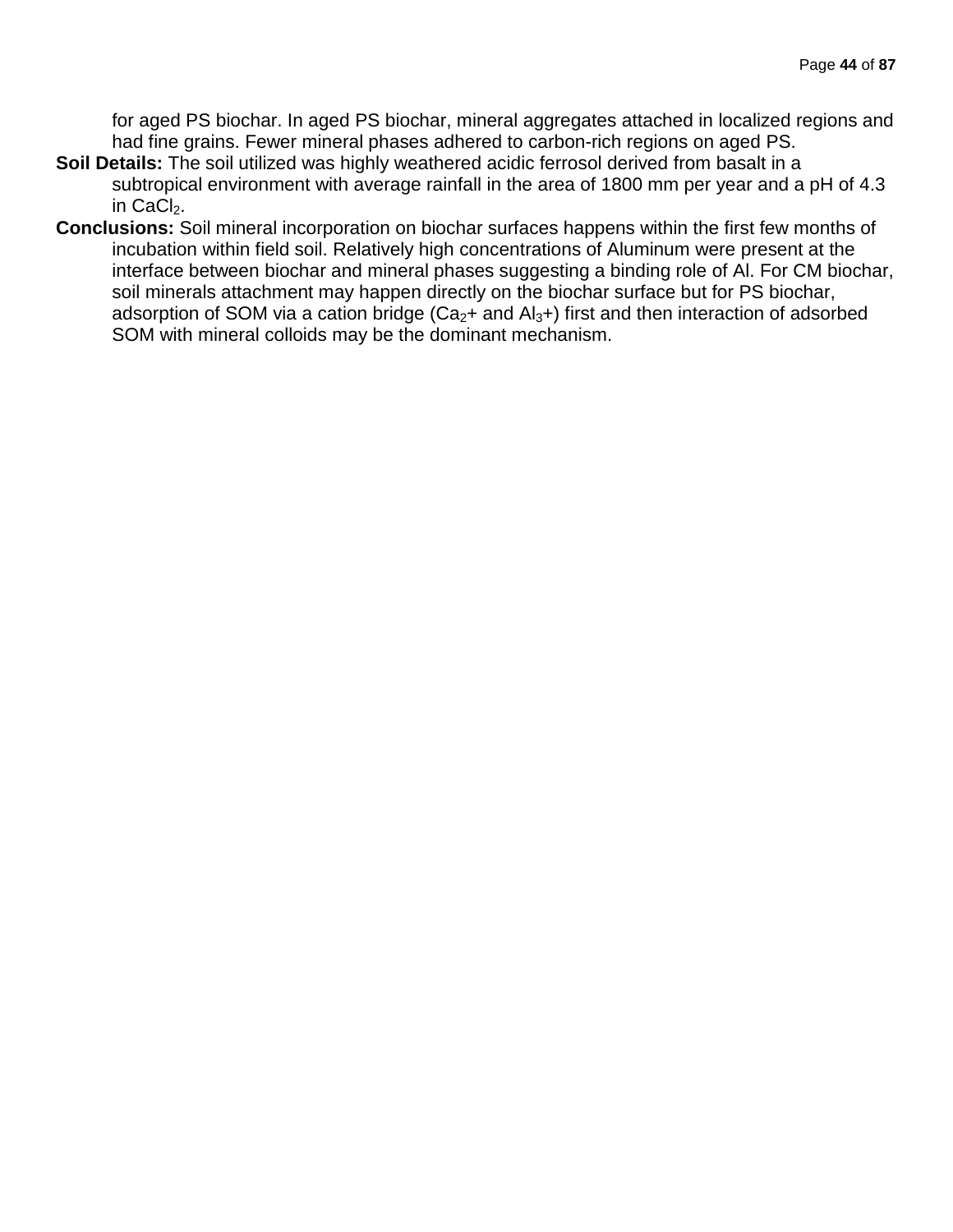Liu, Pei, et al. 2012. "Modification of Bio-Char Derived from Fast Pyrolysis of Biomass and its Application in Removal of Tetracycline from Aqueous Solution." *Bioresource Technology.* 121: 235- 240.

- **Abstract:** In this work, bio-char, a mass productive by-product of biomass fast pyrolysis, was adopted as an adsorbent to remove tetracycline (TC) from aqueous solution. To enhance the adsorption capacity, a simple modification of bio-char with acid and alkali was carried out. Biochar samples were characterized by Fourier transform infrared (FTIR), X-ray photoelectron spectroscopy (XPS), and nitrogen adsorption–desorption isotherm. The results show that the alkali treated bio-char possesses larger surface area than those of raw and acid treated biochars, and accordingly exhibits a more excellent adsorption performance (58.8 mg/g) than the other two bio-chars and other adsorbents reported previously. The graphite- like structure of bio-char facilitates the formation of p–p interactions between ring structure in tetracycline molecule and graphite-like sheets. The surface area showed significant effects on TC adsorption as well as O-containing functional groups, whereas the initial pH of solution has small effects on TC adsorption under the experimental conditions.
- **Basic Hypothesis/Goal:** This study seeks to determine the effectiveness of biochar as an adsorbent to remove tetracycline from water.

# **Biomass Used:** rice-husk

#### **Type of Study:** lab

- **Process:** Twenty grams of raw biochar was added to 200mL of a 10% H<sub>2</sub>SO<sub>4</sub> solution or a 3 mol/L KOH solution and stirred for 1 hr at 333-343K. The biochar was then rinsed with de-ionized water until the pH of the elution liquid was 7.0. The biochar was then dried and prepared via two treatment methods to achieve an acid biochar and an alkali biochar.
- **Pyrolysis Facility Details:** Biochar was obtained from a pilot-scale industry (1 ton per hour from Anhui Yineng Bioenergy Co. Ltd) using a fast pyrolysis system.
- **Findings:** The chemical state of hydroxyl groups significantly changed after the acid treatment. Surface area of the alkali biochar was two to three times that of the acidic biochar and the raw biochar. The alkali biochar also contained more C and O than other two and had greater porosity. Adsorption of TC by the biochars was very slow. Maximum adsorption capacities of the raw, acidic, and alkali biochars were as follows: 16.95, 23.26, and 58.82 mg/g respectively. The alkali biochar exhibited excellent adsorption compared to other adsorbents considered in the literature.
- **Conclusions:** Alkali bio-char possesses excellent adsorption capacity thanks to its large surface area and porous structure.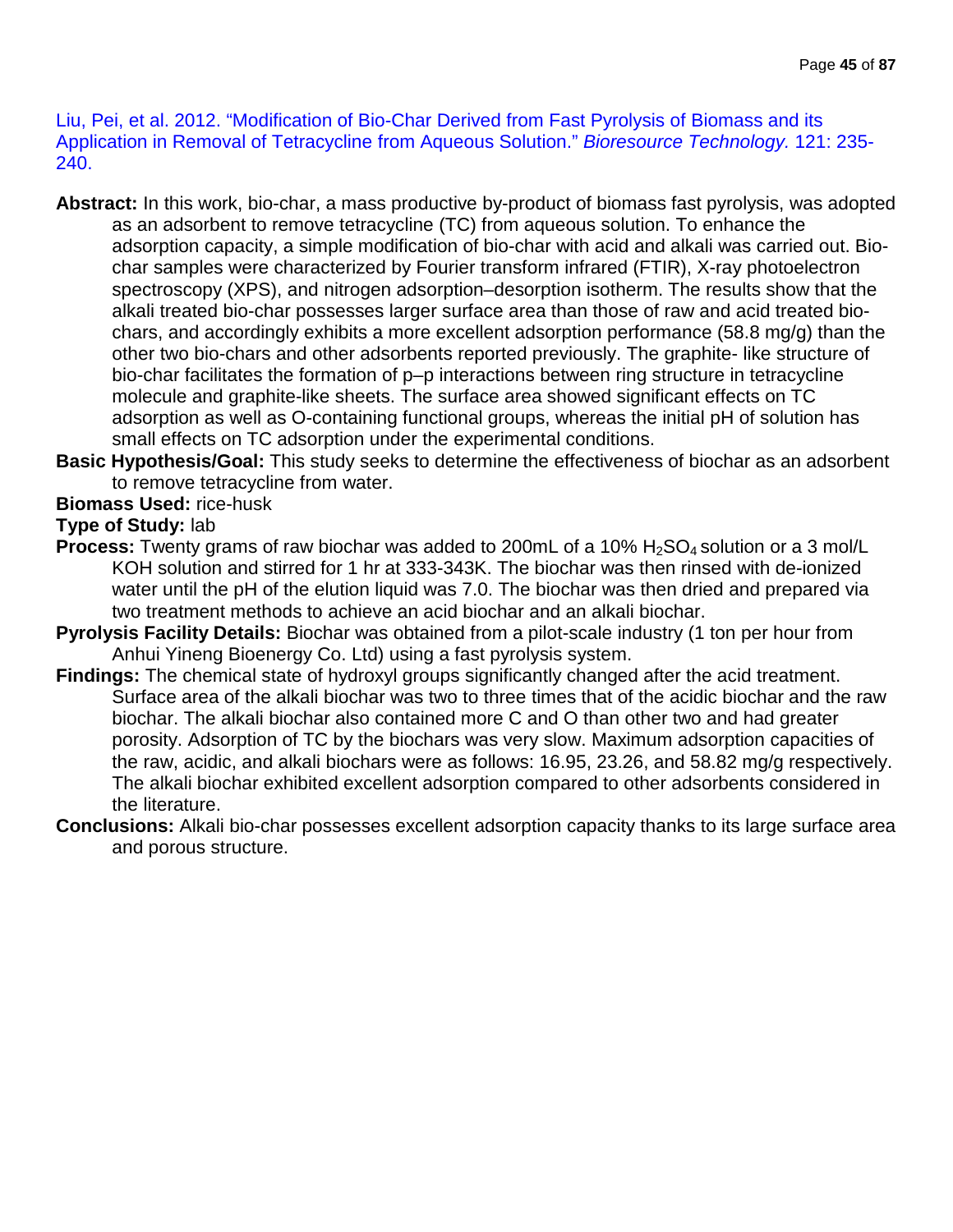Maraseni, Tek Narayan. 2010. "Biochar: Maximising the Benefits." *International Journal of Environmental Studies.* 67(3): 319-327.

- **Abstract:** There have been many studies on the benefits of producing biochar (black carbon) from organic wastes. Incorporating biochar into soils provides numerous environmental and financial benefits, which this paper examines. Nevertheless, there is no policy yet to apply biochar at farm level in Australia. This article discusses nine critical factors that need to be considered for maximizing the environmental and financial farm benefits from the use of biochar.
- **Basic Hypothesis/Goal:** The goal of this study was to determine the factors needed in order to maximize environmental and financial farm benefits of biochar.
- **Land/Agricultural Use:** The authors suggest that the application of biochar with seeds or fertilizer will be optimal because no extra machinery would be needed.
- **Potential Relevance for Arid Soils:** The article notes that, in sandy soils, biochar's surface area can improve water-holding properties.
- **Environmental Concerns:** Biochar application in carbon rich soils can actually offset GHG benefits (according to research by Wardle, Nilsson & Zachrisson (2008)).
- **Biofuel Advantages:** The article notes a number of potential advantages from the use of biochar: 1) reduction of soil nutrient leaching; 2) enhancement of nutrient availability for plants; 3) ability to increase quality of water runoff; 4) reduction of dependency on artificial fertilizers; 5) reduction of toxicity of aluminum to plant roots and microbiota; 6) ability to increase soil structure and pH, reducing need for lime; 7) reduction of bioavailability of heavy metals, working as bioremediation; and 8) ability to decrease  $N_2O$  and  $CH_4$  emissions from soils, thus further the reduction of GHG emissions.
- **Conclusions:** This article suggest a systematic approach to biochar from temperature of pyrolysis to soil carbon, soil rate, biochar application rate, soil pH, and contamination levels of land where application will be in order to maximize the benefit.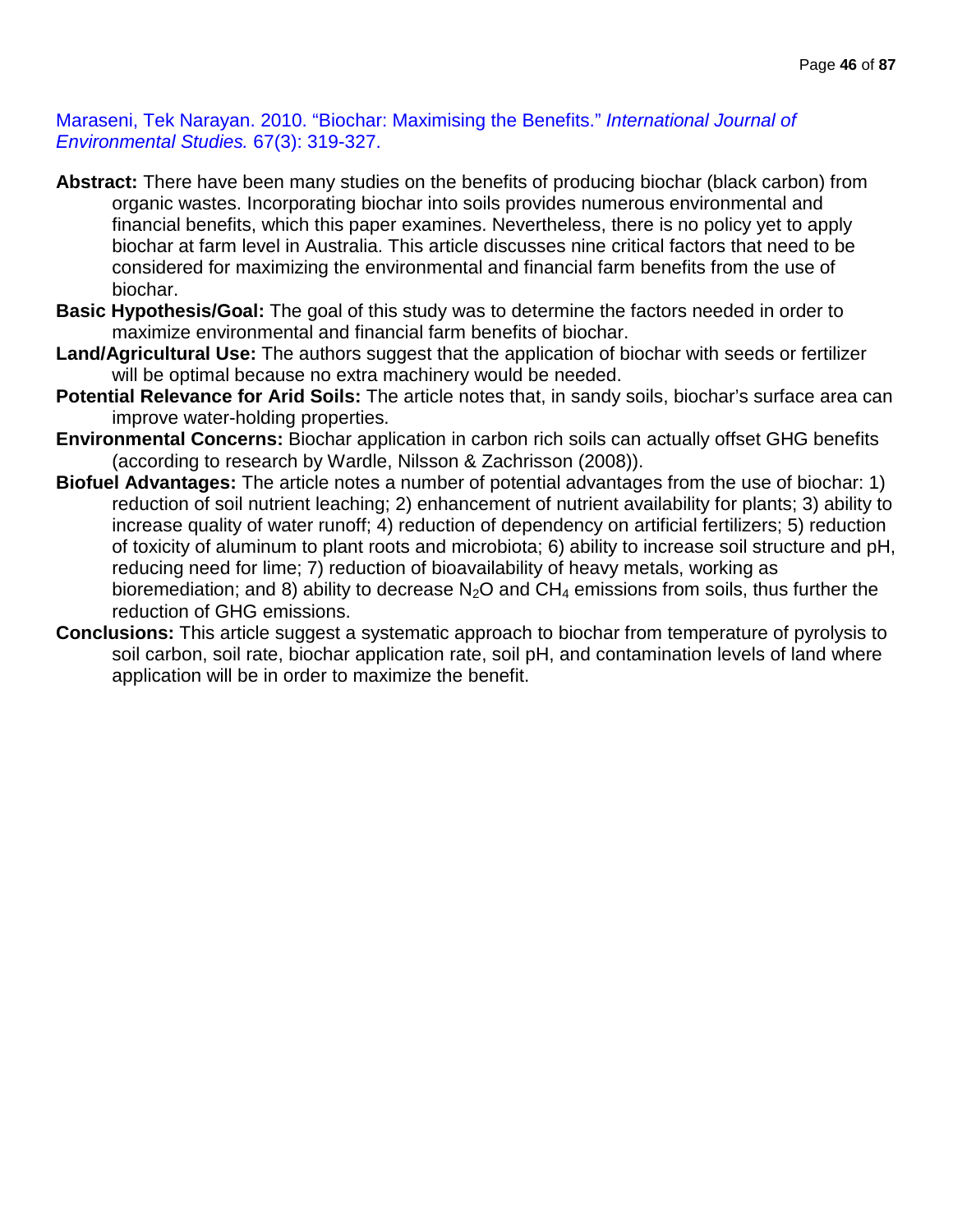Marris, Emma. 2006. "Black is the New Green." *Nature.* 442: 624-626.

**Basic Hypothesis/Goal:** Could biochar be the key to the new green revolution?

**Climate Change:** According to Glaser, a hectare of meter-deep terra preta can contain 250 tonnes of carbon (compared to 100 tonnes in unimproved soils from similar parent materials). Lehmann is hoping the process will fit under the Kyoto Protocol's Clean Development Mechanism, where rich countries sponsor green projects in poor countries and get credit for reduced emissions. **Other Concerns with Biochar Production and Utilization:** Can this be done in a no till way?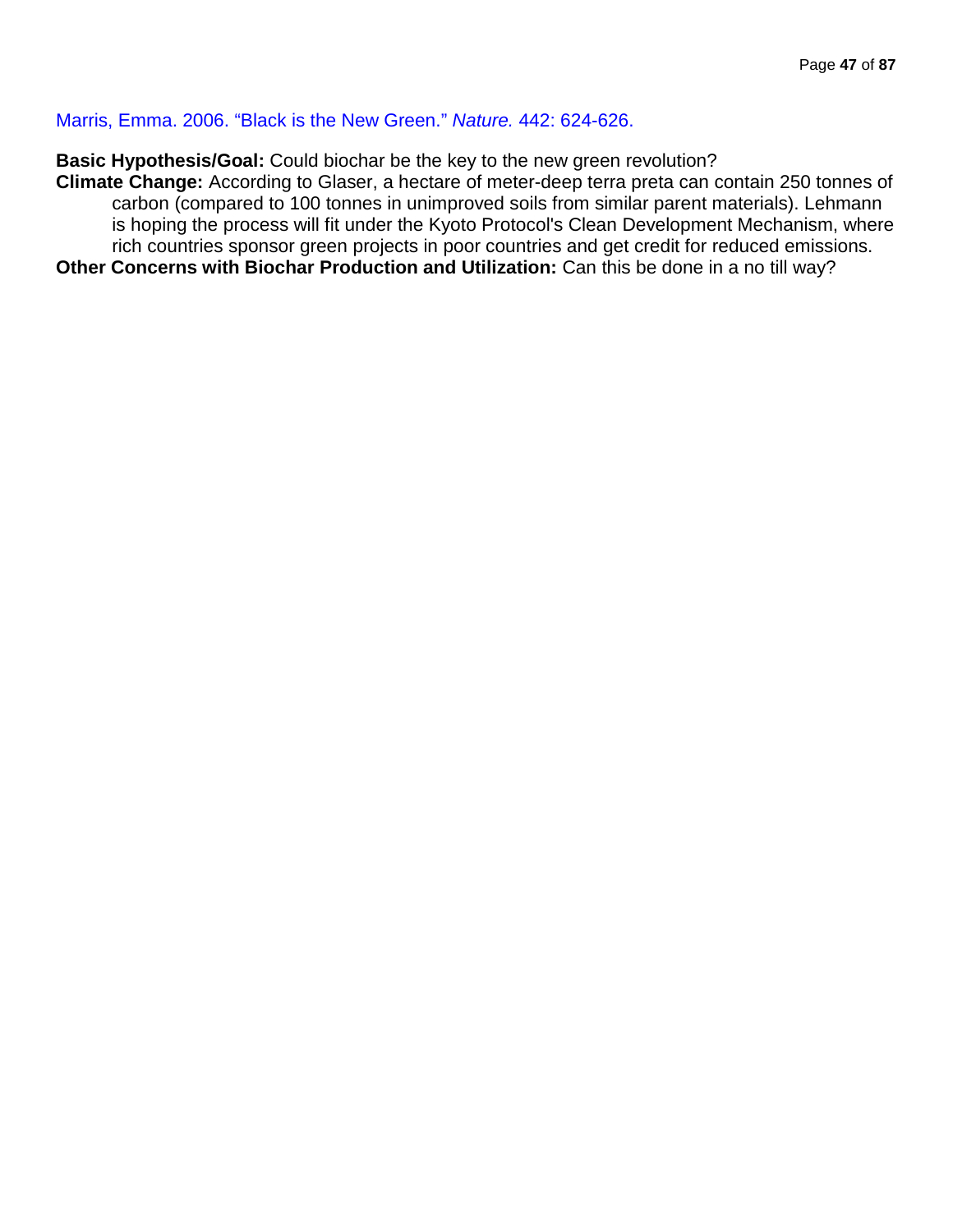Matovic, Darko. 2011. "Biochar as a Viable Carbon Sequestration Option: Global and Canadian Perspective." *Energy*. 36: 2011-2016.

- **Abstract:** Biochar production and mixing in soil are seen as the best options for atmospheric carbon sequestration, providing simultaneous benefits to soil and opportunities for distributed energy generation. The proximity of biomass source and biochar dispersal greatly reduces the energy and emissions footprint of the whole process. The viability of the whole biochar process is examined from two boundary points: is there enough biomass around to have significant impact on the atmospheric  $CO<sub>2</sub>$  levels and is there enough soil area for biochar dispersal. The answers are soundly positive, both for the world as a whole and for Canada, for which a more detailed analysis was done. However, the massive adoption of biochar solution is critically dependent on proper recognition of its carbon sequestration impact its soil improvement potentials. To that extent the International Biochar Initiative, together with national chapters, including recently formed Canadian Biochar Initiative, are actively promoting biochar related research and policy framework. This paper addresses the questions of availability of sources and sites that would benefit from its dispersal.
- **Basic Hypothesis/Goal:** Can we offset annual CO<sub>2</sub> increases using biochar? How much carbon can be sequestered worldwide and in Canada specifically? Is there enough soil for dispersal? **Economics:** See table 2 for carbon offset in Canada
- **Climate Change:** There are four ways to mitigate carbon dioxide emissions: 1) CO<sub>2</sub> production reduction via phasing out fossil fuels; 2)  $CO<sub>2</sub>$  capturing and storage from the source; 3)  $CO<sub>2</sub>$ capturing and storage from the air; and 4) natural capture via the terrestrial carbon cycle. Carbon capture from the air using closed-cycle sodium hydroxide absorption costs \$500/tC (USD). Combining biomass with carbon capturing and sequestering can be done at half that cost. There is significant cost associated with compressing carbon dioxide and pumping it into the ground (both in energy and finance). Biochar does not have that cost. Based on Kurth et al's study of soils from forest fires, it is estimated here that there is a 3% level of charcoal in the top 30cm of soil. Table 1 outlines an overall carbon budget, assuming biomass available for conversion is 10% of the net primary production (estimated at 60.6 Gt/yr), which would be more than sufficient to offset the entire annual  $CO<sub>2</sub>$  increase in the atmosphere.
- **Conclusions:** It can be feasible to use biochar to sequester carbon. More research is needed to maximize the benefit of biochar to soils and also restricted by the amount of agricultural land.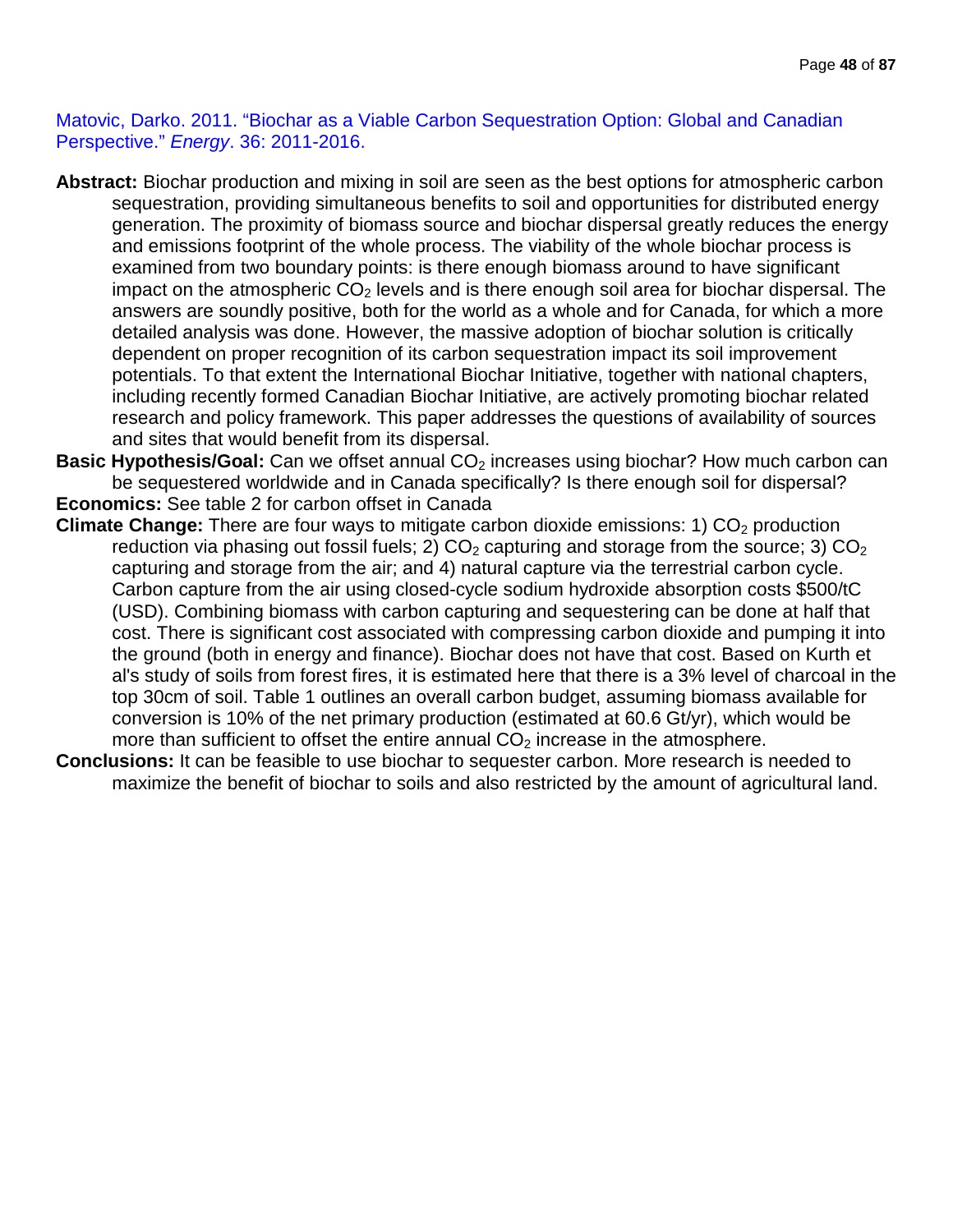McHenry, Mark P. 2009. "Agricultural Bio-Char Production, Renewable Energy Generation and Farm Carbon Sequestration in Western Australia: Certainty, Uncertainty and Risk." *Agriculture, Ecosystems and Environment.* 129: 1-7.

- **Abstract:** Reducing the vulnerability of agriculture to climate change while increasing primary productivity requires mitigation and adaptation activities to generate profitable co-benefits to farms. The conversion of woody-wastes by pyrolysis to produce bio-char (biologically derived charcoal) is one potential option that can enhance natural rates of carbon sequestration in soils, reduce farm waste, and substitute renewable energy sources for fossil-derived fuel inputs. Biochar has the potential to increase conventional agricultural productivity and enhance the ability of farmers to participate in carbon markets beyond traditional approach by directly applying carbon into soil. This paper provides an overview of the pyrolysis process and products and quantifies the amount of renewable energy generation and net carbon sequestration possible when using farm bio-waste to produce bio-char as a primary product. While this research provides approximate biochar and energy production yields, costs, uses and risks, there is a need for additional research on the value of biochar in conventional crop yields and adaptation and mitigation options.
- **Basic Hypothesis/Goal:** This article aims to reduce investment uncertainly for agriculturalists looking to diversify into converting biomass to biochar and energy, with a special focus on experiences in western Australia.
- **Pyrolysis Facility Details:** As an example: A 1MWe demonstration Plant in W. Australia in Narrogin with an annual output of 7500MWh of electricity, 690 t of activated carbon, and 210 t of eucalyptus oil (they planted mallee). A 5 MWe integrated tree processing plant costs \$28.4 million with an expected operating cost of \$7.9 million annually including feedstock purchases. Annual production is expected to be 40,000 MWh of electricity, 1050t of eucalyptus oil, 2720 t of granular activated carbon, 1090 t of pelletized activated carbon, and 294 t of powdered activated carbon. Intermediate biochar output is 7240t y-1, before conversion to activated carbon. After tax, there is an IRR of 18.8% and NPV of \$7.8 million, with a discount rate of 12.5% over 15 year project.
- **Findings:** The article hypothesizes that farmers could benefit from entering the carbon market in a number of ways: 1) via compensation for carbon sequestration based on quantity and market price of carbon; 2) via benefit from gains in productivity associated with adoption of carbon sequestering practices; and 3) via owning a share in biochar and renewable energy production facilities that would produce net benefits from the investment.
- **Economics:** Transport costs have been reduced for waste disposal since biochar mass is 70-80% less than original wood waste (Lehmann, 2007). Estimated gate prices for granular activated carbon and CSIRO activated wood pellets are around 3000 Australian dollars/ton , powdered activated carbon approximately 1000 Australian dollars/ton (Enecon, 2001). Biomass production for biochar alone is not likely to be economically feasible because of high production costs, so there is a need for an integrated stream of production.
- **Conclusions:** Investment in biochar depends on government policy, emission accounting frameworks, carbon market design, and the enduring price carbon credits may achieve over the long term.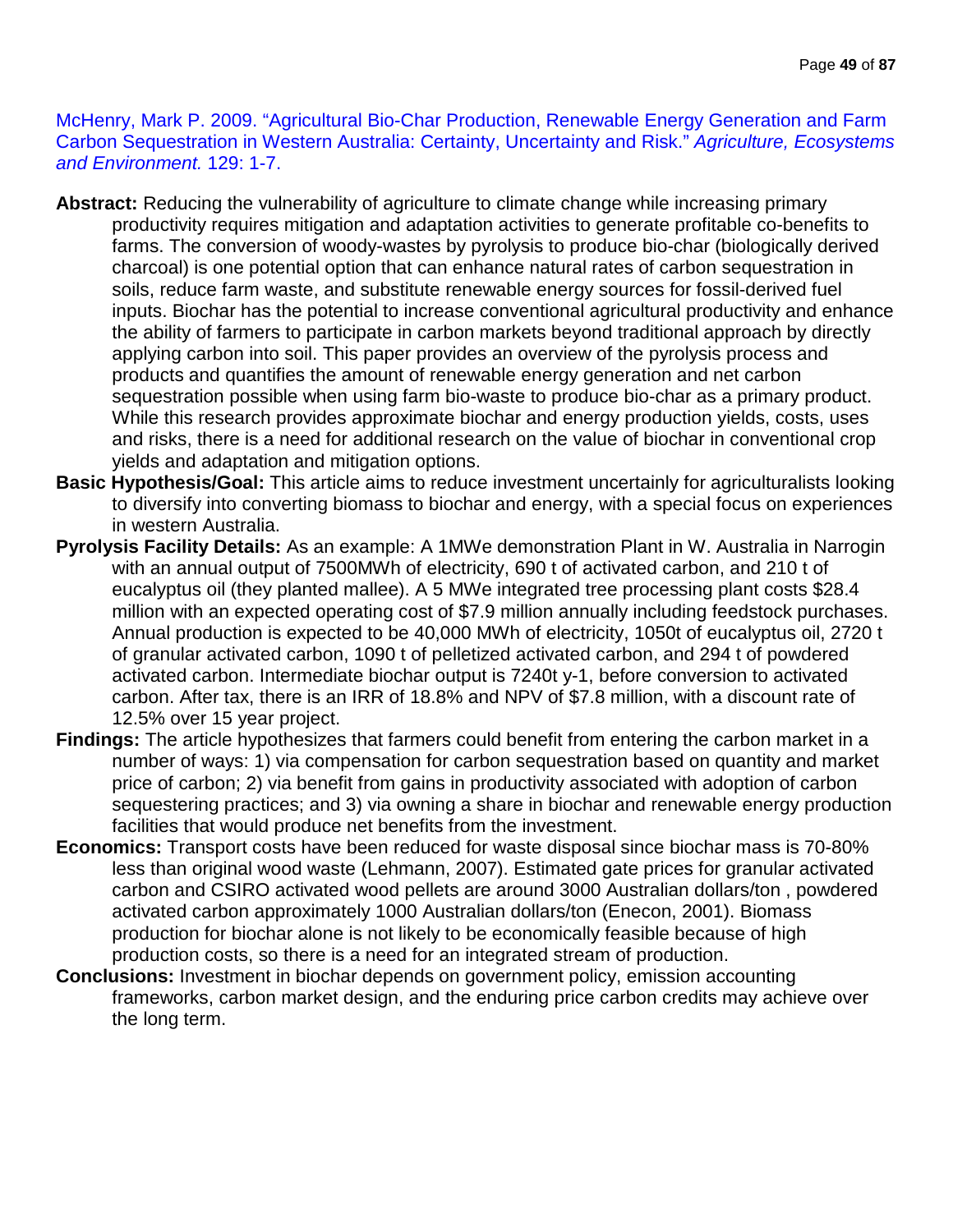Mullen, Charles A. et al. 2010. "Bio-Oil and Bio-Char Production from corn Cobs and Stover by Fast Pyrolysis." *Biomass and Bioenergy*. 34: 67-74.

- **Abstract:** Bio-oil and biochar were produced from corncobs and corn stover (stalks, leaves and husks) by fast pyrolysis using a pilot scale fluidized bed reactor. Yields of 60% (mass/mass) bio-oil (high heating values are w20 MJ kg\_1, and densities >1.0 Mgm\_3) were realized from both corncobs and from corn stover. The high energy density of bio-oil, w20–32 times on a per unit volume basis over the raw corn residues, offers potentially significant savings in transportation costs particularly for a distributed ''farm scale'' bio-refinery system. Biochar yield was 18.9% and 17.0% (mass/mass) from corncobs and corn stover, respectively. Deploying the biochar co-product, which contains most of the nutrient minerals from the corn residues, as well as a significant amount of carbon, to the land can enhance soil quality, sequester carbon, and alleviate environmental problems associated with removal of crop residues from fields.
- **Basic Hypothesis/Goal:** The article aims determine the similarities and differences of corncobs and corn stover as biochars and bio oils.

**Biomass Used:** corncobs and corn stovers (stalks, leaves and husks with no cobs)

**Type of Study:** pilot/lab

- **Process:** This study conducted elemental analysis on both types of biofuel. HPLC analysis of bio-oils was also conducted. Bio-oil water content was determined with Karl-Fischer titration using 3:1 methanol:chloroform as solvent. Elemental analysis took place and physical properties were determines. Biochar analysis and XRF elemental analysis were performed as well as SEM analysis. Surface area measurements were obtained from nitrogen adsorption isotherms at 77K using a Nova 2000 Surface Area Analyzer. Metal Ion adsorption was determined from labs and the pH of slurry was recorded at beginning and end of the experiment.
- **Pyrolysis Facility Details:** Pyrolysis was achieved via a bubbling fluidized bed of quartz sand at temperatures of about 500 degrees Celsius in a 7.62cm diameter fluidized reactor section, using two cyclones in series for biochar separation followed by four condensing canisters cooled by circulating water jackets maintained at about  $4^{\circ}$ C and a series of three electrostatic precipitators collect largest fraction of pyrolysis oil produced. Actual feed rate varied between 1 and 1.6kgh-1.
- **Findings:** Moisture content of feedstocks were 6.8% for corn cobs and 2.5% for stover. Similar elemental analysis was recorded for each. K was the most abundant element in corncobs and Si was most abundant in corn stover (2.8wt%). Phosphorous levels similar in each, while Ca and Mg were more highly concentrated in corn stover. Lignin measured at 3.3% for dry material corn cobs and 6.3% for stover. Cellulose was 29.8% of corn cobs, and 47.5% of stover. Hemicellulose was 38.3% cobs, and 28.6% stover. Non-fiber carbohydrates (such as starch, suger, pectin) were 23.7 and 5.3% respectively. Gross heating value was similar, with cobs HHV of 17.8MJ kg-1 and stover at 18.3 MJ kg-1. Energy density was estimated at .7-1.4 Gj m-3 for corn crop residue. Bio-oil recovery was 41% on average for corncob and 58% for stover. Biochar yields were 19 and 17% respectively, and NCG production was 15% and 5% respectively. Biomass remained in tubing/piping and was not recovered at rates of 26% for cobs and 19% for stover. There was 55-62% of feedstock carbon found in bio-oil, 20-30% in biochar, and 15-18% found in NCG. (see Fig 3). Non-condensable gas (NCG) consisted mainly of CO and  $CO<sub>2</sub>$  with small amounts of  $CH<sub>4</sub>$  and  $H<sub>2</sub>$ . Corn stover contained less noncombustible  $CO<sub>2</sub>$ , making it a slightly higher quality fuel gas than corncobs. Overall, about 49% of input energy is covered in bio-oil from corncobs and 55% from stover. Oil and char constitute 70% for both feedstocks. Overall energy efficiency of 75% was determined. Balance of energy was attributed to reactor heat loss and energy lost in the condenser train.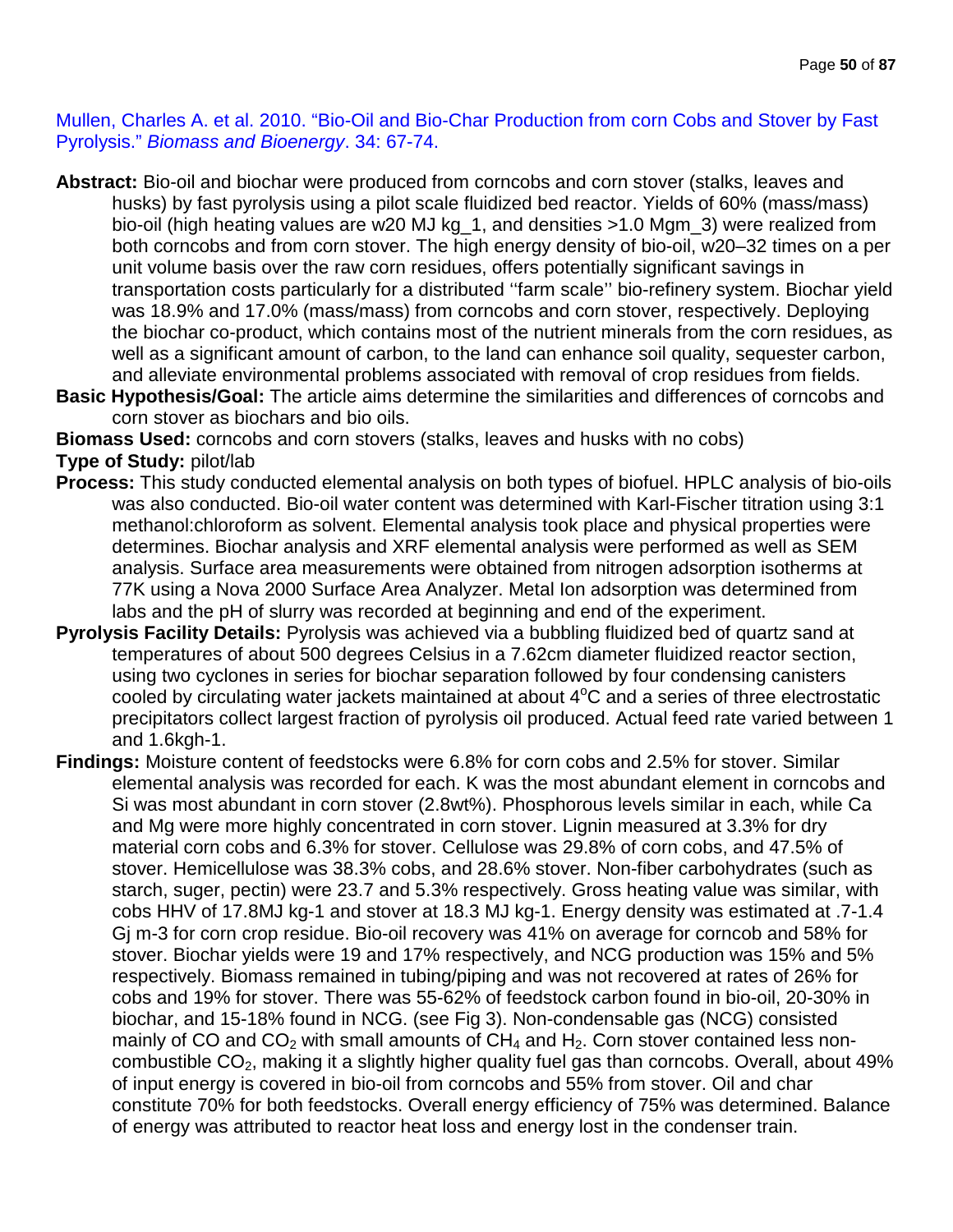- **Soil Details:** Chars from plant or animal waste typically yield higher pH biochars reflecting the presence of ash admixed with the biochar. In soil environments, biochar will first act as a liming agent raising the pH by dissolving the ash and releasing the base cations to the soil solution. Subsequent oxidation of the biochar surfaces will create carboxylate groups such that the biochar becomes a weak acid. Biochar at lower temps of creation may have higher yield recoveries and contain more C=O and C-H functional groups that can serve as nutrient exchange sites after oxidation
- **Land/Agricultural Use:** The detrimental effects of removing crop residue like corncobs and stover from fields can be mitigated by applying biochar to the soil because it replaces carbon, nitrogen, and most of the plant nutrients that are removed from the soil with the biomass.
- **Alternative Biomass Uses:** Corn stover biochars removed more metal ions in general than corncob biochars. Biochar was most effective at removing copper, then zinc, cadmium, and nickel.
- **Conclusions:** Bio-oil yield was about 6% from corn crop residue feedstocks. Bio-oils have 20-32 times the energy density of biomass feestock on a volume basis making transportation of biooil more cost effective than biomass. Biochar yields 17-19% on a mass basis.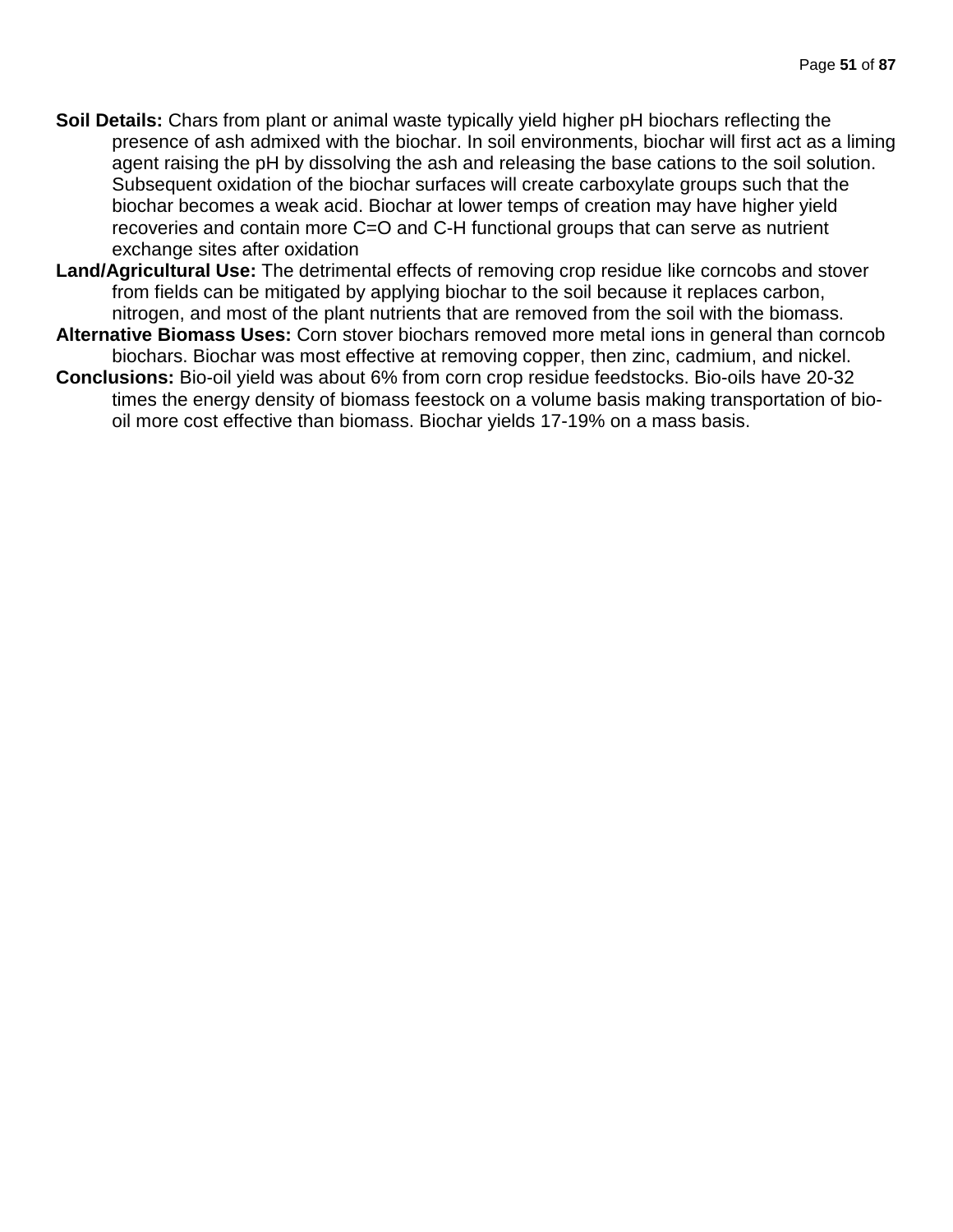Novak, Jeffrey M., et al. 2009. "Impact of Biochar Amendment on Fertility of a Southeastern Coastal Plain Soil." *Soil Science*. 174(2): 105-112.

**Basic Hypothesis/Goal:** The goal of this article was to determine the impact of pecan shell-based biochar additions on soil-fertility characteristics and water leachate chemistry for a Norfolk loamy sand.

#### **Biomass Used:** pecan shells

**Amount of Dry Biomass:** Approximately 1000 - 2000g of shells in a crucible inserted into a Lindberg box programmable furnace

# **Type of Study:** lab

**Process:** Pecan shells were ground to pass through a 2mm sieve and pyrolysized. These were then ground to pass through .25mm sieve. Moisture percent (wt/wt) was measured as well as pH. Ash content was also measured. Elemental analysis of C, H, N, S, and O was performed, along with determination of concentrations of Ca, Cr, Cu, Fe, K, Mg, Mn, Na, Ni, P, Si, Zn. Open top PVC columns were created with .25mm sieved biochar mixed into 750 g of air dried 2 mm sieved AP horizon soil for 0, .5, 1.0 and 2.0% (wt/wt) biochar treatments. Each treatment was conducted in triplicate. On days 25 and 67 columns were leached with 1.2 to 1.4 pore volumes of de-ionized water and leachate was collected and weighed. Samples of biochartreated Norfolk AP soil were collected on incubation days 0 and 67 for analysis of plant available nutrients.

# **Statistics: ANOVA with p< 0.05.**

- **Pyrolysis Facility Details:** Pyrolysis was conducted via a Lindberg box programmable furnace equipped with an airtight retort. The furnace heated to 40°C then 170°C at 5°C per min -1 and maintained for 30 minutes. Heating continued to 700 $^{\circ}$ C at 5 $^{\circ}$ C per min-1 and maintained for one hour.
- **Findings:** Most of the biochar was distributed in aromatic structures (58%) with reduced amounts of C having single O bonds (29%) and in carboxyl (13%) groups. Pecan-shell based biochar was composed of a mix of organic structural groups reflecting the chemistry of the feedstock and reactions during and after pyrolysis on exposure to water and oxygen. Biochar enriched with C, Ca, K, Mg, N and Si. Soil was enriched with Al, Fe, Na, and Si. Pyrolysis at higher temperatures increased concentration of C but reduced O and H due to evaporation of absorbed  $H_2O$  and driving off of the -OH functional group. The soil treatment with 1 and 2% biochar on day 0 had significantly greater mean SOC content than the control. This increased to between 5.1 and 14.2 g kg - 1. No significant loss of biochar C occurred during incubation. Adding 2% biochar significantly increased soil mean TCN content (but not at lower % of biochar). The C:N ratio of biochar was 244:1. Soil CEC increase was negligible even at 2%. There was a decrease in concentration of multivalent cations in the leachates with increasing levels of biochar addition. See Table 5 for details on soil change. The pH of the soil was more basic after biochar added.
- **Conclusions:** Biochar increased SOC content but didn't significantly improve soil N status. No detectable SOC loss occured during the 67 day incubation. Soil pH and Ca, K, and P concentrations increased after applying biochar. Water leaching showed K enrichment but net sorption of P and most multivalent cations. The type of biochar, pecan shells, pyrolyzed at a high temp of 700°C would be useful for sequestering C, but if the goal is to improve fertility in soil and also C sequestration, having more readily oxidizable structural groups and a low C:N ratio could be more appropriate.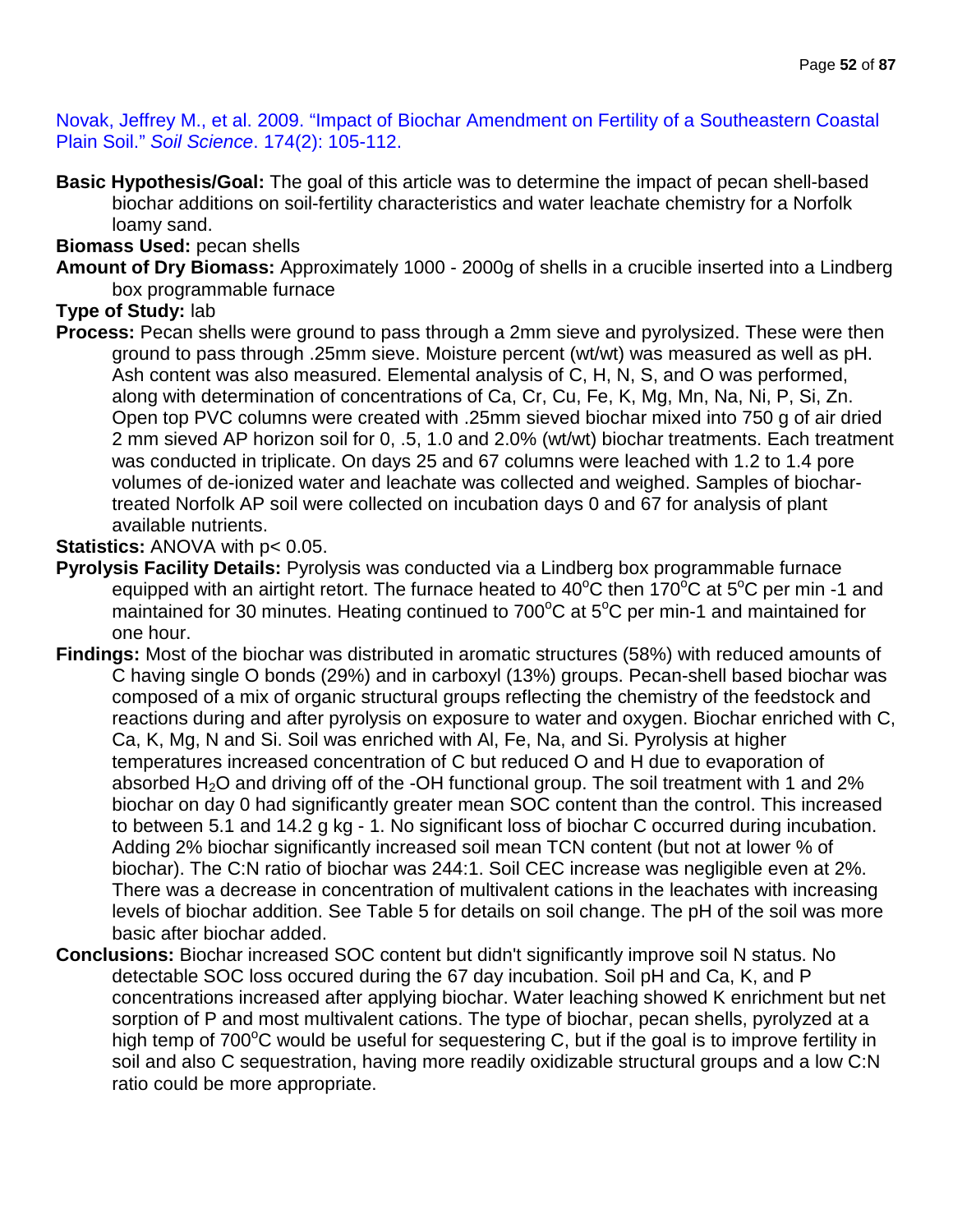Ogawa, Makota, Yasuyuki Okimori, and Fumio Takahashi. 2006. "Carbon Sequestration by Carbonization of Biomass and Forestation: Three Case Studies." *Mitigation and Adaptation Strategies for Global Change.* 11: 429-444.

**Abstract:** We proposed the carbon sink project called "Carbon Sequestration by Forestation and Carbonization (CFC)," which involves biomass utilization and land conservation by incorporating the products of biomass carbonization into the agents for soil improvement, water purification, etc. Our purpose was to demonstrate the potential of the CFC scheme for carbon sequestration, particularly carbon storage in soil. Case studies were conducted in both developing and developed countries. 1. In southern Sumatra, Indonesia, 88,369 Mg-C year−1 of wood residue from a plantation forest and excess bark from a pulp mill would be converted

into 15,571 Mg-C year−1 of the net carbon sink by biochar∗ for soil improvement. The fixed carbon recovery of the system is 21.0%. 2. In a semiarid region in western Australia, the carbonization of wood residue was incorporated with multipurpose projects of a mallee eucalyptus plantation that involved the function of salinity prevention. During the project period of 35 years, the total carbon sink would reach 1,035,450 Mg-C with 14.0% by aboveground biomass, 33.1% by belowground biomass and 52.8% by biochar in soil. 3. In southern Kyushu, Japan, the study was focused on the effective use of surplus heat from a garbage incinerator for carbonizing woody materials. Sawdust of 936.0 Mg-C year−1 would be converted into the net carbon sink of 298.5 Mg-C year−1 by carbonization, with the fixed carbon recovery of the system being 31.9%. Consequently, the CFC project could encourage the creation of a carbon sink in soil. However, we recognize that the quality standard of biochar, the stability of biochar in soil, and the methods for monitoring biochar utilization must be clarified before incorporating biochar carbon into the carbon credit system.

**Basic Hypothesis/Goal:** The goal of this article was to investigate the feasibility of the Carbon Sequestration by Forestation and Carbonization scheme as a measure for carbon sequestration in three countries with different natural and economic conditions.

**Type of Study:** Case Study

- **Process:** The first case study took place in Sumatra, Indonesia in cooperation with a tree plantation planting a fast growing tree species, "Acacia mangium," and harvesting the trunks leaving massive wood residue. Logs were transported to a pulp mill where bark is discharged. The wood residue in the forest and excess bark in the pulp mill are used as fuelwood for carbonization with the biochar then used for soil improvement. The second case study took place in western Australia using the Mallee Eucalyptus plantation, which was multipurpose involving salinity prevention. The Eucalyptus oil is harvested and the wood waste is used for power generation or as material for activated carbon. The third case study took place in Japan in an urban area. This study included wood waste generated by sawmills, tree thinning, and at building construction sites. A fourth study was took place in Kyushu, Japan and considers wood waste from sawmills and excrement from livestock industry.
- **Pyrolysis Facility Details:** In Indonesia, a drum kiln, a Hume pipe kiln, and a brick kiln were used. In Australia the furnace was mobile with internal-heating rotary system with a planned temp of 500-600°C. In Japan, an internal-heating rotary kiln with a fuelwood charge of 1.20 Mg-bdw hour-1 and annual total of 1,872 Mg-bdw was utilized for carbonization at a planned temperature of  $500$ -600 $^{\circ}$ C.
- **Findings:** In Indonesia, the estimated total recovery of fixed carbon from fuelwood to biochar is 21% and the net amount of carbon sequestered would be 15,571Mg-C year-1. In Australia the estimated carbon sequestration was 1,035,450 (Mg-C). In Japan, carbon recovery from wood waste was estimated at approximately 31.9% by carbonization project.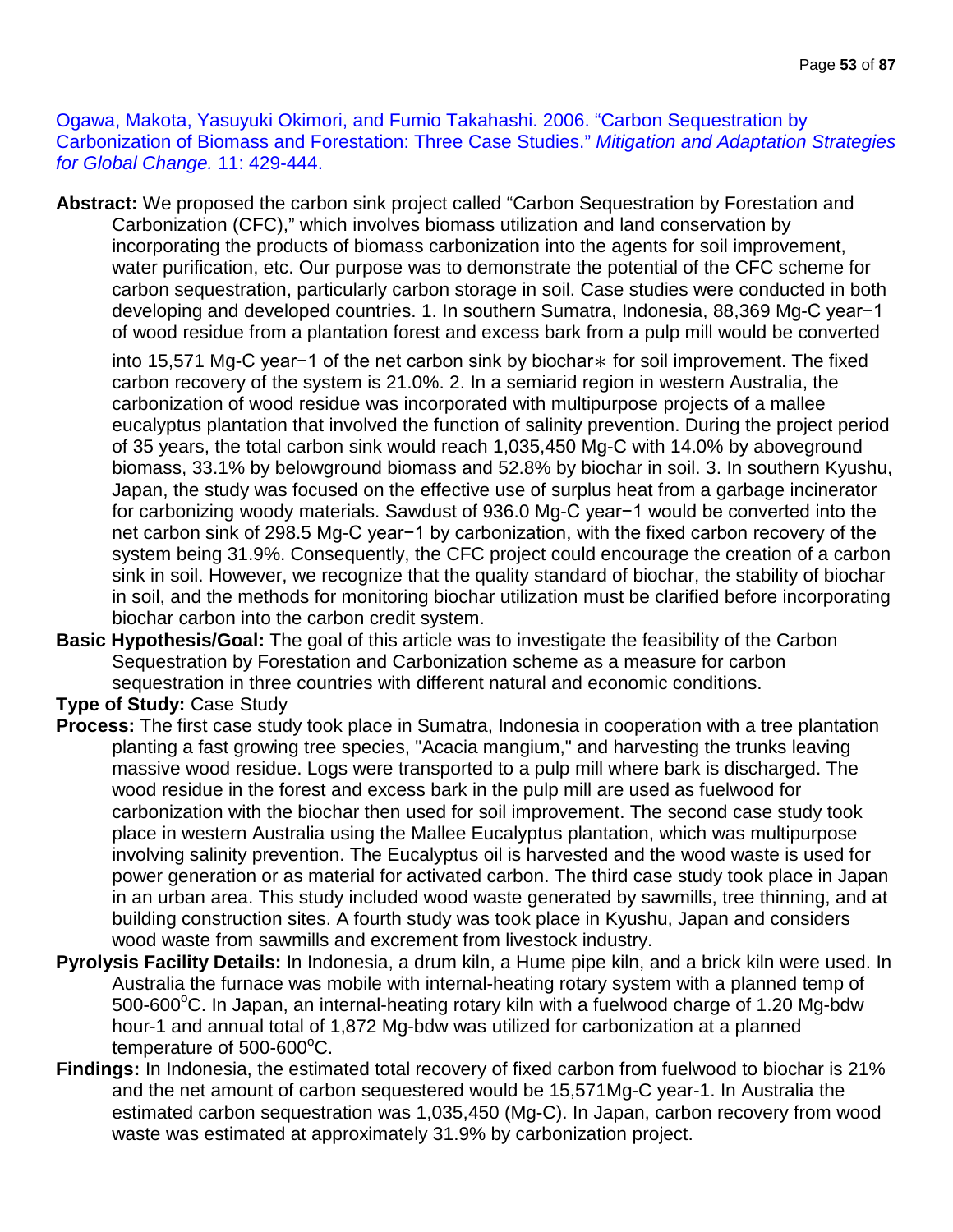**Conclusions:** This article suggests that biochar be classified into several groups based on quality and factors such as pH, volatile content, ash content, water-holding capacity, bulk density, pore volume, and specific surface area. It also suggests there should be a monitoring method to accurately supervise the course of biochar production from biomass to end-use.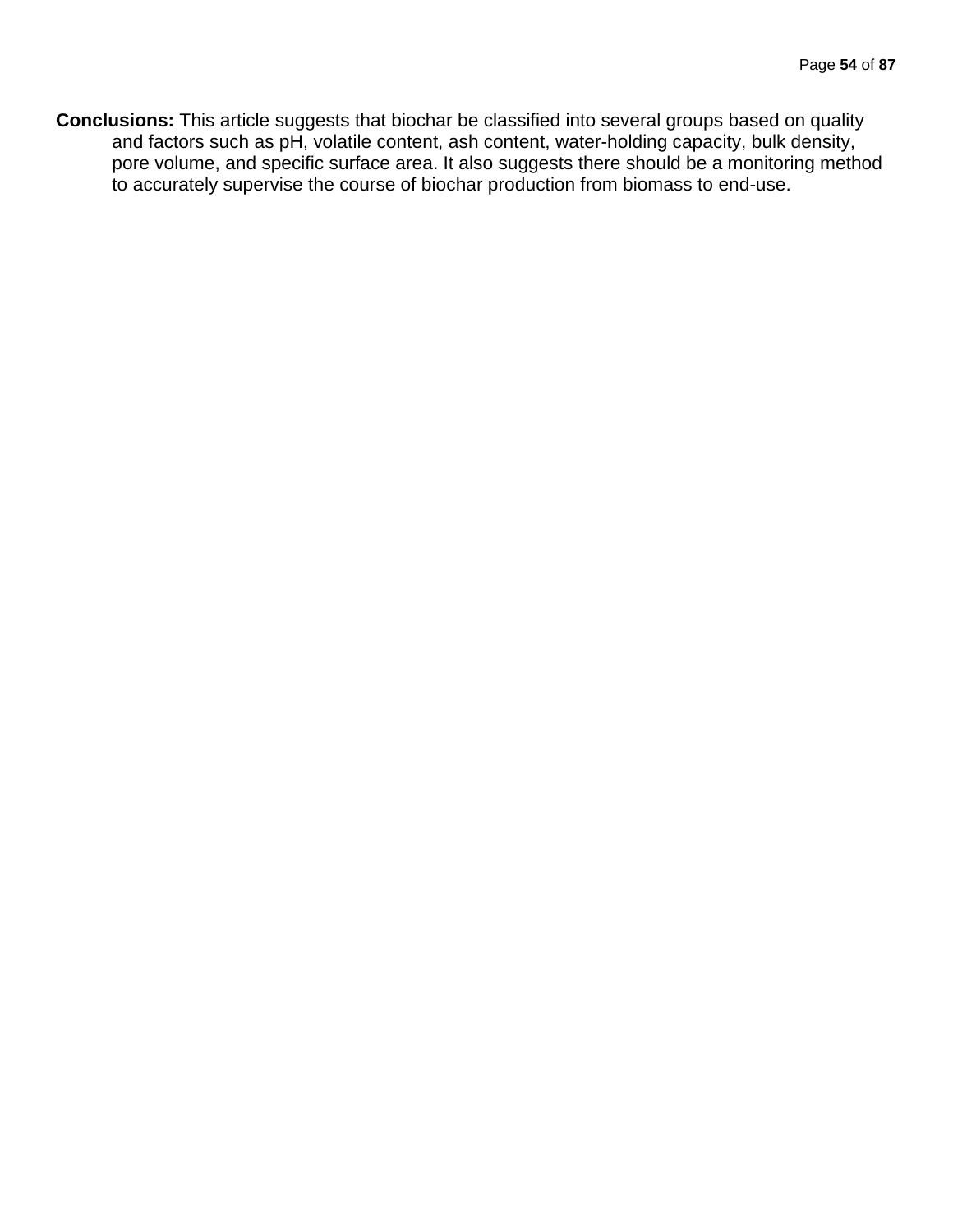Özçimen, Didem and Aysegül Ersoy-Meriçboyu. 2010. "Characterization of Biochar and Bio-Oil Samples Obtained from Carbonization of Various Biomass Materials." *Renewable Energy*. 35: 1319- 1324.

- **Abstract:** Apricot stone, hazelnut shell, grapeseed, and chestnut shell are important biomass residues obtained from the food processing industry in Turkey and they have a great importance as being a source of energy. In this study, the characteristics of bio-oil and biochar samples obtained from the carbonization of apricot stone, hazelnut shell, grapeseed and chestnut shell were investigated. It was found that the biochar products can be characterized as carbon rich, high heating value and relatively pollution-free potential solid biofuels. The biooil products were also presented as environmentally friendly green biofuel candidates.
- **Basic Hypothesis/Goal:** The goal of this study was to test the feasibility of a variety of ample food byproducts for their use as alternative energy to fossil fuels.
- **Biomass Used:** apricot stone, hazelnut shell, grapeseed, chestnut shell
- **Process:** Calorific value of samples of each type of biomass was measured by ASTM bomb calorimeter method. Porosity, total pore volume, and surface area were also measured. Fourier Transform Infrared spectroscopic analysis was performed.
- **Pyrolysis Facility Details:** The study used a Jenkner-type retort with a length of 270mm and an inner diameter of 130mm. This was heated externally with an isolated electrical furnace where temperature was measured by an Ni-Cr-Ni thermocouple inside the bed. Before heating, the system was flushed with dry nitrogen for 30 minutes to remove all oxygen traces. After carbonization, the final weight of samples was calculated to obtain biochar yields.
- **Findings:** Grapeseed oil had the highest gross calorific value and chestnut shell had the lowest. The highest gross calorific values for biochar and bio-oil samples was found as 30.76MJ/kg for apricot stone biochar and 29.76Mj/kg for grapeseed bio oil. Chestnut shell had the highest amount of fixed carbon, while apricot stone had the lowest. Grapeseed had the highest ash content, while apricot stone had the lowest. The total pore volume and BET surface area values were higher than biomass samples except for chestnut shell. Most abundant hydrocarbon distribution in the C5-C19 chain structure was found in both apricot stone and hazelnut shell bio-oils and peak intensity were the same. The most abundant hydrocarbon distribution was observed in the range of C7-C30 in grapeseed bio-oil. Peak intensity was noted in C30. The most abundant hydrocarbon distribution was observed in the range of C5- C28 in chestnut shell bio oil, with a peak intensity of C16.
- **Biofuel Advantages:** Unlike solar, hydroelectric, and wind, biomass energy systems can be located almost anywhere.
- **Conclusions:** Biochars can replace conventional fossil fuels due to high fixed carbon content and high calorific value. They can also be used as a carbon source for various carbon materials. Bio-oil can only be used as an alternative fuel after modifications such as Fischer-Tropsch synthesis, cracking, hydrogeneration, etc.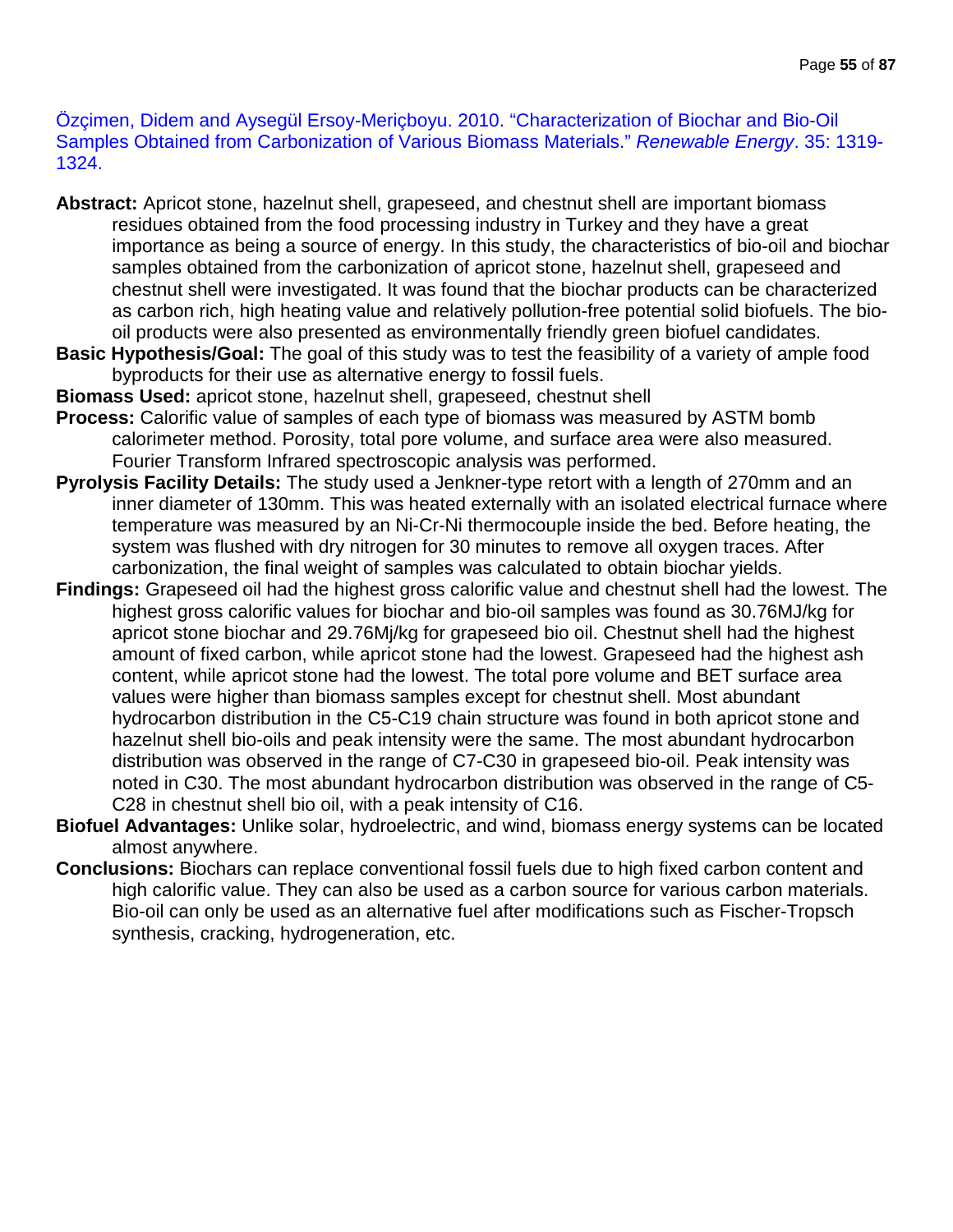Park, Jin Hee, et al. 2011. "Biochar Reduces the Bioavailability and Phytotoxicity of Heavy Metal." *Plant Soil*. 348: 439-451.

**Abstract:** *Background and aims*: Biochar has attracted research interest due to its ability to increase the soil carbon pool and improve crop productivity. The objective of this study was to evaluate the metal immobilizing impact of chicken manure- and green waste-derived biochars, and their effectiveness in promoting plant growth.

*Methods*: The immobilization and phytoavailability of Cd, Cu and Pb was examined using naturally contaminated shooting range and spiked soils. Biochar samples prepared from chicken manure and green waste were used as soil amendments. Results Application of biochar significantly reduced  $NH<sub>4</sub>NO<sub>3</sub>$  extractable Cd, Cu and Pb concentrations of soils, indicating the immobilization of these metals. Chicken manure-derived biochar increased plant dry biomass by 353 and 572% for shoot and root, respectively with 1% of biochar addition. This might be attributed to reduced toxicity of metals and increased availability of nutrients such as P and K. Both biochars significantly reduced Cd, Cu and Pb accumulation by Indian mustard (Brassica juncea), and the reduction increased with increasing amount of biochar application except Cu concentration. Metal sequential fractionation data indicated that biochar treatments substantially modified the partitioning of Cd, Cu and Pb from the easily exchangeable phase to less bioavailable organic bound fraction.

*Conclusions*: The results clearly showed that biochar application was effective in metal immobilization, thereby reducing the bioavailability and phytotoxicity of heavy metals.

**Basic Hypothesis/Goal:** The goal of this article was to examined the effect of chicken manure and green waste-derived biochars on immobilization of heavy metals in soil and biochars on plant growth and metal mobility.

#### **Biomass Used:** Chicken manure and green waste

- **Process:** Metal spiked and naturally metal-contaminated soils were used. Spiking soil was collected from Adelaide HIlls, South Australia spiked with Cd, Cu, and Pb at concentration of 5, 160 and 1,000 mg kg-1, respectively. Two naturally contaminated soils were used (Cd and Pb contaminated shooting range soil from South Korea and a Cu contaminated mine soil from Kapunda, South Australia). Biochar was analyzed for pH, nitrogen, carbon, hydrogen, and sulfur composition, cation exchange capacity, surface area, and pore size. Different soils were amended with 5g of CM and GW and moisture content was kept at 60% water holding capacity. Control sample without biochar treatment as well. 14 days of incubation at 25C. Plant growth experiment- plastic pots filled with 300g of the spiked soil and amended with 1, 5 or 15% of CM or GW. Ten Indian mustard (Brassica juncea) seeds were sown per pot. Rhizon samplers per pot were placed horizontally at 2cm. Each treatment was carried out in triplicate. Seedlings were thinned to five per pot four days after germination then grown for five weeks. Pore water samples were collected each week. Plant material was analyzed for metal content after harvest.
- **Statistics:** Used SPSS. Duncan's multiple range test used to compare means of treatments, p<.05 statistically significant
- Pyrolysis Facility Details: The study utilized a low temperature pyrolysis plant (550°C) operated by Pacific Pyrolysis at Somersby, New South Wales.
- **Findings:** Surface area of the chicken manure (CM) biochar was slightly higher than GW (green waste biochar). Adding both biochars significantly reduced  $NH<sub>4</sub>NO<sub>3</sub>$  and the extractable Cd concentration of spiked and naturally contaminated shooting range soil. CM dramatically reduced extractable Cd and Pb concentrations. When Cu concentration was low (spiked soil and AH) the extractable Cu concentration increased in CM amended soil. When soil had high Cu concentration (like the mining soil) a significant decrease in  $NH<sub>4</sub>NO<sub>3</sub>$  extractable Cu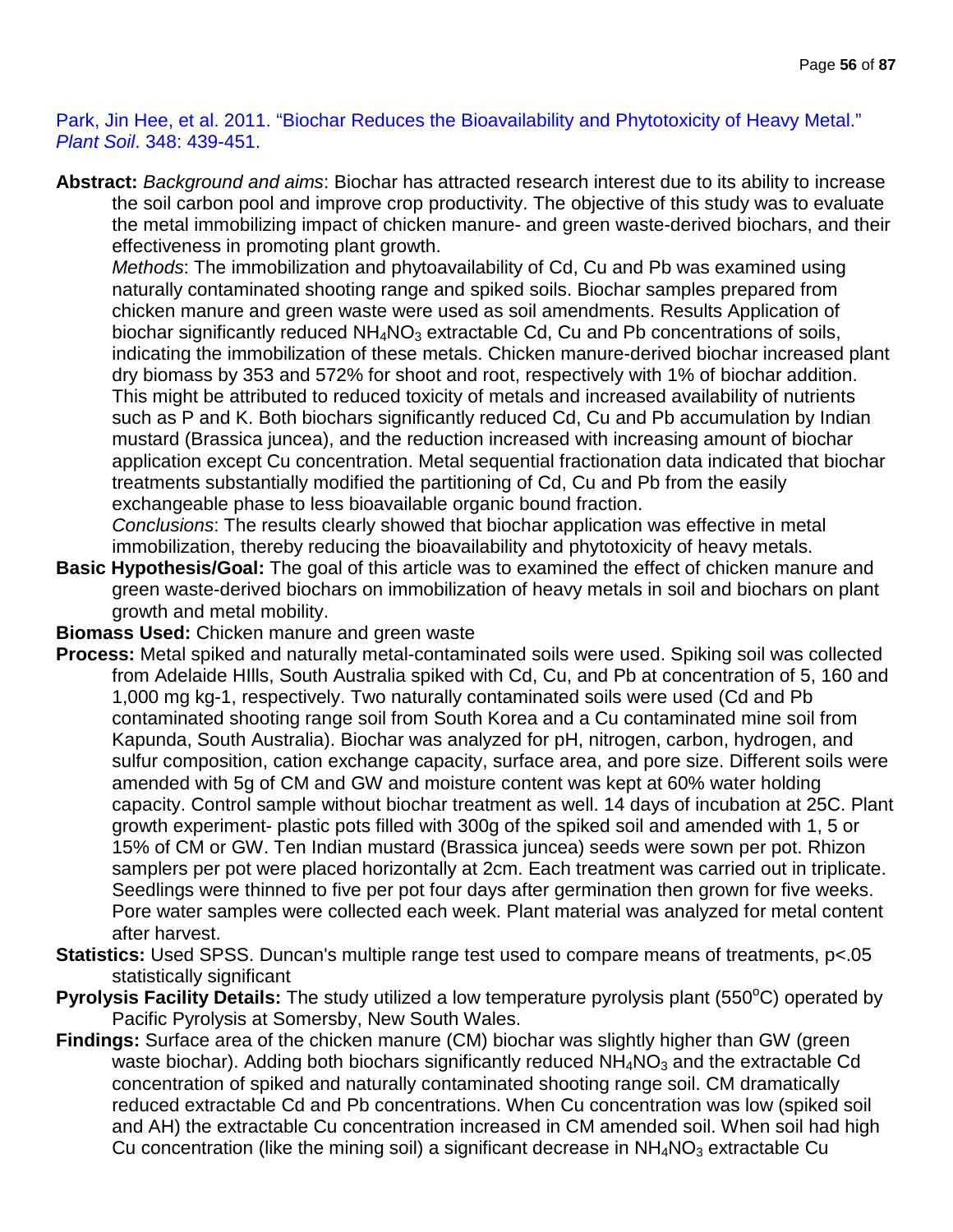concentration. GW biochar immobilized Cd, Cu, and Pb by 30.3, 22.9 and 36.8% respectively for spiked soil, and by 42.7, 0.901 and 72.9% for naturally contaminated soil. CM at 1% increased dry biomass by 353 and 572% shoot and root respectively. GW at 15% increased dry biomass by 252 and 527% respectively. No difference in biomass dry weight was seen when the highest amounts of biochar were applied except for 15% GW. Both CM and GW effective in reducing Cd and Pb concentrations of Indian mustard shoots. CM significantly decreased these with increasing level of application: 74.7, 79.6 and 88% for Cd, 76.1, 82.2, and 96.3% for Pb (at 1, 5 and 15%). GW was most effective when 15% of biochar was added with 67.2 and 81.6% reduction in Cd and Pb, respectively. Cadmium concentration in roots was not significantly influenced by biochar addition. Copper concentration in roots was decreased by 53, 67.40, and 69.1% for CM, and 28.7, 54.0, and 65.6% for GW. This was more pronounced for Pb with 60.6, 84.2 and 88.7% decreases. With GW, Pb reduction in roots was 14.6, 29.1 and 63.1% respectively. CM increased K in shoots by 74.1 and 100% (5 and 15% biochar application). Phosphorous uptake was more pronounced with CM application, 257, 452 and 636% increase. GW also significantly increased P uptake – 23.4, 119 and 216%. Potassium concentration of roots was significantly increased by 386, 1403 and 1516% with CM. Soil pH base was 5.11. Soil respiration was highest at 15% CM. GW didn't affect soil microbial activity.

**Conclusions:** Metal immobilization by biochar might occur by specific and nonspecific adsorption. Biochars are effective at immobilizing heavy metals, but this effectiveness varies depending on the type of biochar. Mechanisms for heavy metal immobilization are: 1) formation of metal (hydr)oxide, carbonate, or phosphate precipitates; 2) electrostatic interactions between metal cations, and the activated functional groups by increase pH as shown in the Ft-IR spectra; and 3) surface chemisorption between d-electrons of metal and delocalized pi-electrons of char. Soil pH increased. In situ remediation by immobilizing metals, thereby reducing metal availability to plants. Nutrient availability and microbial activity was also increased (CM was more effective in both metal immobilization and increase plant growth).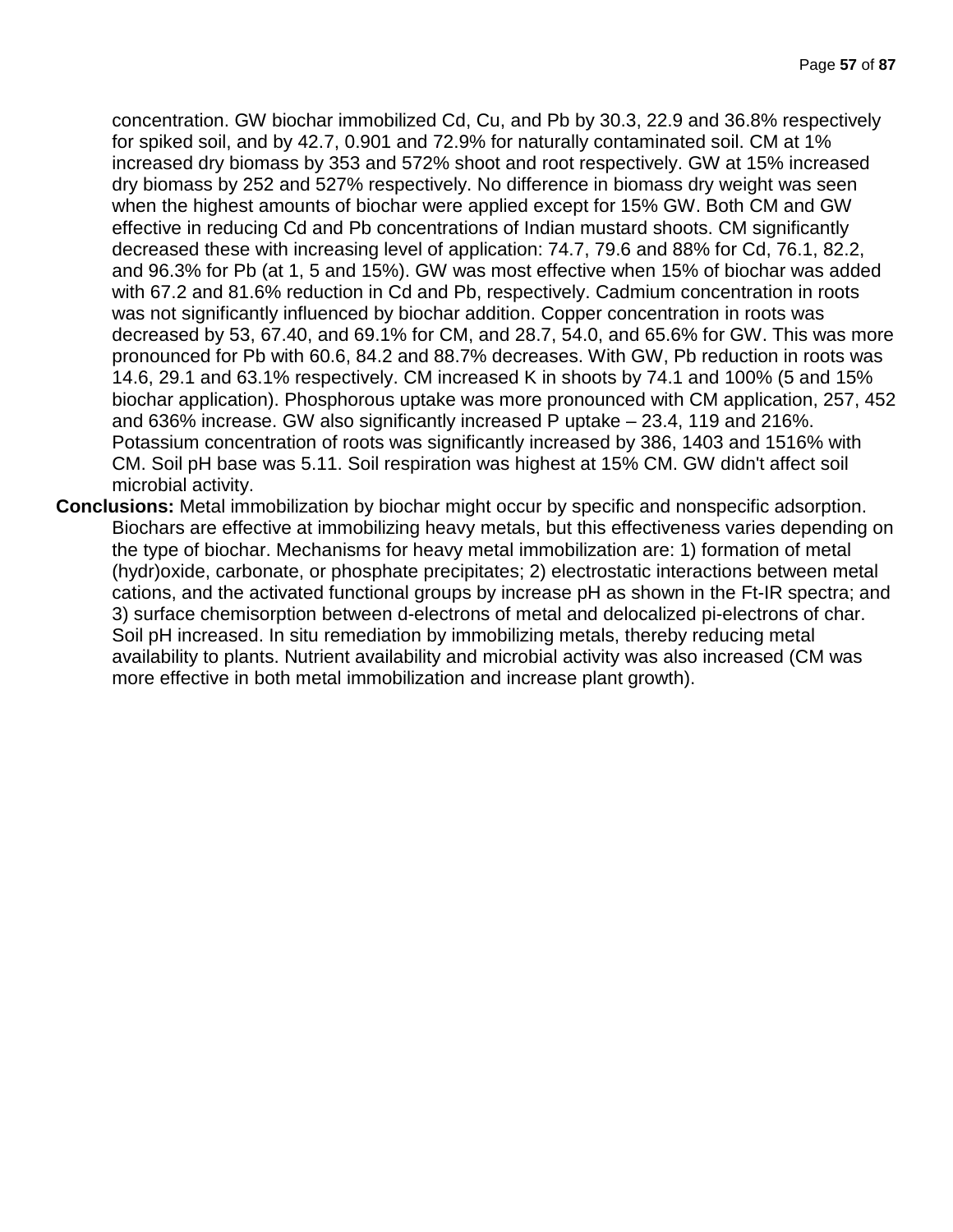Quayle, Wendy C. 2010. "Biochar Potential for Soil Improvement and Soil Fertility." *IREC Farmers' Newletter.* 182: 22-24.

- **Abstract:** Biochar is a form of charcoal resulting from the burning of organic materials at high temperatures under low oxygen conditions. There is great interest in biochar production as a means of carbon storage of material that would otherwise be dealt with as waste (and most likely burnt). A research project has commenced at CSIRO Griffith to investigate the potential use of local agricultural waste products to produce biochar, and the potential use of the resulting biochar as a soil amendment.
- **Biomass Used:** grapevine prunings, orange tree prunings, grape marc from winery waste, and orange peel from juicing waste

# **Amount of Dry Biomass:** 30kg

# **Type of Study:** field trial

**Process:** Each biomass was run through pyrolysis, with about 21-25% by mass remaining with little ash. Biochars are 67-85% carbon, a 34-83% carbon increase over biomass material burnt as feedstock. There was a 166-250% nitrogen increase (though final nitrogen levels were at most 3%). The biochars were then added to a Hanwood Loam soil to determine the effects on sweetcorn production and soil properties at three rates ( 0, 45, and 90 t/ha) combined by two nitrogen phosphorous fertilizer rates (0 N:P and 30kg N/ha: 40kg P/ha). This trial is still continuing.

### **Crop Detail:** sweetcorn

- **Pyrolysis Facility Details:** Pyrolysis took place in a 50L can inverted inside a 500L drum. Pine chips were used as combustion fuel lit from above at various points. Maximum temperature was 500-  $650^{\circ}$ C and it to took up to 24 hours to convert the biomass to biochar.
- **Conclusions:** Constructing a small-scale biochar plant was fairly straightforward but did not collect gases and particulate organic matter emissions during pyrolysis process.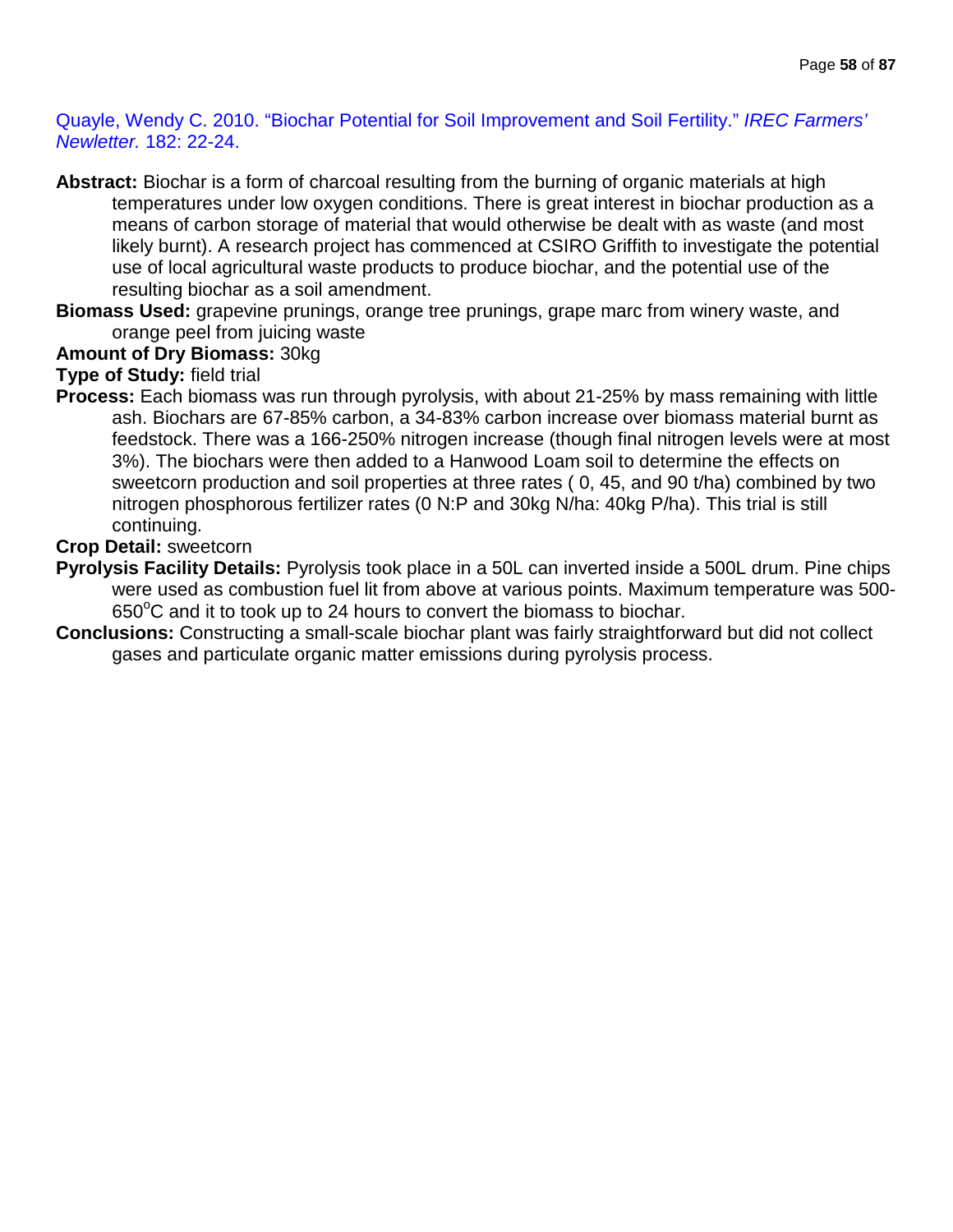Reijinders, L. 2009. "Are Forestation, Bio-Char and Landfilled Biomass Adequate Offsets for the Climate Effects of Burning Fossil Fuels?" *Energy Policy*. 37: 2839-2841.

- Abstract: Forestation and landfilling purpose-grown biomass are not adequate offsets for the CO<sub>2</sub> emission from burning fossil fuels. Their permanence is insufficiently guaranteed and landfilling purpose-grown biomass may even be counterproductive. As to permanence, bio-char may do better than forests or landfilled biomass, but there are major uncertainties about net greenhouse gas emissions linked to the bio-char lifecycle, which necessitate suspension of judgment about the adequacy of bio-char addition to soils as an offset for  $CO<sub>2</sub>$  emissions from burning fossil fuels
- **Basic Hypothesis/Goal:** This article considers whether carbon-offsetting schemes can completely offset the  $CO<sub>2</sub>$  emissions linked to burning fossil fuels.
- **Climate Change:** Carbon offsetting by forestation is only guaranteed for 100 years, which is too short a time to remove all fossil fuel-derived  $CO<sub>2</sub>$  from the atmosphere. The effect of production of biochar and its amendment to soil on carbon offsetting depends on persistence of biochar in soils, the effect of biochar on other types of soil carbon, net emissions of greenhouse gases from soils, and the seed-to-biochar emission of greenhouse gases. Unfortunately, these have only been studied in a limited capacity. There is evidence that biochar may remain in soil for thousands of years with other lab studies finding degradation depending on production procedure.
- **Conclusions:** Biochar may be better with regard to permanence in dealing with greenhouse gas emissions. However, there are still major uncertainties regarding net greenhouse gas emissions so one cannot say whether biochar would be adequate to offset  $CO<sub>2</sub>$  produced from burning fuels.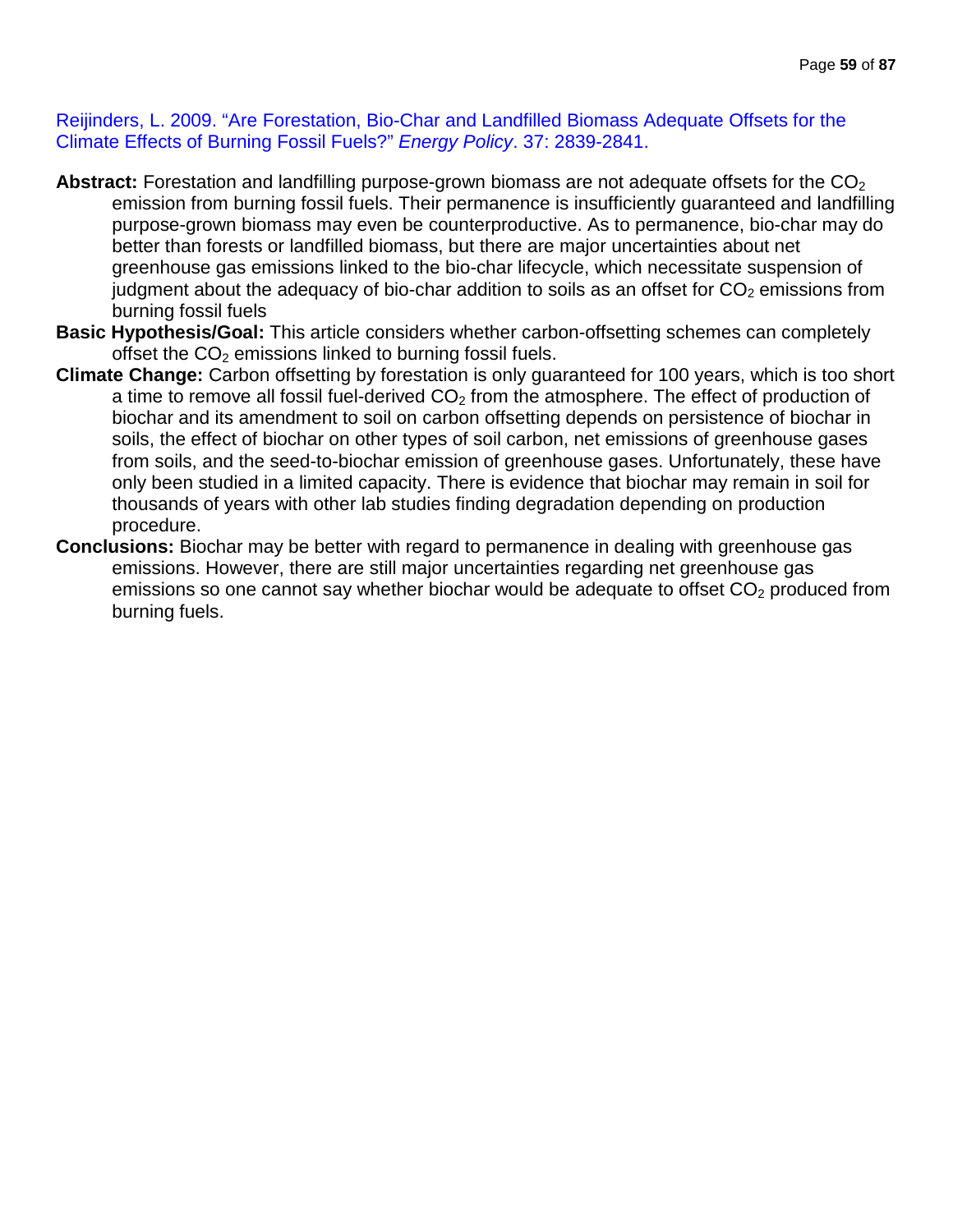Roberts, Kelli G., et al. 2010. "Life Cycle Assessment of Biochar Systems: Estimating the Energetic, Economic, and Climate Change Potential." *Environmental Science Technology.* 44: 827-833.

**Basic Hypothesis/Goal:** The goal of this article is to examine the life-cycle impact of biochar pyrolysis systems in order to estimate their energy and climate change impacts.

**Biomass Used:** corn stover, yard waste, and switchgrass feedstocks

# **Amount of Dry Biomass:** 1 ton

- **Process:** Biomass was collected and transported to the pyrolysis facility, reduced in size, and dried. Slow pyrolysis was utilized. Syngas and bio-oils were combusted for heat applications. Biochar was then transported to a farm and applied to crop fields. (Production of transportation vehicles not included) (Water consumption NOT included in LCA).
- **Crop Detail:** LCA of corn stover by Kim, Dale, & Jenkins was measured in late and early harvest (moisture content 15% and 30%). For switchgrass feedstock, two models were used. Model 1: Lifecycle Emissions Model for land-use, fertilizer, and cultivation-related emissions of switchgrass production, net GHG of +406.8 kg CO2e t -1 dry switchgrass. Model 2: comprehensive worldwide agricultural model for land-use change from Searchinger et al. Both account for the cropland diversion effect from annual crops to perennial grass energy crop (direct land-use change) and land conversion to cropland to replace lost crops to bioenergy crops (indirect land-use change). In model two, the net GHG emissions were  $+886.0$  kg CO<sub>2</sub>e t -1. Yard waste biomass was diverted from industrial scale composting so no environmental burden was attached.
- **Fertilizer Efficiency:** The most consistent and greatest yields in crop performance were found in highly degraded soils. N consideration of crop yield increased in this study, but improved fertilizer use efficiency was also considered with the goal of reducing commercial chemical fertilizers. There was 7.2% difference between biochar and the control.
- **Economics:** Feedstock collection and pyrolysis both present costs. Smaller costs are presented by feedstock transport, biochar transport, and biochar application. Energy production and tipping fees for yard waste present revenue sources. Biochar value lies in P and K content, improved fertilizer efficiency, and GHG emission reduction. This study uses life cycle C emission reduction to calculate GHG offset with values of \$20 and \$80 t-1  $CO<sub>2</sub>e$  used depending on the value of  $CO<sub>2</sub>e$ . There is high revenue potential for late stover (+\$35) and moderate potential for economic viability. Overall profitability is hindered by cost of feedstock collection and pyrolysis. (see p 831). Transportation has significant cost ramifications as well.
- **Conclusions:** Briochar presents a possibility of carbon sequestration, GHG emission reduction, renewable energy creation, and economic viability but these are highly dependent on the feedstock chosen.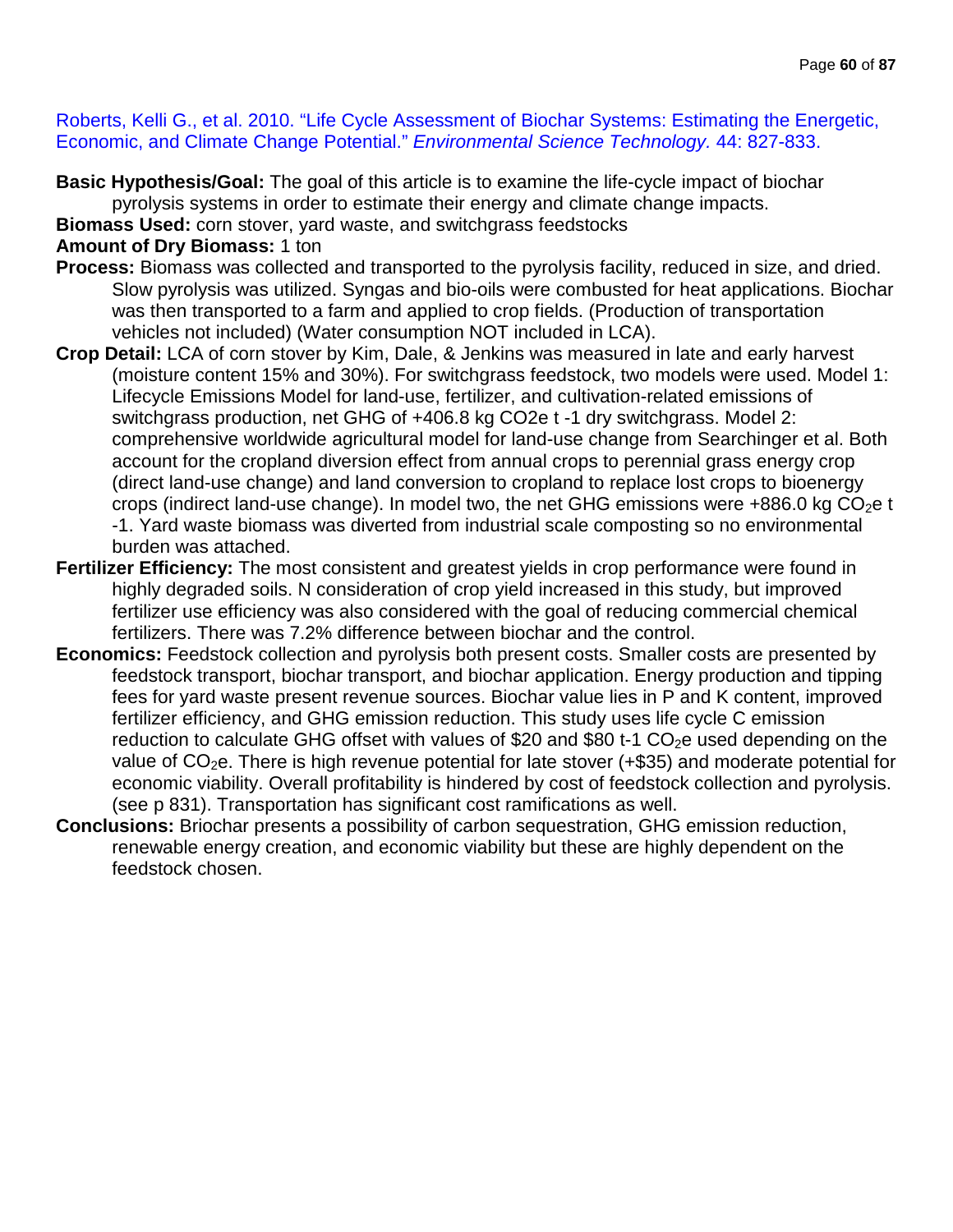Rondon, Marco A., et al. 2007. "Biological Nitrogen Fixation by Common Beans (*Phaseolus vulgaris*  L.) Increases with Bio-Char Additions." *Biology and Fertility of Soils.* 43: 699-708.

- **Abstract:** This study examines the potential, magnitude, and causes of enhanced biological N2 fixation (BNF) by common beans (Phaseolus vulgaris L.) through bio-char additions (charcoal, biomass-derived black carbon). Biochar was added at 0, 30, 60, and 90 g kg−1 soil, and BNF was determined using the isotope dilution method after adding 15N-enriched ammonium sulfate to a Typic Haplustox cropped to a potentially nodulating bean variety (CIAT BAT 477) in comparison to its non-nodulating isoline (BAT 477NN), both inoculated with effective Rhizobium strains. The proportion of fixed N increased from 50% without biochar additions to 72% with 90 g kg−1 bio-char added. While total N derived from the atmosphere (NdfA) significantly increased by 49 and 78% with 30 and 60 g kg−1 bio-char added to soil, respectively, NdfA decreased to 30% above the control with 90 g kg−1 due to low total biomass production and N uptake. The primary reason for the higher BNF with bio-char additions was the greater B and Mo availability, whereas greater K, Ca, and P availability, as well as higher pH and lower N availability and Al saturation, may have contributed to a lesser extent. Enhanced mycorrhizal infections of roots were not found to contribute to better nutrient uptake and BNF. Bean yield increased by 46% and biomass production by 39% over the control at 90 and 60 g kg−1 bio-char, respectively. However, biomass production and total N uptake decreased when biochar applications were increased to 90 g kg−1. Soil N uptake by Nfixing beans decreased by 14, 17, and 50% when 30, 60, and 90 g kg−1 bio-char were added to soil, whereas the C/N ratios increased from 16 to 23.7, 28, and 35, respectively. Results demonstrate the potential of biochar applications to improve N input into agroecosystems while pointing out the needs for long-term field studies to better understand the effects of bio-char on BNF.
- **Basic Hypothesis/Goal:** The goal of this article is to determine the influence of various levels of biochar additions on BNF of common beans on acid Oxisol and BNF soil nutrient availability and mycorrhizal infection.

**Type of Study:** lab (greenhouse)

**Process:** The experiment in this study took place in a greenhouse with an average daily temperature of 25°C and relative humidity of 60-70%. Soil received a basal dose of fertilizer - 300kg ha-1 of lime, 20 kg P ha-1, and 20 kg N ha-1. Biochar was added to pots at 0, 30, 60 and 90 g of biochar per kilogram of soil. Soil reaction was determined, cational exchange capacity was determined, and Morgan extraction on the final soil sample as well as plasma atomic emission spectroscopy was performed. Leaves were tested for chlorophyll levels. Roots were analyzed for mycorrhizal infection level count.

#### **Statistics:** ANOVA p< 0.05

**Crop Detail:** Two common bean varieties were planted.

- Pyrolysis Facility Details: Pyrolysis took place in a large, temperature-controlled kiln at 350°C with oxygen level regulated at 15%. Charring time was 1 hour for 20 kg of air-dried logs cut into .2m long pieces.
- **Findings:** The biomass production of N-fixing beans was significantly higher than non-N-fixing isoline. The increased biomass came mostly from the leaves. The proportion of N derived from biological N fixation significantly increased from 50% without biochar to 72% with 90g kg with biochar. Total N from BNF peaked at 60 g/kg of biochar application. N concentration in plant tissue was significantly lower in non-N-fixing than N-fixing bean. P, K, Ca, Mg, and B concentrations significantly increased with bio-char applications, while S, Zn, Cu, and Mn did not change and Fe and Al significantly decreased. Mo levels were detectable and significantly increased with biochar additions. Extractable mineral N was not significantly affected by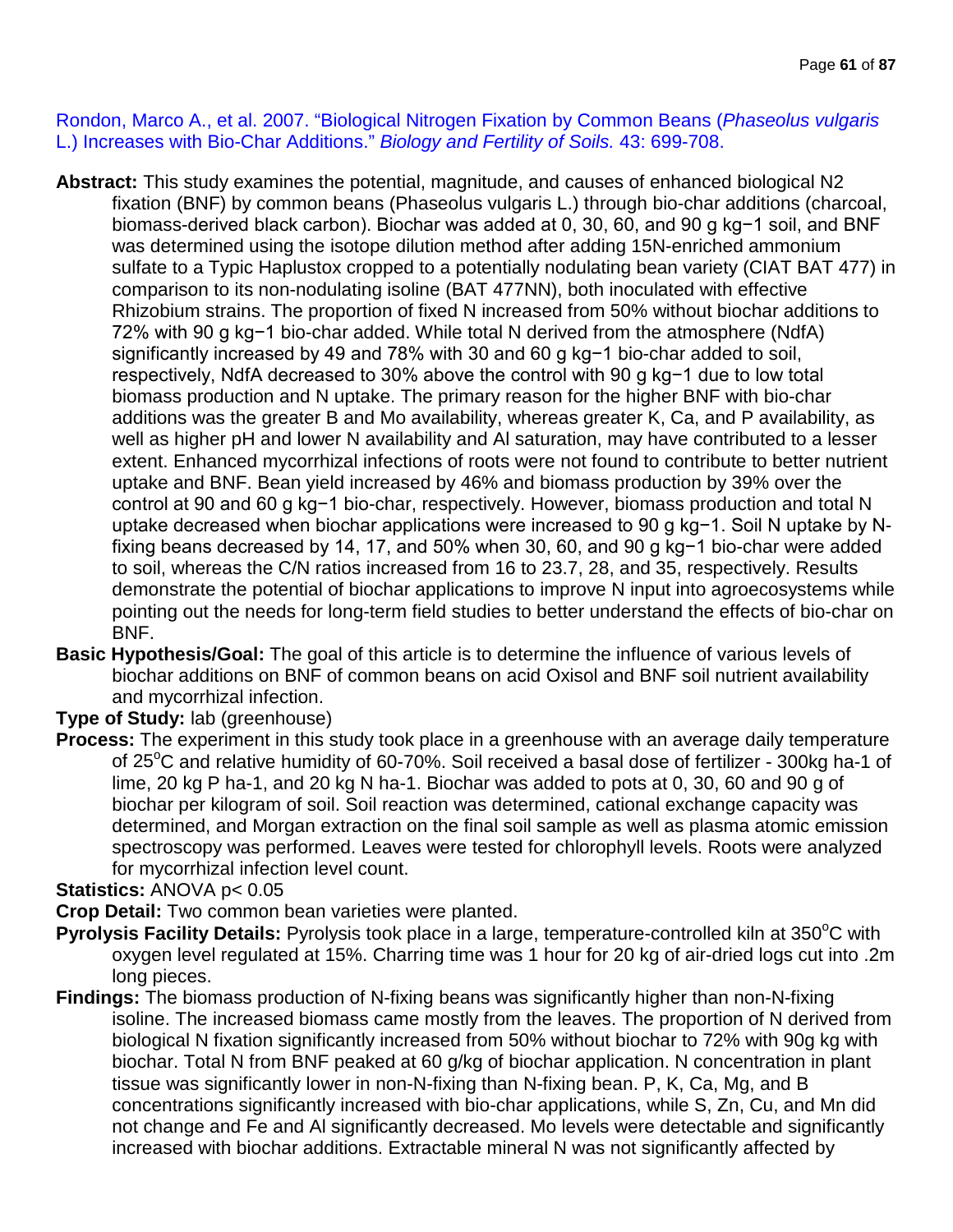biochar addition but was significantly lower in soil under N-fixing plants. Mineral N significantly decreased an average of 51% throughout the experiment.

- **Soil Details:** Soil was collected from the top .2m of a clay-loam oxisol (typic Haplustox) from the Matazul research site at the Colombian Estern Plains (Llanos). This soil has very low inherent fertility.
- **Conclusions:** Nitrogen fixation was significantly improved by moderate biochar additions. There is potential for increasing N input by BNF into agro-ecosystems in highly weathered and acid soils via biochar application.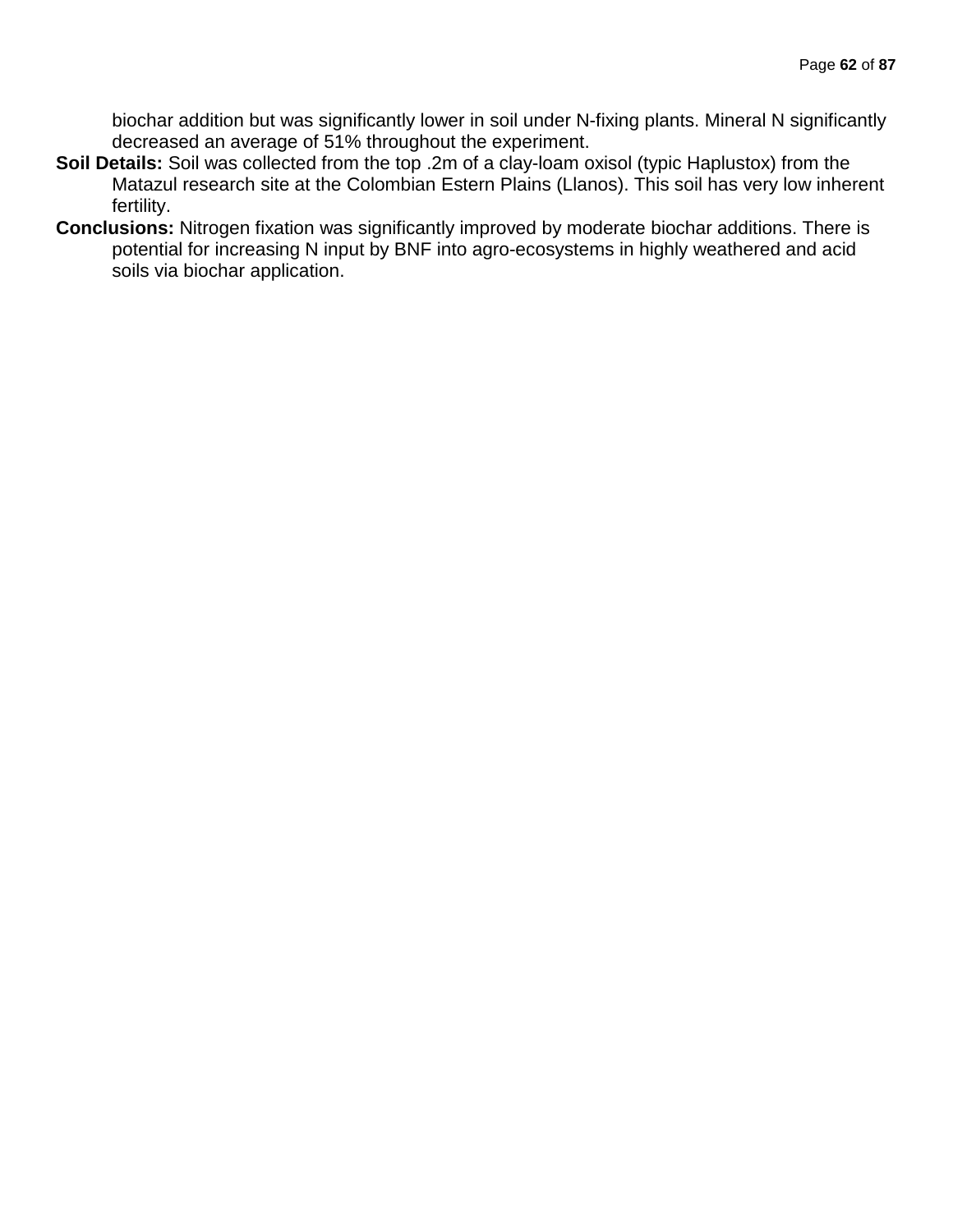Singh, Balwant, Bhupider Pal Singh, and Annette L. Cowie. 2010. "Characterisation and Evaluation of Biochars for their Application as a Soil Amendment." *Australian Journal of Soil Research.* 48: 516- 525.

**Abstract:** Biochar properties can be significantly influenced by feedstock source and pyrolysis conditions; this warrants detailed characterization of biochars for their application to improve soil fertility and sequester carbon. We characterized 11 biochars, made from 5 feedstocks [Eucalyptus saligna wood (at 4008C and 5508C both with and without steam activation); E. saligna leaves (at 4008C and 5508C with activation); papermill sludge (at 5508C with activation); poultry litter and cow manure (each at 4008C without activation and at 5508C with activation)] using standard or modified soil chemical procedures. Biochar pH values varied from near neutral to highly alkaline. In general, wood biochars had higher total C, lower ash content, lower total N, P, K, S, Ca, Mg, Al, Na, and Cu contents, and lower potential cation exchange capacity (CEC) and exchangeable cations than the manure-based biochars, and the leaf biochars were generally in-between. Papermill sludge biochar had the highest total and exchangeable Ca, CaCO3 equivalence, total Cu, and potential CEC, and the lowest total and exchangeable K. Water-soluble salts were higher in the manure-based biochars, followed by leaf, papermill sludge, and wood biochars. Total As, Cd, Pb, and polycyclic aromatic hydrocarbons in the biochars were either very low or below detection limits. In general, increase in pyrolysis temperature increased the ash content, pH, and surface basicity and decreased surface acidity. The activation treatment had a little effect on most of the biochar properties. X-ray diffraction analysis showed the presence of whewellite in E. saligna biochars produced at 4008C, and the whewellite was converted to calcite in biochars formed at 5508C. Papermill sludge biochar contained the largest amount of calcite. Water- soluble salts and calcite interfered with surface charge measurements and should be removed before the surface charge measurements of biochar. The biochars used in the study ranged from C-rich to nutrient-rich to lime-rich soil amendment, and these properties could be optimized through feedstock formulation and pyrolysis temperature for tailored soil application.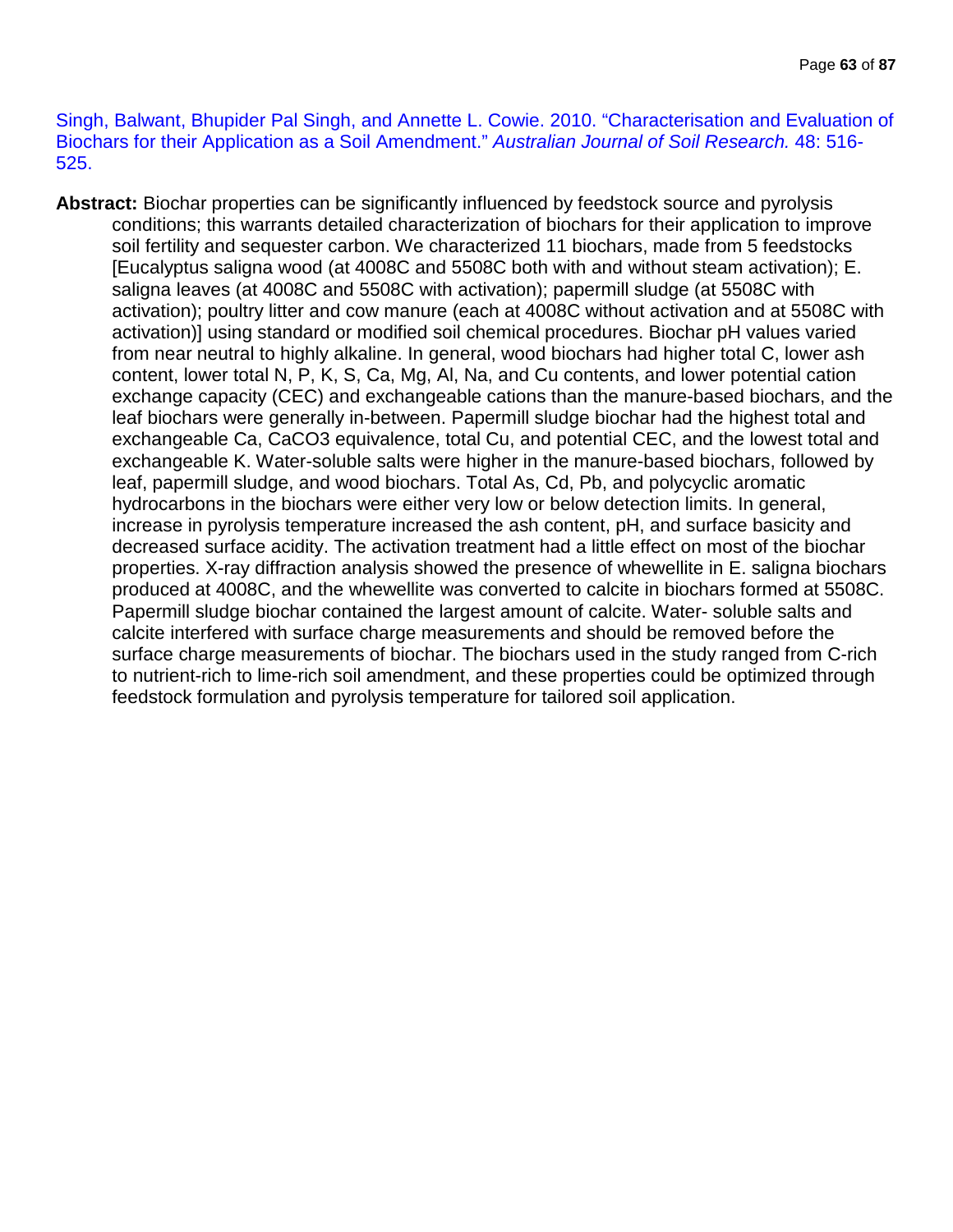Smith, Jeffrey L., Harold P. Collins, and Vanessa L. Bailey. "The Effect of Young Biochar on Soil Respiration." *Soil Biology & Biochemistry.* 42: 2345-2347.

- **Abstract:** The low temperature pyrolysis of organic material produces biochar, a charcoal like substance. Biochar is being promoted as a soil amendment to enhance soil quality, it is also seen as a mechanism of long-term sequestration of carbon. Our experiments tested the hypothesis that biochar is inert in soil. However, we measured an increase in CO2 production from soils after biochar amendment, which increased with increasing rates of biochar. The v13C signature of the  $CO<sub>2</sub>$  evolved in the first several days of the incubation was the same as the v13C signature of the biochar, confirming that biochar contributed to the  $CO<sub>2</sub>$  flux. This effect diminished by day 6 of the incubation suggesting that most of the biochar C is slowly decomposing. Thus, aside from this short-term mineralization increasing soil C with young biochar may indeed be a long-term C storage mechanism.
- **Basic Hypothesis/Goal:** Biochar is not completely inert in soil and thus contributes to CO<sub>2</sub> flux when added to soil.

### **Biomass Used: switchgrass**

# **Type of Study:** lab

**Process:** Soil samples were collected from a Shano silt loam and a Walla Walla silt loam (both in WA state) from the 0-5cm depth, put through a 2 mm sieve, and used field moist (adjusted to 0.03 MPa where needed). For each soil, 25g aliquots were amended with biochar at rates equivalent to 0, 11.2, 22.4 and 44.8 Mg/ha. Biochar plus sand was used as a secondary control. The amended soils were incubated at 0.03 MPa moisture potential in closed containers with a 1 N-NaOH trap for collecting  $CO<sub>2</sub>$ . Total  $CO<sub>2</sub>$  was determined by titration of these traps at 2, 6, 10, 17, 28, 35, 42, 49 days. Before the titration, trapped  $CO<sub>2</sub>$  was precipitated with  $SrC<sub>12</sub>$  to form a precipitate that combusts at a temperature less than 1100 degrees C. The residual  $Sr<sub>13</sub>CO<sub>3</sub>$  left after the titration was dried and the v13C of the  $Sr<sub>13</sub>CO<sub>2</sub>$ evolved was determined by isotope ratio mass spectrometry (IRMS).

# Pyrolysis Facility Details: processed feedstock at 500°C for two hours

- Findings: Both soils showed an increase in CO<sub>2</sub> production with increased biochar additions. The Walla Walla soil experienced larger increases.  $CO<sub>2</sub>$  production in the Shano soil did not differ significantly at the two intermediate rates of biochar addition. In contrast, these biochar amendment rates in the Walla Walla soil did generate significantly different rates of  $CO<sub>2</sub>$ evolution, and the lowest rate was not significantly different than the control. However, in both soils the increases were mostly during the first few days of incubation, thereafter the rates of CO<sub>2</sub> production were similar.
- **Soil Details:** The Shano silt loam has a pH of 5.4, 0.64% C, 0.08% N and a v13C of 21.4%. The Walla Walla silt loam has a pH of 7.1, 1.27% C, 0.12% N and a v13C of 21.2%.
- **Emissions Reduction:** After two days the CO<sub>2</sub> evolved from the highest biochar addition had a similar signature to that of pure biochar, approximately 13%. After four days both soils continued to show a significant biochar influence in the  $CO<sub>2</sub>$  evolved from decomposition. By day six there was no significant difference in the  $CO<sub>2</sub>$  signature between the control soil (0 biochar additions) and the other three biochar soil additions. This was consistent from day 6 to day 50 of the incubation.
- **Conclusions:** We conclude that there is a distinct labile C pool associated with young biochar that may be significant in the short-term. It is likely that a fraction of the condensates from the biooil formed during pyrolysis absorbed to the biochar during cooling. These condensates are likely the source of the labile C pool and thus do not originate from the stable carbonized components of the biochar. Since only about 10-20% of the soluble component is mineralized to  $CO<sub>2</sub>$  it is probable that the aromatic and aliphatic compounds may precipitate forming larger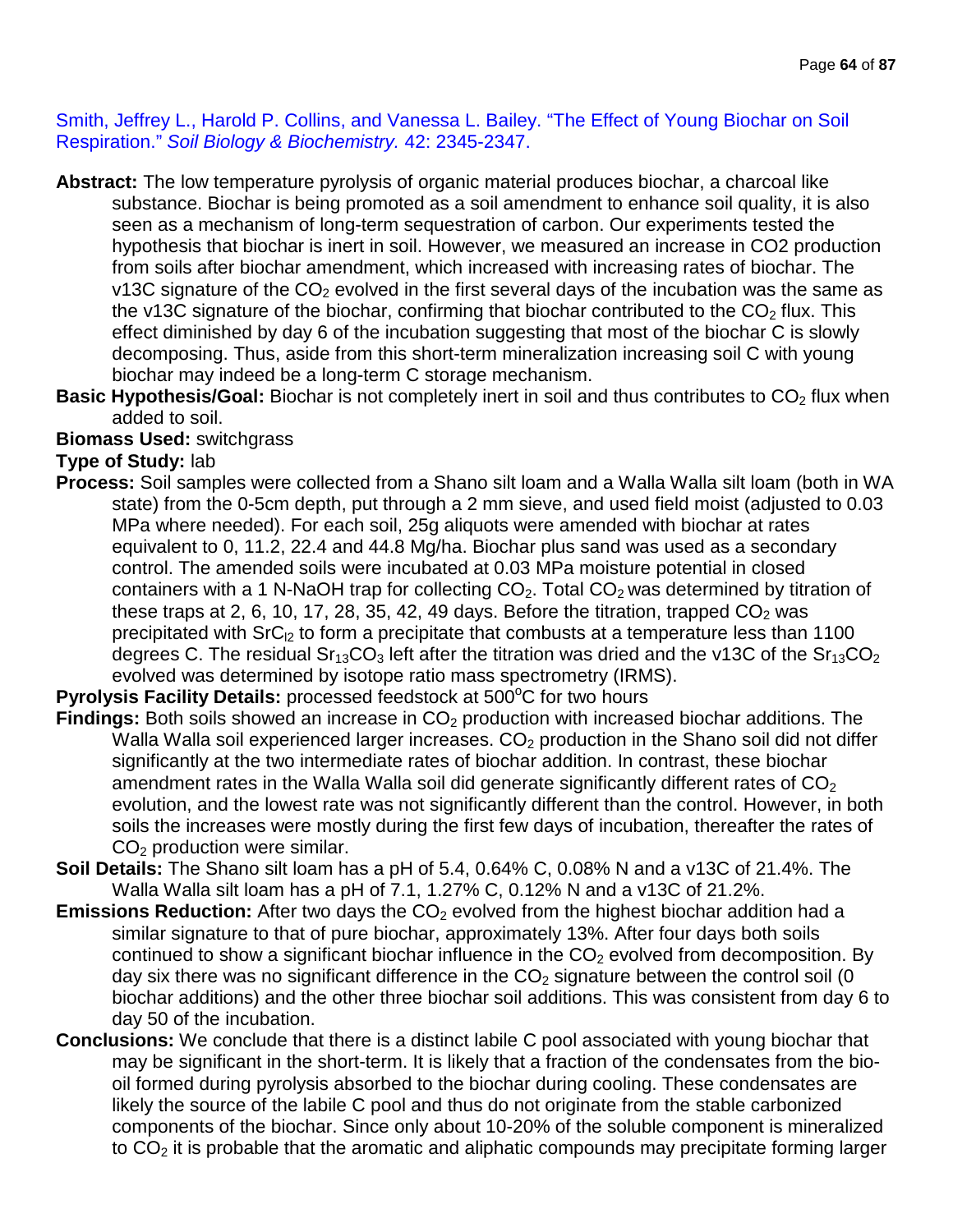more complex molecules. In the long-term, we suggest these materials would be resistant to decomposition and would become part of the slow to resistant C pools in soils. Thus the claims in the literature and popular press that the greenhouse effect of increased  $CO<sub>2</sub>$  could be reduced by converting organic material to biochar and used as a soil amendment may have merit.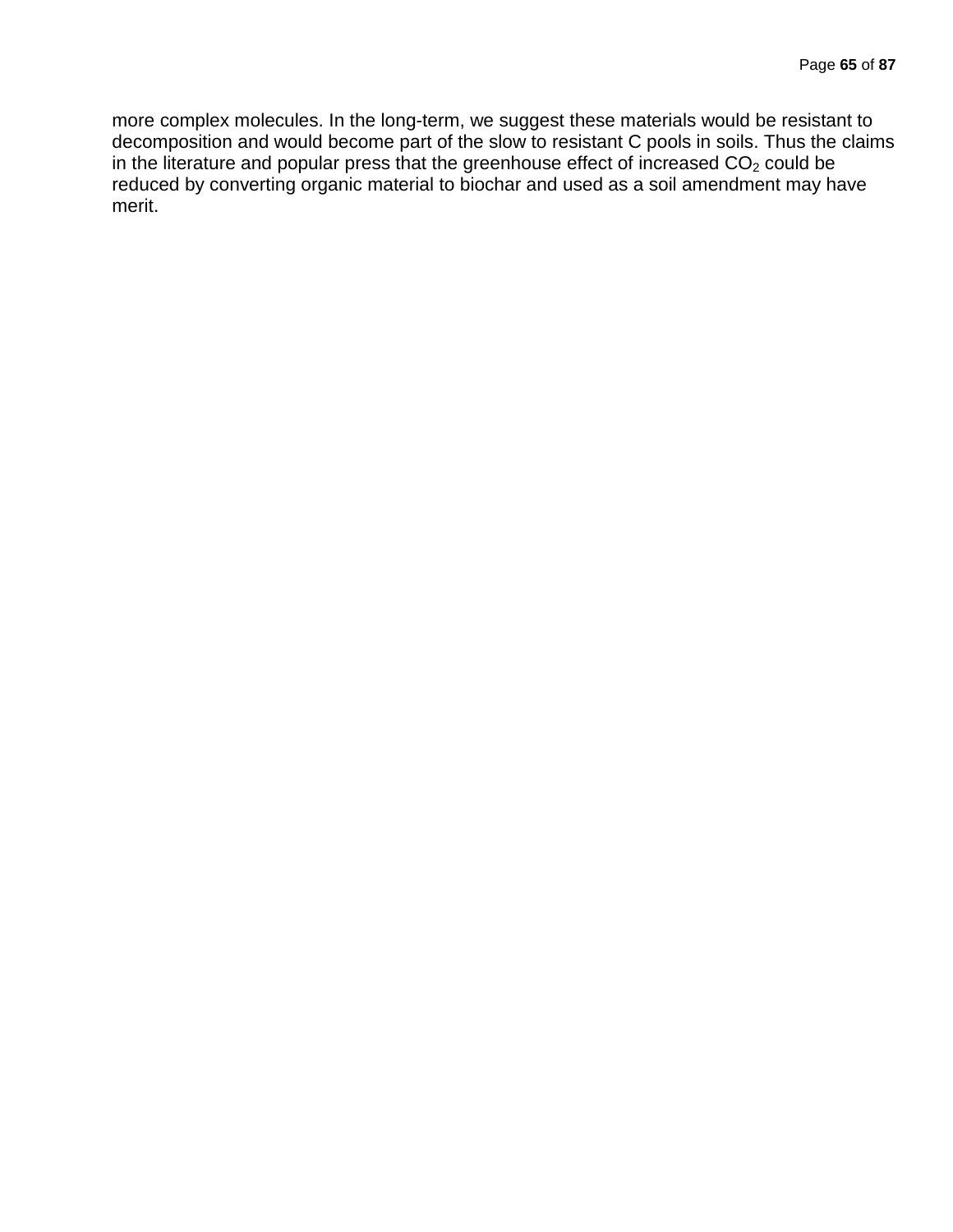Sohi, S.P., et al. 2010. "A Review of Biochar and its Use and Function in Soil." *Advances in Agronomy.* 105: 47-82.

- **Abstract:** Agricultural activities and soils release greenhouse gases, and additional emissions occur in the conversion of land from other uses. Unlike natural lands, active management offers the possibility to increase terrestrial stores of carbon in various forms in soil. The potential to sequester carbon as thermally stabilized (charred) biomass using existing organic resource is estimated to be at least 1 Gt yr 1 and "biochar," defined by its useful application to soil, is expected to provide a benefit from enduring physical and chemical properties. Studies of charcoal tend to suggest stability in the order of 1000 years in the natural environment, and various analytical techniques inform quantification and an understanding of turnover processes. Other types of biochar, such as those produced under zero-oxygen conditions have been studied less, but costs associated with logistics and opportunity costs from diversion from energy or an active form in soil demand certainty and predictability of the agronomic return, especially until eligibility for carbon credits has been established. The mechanisms of biochar function in soil, which appear to be sensitive to the conditions prevailing during its formation or manufacture, are also affected by the material from which it is produced. Proposed mechanisms and some experimental evidence point to added environmental function in the mitigation of diffuse pollution and emissions of trace gases from soil; precluding the possibility of contaminants accumulating in soil from the incorporation of biochar is important to ensure safety and regulatory compliance.
- **Basic Hypothesis/Goal:** The purpose of this article to explain biochar generally.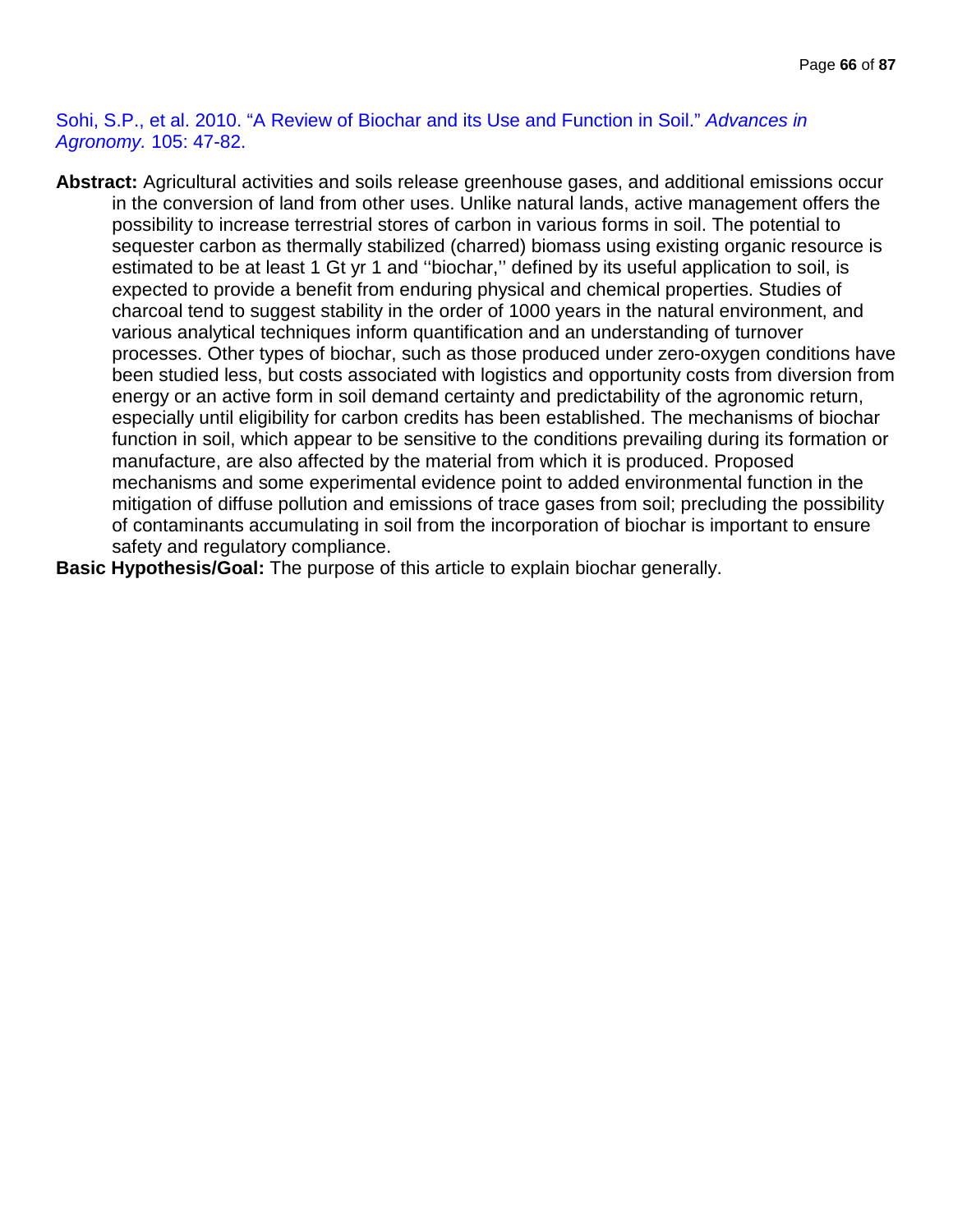Solaiman, Zakaria M., Daniel V. Murphy, and Lynette K. Abbott. 2012. "Biochars Influence Seed Germination and Early Growth of Seedlings." *Plant Soil*. 353: 273-287.

**Abstract:** *Background and aims*: Biochar can be produced from a wide range of organic sources with varying nutrient and metal concentrations. Before making irreversible applications of biochar to soil, a preliminary ecotoxicological assessment is desirable.

*Methods*: First, we determined the effect of biochar type and rate on early growth of wheat in a soilless Petri dish bioassay. Second, we investigated the effect of the same biochars on seed germination and early growth of wheat in ten soils with varying texture using a glasshouse bioassay. Finally, we investigated whether these biochars had similar effects on three plant species when grown in one soil.

*Results*: Biochar type and application rate influenced wheat seed germination and seedling growth in a similar manner in both the soil-less Petri dish and soil-based bioassay.

Germination and early root growth of mung bean and subterranean clover differed from that of wheat in response to the five biochars.

*Conclusions*: We recommend use of the soil-less Petri dish bioassay as a rapid and simple preliminary test to identify potential toxicity of biochars on seed germination and early plant growth prior to biochar application to soil.

**Basic Hypothesis/Goal:** preliminary ecotoxicological assessment

**Biomass Used:** Oil Mallee, Rice Husks, New Jarrah, Old Jarrah, and Wheat Chaff **Amount of Dry Biomass:** amounts equaling 0, 10 (1%), and 100 (10%) t/ha (calculated as soil

volume to 10 cm soil depth), mixed with 500mL of soil for each soil tested

### **Type of Study:** lab

**Process:** 3 experiments:

*1st*: Fifty wheat seeds were sown in Petri dishes on a layer of filter paper moistened with 20mL of de-ionized water. Each of five biochar types was added at rates of 0, 0.5, 1.0, 2.5, 5.0 g/Petri dish with three replicates. All Petri dishes were covered with lids and incubated in the dark at 25°C for 72 hours when germination percentage and root length were assessed. Root length of germinated seeds was measured in fresh roots using a ruler, and summed for each Petri dish (m/Petri dish).

2<sup>nd</sup>: Fifty wheat seeds were sown in 500mL soil in a plastic container for each of ten soils following the OECD guidelines for terrestrial plant growth. Each biochar was mixed separately with each soil at the rates 0, 10 (1%) and 100 (10%) t/ha (calculated as soil volume to 10 cm soil depth). Pots were placed randomly on a glasshouse bench, immersed with water and allowed to drain for 24 hours before weighing to measure water-holding capacity (WHC). During the experiment, the pots were weighed and water was added daily to maintain the soil at 80% WHC. Germination percentage was recorded daily from the fifth to twelfth day after sowing. Data are presented only for the 9th day of sowing, the day of peak germination. On the twelfth day after sowing, roots were washed free of soil, wiped with a paper towel and root lengths were measured using a gridline intercept method and estimated as m/pot. Shoot and root dry weights (DW) were recorded after oven-drying at 60°C for at least 72 hours at the end of the experiment.

 $3<sup>rd</sup>$ : Fifty seeds of wheat, mung bean, and subterranean clover were sown into soil in germination trays together (2L of soil with or without biochar) with three replications. Trays were filled with either soil or soil-biochar mixtures, placed on glasshouse benches randomly, saturated and drained prior to measuring WHC before sowing of seeds. Trays were watered daily to 80% WHC by spraying to a constant weight. Germination percentage was recorded between days five and ten after sowing. Data are presented only for the seventh day of sowing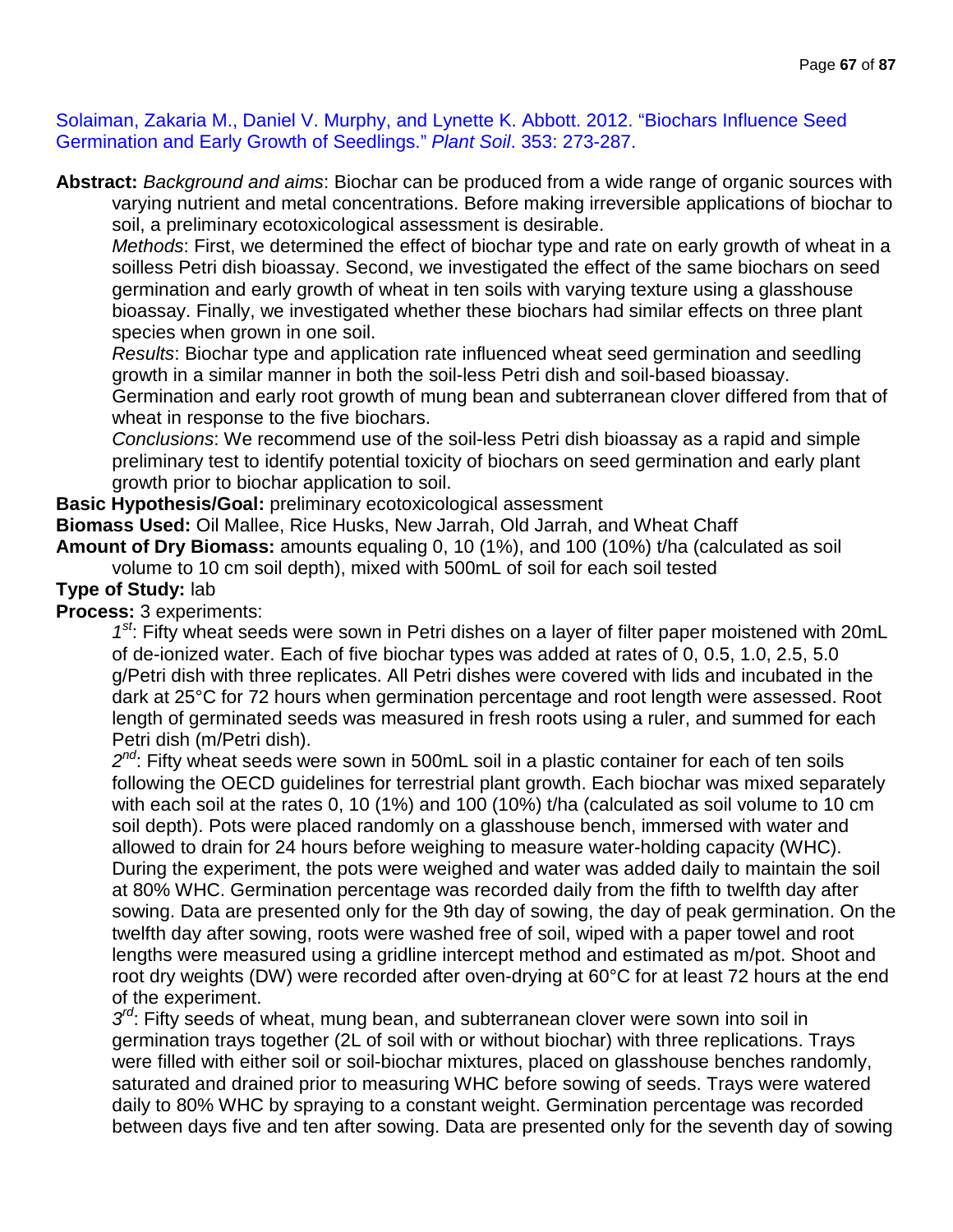corresponding to peak germination. On the tenth day after sowing, roots were sampled and assessed as for the wheat bioassay conducted in the ten soils.

# **Statistics:** ANOVA

- **Crop Detail:** 50 Calingiri wheat seeds were sown into Petri dishes for experiment 1; 50 Calingiri wheat seeds sown into germination trays in experiment 2; 50 seeds of Calingiri wheat, R. Wilczak mung bean, and Seaton Park subterranean clover were sown into germination trays in experiment 3
- **Findings:** *Experiment 1*: In the soil-less Petri dish bioassay, biochar type and rate of application significantly affected wheat seed germination (p < 0.001). Biochar generally in- creased wheat seed germination at the lower rates of biochar application (10–50 t/ha) and decreased or had no effect at higher rates of application. Both biochar type and rate of application generally increased root length of the seedlings in the Petri dish bioassay, especially at the first three rates of application ( $p < 0.001$ ).

*Experiment 2*: There was significant variation in wheat seed germination among soils in the presence of biochar (p < 0.001). Seed germination with 10 t/ha biochar was increased by 9% for OM, 8% for WC and 4% for RH ( $p<0.05$ ) but not for OJ and NJ biochars ( $p > 0.05$ ). In contrast, there was an inhibitive main effect on seed germination at the higher rate (100 t/ha) of application of all biochars ( $p < 0.001$ ).

*Experiment 3*: Biochar application rate significantly altered seed germination of clover (p<0.001); it decreased significantly with the increased rate of biochar application for all five biochars. As for subterranean clover, both biochar type and rate of application altered seed germination of mung bean seed ( $p < 0.001$ ). Wheat seed germination was increased with 10 t/ha biochar application for most of the biochar sources used such as OM, WC and OJ ( $p <$ 0.05).

#### **Soil Details:** see table 2 within the article

**Conclusions:** recommend use of the soil-less Petri dish bioassay as a rapid and simple preliminary test to identify potential toxicity of biochars on seed germination and early plant growth prior to biochar application to soil. The effect of biochars on seed germination and seedling growth varied with soil properties. The five biochar types used in this study generally increased wheat seed germination at rates of application <50 t/ha and three of them tended to inhibit germination at the highest rate of application under the bioassay conditions. Wheat chaff biochar (WC) had the greatest inhibitory effect on seed germination among the biochars compared when applied at higher rates. Based on the comparison of the effects of biochar on plant growth in a glasshouse experiment with three agricultural plant species.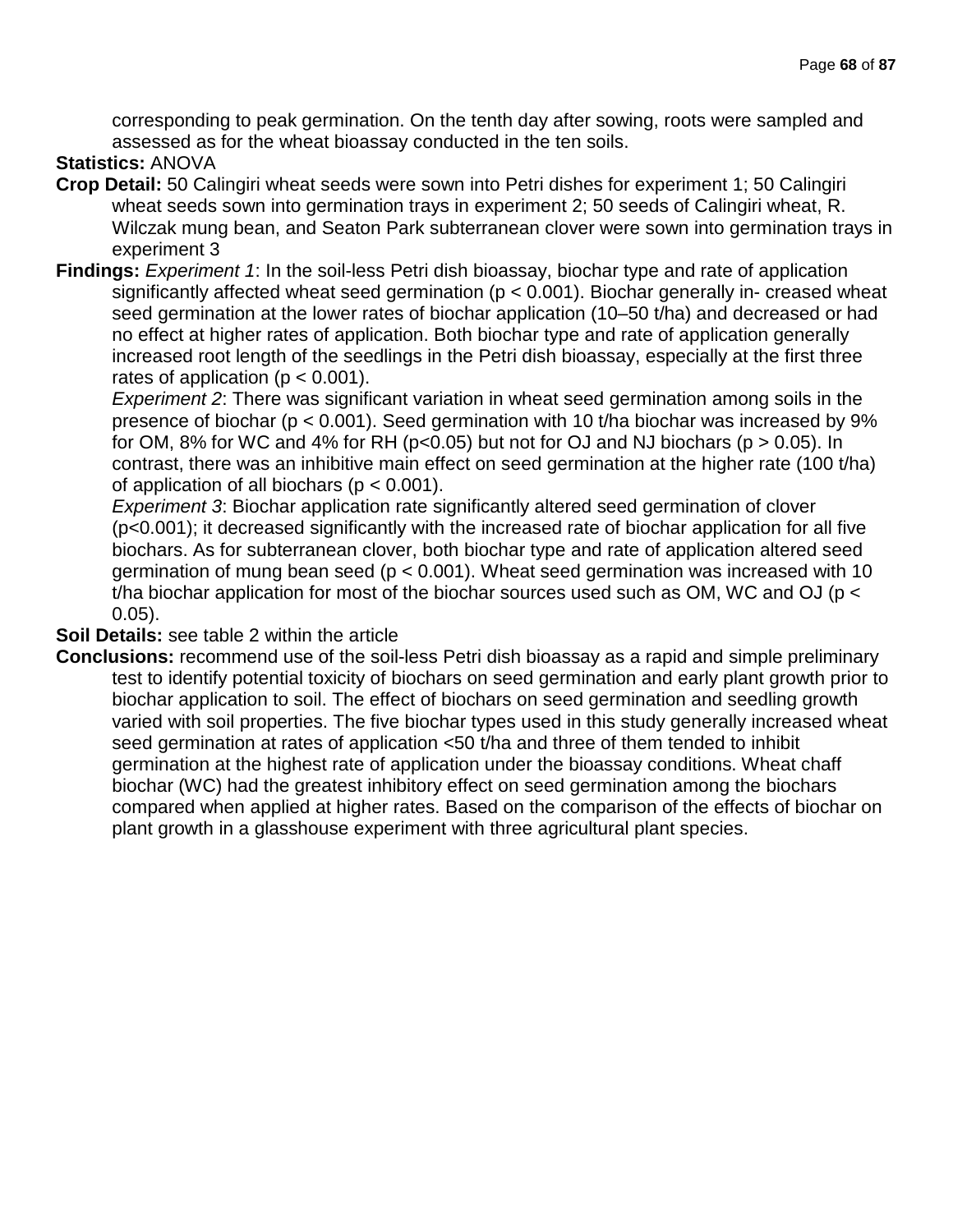Spokas, Kurt A., John M. Baker, and Donal C. Reicosky. 2010. "Ethylene: Potential Key for Biochar Amendment Impacts." *Plant Soil.* 333: 443-452.

- **Abstract:** Significant increases in root density, crop growth and productivity have been observed following soil additions of biochar, which is a solid product from the pyrolysis of biomass. In addition, alterations in the soil microbial dynamics have been observed following biochar amendments, with decreased car- bon dioxide  $(CO<sub>2</sub>)$  respiration, suppression of methane  $(CH<sub>4</sub>)$  oxidation and reduction of nitrous oxide  $(N<sub>2</sub>O)$  production. However, there has not been a full elucidation of the mechanisms behind these effects. Here we show data on ethylene production that was observed from biochar and biochar-amended soil. Ethylene is an important plant hormone as well as an inhibitor for soil microbial processes. Our current hypothesis is that the ethylene is biochar derived, with a majority of biochars exhibiting ethylene production even without soil or microbial inoculums. There was increased ethylene production from nonsterile com- pared to sterile soil (215%), indicating a role of soil microbes in the observed ethylene production. Production varied with different biomass sources and production conditions. These observations provide a tantalizing insight into a potential mechanism behind the biochar effects observed, particularly in light of the important role ethylene plays in plant and microbial processes.
- **Basic Hypothesis/Goal:** Ethylene could be an additional potential mechanism for the soil and plant responses observed from biochar amendments
- **Biomass Used:** activated coconut charcoal (steam activated; water rinsed); hardwood sawdust; macadamia nut; dried distillers grain (pyrolysis at 350°C); dried distillers grain (pyrolysis at 400 $^{\circ}$ C); corn cobs (pyrolysis at 350 $^{\circ}$ C); corn cobs (pyrolysis at 400 $^{\circ}$ C); mixed wood waste (pyrolysis at 400°C); mixed wood waste (pyrolysis at 450°C); wood pellets; mixed wood waste (updraft gasifier pyrolysis at 400-500°C); peanut hulls
- **Amount of Dry Biomass:** respectively (in m2/g): 976.2; 10.4; 6.9; 66.3; 0.28; 0.28; <0.10; <0.10; 3.5; 26.8; 1.8; 33.5; 1.0
- **Type of Study:** sealed aerobic lab incubations
- **Process:** Three replicates each of three sets of incubations were established. The first set was performed on all twelve biochar types, the second only using the macadamia nut biochar, the third without biochar addition. (see document for specification of incubation sets)
- **Pyrolysis Facility Details:** Biochars were produced by the following suppliers, respectively: Willinger Brothers; Dynamotive, Biochar Brokers, Best Energies, ISTC; ISTC; ISTC; ISTC; ISTC; ISTC; Chip Energy; Chip Energy; EPRIDA
- **Findings:** Soil without biochar amendments did not produce any detectable ethylene at field capacity and the production at saturated conditions (1:1 slurry) was just slightly above the detection limit. When the biochar was mixed with soil, six out of the twelve biochar-amended soil samples exhibited in- creased ethylene production compared to the unamended soil at field capacity. The highest ethylene-producing soil-biochar combination (BC-2; macadamia nut biochar) was also evaluated with different oxygen concentrations and with soil sterilization. Soil was also incubated in the presence of ethylene to observe the impact on soil greenhouse gas production potentials (Fig. 1). As seen in the figure, there were no statistically significant differences in the three greenhouse gases for the pre-ethylene injection. However, following ethylene injections, the presence of ethylene caused significant reductions in  $N_2O$  production and CH<sub>4</sub> oxidation correlated with increasing levels of ethylene (Fig. 1a and c). On the other hand, there was no significant alteration in  $CO<sub>2</sub>$  production as a function of ethylene concentrations (Fig. 1b).  $CO<sub>2</sub>$  production rates were statistically decreased at some ethylene concentrations, but were not impacted at the highest ethylene concentration evaluated (275 μL L−1). In addition, ethylene additions caused a decrease in the available nitrate and an increase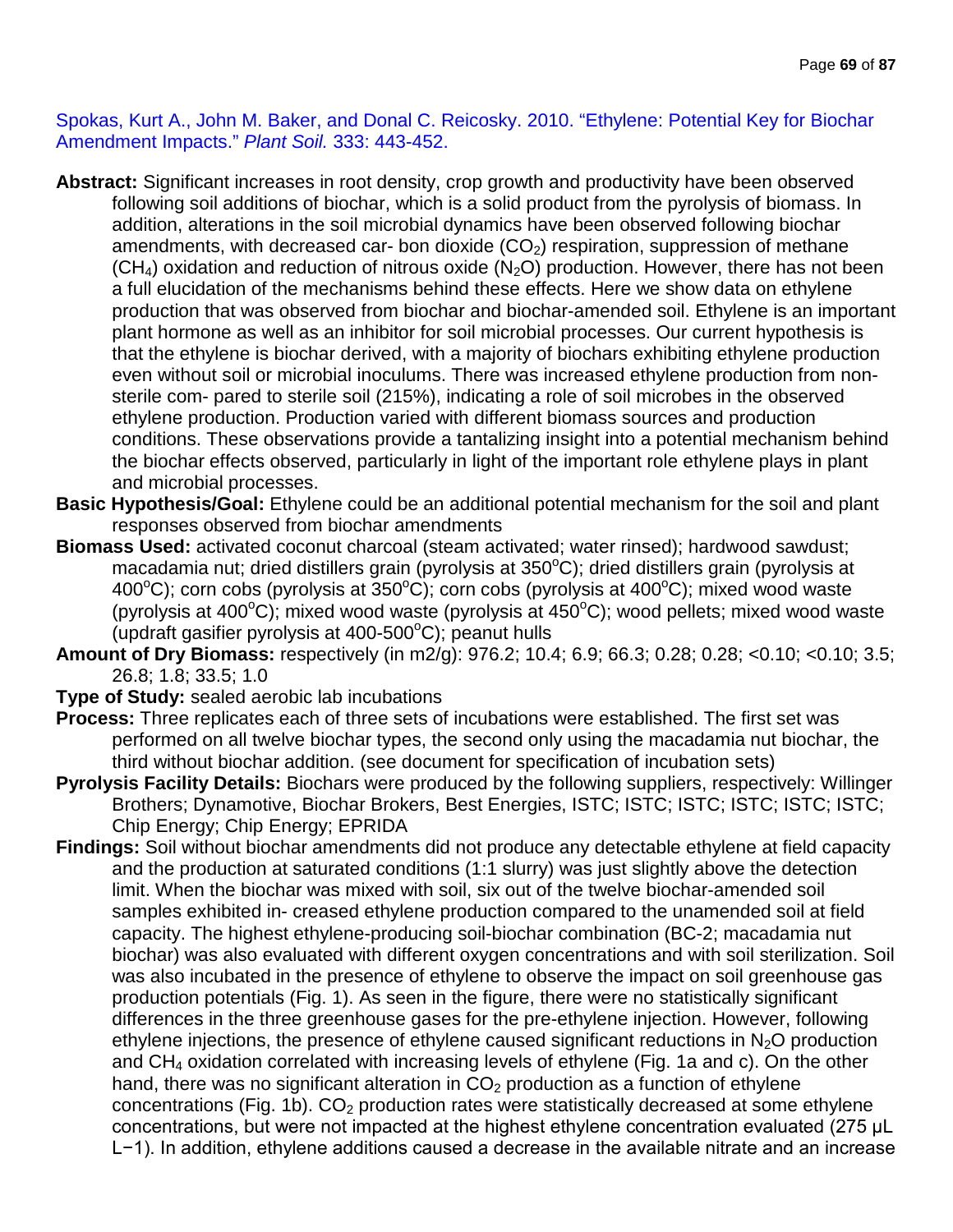in the available ammonium as a function of the ethylene headspace concentration at the end of the thrity-day incubation (Fig. 2). These inhibitory effects did diminish with time as the ethylene was oxidized, particularly at the lower ethylene levels.

- **Soil Details:** Soil for the laboratory studies was collected at the University of Minnesota's Research and Outreach Station in Rosemount, MN (44°45′ N, 93°04′ W). Soil at the site is a Waukegan silt loam (fine-silty over skeletal mixed, super active, mesic Typic Hapludoll) containing approximately 22% sand, 55% silt, and 23% clay with a pH (1:1 H2O) of 6.3–6.6, 2.6% organic carbon and a slope < 2%. This site was farmed in a conventionally tilled (moldboard plow) corn (Zea mays L.) and soybean [Glycine max (L.) Merr.] rotation for the last 8+ years. The soil was sampled following corn harvest. Surface soil (0–5 cm) was collected, sieved to <2 mm and homogenized for the incubation study.
- **Land/Agricultural Use:** Findings that ethylene production was increased with the use of biochar could have a positive impact on soil fertility
- **Emissions Reduction:** Ethylene could contribute to GHG reductions that have been previously observed following soil biochar additions (e.g. Spokas and Reicosky 2009; Spokas et al. 2009; Yanai et al. 2007; Van Zwieten et al. 2009).
- **Conclusions:** The observed production of ethylene could be a contributing factor to the observations from biochar amended soils, both for microbial and plant processes. The more important implication of this finding is the potential utilization of biochar as a nitrification inhibitor. However, biochar use as a nitrification inhibitor still requires further investigations into the durations and temporal trends of these observed effects. While we are not suggesting that ethylene is the sole mechanism of biochar impacts, this observed production offers a potential explanation for some of the contrasting effects that have been observed in plant and microbial responses to biochar amendments, particularly for plant growth, microbial activities and fungi colonization.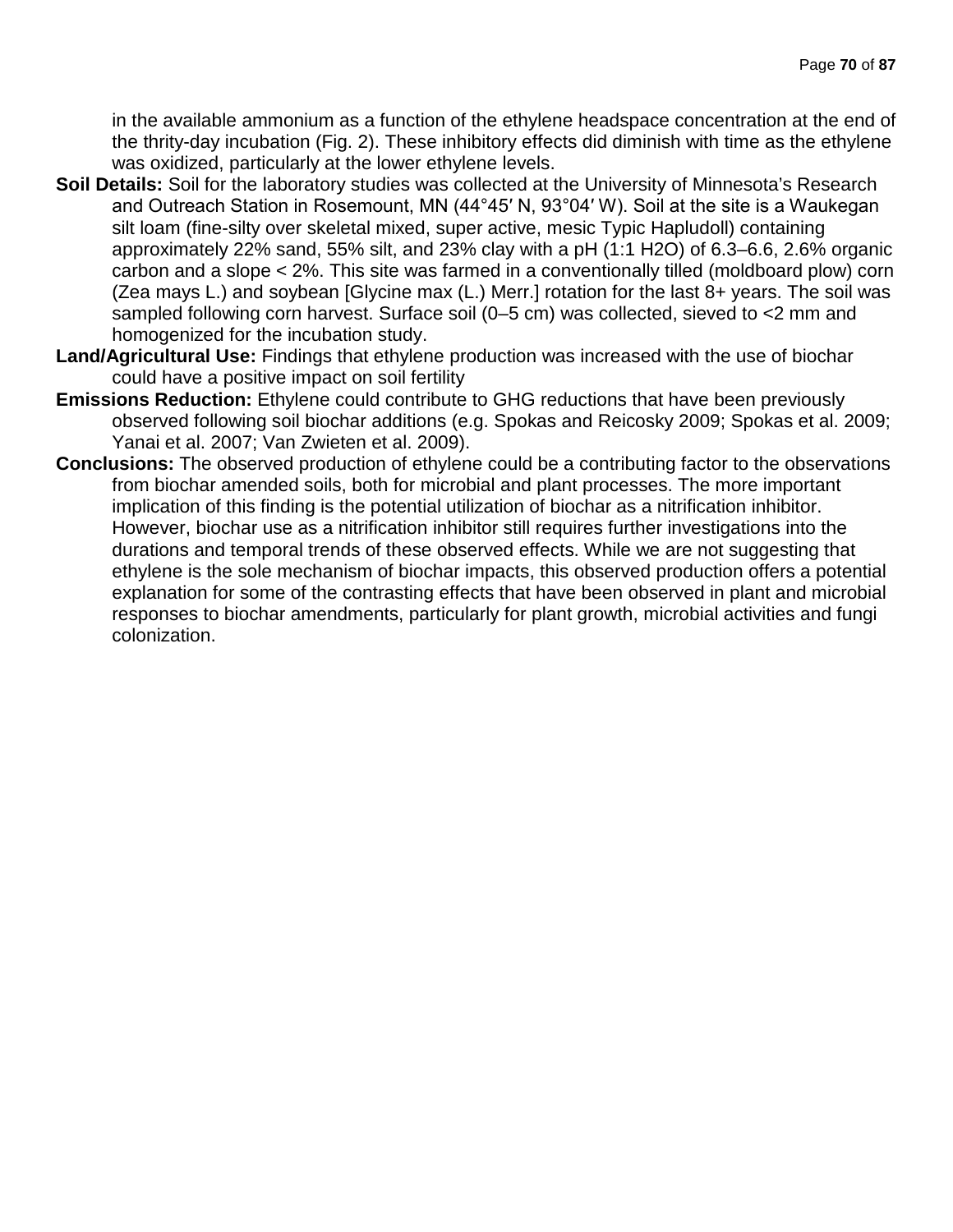Spokas, Kurt A., et al. 2009. "Impacts of Woodchips Biochar Additions on Greenhouse Gas Production and Sorption/Degradation of Two Herbicides in a Minnesota Soil." *Chemosphere*. 77: 547- 581.

- **Abstract:** A potential abatement to increasing levels of carbon dioxide  $(CO<sub>2</sub>)$  in the atmosphere is the use of pyrolysis to convert vegetative biomass into a more stable form of carbon (biochar) that could then be applied to the soil. However, the impacts of pyrolysis biochar on the soil system need to be assessed before initiating large-scale biochar applications to agricultural fields. We compared  $CO<sub>2</sub>$  respiration, nitrous oxide (N<sub>2</sub>O) production, methane (CH<sub>4</sub>) oxidation and herbicide retention and transformation through laboratory incubations at field capacity in a Minnesota soil (Waukegan silt loam) with and without added biochar.  $CO<sub>2</sub>$  originating from the biochar needs to be subtracted from the soil–biochar combination in order to elucidate the impact of biochar on soil respiration. After this correction, biochar amendments reduced  $CO<sub>2</sub>$ production for all amendment levels tested (2, 5, 10, 20, 40 and 60% w/w; corresponding to 24–720 t ha1 field application rates). In addition, biochar additions suppressed  $N<sub>2</sub>O$  production at all levels. However, these reductions were only significant at biochar amendment levels >20% w/w. Biochar additions also significantly suppressed ambient CH<sub>4</sub> oxidation at all levels compared to unamended soil. The addition of biochar (5% w/w) to soil increased the sorption of atrazine and acetochlor compared to non-amended soils, resulting in decreased dissipation rates of these herbicides. The recalcitrance of the biochar suggests that it could be a viable carbon sequestration strategy, and might provide substantial net greenhouse gas benefits if the reductions in  $N_2O$  production are lasting.
- **Basic Hypothesis/Goal:** The purpose of this study was to document the impact of biochar application to a Minnesota agricultural soil on  $CO<sub>2</sub>$  and  $N<sub>2</sub>O$  production,  $CH<sub>4</sub>$  oxidation potentials and alterations in sorption/degradation characteristics for two common herbicides (atrazine and acetochlor).

### **Biomass Used:** mixed sawdust

**Amount of Dry Biomass:** surface area: 1.6m2g-1; bulk density: 225 kgm-3

### **Type of Study:** lab

- **Process:** Soil was collected at the University of Minnesota's Research and Outreach Station in Rosemount, MN. CQuest biochar produced by Dynamotive Energy Systems from a fast pyrolysis process of mixed sawdust optimized for the production of liquid bio-fuel. Seven incubations of combinations of biochar, soil, and water were conducted at field capacity (- 33kPa).
- **Statistics:** linear regression analysis for CH<sub>4</sub> oxidation rate; ANOVA for data analysis
- **Pyrolysis Facility Details:** CQuest produced by Dynamotive Enegy Systems (Vancouver) from a fast pyrolysis process (500 $\degree$ C) of mixed sawdust optimized for the production of liquid bio-fuel, with yields of 60-75 wt% oil, 15-20 wt% biochar and 10-20 wt% gases
- **Findings:** There was observable CO<sub>2</sub> accumulation in the biochar + water incubations...At first inspection, it would appear that the biochar amendments increased  $CO<sub>2</sub>$  production. However, an important factor that needs to be accounted with analyzing  $CO<sub>2</sub>$  production of biochar + soil combinations is to account for the  $CO<sub>2</sub>$  production from biochar alone.
- **Soil Details:** Soil for the laboratory studies was collected at the University of Minnesota's Research and Outreach Station in Rosemount, MN (44°450N, 93°040W). Soil at the site is a Waukegan silt loam (fine- silty over skeletal mixed, super active, mesic Typic Hapludoll) containing approximately 22% sand, 55% silt and 23% clay with a pH (1:1 H2O) of 6.3–6.6, 2.6% organic carbon and a slope <2%. This site was farmed in a conventionally tilled (moldboard plow) corn (Zea mays L.) and soybean [Glycine max (L.) Merr.] rotation. The soil was sampled following corn harvest. Surface soil (0–5 cm) was collected, sieved to <2 mm and homogenized for the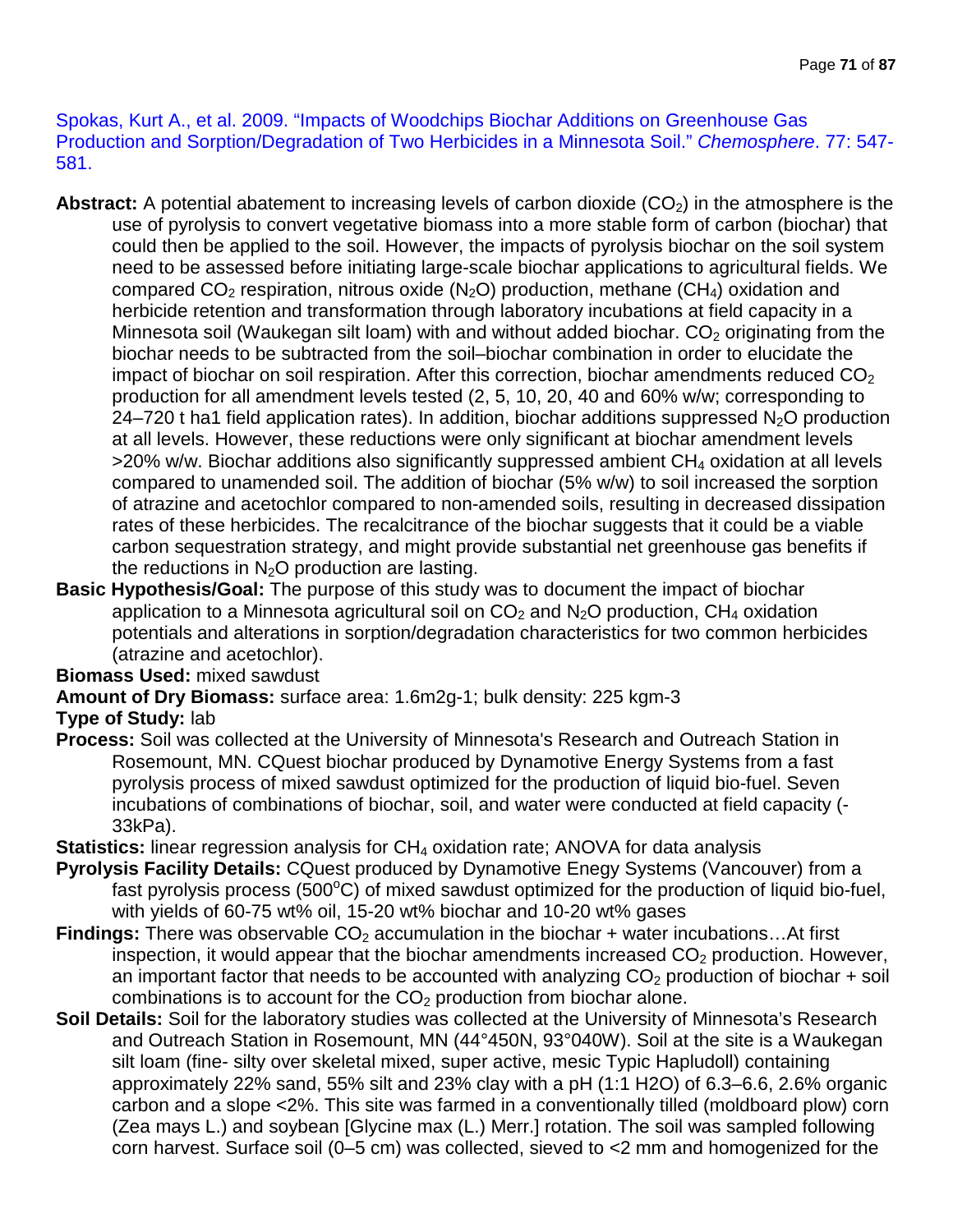incubation study. Soil was collected within 1 month of initiating the soil incubations to reduce the impacts of storage on the microbial assessments

**Conclusions:** These results confirm that biochar is resistant to microbial degradation, and hence may be an effective mode of carbon sequestration. Furthermore, there appears to be a positive greenhouse gas benefit, primarily due to the reduction in  $N<sub>2</sub>O$  production as a consequence of the sawdust biochar addition. This reduction in observed  $N_2O$  production could easily offset the 60% reduction in  $CH_4$  oxidation activity with 10% w/w biochar additions in the net greenhouse gas balance. Biochar also increased the sorption of two common herbicides, reducing the likelihood of leaching and runoff losses, but also reducing bioavailability, perhaps necessitating higher application rates. However, additional field scale trials are necessary to further investigate the impacts of biochar amendments. In addition, it is important to note that the impacts observed in these laboratory incubations were the initial effects and the long-term impacts of the biochar amendments still need to be assessed. These initial observations could be influenced by absorbed organics that will dissipate with time. Therefore, aged biochar could cause entirely different impacts than those observed here with freshly produced biochar.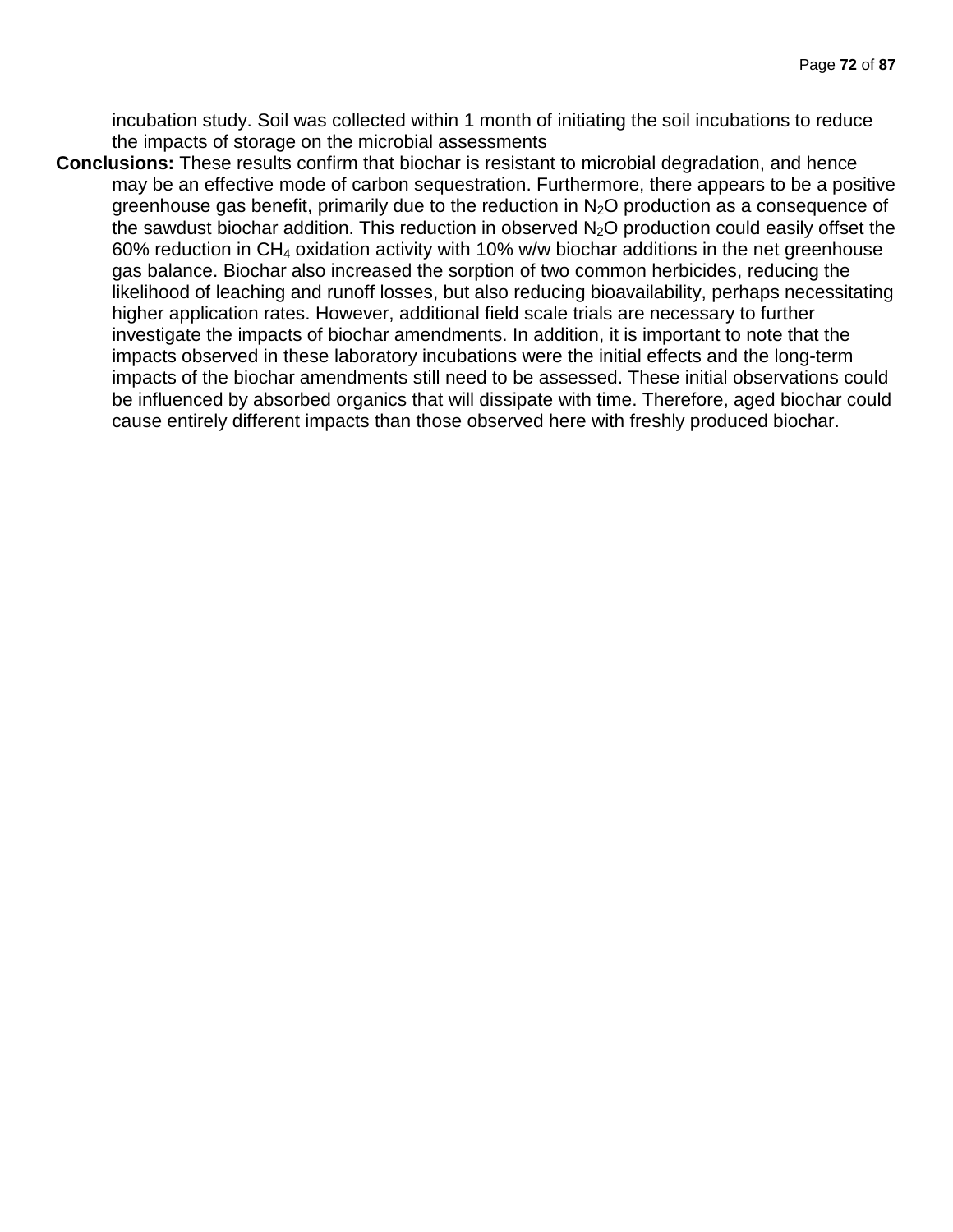Steinbeiss, S., G. Gleixner, and M. Antonietti. 2009. "Effect of Biochar Amendment on Soil Carbon Balance and Soil Microbial Activity." *Soil Biology & Biochemistry.* 41: 1301-1310.

- **Abstract:** We investigated the behavior of biochars in arable and forest soil in a greenhouse experiment in order to prove that these amendments can increase carbon storage in soils. Two qualities of biochar were produced by hydrothermal pyrolysis from 13C labeled glucose (0% N) and yeast (5% N), respectively. We quantified respiratory losses of soil and biochar carbon and calculated mean residence times of the biochars using the isotopic label. Extraction of phospholipid fatty acids from soil at the beginning and after 4 months of incubation was used to quantify changes in microbial biomass and to identify microbial groups utilizing the biochars. Mean residence times varied between 4 and 29 years, depending on soil type and quality of biochar. Yeast-derived biochar promoted fungi in the soil, while glucose-derived biochar was utilized by Gram-negative bacteria. Our results suggest that residence times of biochar in soils can be manipulated with the aim to ''design'' the best possible biochar for a given soil type.
- **Basic Hypothesis/Goal:** 1) How stable are biochars produced by this method in different soils? 2) How do inherited soil microorganisms react on the addition of such biochars? 3) Is the stability of these biochars tunable by varying the condensation grade and chemical composition of the biochar?
- **Biomass Used:** Biochars were produced by hydrothermal pyrolysis using glucose (signature G) and yeast (signature Y) as parent material, respectively. A 13C label was introduced to both biochars adding uniformly 13C labeled glucose (99 atom%, Sigma Aldrich) to the parent materials prior to biochar synthesis.

## **Type of Study:** lab

**Process:** Soil columns were filled with 150g of soil (dry weight); 15 columns were filled with arable soil (signature A) and 15 columns were filled with forest soil (signature F). The soil of six columns of each soil type was mixed with glucose-derived biochar (signatures AG and FG) and further six columns of each soil type were mixed with yeast-derived biochar (signatures AY and FY). Three columns of each soil type were left as control without biochar (signatures A and F). The amount of biochar added to the soil was calculated to correspond to a carbon addition of 30% of the initial soil organic carbon content. Initial soil properties including PLFA analyses were determined from soil samples without incubation (signatures AI and FI) with triple replicates. Soil columns were incubated at 25 degrees C during the day and 20 degrees C during the night. No artificial lighting was applied. Soil moisture was adjusted every three to four days in all columns. No water leached out from the columns. Soil respiration was measured using a carbon dioxide probe from week 1 to week 25 with a temporal resolution of 1 week in the beginning (up to week 7) and 2–3 weeks afterwards. The respired gas was collected in weeks 7, 12, 15, 17, 20, 23 and 26 using 2.3 l gas flasks connected via a capillary to the soil columns (filling time 4 hours per sample). Sample air was dried chemically using magnesium perchlorate. Each time two flasks were filled the same way with greenhouse air to correct ambient  $CO<sub>2</sub>$  concentration and isotope ratios of the treatments ( $\partial$  13C treatment, korr). Gas  $CO<sub>2</sub>$  concentration was measured by GC-FID and stable carbon isotope ratios were determined by isotope ratio mass spectrometry

## **Statistics:** t-tests for direct comparison of treatments; ANOVA

**Findings:** Glucose-derived biochar was highly carbonized and thus thermally stable. The degree of condensation in the yeast-derived biochar was much lower than that of the glucose-derived biochar, indicated by a total mass loss of 72%, which is only 10% less than that of the parent material, yeast, under the same conditions. Initial respiration rates differed strongly between the treatments (Fig. 3) but did not correlate to the initial carbon content. In arable soil, both biochar treatments (AG, AY) showed similar respiration rates to the control despite the carbon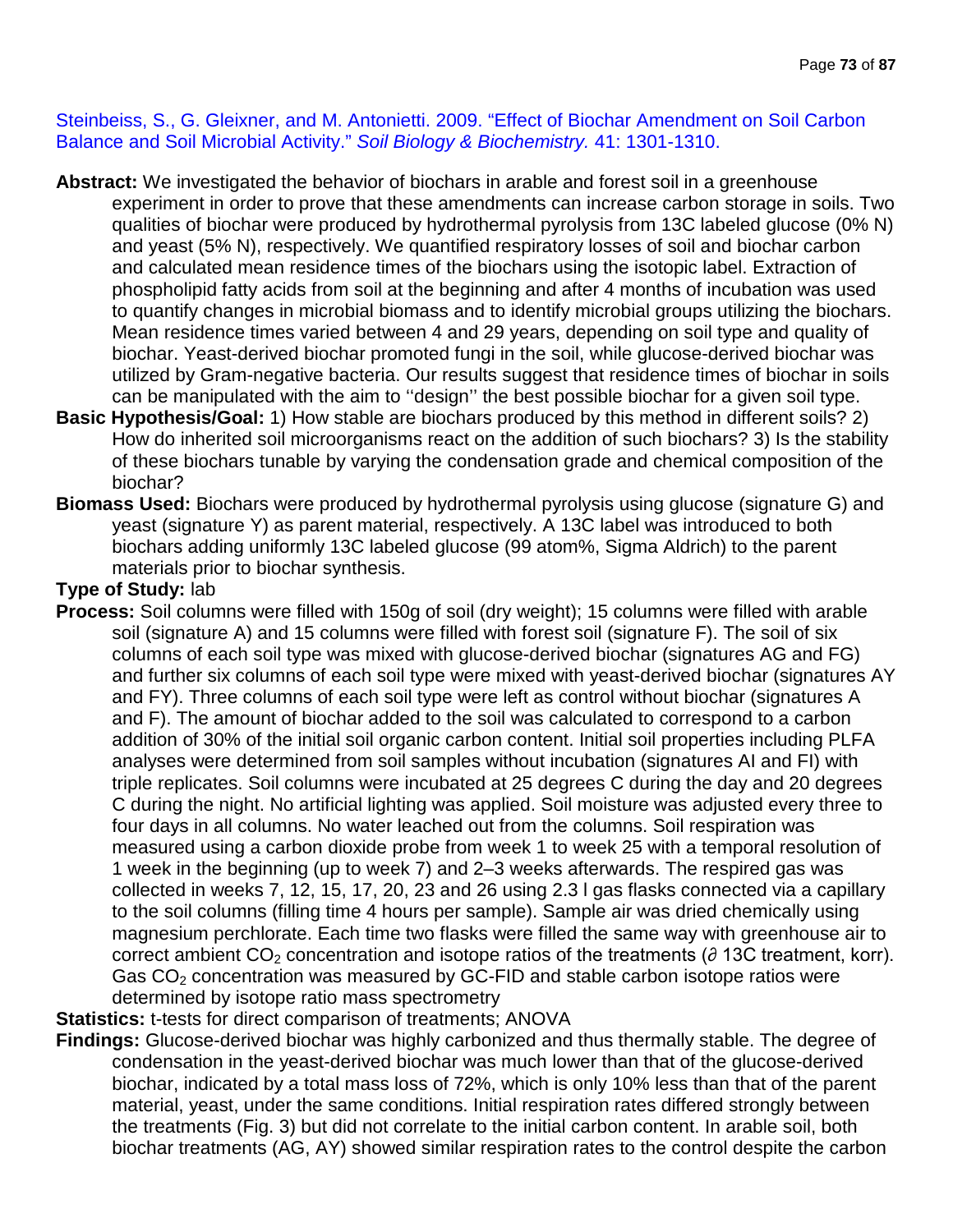addition (p=0.64 and 0.50, respectively). Measured respiration rates reflect temporary carbon losses and varied over time due to temperature and soil moisture variability. Addition of glucose-derived biochar to both soil types caused a significant reduction of microbial biomass (p<0.001) during incubation. In contrast, yeast-derived biochar addition did not change the  $PLFA$  content in the soils ( $p=0.39$ ), which still was as high as before incubation in both soil types. We found no interaction between soil type and biochar type (p=0.15).

- **Soil Details:** Soils used for the greenhouse experiment were sampled at the continued arable plot of the Jena Experiment and at the old growth forest field site of the Hainich National Park, respectively. The soil of the Jena Experiment was classified as Eutric Fluvisol and had a texture of 23% clay, 64% silt and 13% sand. The soil of the Hainich field site was a fertile Cambisol containing 40% clay, 56% silt and 4% sand. In September 2007 the top 5 cm of soil were sampled at both field sites, passed through a sieve with a mesh size of 2 mm and partitioned for PLFA extraction (fresh soil), for soil column filling and for chemical analyses (dried at 40 degrees C), respectively.
- **Conclusions:** Answering "Goal" questions respectively: 1) Biochars produced by hydrothermal pyrolysis would add to the decadal soil carbon pool. 2) Inherited soil microorganisms adapted to the new carbon source and utilized both types of biochar. The biochar type determined, which group of microorganisms were involved in the decomposition process. Yeast-derived biochar strongly promoted fungi, while glucose-derived biochar primarily was utilized by Gramnegative bacteria. 3) Our results clearly show that the type of biochar, i.e. condensation grade and chemical structure, is the main driver for all differences observed between our treatments. All patterns observed for the biochar types were the same in both soils. We thus conclude that the condensation grade and the chemical structure of biochars produced by this method could serve as ''tuning parameter'' to design biochars that act as fertilizers but simultaneously add to the soil carbon pool on a decadal time scale.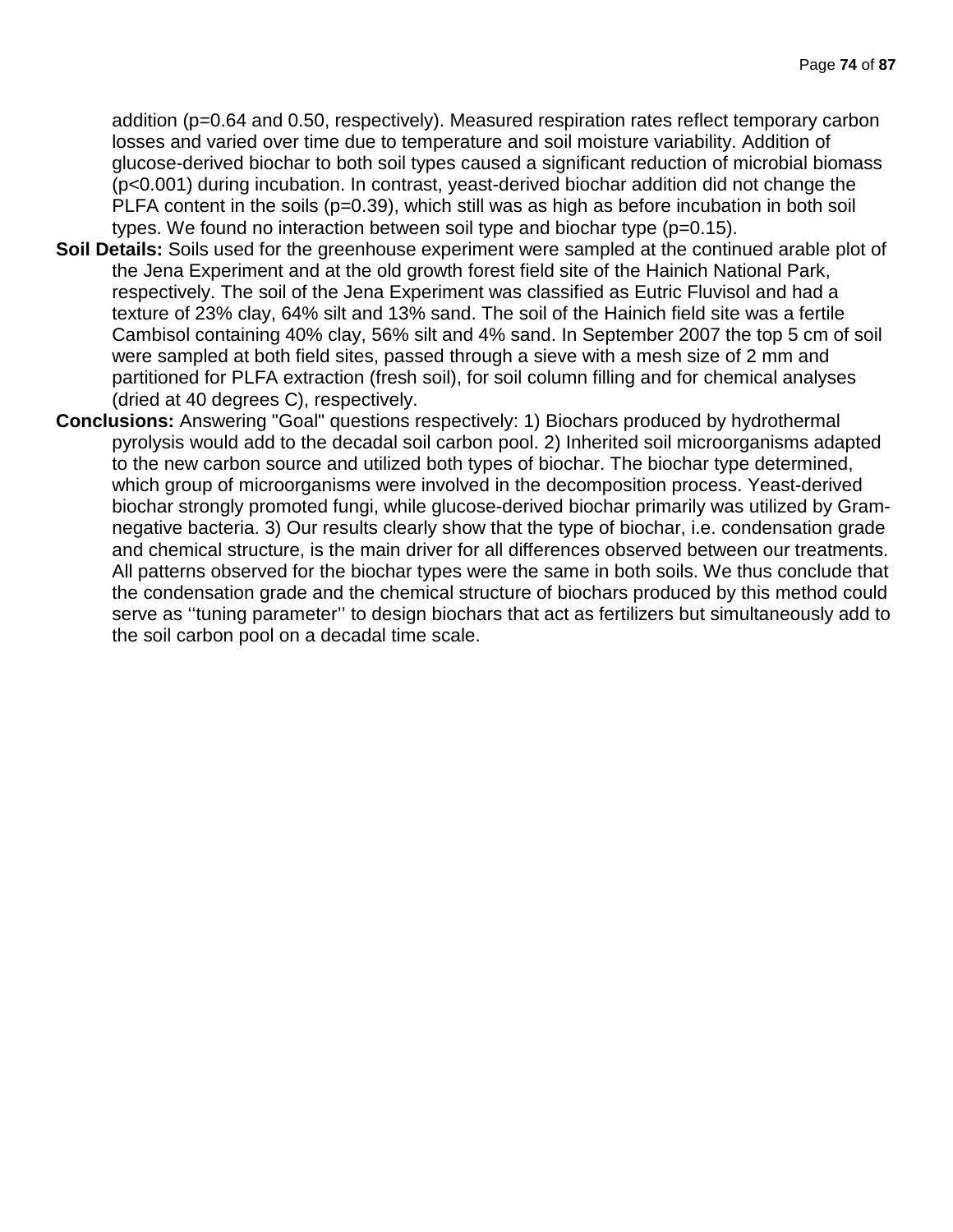Taghizadeh-Toosi, Arezoo, et al. 2012. "Biochar Adsorbed Ammonia is Bioavailable." *Plant Soil*. 350: 57-69.

**Abstract:** Abstract Biochar is produced as a by-product of the low temperature pyrolysis of biomass during bioenergy extraction and its incorporation into soil is of global interest as a potential carbon sequestration tool. Biochar influences soil nitrogen transformations and its capacity to take up ammonia is well recognized. Anthropogenic emissions of ammonia need to be mitigated due to negative environmental impacts and economic losses. Here we use an isotope of nitrogen to show that ammonia-N adsorbed by biochar is stable in ambient air, but readily bio-available when placed in the soil. When biochars, containing adsorbed 15N labeled ammonia, were incorporated into soil the 15N recovery by roots averaged 6.8% but ranged from 26.1% to 10.9% in leaf tissue due to differing biochar properties with plant 15N recovery greater when acidic biochars were used to capture ammonia. Recovery of 15N as total soil nitrogen (organic + inorganic) ranged from 45% to 29% of 15N applied. We provide a proof of concept for a synergistic mitigation option where anthropogenic ammonia emissions could be captured using biochar, and made bio-available in soils, thus leading to nitrogen capture by crops, while simultaneously sequestering carbon in soils.

**Biomass Used:** 4 biochar materials (BC1-4) of Monterey Pine wood chips pyrolisized at 300, 300, 350, and 500 degrees C, respectively, and characterized for: cation exchange capacity using a 1 g biochar (sieved < 2 mm): 50 ml silver thiourea extraction ratio and analysis by ICP- OES **Type of Study:** lab

**Process:** Petri dishes containing sieved (< 2 mm) oven-dried (105° C) biochar (1.5 g) were placed in Mason jars (0.5 l) above the NaOH solution (55 ml). Gas-tight lids, fitted with septa, were put on to the jars prior to injecting 25 ml of the 15N enriched  $(NH<sub>4</sub>)2SO<sub>4</sub>$  solution into the NaOH solution contained by the jars. Jars were left sealed for 1 week. No measure of aerobic status was made over this time since generation of  $NH<sub>3</sub>$  neither consumes oxygen nor produces  $CO<sub>2</sub>$ , and microbial activity on the biochar was considered negligible. After 1 week excess 0.1M sulfuric acid was injected to neutralize the solution in the jars and to allow any remaining  $NH<sub>3</sub>$ gas to be absorbed by the acid solution. The jars were then left for a further 2 hours. All the 15N enriched biochar materials were stored in sealed glass vials prior to analysis. Both nonenriched (BC) and enriched (eBC) biochar materials were analyzed for total N and 15N enrichment 3 days after 15N labelling using continuous flow isotope ratio mass spectrometry (CFIRMS; 20–20 Sercon Ltd). Subsamples of the eBC1 biochar were taken every other day and analysed, using CFIRMS, for total N content and 15N enrichment. Ten treatments were monitors: soil alone, soil with ryegrass, soil + ryegrass + unenriched biochar (BC1-4), and soil + ryegrass + 15N-enriched biochar (eBC1-4).

### **Statistics:** linear regression

**Crop Detail:** perennial ryegrass (Lolium perenne L.)

- **Findings:** The uptake of 15N labeled NH3 by the biochar materials was higher than in previously summarized studies where rates of the order of 0.2 to 1.8 mg g−1of biochar were noted, and this may be a function of biomass used, biochar pyrolysis conditions and/or the NH3 concentration the biochars were exposed to. The close relationship observed here between both the biochar pH and surface acidity and the amount of NH3-N taken up supports this idea, along with the increase in pH following exposure to NH3 of the eBC materials.
- **Soil Details:** A Temuka silt loam soil of adequate fertility to grow ryegrass was sampled (0–7.5 cm depth) from a grazed pasture site (43° 38' 58" S, 172° 27' 53" E), air-dried, and sieved to 2 mm.
- **Conclusions:** The use of 15N stable isotope unequivocally demonstrates that NH3 adsorbed onto biochar can provide a source of N for plants when the biochar-NH3 complex is placed in the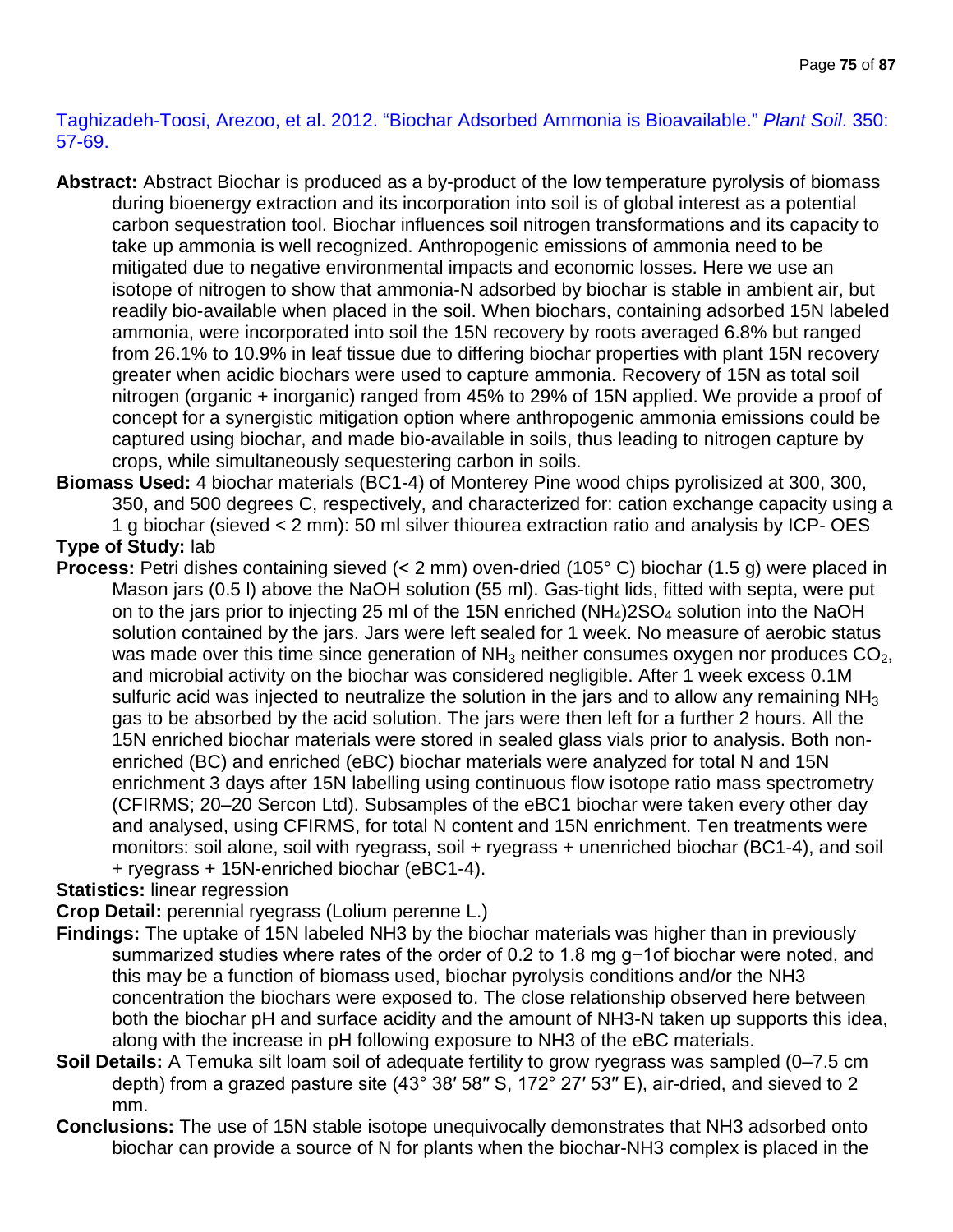soil-plant matrix. [The study] demonstrates a proof of concept for dramatically reducing the leakage of N from agricultural systems and its recycling by using biochar to capture NH3 emissions.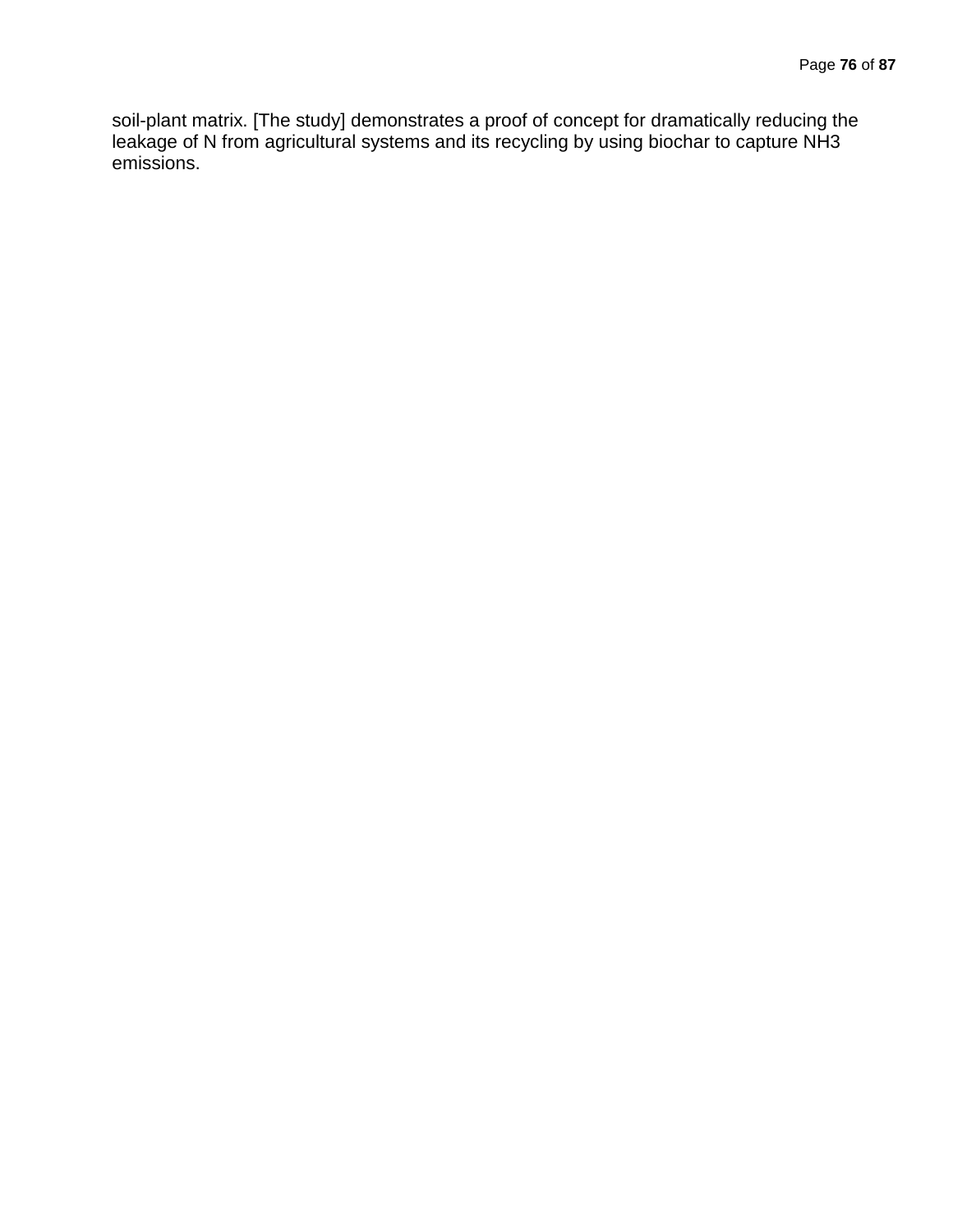Vaccari, F.P., et al. 2011. "Biochar as a Strategy to Sequester Carbon and Increase Yield in Durum Wheat." *European Journal of Agronomy*. 34: 231-238.

- **Abstract:** Carbon sequestration in agricultural soils is a climate change mitigation option since most of cultivated soils are depleted of soil organic carbon and far from saturation. The management practices, most frequently suggested to increase soil organic carbon content have variable effects depending on pedo-climatic conditions and have to be applied for a long time periods to maintain their sink capacity. Biochar (BC), a carbon rich product obtained through carbonization of biomass, can be used for carbon sequestration by applying large amounts of carbon very resistant to decomposition. The BC remains into soil for a long time and there is evidence that the BC stores atmospheric carbon from centennial, to millennial timescales. However most of the agronomic studies on BC application have been made in tropical and sub-tropical climates, while there is a substantial lack of studies at mid-latitudes and in temperate climates. This paper presents the results on an investigation of large volume application of BC (30 and 60 t ha−1 ) on durum wheat in the Mediterranean climate condition, showing the viability of BC application for carbon sequestration on this crop. BC application also has positive effects up to 30% on biomass production and yield, with no differences in grain nitrogen content. Moreover no significant differences between the two BC treatments were detected, suggesting that even very high BC application rates pro- mote plant growth and are, certainly, not detrimental. The effect of the biochar on durum wheat was sustained for two consecutive seasons when BC application was not repeated in the second year.
- **Basic Hypothesis/Goal:** Field experiment where a large volume of biochar was applied to durum wheat crop for two consecutive seasons in a Mediterranean climate.
- **Biomass Used:** a commercial horticultural charcoal provided by Lakeland Coppice Products (England) obtained from coppiced woodlands (beech, hazel, oak and birch)
- **Type of Study:** field experiment
- **Process:** Biochar was manually applied, before sowing operation in 2009 and in 2010 and partially buried with a rotary hoeing tillage. Wheat was sown on 16th January 2009 (experiment 2008/2009) and on 14th December 2009 (experiment 2009/2010) in rows with a sowing rate of 450 germinable seeds per square meter. Nitrogen-phosphate and phosphorous fertilizer were distributed at sowing (22 kg ha−1 of N and 50 kg ha−1 of  $P_2O_5$ ) and a second fertilization was made on April using ammonium nitrate fertilizer at a rate of 100 kg N ha−1 for both experiments. During the wheat-growing season, three destructive biomass samples were done at Zadoks scale of (Zadoks et al., 1974): 32 (stem elongation or jointing, 2nd node detectable), 50 (heading, first spikelet of head visible) and 91 (ripening, kernel hard difficult to separate by fingernail). The plots were manually harvested on 25th June 2009 and on 4th July 2010 by selecting three subplots of 0.25 m2 in the central part of each plot to avoid the edge effects. Total above ground biomass (AGB) was oven-dried and weighted. Wheat ears were then separated from the straw and the grains were separated from the ears using a laboratory thresher (LD 350, Wintersteiger, Ried, Austria); nitrogen (N) grain concentration was determined using a Near-Infrared Spectroscopy (NIR Analyzer, Carlo Erba, MI, Italy). During the 2008/2009 experimental season the soil temperature was monitored at five different dates (January 15th, 29th; February 20th, 24th and March 24th) at 5 cm of soil depth, using a soil temperature probe (STP-1, PPSystems, Hitchin, UK). Moreover, the number of durum wheat plants along a row (1 m length) was counted in each plot at Zadoks scale 12 (2nd leaves unfolded) and the weed productions were harvested by selecting three subplots of 0.25 m2 on each plot at durum wheat harvest (25th June) and at 16th October 2009. Soil pH was measured in 1:2.5 (soil:water) suspension adding CaCl2 (0.01 M), sampling the soil before and after (end of June) BC application, in 2009.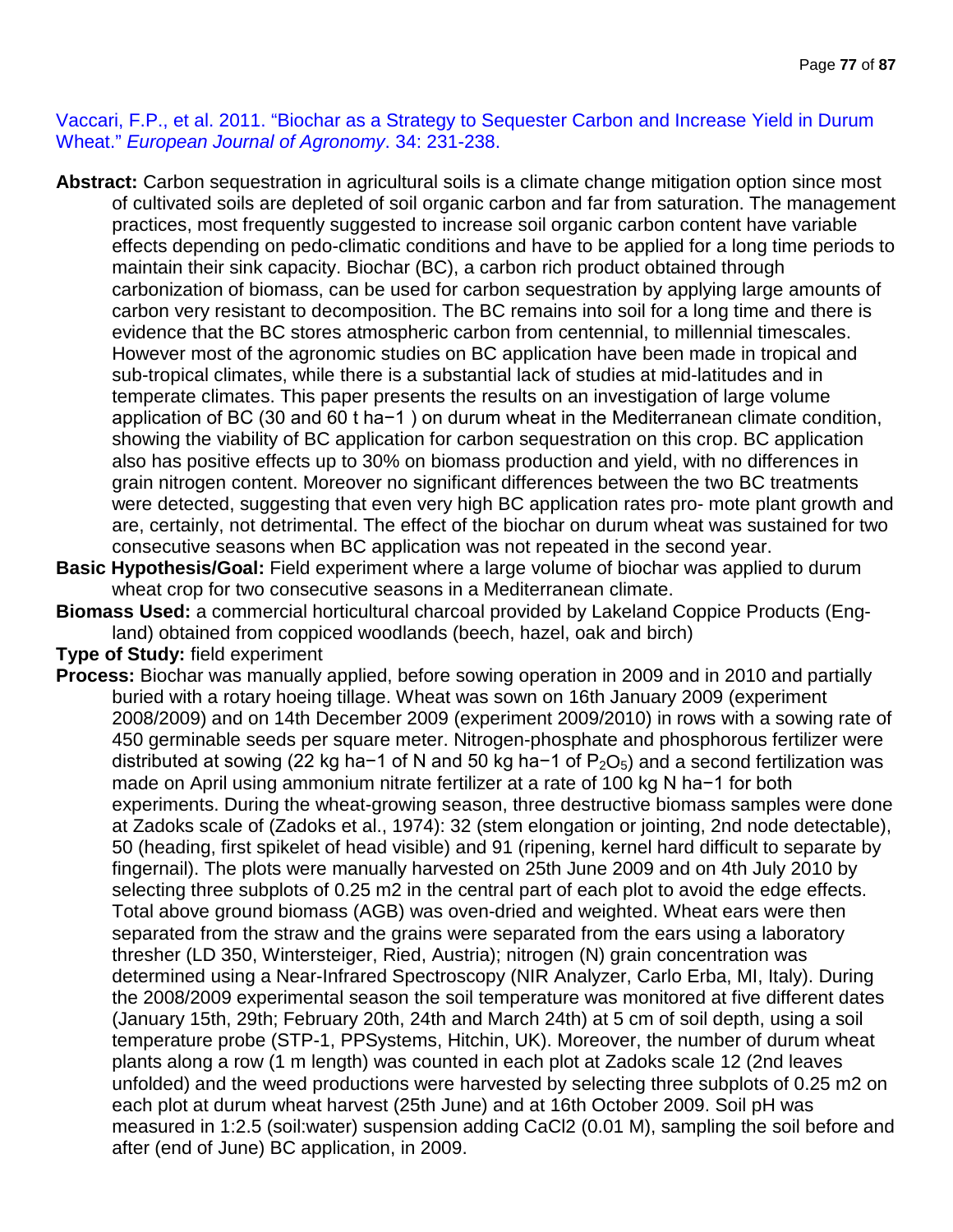- **Statistics:** one-way ANOVA performed separately in each growing season to compare the three treatments (C0, B30, and B60). Moreover, the residual effect of BC in 2009/2010 (treatments C0w, B30w and B60w) was evaluated including in the analysis the new treatments with BC application in the same year. Prior to ANOVA, Bartlett's test was used on the data to test the homogeneity of variance. Student–Newman–Keuls test at 0.05 significance level was used as means multiple comparison test.
- **Crop Detail:** The field experiment was made over two consecutive seasons in 2008/2009 and 2009/2010 near Pistoia (Toscana, Lat. 43◦ 56′ N, Long. 10◦ 54′ E, 65 m a.s.l.), using the durum wheat (Triticum durum L.) cultivar Neolatino. Meteorological parameters were collected by an automatic weather station, installed close to the experimental field. During the period September–July of 2008/2009 and 2009/2010, total rainfall was 1159 and 1222.8 mm respectively and the mean air temperature was 13.9 and 15.1◦C (Fig. 1). The soil was a siltyloam (USDA, 2005) with a sub-acid pH of 5.2 (Table 1). In the first experimental season (2008/2009), a randomized block experiment with four replicates was set up in plots of 25  $m^2$ , considering three treatments: Control (C0), biochar at a rate of 30tha−1 (B30) and 60 t ha−1 (B60). In order to evaluate the potential residual effect of BC application on wheat yield, the same plots (thereinafter called C0w, B30w and B60w) were cultivated without BC application in the following growing season (2009/2010). In 2009/2010, new plots with BC application were added in the experimental site, maintaining the same layout of the previous year (C0, B30 and B60).
- **Pyrolysis Facility Details:** The BC applied in both field experiments was a commercial horticultural charcoal provided by Lakeland Coppice Products (England) obtained from coppiced woodlands (beech, hazel, oak and birch). BC has been obtained at pyrolysis temperatures of  $500^{\circ}$ C in a transportable ring kiln (2.15 m in diameter and holding around 2 t of hardwood). The BC was crushed into particles smaller than 1 cm before application into soil in order to increase the area/volume ratio and to enhance its expected effects on soil properties.
- **Findings:** Found the addition of biochar to increase crop yield. Two years of field experiments supported the view, that the addition of large quantities of BC to sequester atmospheric CO2 is a viable option for durum wheat crops, at least for the typical conditions of Southern Europe, where this species is commonly cultivated.
- **Soil Details:** Sand (gkg−1)a 2mm≫0.05mm: 501 | Silt (g kg−1 ) 0.05 mm ≫ 0.002 mm: 433 | Clay (g kg−1 ) < 0.002 mm: 67 | Bulk density (Mg m−3 ): 1.2 | OC (g kg−1 )b: 21 | N (g kg−1)c: 1.2 | CEC (mequiv./100 g)d: 18 | pHe: 5.2
- **Potential Relevance for Arid Soils:** possibly more relevant than other trials but the area used receives considerably more rain than NV (the authors documented rainfall over the two growing seasons exceeding 45 inches per year)
- **Climate Change:** This experiment provided evidence that such important carbon sequestration potential may be realized without any negative consequence on crop yield.
- **Conclusions:** The results presented and discussed in this paper provide important evidence that BC can be successfully used to sequester atmospheric  $CO<sub>2</sub>$  in durum wheat crops. Large BC applications had no harmful effects on yield and yield quality over two consecutive years and also did not interfere with the execution of conventional agricultural management. The results presented and discussed in this paper provide important evidence that BC can be successfully used to sequester atmospheric  $CO<sub>2</sub>$  in durum wheat crops. Large BC applications had no harmful effects on yield and yield quality over two consecutive years and also did not interfere with the execution of conventional agricultural management. Lower bulk density in BC-treated plots has the potential to reduce the tensile strength of mineral soils eventually leading to reduced tillage costs.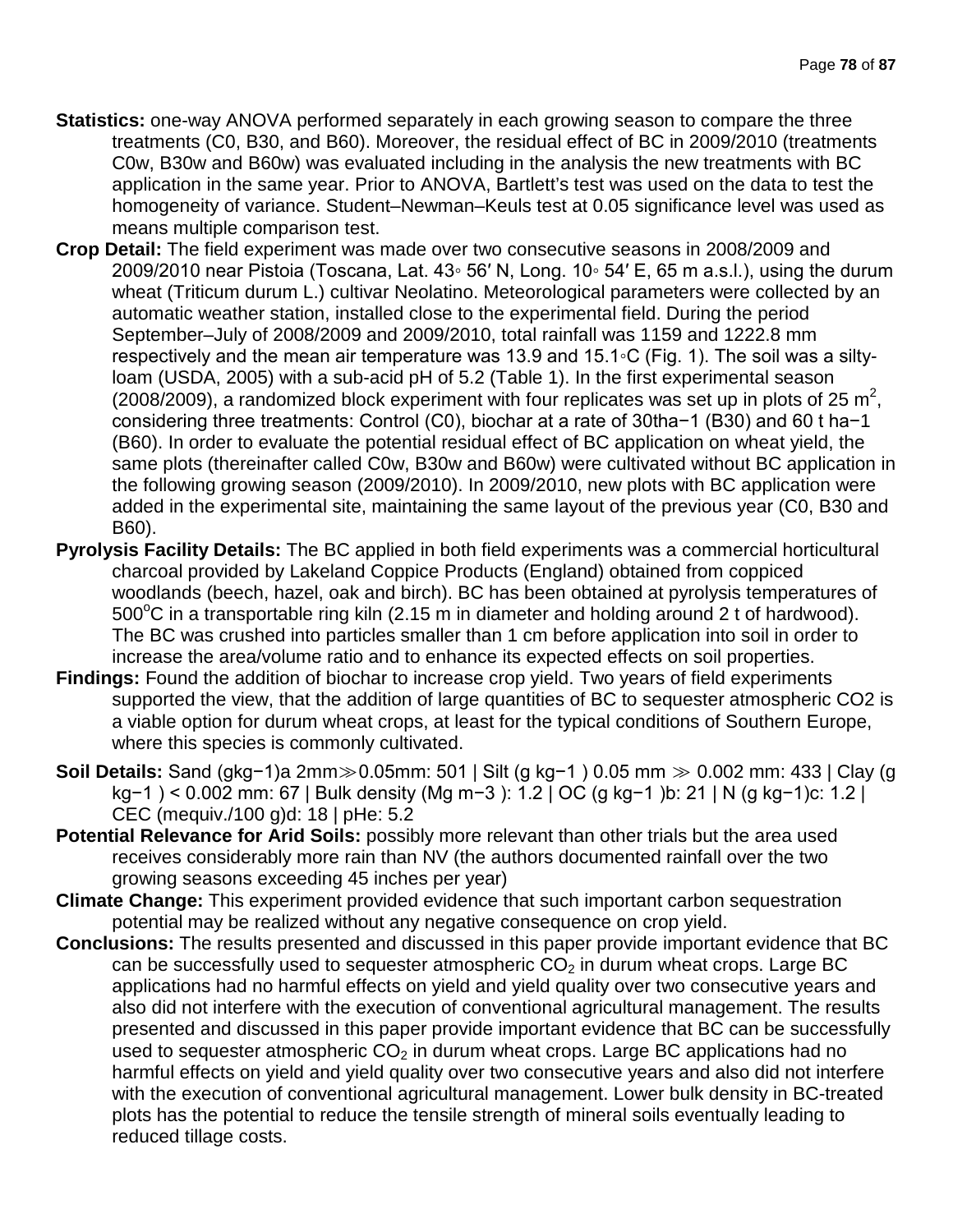Wang, Jinyang, et al. 2011. "Effects of Biochar Addition on N2O and CO2 Emissions from Two Paddy Soils." *Biology and Fertility of Soils.* 47: 887-896.

- Abstract: Impacts of biochar addition on nitrous oxide (N<sub>2</sub>O) and carbon dioxide (CO<sub>2</sub>) emissions from paddy soils are not well documented. Here, we have hypothesized that  $N<sub>2</sub>O$  emissions from paddy soils could be depressed by biochar incorporation during the upland crop season without any effect on  $CO<sub>2</sub>$  emissions. Therefore, we have carried out the 60-day aerobic incubation experiment to investigate the influences of rice husk biochar incorporation (50 tha−1) into two typical paddy soils with or without nitrogen (N) fertilizer on N<sub>2</sub>O and CO<sub>2</sub> evolution from soil. Biochar addition significantly decreased N2O emissions during the 60-day period by 73.1% as an average value while the inhibition ranged from 51.4% to 93.5% (P < 0.05– 0.01) in terms of cumulative emissions. Significant inter- actions were observed between biochar, N fertilizer, and soil type indicating that the effect of biochar addition on  $N_2O$ emissions was influenced by soil type. Moreover, biochar addition did not increase  $CO<sub>2</sub>$ emissions from both paddy soils ( $P > 0.05$ ) in terms of cumulative emissions. Therefore, biochar can be added to paddy fields during the upland crop-growing season to mitigate  $N_2O$ evolution and thus global warming.
- **Theory:** The addition of biochar to soil can help to mitigate global warming by mitigating N<sub>2</sub>O evolution
- **Basic Hypothesis/Goal:** The aim of this study is to give an insight into the effect of biochar addition on  $N_2O$  and  $CO_2$  emissions during the upland crop season as influenced by paddy soil type and N fertilizer.
- **Biomass Used:** produced from rice husks through thermal decomposition (350-500 degrees C) from a local (Chinese) company and ground to pass through a 2-mm stainless steel sieve **Type of Study:** lab
- **Process:** Soil samples were collected from ChangShu (CS) agro-ecological experimental station in the Jiangsu province and LiuYang (LY) agro-technical experimental field station in the Hunan province in China, typical for single rice–upland crop rotation and double rice agriculture, respectively. Three to four soil cores (30  $\times$  30 cm) were taken randomly and mixed homogenously at each site. Soil samples were air-dried, ground to pass through a 2-mm stainless steel sieve, and then stored at 4°C. The following treatments were established with four replicates: control (ck), soil + biochar (B), soil + urea N (N), and soil + urea N + biochar (BN). The aerobic incubation method was modified after Huang et al. (2004). Soil (90 g on oven-dry weight basis) was added to an Erlenmeyer flask (250 ml) and treated with distilled water to achieve the desired moisture content of 40% water holding capacity (WHC). Then the flasks were incubated at  $25 \pm 1^{\circ}$ C in the dark for 7 days to stabilize microbial activity. During the following 60-day incubations, soil water content was brought to 60% WHC by adding distilled water; every 2 or 3 days, water was added to compensate water losses. Urea was evenly applied after pre-incubation at 200 mg Nkg−1 soil and biochar rate was 26.67 gkg−1 soil equivalent to a field application rate of 50 tha−1, by considering incorporation into the 0–15 cm soil layer and a soil bulk density of 1.25 gcm−3.
- **Statistics:** MANOVA was used to test B, N, and their interaction on N<sub>2</sub>O and CO<sub>2</sub> emissions from two paddy soils for each incubation period. Both results were separately analyzed for each paddy soil since significant interactions between biochar, N fertilizer, and soil were detected. Then, a three-way analysis of variance (ANOVA) was applied to determine cumulative  $N_2O$  and  $CO<sub>2</sub>$ emissions affected by biochar, N fertilizer, soil, and their interactions. An ANOVA with F test linearly related the total variation of  $CO<sub>2</sub>$  emissions with the changes of DOC content and also gave the part not explained by the relationship. Comparisons of cumulative  $N_2O$  and  $CO<sub>2</sub>$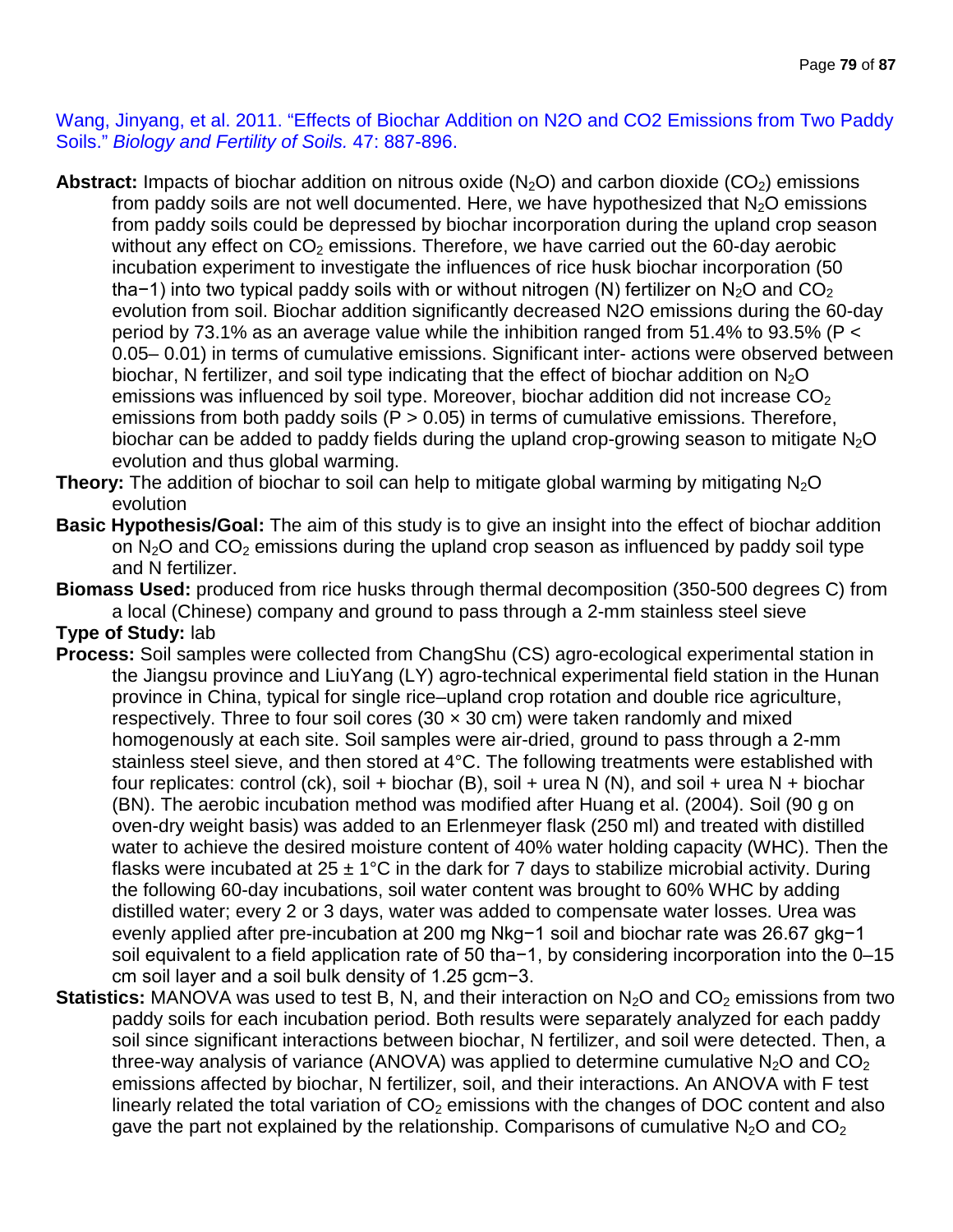emissions from each paddy soil affected by biochar and N fertilizer were made using Tukey's honestly significant difference tests based on least square means.

**Conclusions:** The aerobic incubation study showed that N<sub>2</sub>O emissions from paddy soils can be substantially reduced via biochar incorporation, due to reduction of soil  $NH_4 + N$  and  $NO_3 - N$ concentration. In terms of cumulative  $CO<sub>2</sub>$  emissions and DOC changes, biochar addition did not enhance soil C cycling in both paddy soils. Thus, biochar addition during the upland crop season (non-rice season) has a great potential to depress  $N_2O$  emissions and to counteract global warming.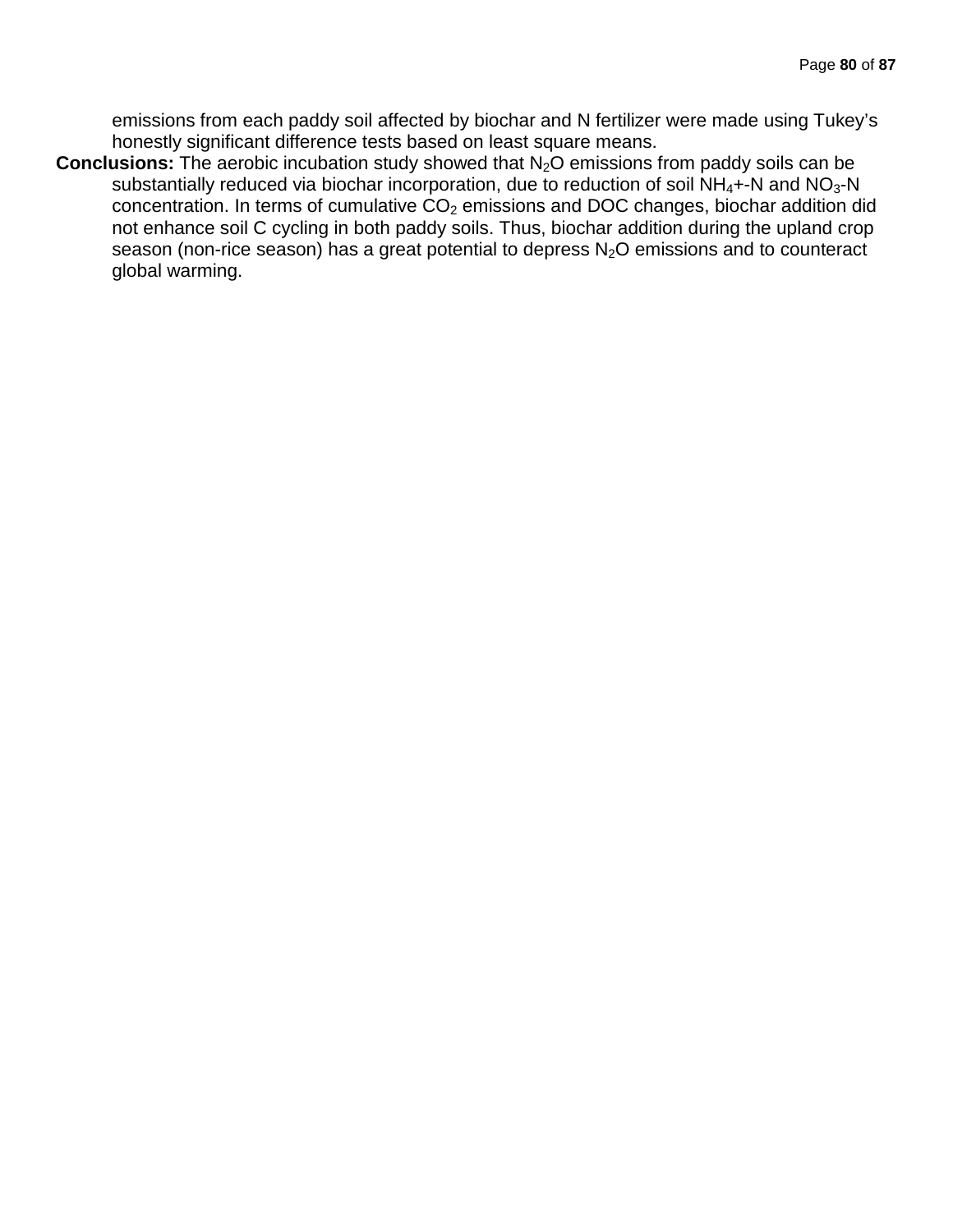Whitman, Thea and Johannes Lehmann. 2009. "Biochar – One Way Forward for Soil Carbon in Offset Mechanisms in Africa?" *Environmental Science & Policy*. 12: 1024-1027.

- **Abstract:** The Kyoto Protocol's Clean Development Mechanism (CDM) has had relatively little success in Africa due to a number of factors. Increases in agricultural soil carbon have strong benefits for soil health as well as potential for carbon sequestration, but such projects are currently excluded from the CDM and other offset mechanisms. Small-scale biochar systems with net emission reductions may hold a key for Africa to engage with the international offset mechanisms and open the door to soil carbon sequestration projects.
- **Basic Hypothesis/Goal:** Small-scale biochar systems with net emission reductions may hold a key for Africa to engage with the international offset mechanisms and open the door to soil carbon sequestration projects.
- **Amount of Dry Biomass:** It is suggested that it should be limited to the amount needed for cooking and not the amount of biomass that can be accessed.

#### **Type of Study:** review

**Conclusions:** Biochar could very well be Africa's key to the doors that the CDM was supposed to open toward sustainable development and climate change mitigation. Significant field-level research is needed first, but biochar could lead the way for other soil carbon management strategies to improve soil health and provide tangible local benefits while addressing global warming, making it a strong candidate for future incarnations of the CDM and other offset mechanisms in Africa.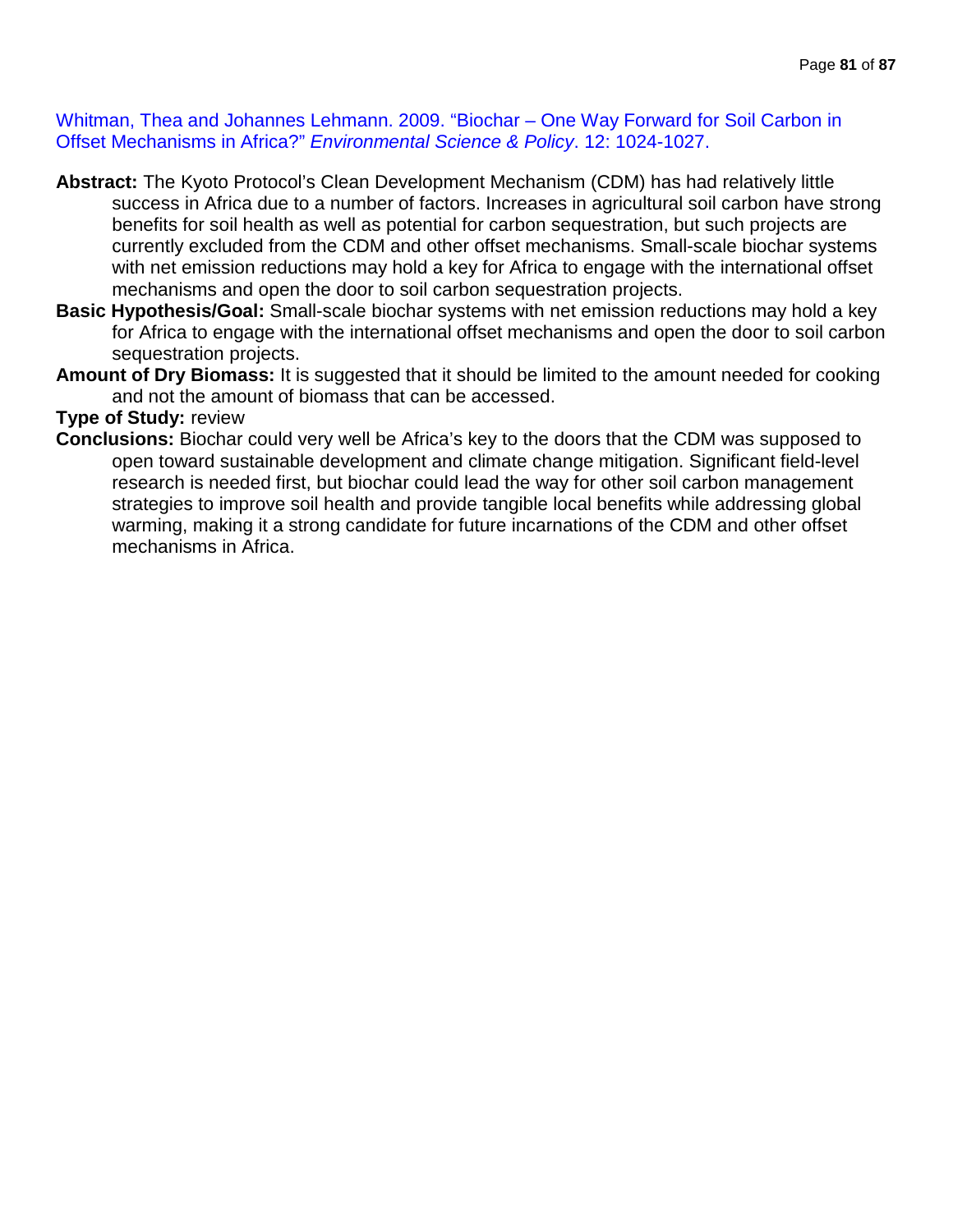Winsley, Peter. 2007. "Biochar and Bioenergy Production for Climate Change Mitigation." *New Zealand Science Review*. 64(1): 5-10.

- **Abstract:** The world will increasingly depend on renewable energy with low or zero net greenhouse gas (GHG) emissions. This paper explores how science and the economic 'rules of the game' might realize the potential for the pyrolysis co-production of biochar and bio-oil to mitigate net GHG emissions while achieving other economic and environmental benefits. This pyrolysis process produces a high carbon biochar that can be sequestered almost permanently in soil, and energy that substitutes for fossil fuels. It is 'carbon negative', that is, it allows an everincreasing carbon sink to be built up in soil. Biochar can reduce emissions of nitrous oxide and leaching of nitrates into water. It can also lift agricultural productivity through its effect on soil structure, micro-biota and nutrient availability.
- **Theory:** Biochar and bio-energy can be increase agricultural yields and help mitigate climate change **Basic Hypothesis/Goal:** The goal of this article is to demonstrate multiple positive effects of using biochar.
- **Climate Change:** can reduce nitrogen fertilizer requirements and nitrous oxide emissions; bio-oil can be used as a fuel alternative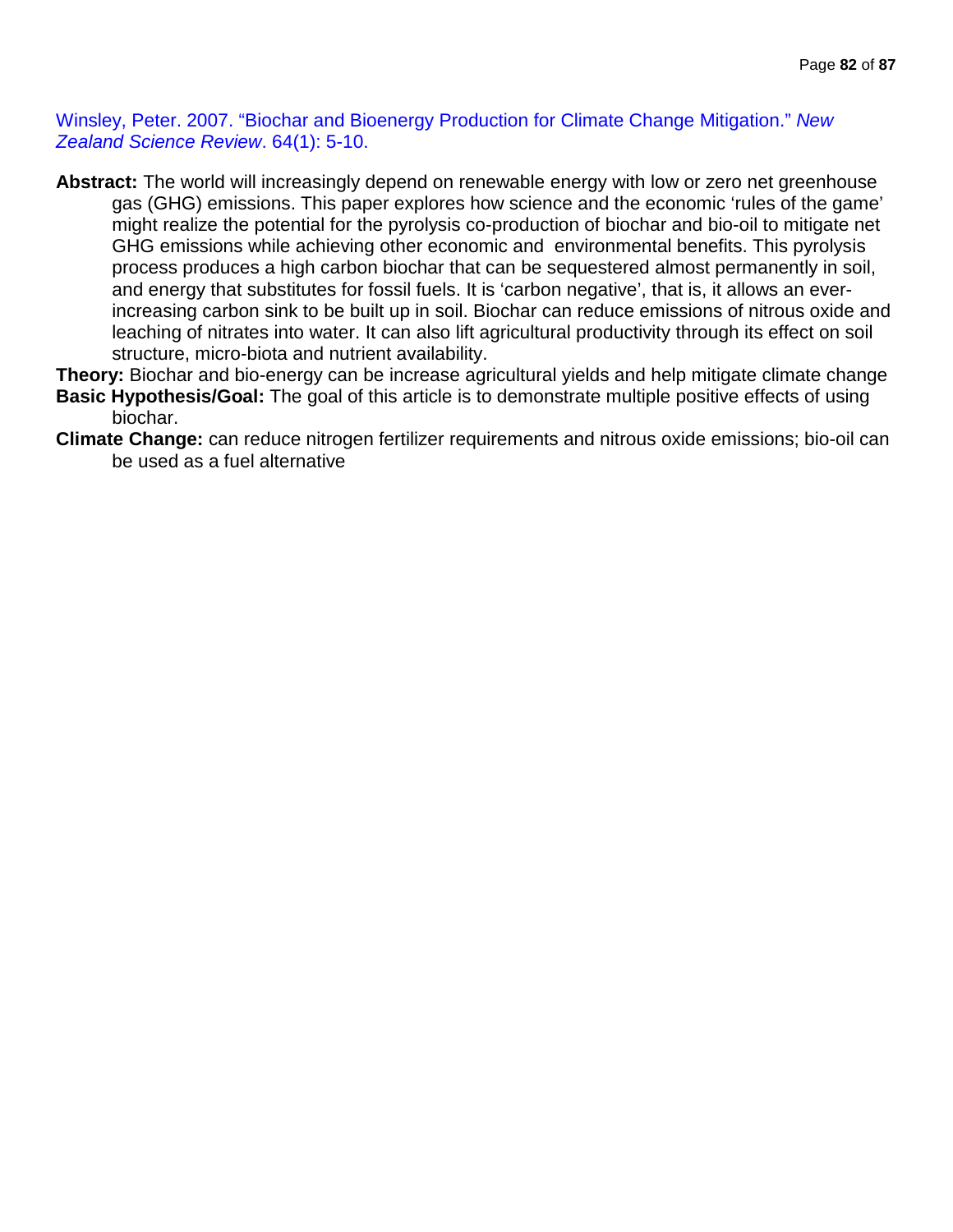Woolf, Dominic, et al. 2010. "Sustainable Biochar to Mitigate Global Climate Change." *Nature Communications.* 56: 1-9.

- **Abstract:** Production of biochar (the carbon (C)-rich solid formed by pyrolysis of biomass) and its storage in soils have been suggested as a means of abating climate change by sequestering carbon, while simultaneously providing energy and increasing crop yields. Substantial uncertainties exist, however, regarding the impact, capacity and sustainability of biochar at the global level. In this paper we estimate the maximum sustainable technical potential of biochar to mitigate climate change. Annual net emissions of carbon dioxide  $(CO<sub>2</sub>)$ , methane and nitrous oxide could be reduced by a maximum of 1.8 Pg  $CO<sub>2</sub>-C$  equivalent ( $CO<sub>2</sub>-Ce$ ) per year (12% of current anthropogenic  $CO<sub>2</sub>$ -Ce emissions; 1Pg=1Gt), and total net emissions over the course of a century by 130 Pg  $CO<sub>2</sub>-Ce$ , without endangering food security, habitat or soil conservation. Biochar has a larger climate-change mitigation potential than combustion of the same sustainably procured biomass for bioenergy, except when fertile soils are amended while coal is the fuel being offset.
- **Theory:** Biochar can be a means of mitigating climate change through carbon sequestration, projection of a cleaner energy alternative, and allowing for larger crop yields.
- **Basic Hypothesis/Goal:** Estimate of the maximum potential of biochar to mitigate climate change **Biomass Used:** Estimates are provided for: rice, other cereal grains, sugar cane, manures, biomass crops, forestry residues, agro-forestry, and green/wood waste.
- **Amount of Dry Biomass:** Varies. Estimates of the actual annual yield/availability for each type of biomass are provided.

#### **Type of Study:** lab

**Process:** used a statistical "model (BGRAM version 1.1) to calculate the net avoided GHG emissions attributed to sustainable biochar production as a function of time" and applied it to three scenarios (each uses a different percentage [an alpha, beta, and maximum sustainable technical potential] of the available amount of each source)

**Statistics:** own model (BGRAM version 1.1) plus sensitivity and Monte Carlo analyses **Crop Detail:** -statistical analysis of available biomass from various sources; no crop detail-

- **Climate Change:** "Our analysis demonstrates that sustainable biochar production (with addition to soils) has the technical potential to make a sustainable contribution to mitigating climate change. Maximum avoided emissions of the order to  $1.8Pg$  CO<sub>2</sub>-Ce annually, and of 130 Pg  $CO<sub>2</sub>$ -Ce over the course of a century, are possible at current levels of feedstock availability, while preserving biodiversity, ecosystem stability, and food security."
- **Emissions Reduction:** "Maximum avoided emissions of the order to 1.8Pg CO<sub>2</sub>-Ce annually, and of 130 Pg  $CO<sub>2</sub>$ -Ce over the course of a century, are possible at current levels of feedstock availability, while preserving biodiversity, ecosystem stability, and food security."
- **Comment:** Useful graphics of the impacts of pyrolysis and the pyrolysis emissions cycle. Would be useful to see the supplemental documents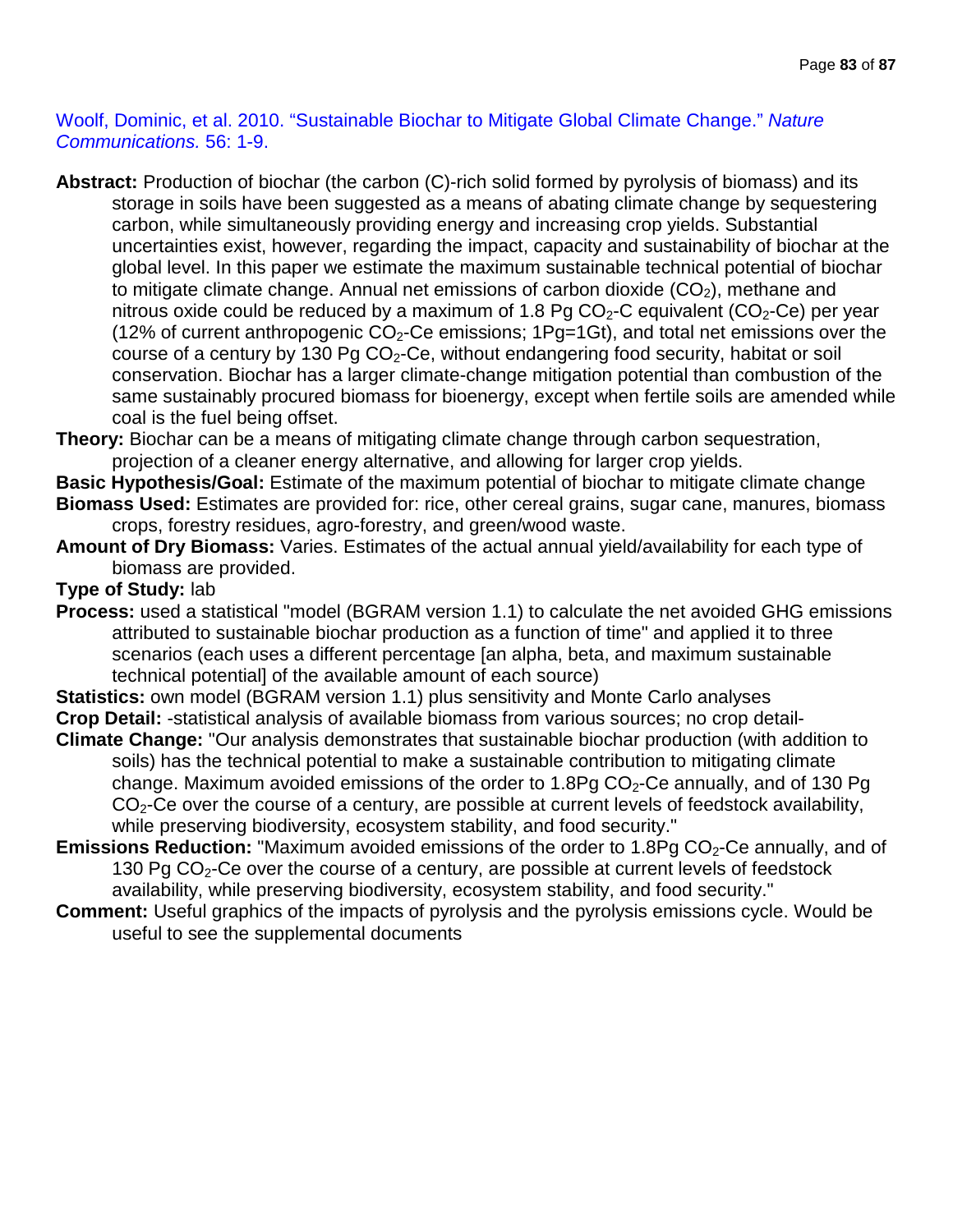Zimmerman, Andrew R., Bin Gao, and Mi-Youn Ahn. 2011. "Positive and Negative Carbon Mineralization Priming Effects Among a Variety of Biochar-Amended Soils." *Soil Biology & Biochemistry.* 43: 1169-1179.

**Theory:** Assessment of the effect of biochar amendment on soil

**Basic Hypothesis/Goal:** Explanation of the seeming confusion over the short and long-term effect of biochar amendment on soil; explanation of why some studies show a positive priming effect while others show a negative priming effect.

**Biomass Used:** oak, pine, bubinga, Eastern gamma grass, bagasse

**Amount of Dry Biomass:** biochar alone: 200mg quartz sand and 20mg biochar; soil alone: 1g; soilbiochar mix: 1g and 100mg, respectively -- "This soil-biochar mixture, or 10% biochar by weight, corresponds to 90 ton/ha application rate (10 cm tillage) which is in the upper end of application rates currently employed"

#### **Type of Study:**

- **Process:** "A microbial inoculate consisting of a forest soil extract (from within the same watershed) and an NPK nutrient solution similar to that of the soils [60 g of  $(NH_4)_2SO_4 \# 6$  g of  $KH_2PO_4$  L!1] was added to the biochar-alone incubations, whereas only distilled water was added to the soils, in each case to bring the soil or soil-biochar mixture to 50% water holding capacity (0.4e0.7 ml) was added to the soil-alone and soil # biochar incubations. Tubes were incubated in the dark at 32 C. Oxidation of biochar-C was determined every two weeks during the first three months and monthly thereafter by measuring  $CO<sub>2</sub>$  evolution into the vial headspace using an automated CO2 coulometer (UIC Inc., Joliet, IL). Headspace  $CO<sub>2</sub>$  was carried with  $CO<sub>2</sub>$ -free air into the coulometer during a 5 min flushing time, leaving the vials refilled with CO2-free air for re-incubation. The analytical detection limit for  $CO<sub>2</sub>$  is 0.1 mg C and systems blanks, empty tubes, yielded  $CO<sub>2</sub>$  measurements of less than 2mg for any given time period. Assuming 1:1  $CO<sub>2</sub>$  production to oxygen consumption,  $O<sub>2</sub>$  was always in excess."
- **Conclusions:** the biochar type, the soil type, and the period over which measurements are made, can strongly influence the direction and magnitude of priming effect recorded. While both positive and negative priming effects were observed in these incubations of biochar and soil, it is negative priming, that is, the enhanced storage of both biochar-C and SOC, which is expected to endure into the future.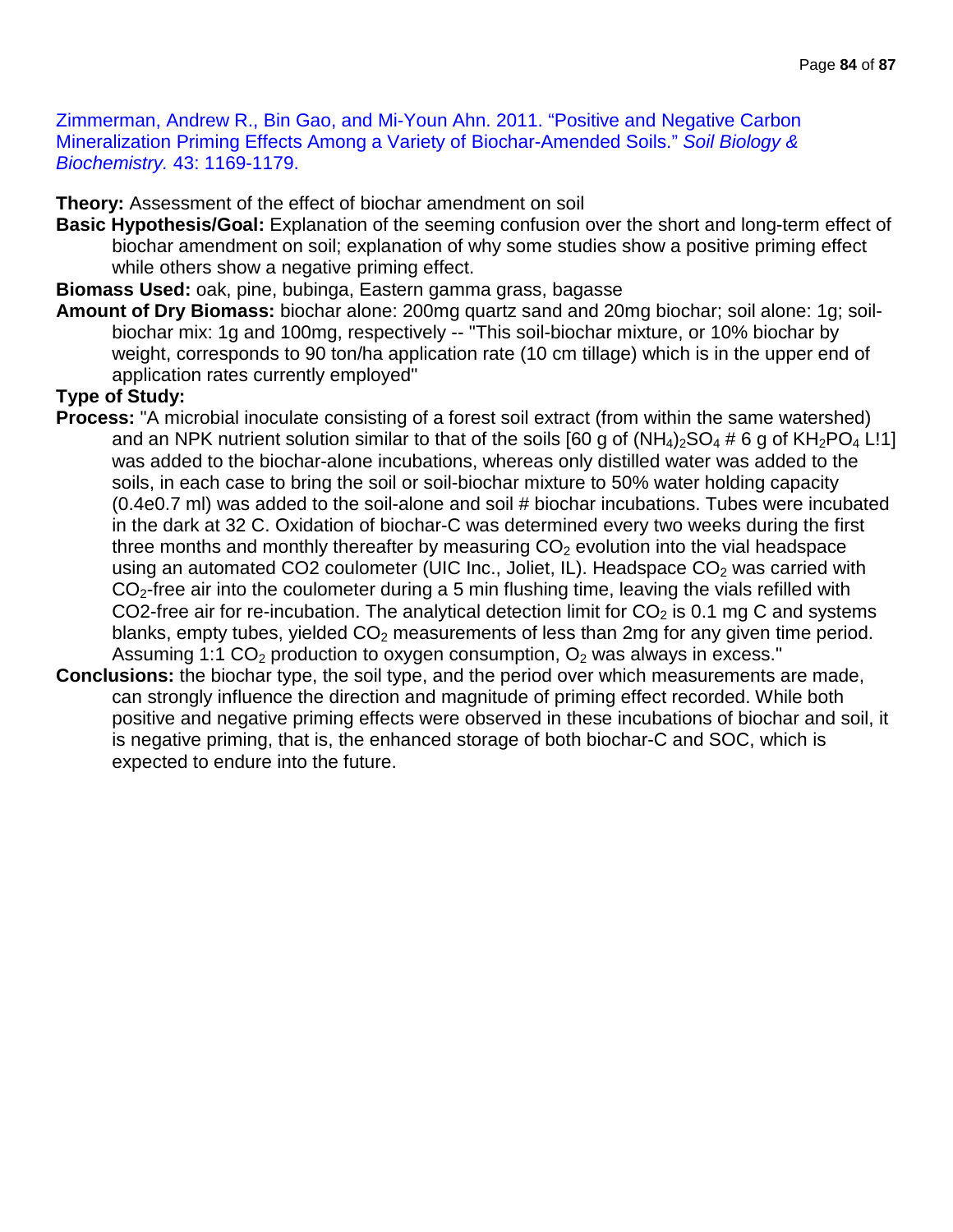Page **85** of **87**

## **Appendix B**

# **Key Terms Defined**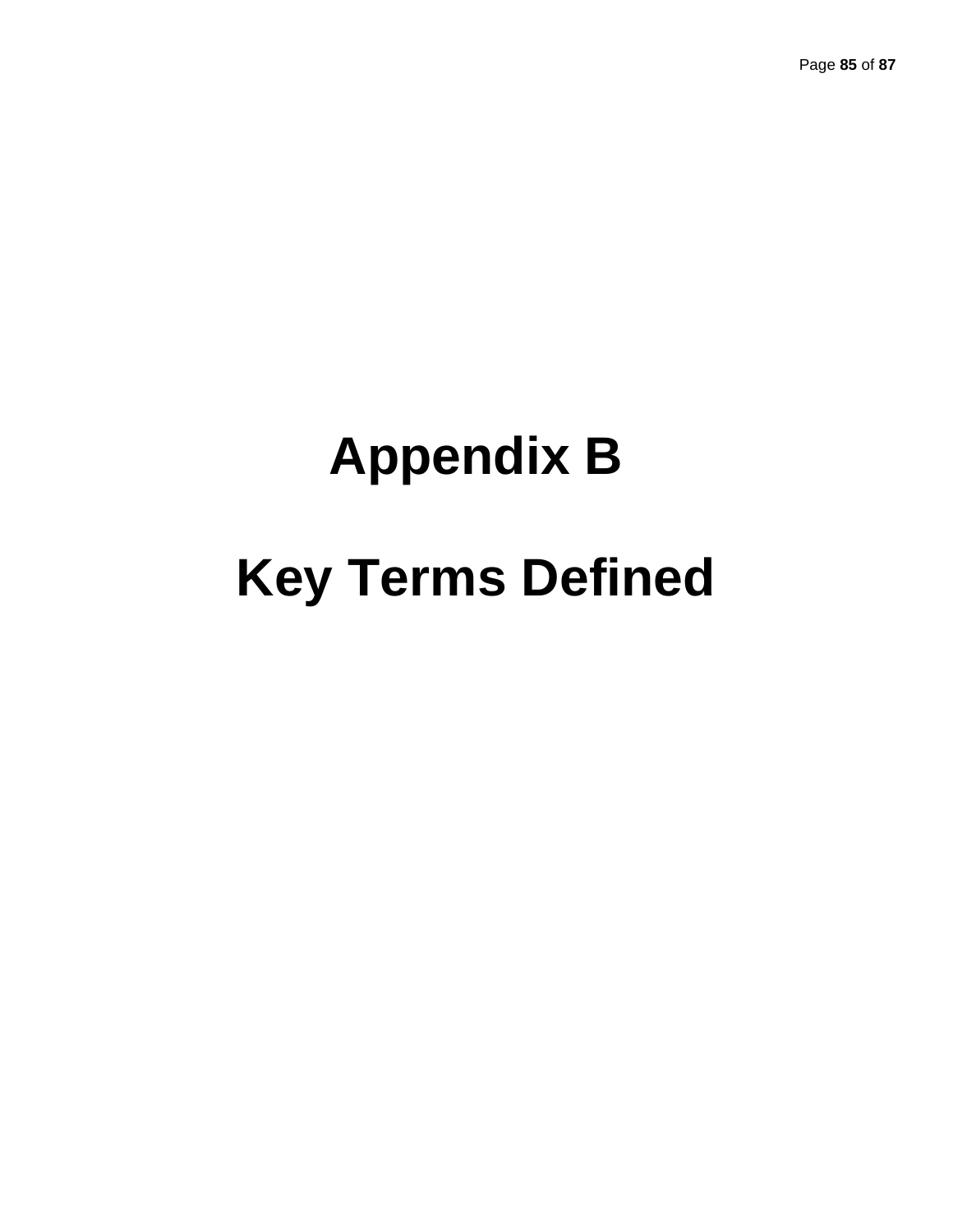**alkyl C**: in chemistry, a carbon atom that is free of a larger molecule

**anhyrocellulose**: the chief component of plant cell walls prior to the addition of water

**BET**: short for "Brunauer, Emmett, and Teller," a common method used to describe specific surface area. The BET equation is:

$$
\frac{1}{W((P_0/P)-1)} = \frac{1}{W_mC} + \frac{C-1}{W_mC} \left(\frac{P}{P_0}\right)
$$

where W is the weight of gas adsorbed;  $P/P_0$  is relative pressure; W<sub>m</sub> is the weight of the adsorbate as a monolayer, and C is the BET constant

**biochar**: a charcoal-like product produced through the pyrolysis of plant matter

**depolymerization**: the process of converting a large molecule into a small molecule, or a number of small molecules

**green waste**: biodegradable wastes such as grass cuttings, flower cuttings, hedge trimmings, etc

**heterocyclic compound**: a compound having at least two different elements making up the rings in its atomic structure

**lignin**: a substance that, in conjunction with cellulose, forms the woody cell walls of plants

- **nitrification**: the process of oxidation of ammonia with oxygen, forming ammonium, then nitrite, then nitrate
- **polycyclic aromatic hydrocarbons**: any of a number of chemicals frequently found together in groups of two or more (per the US Environmental Protection Agency)
- **pyrolysis**: a process of thermo-chemical decomposition
- **single-ring aromatic hydrocarbon**: an organic compound consisting entirely of carbon and hydrogen having only a single ring of alternating double and single bonds between the atoms in the compound's structure

**sorption**: the physical and chemical process during which one substance becomes attached to another

**syngas**: short for "synthetic gas," a gaseous fuel mixture typically consisting of primarily hydrogen, carbon monoxide, and frequently some carbon dioxide

**terra mulata**: literally, "brown earth"

**terra preta**: literally, "dark earth"